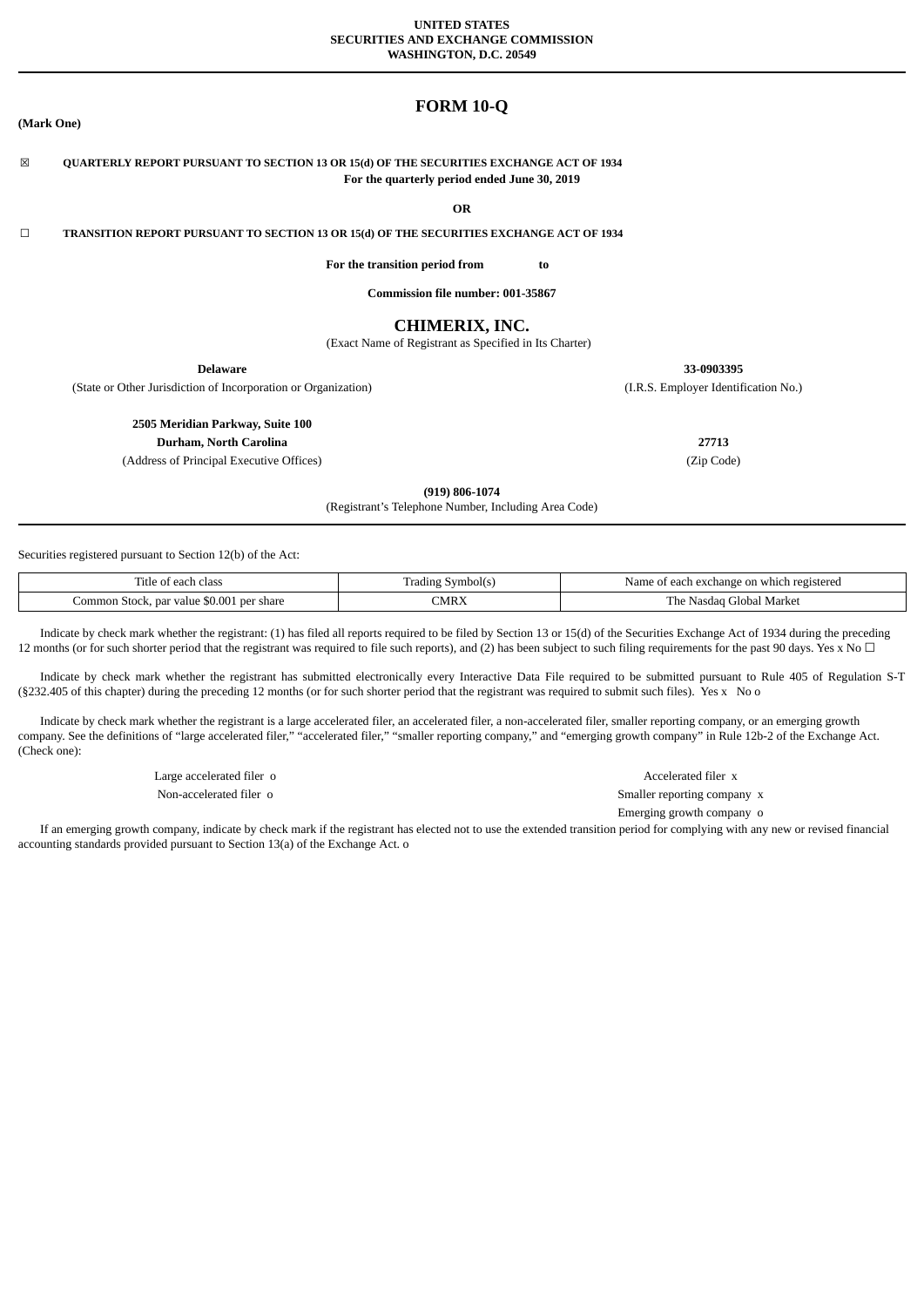Indicate by check mark whether the registrant is a shell company (as defined in Rule 12b-2 of the Exchange Act). Yes o No x

As of July 31, 2019, the number of outstanding shares of the registrant's common stock, par value \$0.001 per share, was 61,270,268.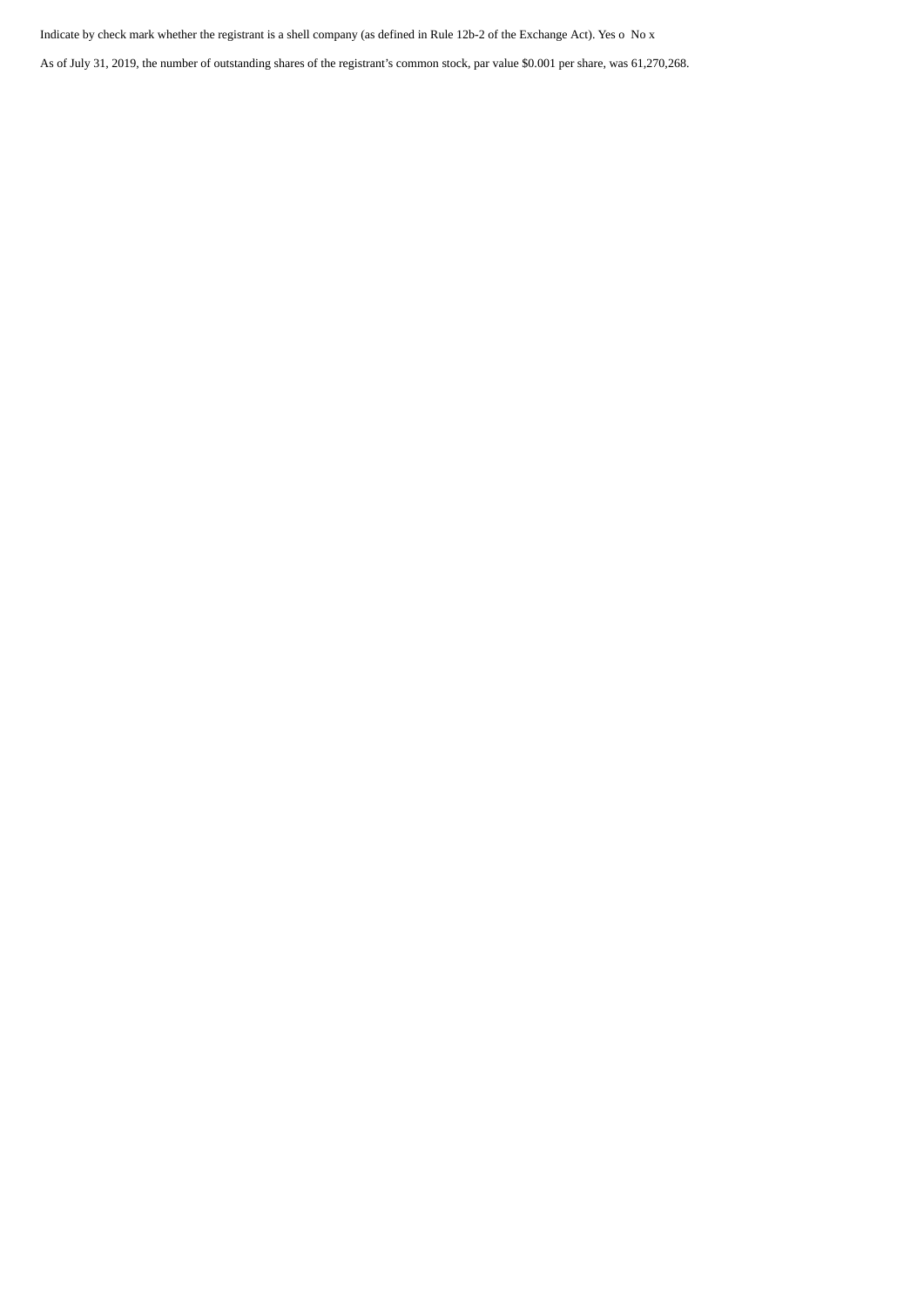# **CHIMERIX, INC.**

# **FORM 10-Q FOR THE QUARTER ENDED JUNE 30, 2019**

# **INDEX**

|                                                                                                                                    | Page            |
|------------------------------------------------------------------------------------------------------------------------------------|-----------------|
| <b>Part I</b> — Financial Information                                                                                              |                 |
| <b>Item 1. Financial Statements</b>                                                                                                | 3               |
| Consolidated Balance Sheets as of June 30, 2019 and December 31, 2018 (unaudited)                                                  | 3               |
| Consolidated Statements of Operations and Comprehensive Loss for the Three and Six Months Ended June 30, 2019 and 2018 (unaudited) |                 |
| Consolidated Statements of Stockholders' Equity (Deficit) for the Three and Six Months Ended June 30, 2019 and 2018 (unaudited)    | $\overline{5}$  |
| Consolidated Statements of Cash Flows for the Six Months Ended June 30, 2019 and 2018 (unaudited)                                  |                 |
| Notes to the Consolidated Financial Statements (unaudited)                                                                         | <u>8</u>        |
| Item 2. Management's Discussion and Analysis of Financial Condition and Results of Operations                                      | $\overline{20}$ |
| Item 3. Quantitative and Qualitative Disclosures About Market Risk                                                                 | 28              |
| Item 4. Controls and Procedures                                                                                                    | 28              |
| <b>Part II - Other Information</b>                                                                                                 |                 |
| Item 1. Legal Proceedings                                                                                                          | $\overline{29}$ |
| Item 1A. Risk Factors                                                                                                              | 29              |
| Item 2. Unregistered Sales of Equity Securities and Use of Proceeds                                                                | 55              |
| <b>Item 3. Defaults Upon Senior Securities</b>                                                                                     | 55              |
| Item 4. Mine Safety Disclosures                                                                                                    | 55              |
| Item 5. Other Information                                                                                                          | 55              |
| Item 6. Exhibits                                                                                                                   | 56              |
| <b>Signatures</b>                                                                                                                  | 57              |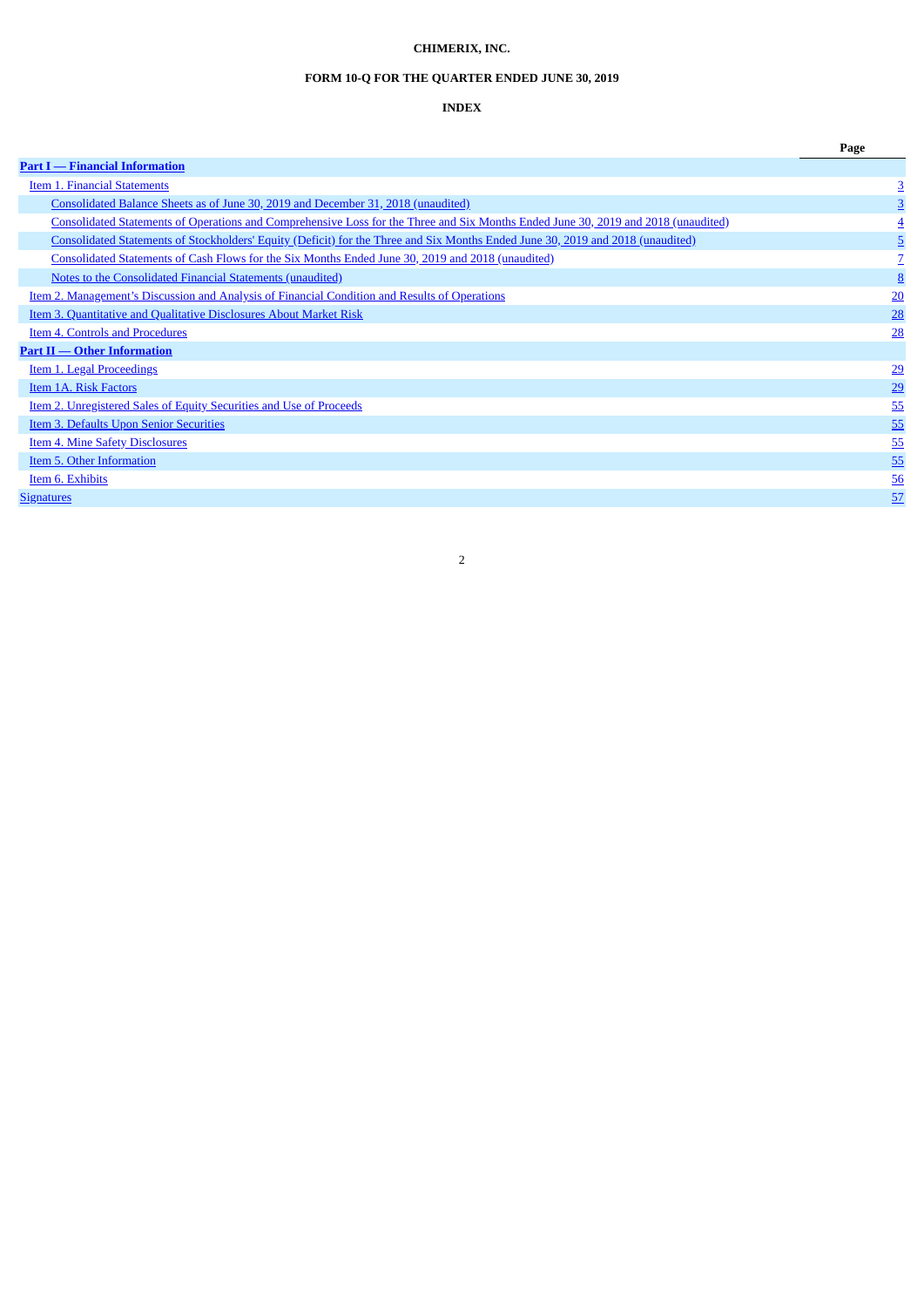# **PART I - FINANCIAL INFORMATION**

# <span id="page-3-1"></span><span id="page-3-0"></span>**ITEM 1. CONSOLIDATED FINANCIAL STATEMENTS**

# **CHIMERIX, INC. CONSOLIDATED BALANCE SHEETS (in thousands, except share and per share data) (unaudited)**

|                                                                                                                                                                                                                           | June 30, 2019 | <b>December 31, 2018</b> |            |  |
|---------------------------------------------------------------------------------------------------------------------------------------------------------------------------------------------------------------------------|---------------|--------------------------|------------|--|
| <b>ASSETS</b>                                                                                                                                                                                                             |               |                          |            |  |
| Current assets:                                                                                                                                                                                                           |               |                          |            |  |
| Cash and cash equivalents                                                                                                                                                                                                 | \$<br>21,644  | \$                       | 81,106     |  |
| Short-term investments, available-for-sale                                                                                                                                                                                | 136,755       |                          | 105,424    |  |
| Accounts receivable                                                                                                                                                                                                       | 774           |                          | 330        |  |
| Prepaid expenses and other current assets                                                                                                                                                                                 | 2,200         |                          | 2,598      |  |
| Total current assets                                                                                                                                                                                                      | 161,373       |                          | 189,458    |  |
| Property and equipment, net of accumulated depreciation                                                                                                                                                                   | 1,054         |                          | 1,210      |  |
| Operating lease right-of-use assets                                                                                                                                                                                       | 969           |                          |            |  |
| Other long-term assets                                                                                                                                                                                                    | 45            |                          | 46         |  |
| <b>Total assets</b>                                                                                                                                                                                                       | \$<br>163,441 | $\mathbb{S}$             | 190,714    |  |
|                                                                                                                                                                                                                           |               |                          |            |  |
| <b>LIABILITIES AND STOCKHOLDERS' EQUITY</b>                                                                                                                                                                               |               |                          |            |  |
| Current liabilities:                                                                                                                                                                                                      |               |                          |            |  |
| Accounts payable                                                                                                                                                                                                          | \$<br>1,832   | $\mathfrak{S}$           | 4,691      |  |
| <b>Accrued liabilities</b>                                                                                                                                                                                                | 11,954        |                          | 8,275      |  |
| Total current liabilities                                                                                                                                                                                                 | 13,786        |                          | 12,966     |  |
| Lease-related obligations                                                                                                                                                                                                 | 537           |                          | 144        |  |
| <b>Total liabilities</b>                                                                                                                                                                                                  | 14,323        |                          | 13,110     |  |
|                                                                                                                                                                                                                           |               |                          |            |  |
| Stockholders' equity:                                                                                                                                                                                                     |               |                          |            |  |
| Preferred stock, \$0.001 par value, 10,000,000 shares authorized at June 30, 2019 and December 31, 2018; no shares issued<br>and outstanding as of June 30, 2019 and December 31, 2018                                    |               |                          |            |  |
| Common stock, \$0.001 par value, 200,000,000 shares authorized at June 30, 2019 and December 31, 2018; 51,230,916<br>and 50,735,279 shares issued and outstanding as of June 30, 2019 and December 31, 2018, respectively | 51            |                          | 51         |  |
| Additional paid-in capital                                                                                                                                                                                                | 740,547       |                          | 733,907    |  |
| Accumulated other comprehensive gain (loss), net                                                                                                                                                                          | 125           |                          | (92)       |  |
| Accumulated deficit                                                                                                                                                                                                       | (591, 605)    |                          | (556, 262) |  |
| Total stockholders' equity                                                                                                                                                                                                | 149,118       |                          | 177,604    |  |
| Total liabilities and stockholders' equity                                                                                                                                                                                | \$<br>163,441 | \$                       | 190,714    |  |

The accompanying notes are an integral part of the consolidated financial statements.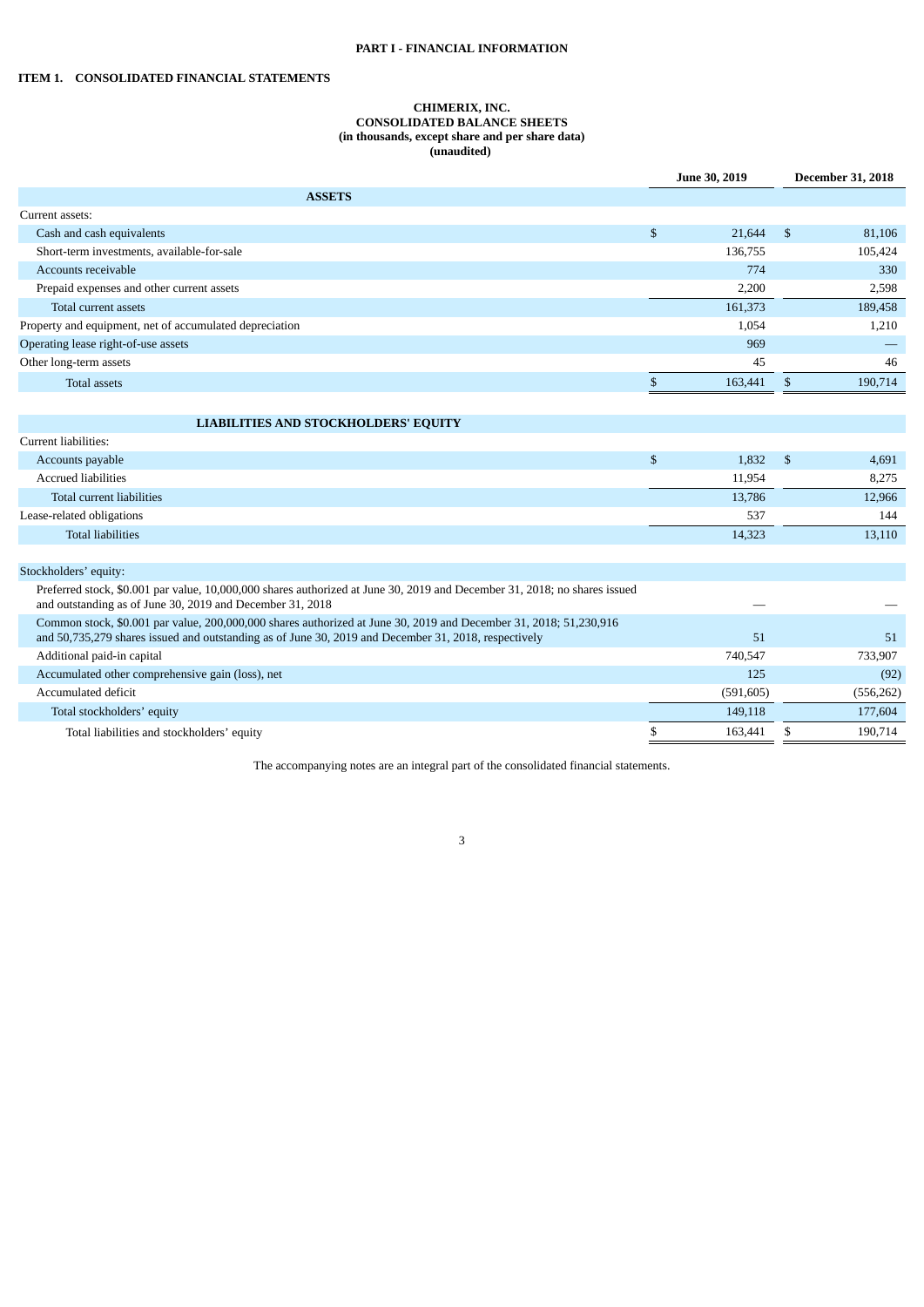# **CHIMERIX, INC. CONSOLIDATED STATEMENTS OF OPERATIONS AND COMPREHENSIVE LOSS (in thousands, except share and per share data) (unaudited)**

<span id="page-4-0"></span>

|                                                        |              | Three Months Ended June 30, |      | Six Months Ended June 30, |     |            |     |            |
|--------------------------------------------------------|--------------|-----------------------------|------|---------------------------|-----|------------|-----|------------|
|                                                        |              | 2019                        | 2018 |                           |     | 2019       |     | 2018       |
| <b>Contract revenue</b>                                | S            | 1,438                       | \$   | 1,193                     | \$. | 3,794      | \$  | 1,983      |
| <b>Operating expenses:</b>                             |              |                             |      |                           |     |            |     |            |
| Research and development                               |              | 13,827                      |      | 13,712                    |     | 27,342     |     | 28,071     |
| General and administrative                             |              | 6,312                       |      | 6,650                     |     | 13,998     |     | 13,388     |
| Total operating expenses                               |              | 20,139                      |      | 20,362                    |     | 41,340     |     | 41,459     |
| Loss from operations                                   |              | (18,701)                    |      | (19, 169)                 |     | (37, 546)  |     | (39, 476)  |
| Other (expense) income:                                |              |                             |      |                           |     |            |     |            |
| Unrealized loss on equity investment                   |              | (22)                        |      | (78)                      |     | (30)       |     | (212)      |
| Interest income and other, net                         |              | 1,073                       |      | 634                       |     | 2,233      |     | 1,249      |
| <b>Net loss</b>                                        |              | (17,650)                    |      | (18,613)                  |     | (35, 343)  |     | (38, 439)  |
| <b>Other comprehensive loss:</b>                       |              |                             |      |                           |     |            |     |            |
| Unrealized gain on debt investments, net               |              | 77                          |      | 225                       |     | 217        |     | 122        |
| Comprehensive loss                                     | \$.          | (17, 573)                   | -\$  | (18, 388)                 | \$  | (35, 126)  | -\$ | (38, 317)  |
| Per share information:                                 |              |                             |      |                           |     |            |     |            |
| Net loss, basic and diluted                            | $\mathbb{S}$ | (0.35)                      | \$   | (0.39)                    | \$  | (0.69)     | -\$ | (0.81)     |
| Weighted-average shares outstanding, basic and diluted |              | 51,130,104                  |      | 47,811,552                |     | 51,009,935 |     | 47,725,209 |

The accompanying notes are an integral part of the consolidated financial statements.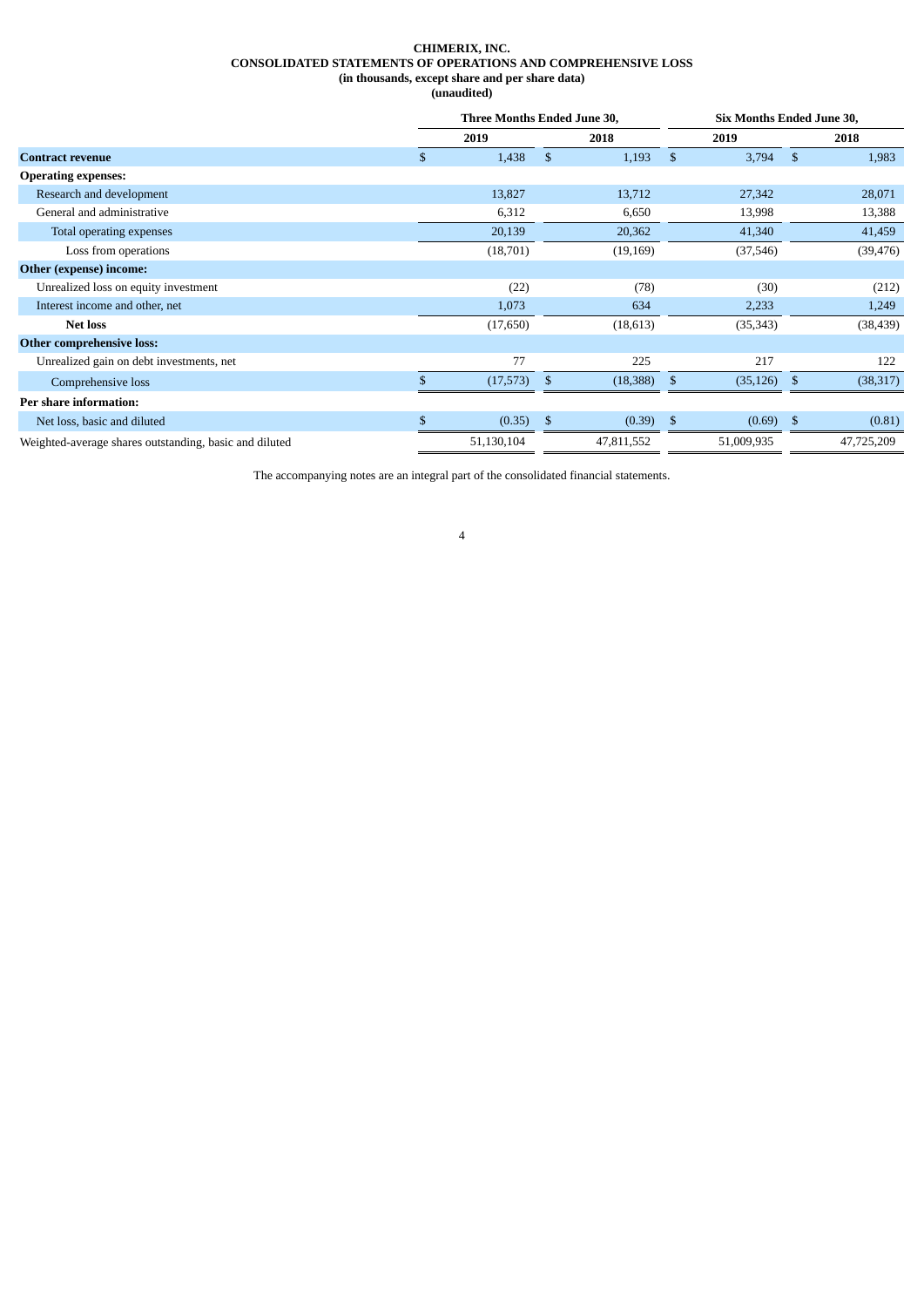# **CHIMERIX, INC. CONSOLIDATED STATEMENTS OF STOCKHOLDERS' EQUITY (DEFICIT) (in thousands) (unaudited)**

<span id="page-5-0"></span>

|                                                 |              | Common<br><b>Stock</b>   |              |         | <b>Accumulated Other</b><br>Comprehensive<br>Gain (Loss) |      |              | Accumulated<br><b>Deficit</b> | <b>Total</b><br>Stockholders'<br><b>Equity (Deficit)</b> |           |
|-------------------------------------------------|--------------|--------------------------|--------------|---------|----------------------------------------------------------|------|--------------|-------------------------------|----------------------------------------------------------|-----------|
| Balance, December 31, 2018                      | \$           | 51                       | $\mathbf{s}$ | 733,907 | \$                                                       | (92) | $\mathbb{S}$ | (556, 262)                    | \$                                                       | 177,604   |
| Share-based compensation                        |              |                          |              | 4,073   |                                                          | --   |              |                               |                                                          | 4,073     |
| Exercise of stock options                       |              |                          |              | 13      |                                                          |      |              |                               |                                                          | 13        |
| Employee stock purchase plan purchases          |              | $\overline{\phantom{0}}$ |              | 170     |                                                          | --   |              |                               |                                                          | 170       |
| Comprehensive loss:                             |              |                          |              |         |                                                          |      |              |                               |                                                          |           |
| Unrealized gain on investments, net             |              |                          |              |         |                                                          | 140  |              |                               |                                                          | 140       |
| Net loss                                        |              |                          |              |         |                                                          |      |              | (17, 693)                     |                                                          | (17, 693) |
| Total comprehensive loss                        |              |                          |              |         |                                                          |      |              |                               |                                                          | (17, 553) |
| Balance, March 31, 2019                         | $\mathbb{S}$ | 51                       | $\mathbf{s}$ | 738,163 | $\mathbb{S}$                                             | 48   | $\mathbb{S}$ | $(573, 955)$ \$               |                                                          | 164,307   |
| Share-based compensation                        |              | –                        |              | 2,367   |                                                          | –    |              |                               |                                                          | 2,367     |
| Exercise of stock options                       |              |                          |              | 17      |                                                          |      |              |                               |                                                          | 17        |
| Employee stock purchase plan purchases          |              |                          |              | --      |                                                          |      |              |                               |                                                          |           |
| Issuance of common stock, net of issuance costs |              |                          |              |         |                                                          |      |              |                               |                                                          |           |
| Comprehensive loss:                             |              |                          |              |         |                                                          |      |              |                               |                                                          |           |
| Unrealized gain on investments, net             |              |                          |              |         |                                                          | 77   |              |                               |                                                          | 77        |
| Net loss                                        |              |                          |              | --      |                                                          | --   |              | (17,650)                      |                                                          | (17, 650) |
| Total comprehensive loss                        |              |                          |              |         |                                                          |      |              |                               |                                                          | (17, 573) |
| <b>Balance, June 30, 2019</b>                   | \$           | 51                       | \$           | 740,547 | \$                                                       | 125  | \$           | (591, 605)                    | \$                                                       | 149,118   |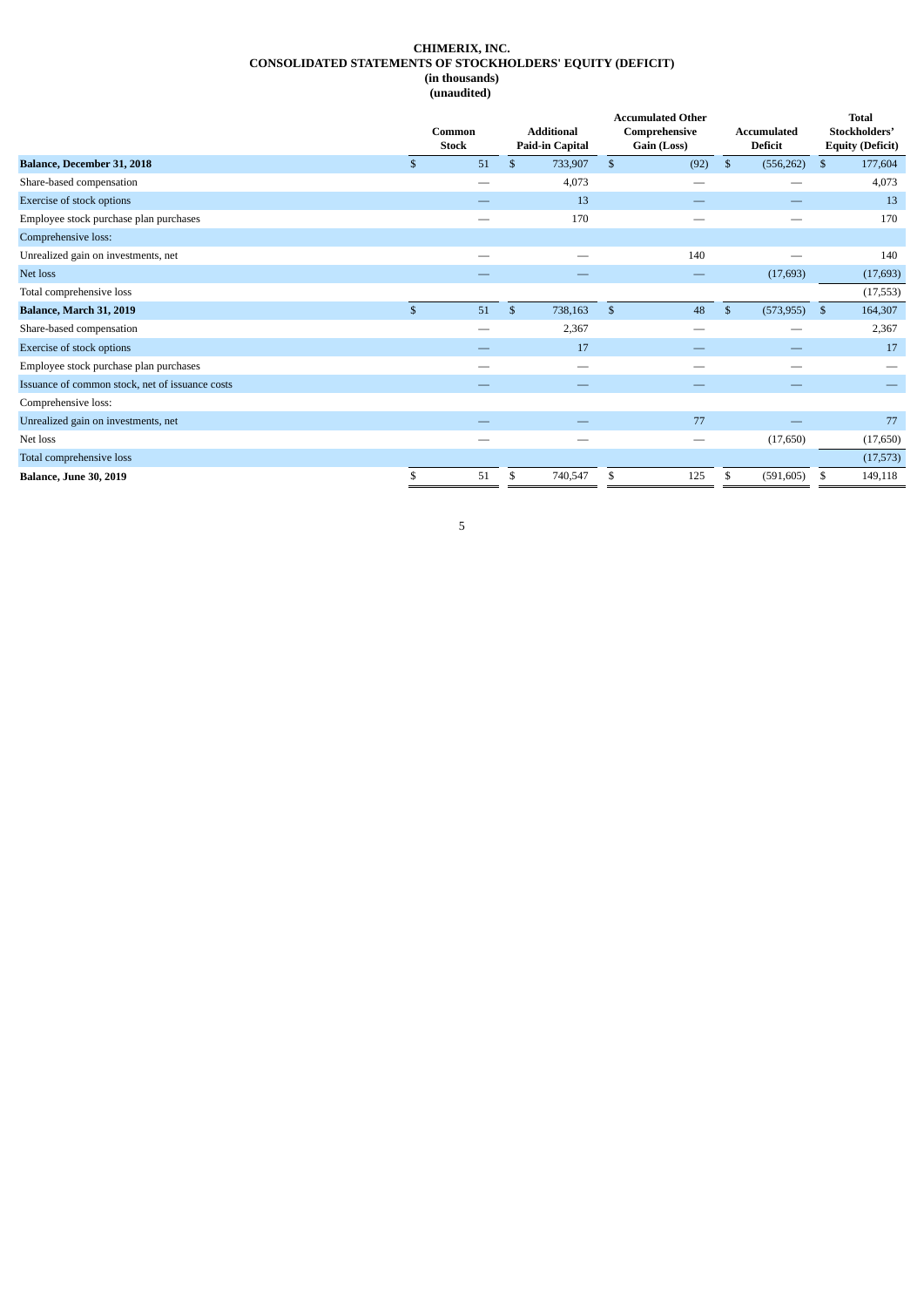|                                                 | Common<br><b>Stock</b> |              |               | <b>Additional</b><br><b>Paid-in Capital</b> |              | <b>Accumulated Other</b><br>Comprehensive<br>Gain (Loss) |              | <b>Accumulated</b><br><b>Deficit</b> | <b>Total</b><br>Stockholders'<br><b>Equity (Deficit)</b> |           |  |
|-------------------------------------------------|------------------------|--------------|---------------|---------------------------------------------|--------------|----------------------------------------------------------|--------------|--------------------------------------|----------------------------------------------------------|-----------|--|
| Balance, December 31, 2017                      | \$                     | 47           | $\mathbf{\$}$ | 709,514                                     | $\mathbb{S}$ | (963)                                                    | \$           | (486, 788)                           | \$                                                       | 221,810   |  |
| Share-based compensation                        |                        | $\mathbf{1}$ |               | 3,391                                       |              | $\overline{\phantom{0}}$                                 |              |                                      |                                                          | 3,392     |  |
| <b>Exercise of stock options</b>                |                        |              |               | 60                                          |              |                                                          |              |                                      |                                                          | 60        |  |
| Employee stock purchase plan purchases          |                        |              |               | 358                                         |              |                                                          |              |                                      |                                                          | 358       |  |
| Comprehensive loss:                             |                        |              |               |                                             |              |                                                          |              |                                      |                                                          |           |  |
| Unrealized loss on investments, net             |                        |              |               |                                             |              | (103)                                                    |              |                                      |                                                          | (103)     |  |
| Net loss                                        |                        |              |               |                                             |              | $\overline{\phantom{0}}$                                 |              | (19, 826)                            |                                                          | (19, 826) |  |
| Total comprehensive loss                        |                        |              |               |                                             |              |                                                          |              |                                      |                                                          | (19, 929) |  |
| <b>Balance, March 31, 2018</b>                  | $\mathcal{S}$          | 48           | $\mathbf{s}$  | 713,323                                     | $\mathbb{S}$ | (1,066)                                                  | $\mathbb{S}$ | (506, 614)                           | $\mathbb{S}$                                             | 205,691   |  |
| Share-based compensation                        |                        |              |               | 4,035                                       |              |                                                          |              |                                      |                                                          | 4,035     |  |
| Exercise of stock options                       |                        | __           |               | 55                                          |              | _                                                        |              | _                                    |                                                          | 55        |  |
| Employee stock purchase plan purchases          |                        | --           |               |                                             |              |                                                          |              |                                      |                                                          |           |  |
| Issuance of common stock, net of issuance costs |                        |              |               |                                             |              |                                                          |              |                                      |                                                          |           |  |
| Comprehensive loss:                             |                        |              |               |                                             |              |                                                          |              |                                      |                                                          |           |  |
| Unrealized loss on investments, net             |                        |              |               |                                             |              | 225                                                      |              |                                      |                                                          | 225       |  |
| Net loss                                        |                        |              |               |                                             |              |                                                          |              | (18,613)                             |                                                          | (18, 613) |  |
| Total comprehensive loss                        |                        |              |               |                                             |              |                                                          |              |                                      |                                                          | (18, 388) |  |
| <b>Balance, June 30, 2018</b>                   |                        | 48           | \$            | 717,413                                     | \$           | (841)                                                    |              | (525, 227)                           | -S                                                       | 191,393   |  |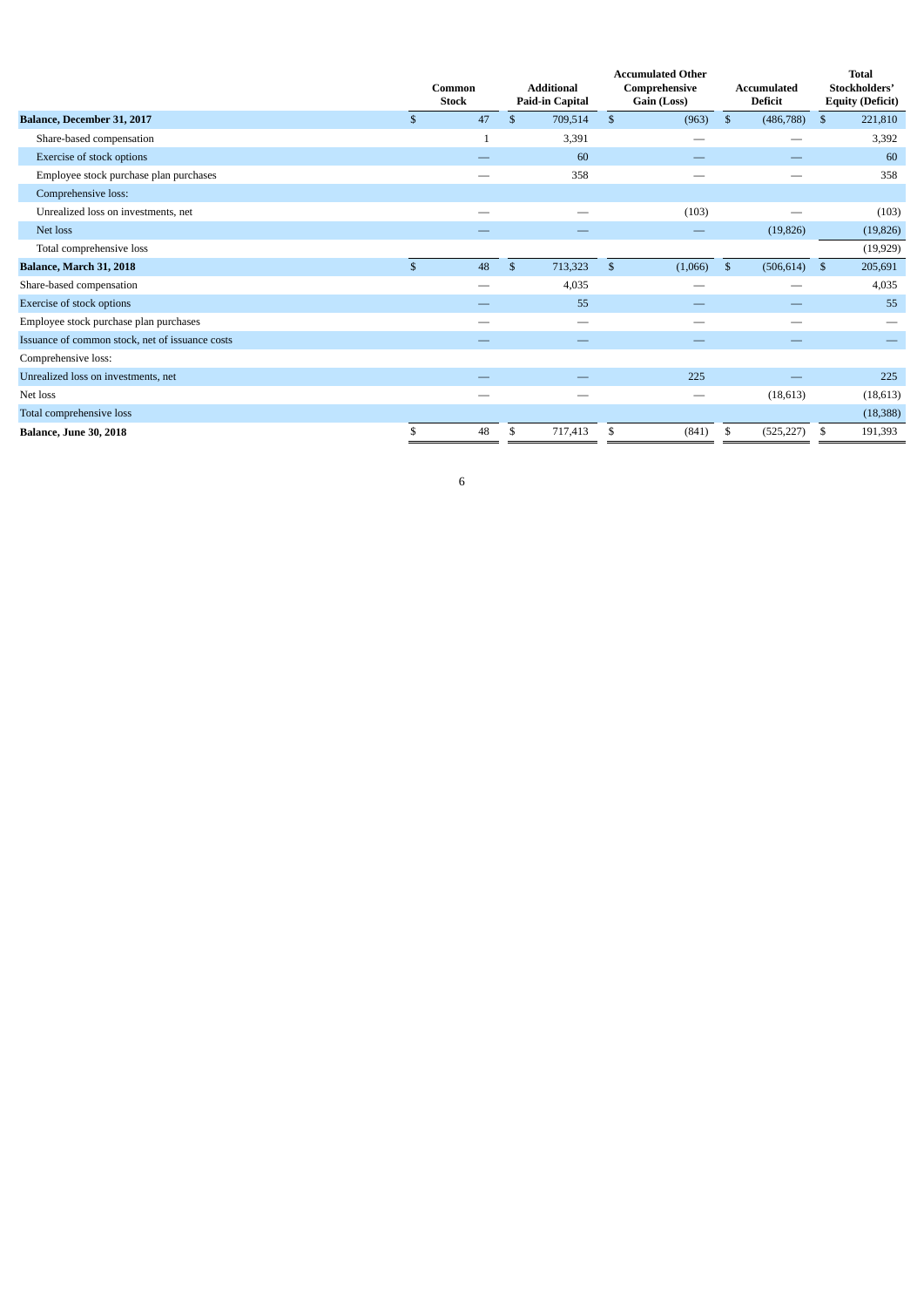# **CHIMERIX, INC. CONSOLIDATED STATEMENTS OF CASH FLOWS (in thousands) (unaudited)**

<span id="page-7-0"></span>

|                                                                             | <b>Six Months Ended June 30,</b> |      |                               |  |  |
|-----------------------------------------------------------------------------|----------------------------------|------|-------------------------------|--|--|
|                                                                             | 2019                             |      | 2018                          |  |  |
| <b>Cash flows from operating activities:</b>                                |                                  |      |                               |  |  |
| Net loss                                                                    | \$<br>(35, 343)                  | - \$ | (38, 439)                     |  |  |
| Adjustments to reconcile net loss to net cash used in operating activities: |                                  |      |                               |  |  |
| Depreciation of property and equipment                                      | 306                              |      | 487                           |  |  |
| Amortization of discount/premium on investments                             | (1,205)                          |      | (171)                         |  |  |
| Share-based compensation                                                    | 6,440                            |      | 7,427                         |  |  |
| Unrealized loss on equity investment                                        | 30                               |      | 212                           |  |  |
| Lease-related amortization                                                  | (36)                             |      | (24)                          |  |  |
| Changes in operating assets and liabilities:                                |                                  |      |                               |  |  |
| Accounts receivable                                                         | (444)                            |      | 1,463                         |  |  |
| Prepaid expenses and other assets                                           | 399                              |      | 24                            |  |  |
| Accounts payable and accrued liabilities                                    | 302                              |      | (3,529)                       |  |  |
| Net cash used in operating activities                                       | (29, 551)                        |      | (32,550)                      |  |  |
| <b>Cash flows from investing activities:</b>                                |                                  |      |                               |  |  |
| Purchases of property and equipment                                         | (150)                            |      | (96)                          |  |  |
| Purchases of short-term investments                                         | (107, 149)                       |      | (18, 117)                     |  |  |
| Purchases of long-term investments                                          |                                  |      | (6,031)                       |  |  |
| Proceeds from sales of short-term investments                               |                                  |      | 22,000                        |  |  |
| Proceeds from maturities of short-term investments                          | 77,210                           |      | 43,500                        |  |  |
| Net cash (used in) provided by investing activities                         | (30,089)                         |      | 41,256                        |  |  |
|                                                                             |                                  |      |                               |  |  |
| <b>Cash flows from financing activities:</b>                                |                                  |      |                               |  |  |
| Proceeds from exercise of stock options                                     | 30                               |      | 115                           |  |  |
| $\sim$ $\sim$ $\sim$ $\sim$ $\sim$ $\sim$ $\sim$ $\sim$                     |                                  |      | $\overline{a} = \overline{a}$ |  |  |

| Proceeds from employee stock purchase plan           | 171       | 358    |
|------------------------------------------------------|-----------|--------|
| Payments of deferred offering costs                  | (23)      | (280)  |
| Net cash provided by financing activities            | 178       | 193    |
| Net (decrease) increase in cash and cash equivalents | (59, 462) | 8,899  |
| Cash and cash equivalents:                           |           |        |
| Beginning of period                                  | 81,106    | 18,548 |
| End of period                                        | 21,644    | 27,447 |

The accompanying notes are an integral part of the consolidated financial statements.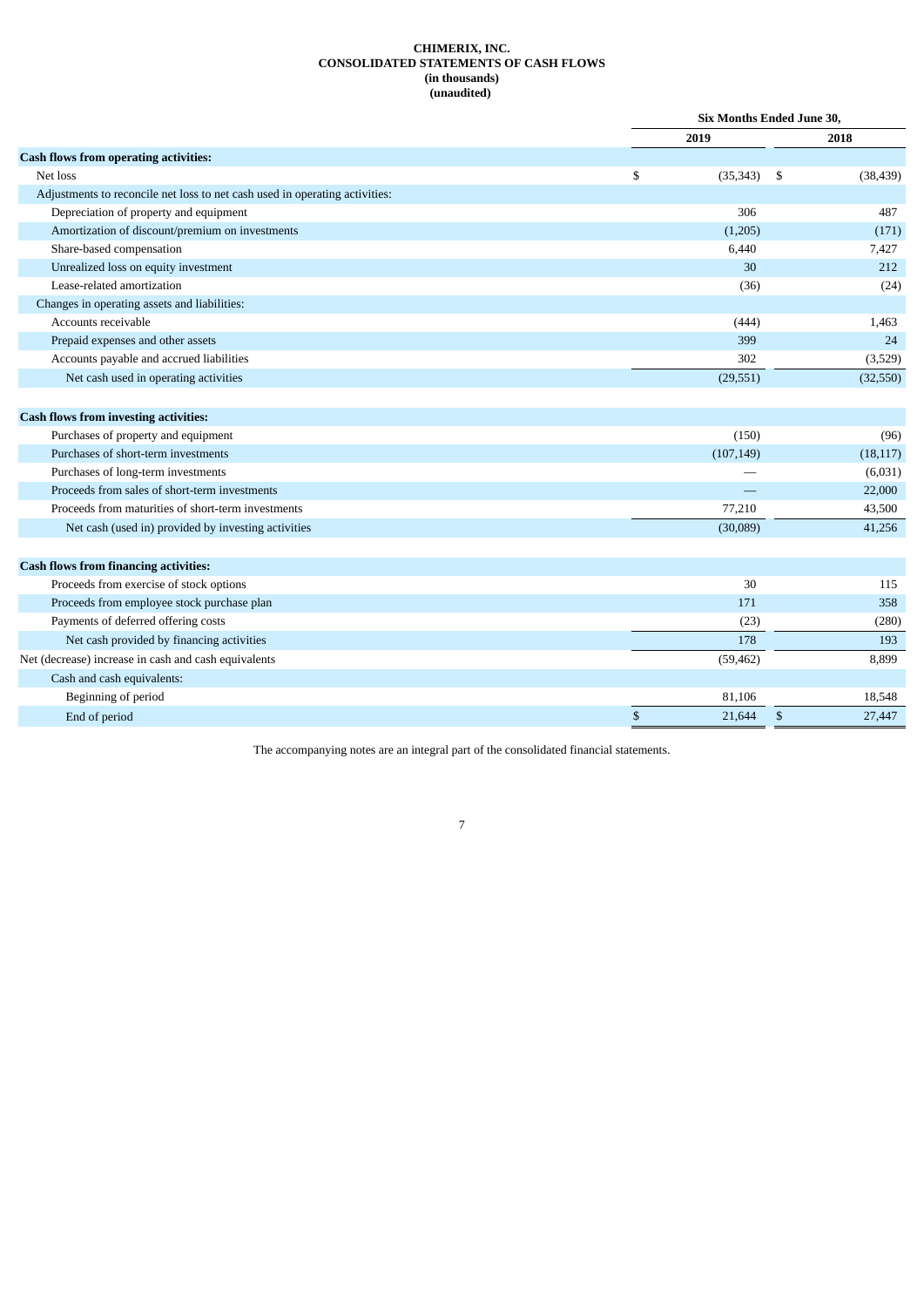### **CHIMERIX, INC. NOTES TO CONSOLIDATED FINANCIAL STATEMENTS (unaudited)**

# <span id="page-8-0"></span>**Note 1. The Business and Summary of Significant Accounting Policies**

#### *Description of Business*

Chimerix, Inc. (the Company) is a biopharmaceutical company dedicated to accelerating the advancement of innovative medicines that make a meaningful impact in the lives of patients living with cancer and other serious diseases. The Company is developing CX-01 (dociparstat sodium), an investigational product, targeting multiple proteins involved in cancer cell resistance to chemotherapy, for the treatment of acute myeloid leukemia (AML) and other hematologic malignancies. The Company is also developing brincidofovir (BCV or CMX001), an anti-viral drug candidate, as a medical countermeasure for smallpox.

#### *Basis of Presentation*

The accompanying unaudited consolidated financial statements include the accounts of the Company and its wholly owned subsidiaries. The accompanying unaudited consolidated financial statements have been prepared in accordance with accounting principles generally accepted in the United States of America (GAAP) for interim financial information, the instructions to Form 10-Q and Article 10 of Regulation S-X. Accordingly, they do not include all of the information and footnotes required by GAAP for complete financial statements and should be read in conjunction with the Company's audited financial statements and notes thereto included in its Annual Report on Form 10-K for the year ended December 31, 2018. In the opinion of the Company's management, all adjustments, consisting of normal recurring adjustments, necessary for a fair presentation of its financial position, operating results and cash flows for the periods presented have been included. Operating results for the three and six months ended June 30, 2019 are not necessarily indicative of the results that may be expected for the full year, for any other interim period or for any future year.

# *Fair Value of Financial Instruments*

The carrying amounts of certain financial instruments, including accounts receivable, accounts payable and accrued expenses approximate their fair values due to the short-term nature of such instruments.

For assets and liabilities recorded at fair value, it is the Company's policy to maximize the use of observable inputs and minimize the use of unobservable inputs when developing fair value measurements, in accordance with the fair value hierarchy. Fair value measurements for assets and liabilities where there exists limited or no observable market data are based primarily upon estimates and are often calculated based on the economic and competitive environment, the characteristics of the asset or liability and other factors. Therefore, fair value measurements cannot be determined with precision and may not be realized in an actual sale or immediate settlement of the asset or liability. Additionally, there may be inherent weaknesses in any calculation technique and changes in the underlying assumptions used, including discount rates and estimates of future cash flows, could significantly affect the calculated current or future fair values. The Company utilizes fair value measurements to record fair value adjustments to certain assets and liabilities and to determine fair value disclosures.

The Company groups assets and liabilities at fair value in three levels, based on the markets in which the assets and liabilities are traded and the reliability of the assumptions used to determine fair value. The determination of where an asset or liability falls in the hierarchy requires significant judgment. These levels are:

- Level 1 Valuations based on unadjusted quoted prices in active markets for identical assets or liabilities that the Company has the ability to access.
- Level 2 Valuations based on quoted prices for similar assets or liabilities in active markets, quoted prices for identical or similar assets or liabilities in markets that are not active, and models for which all significant inputs are observable, either directly or indirectly.
- *Level 3* Valuations based on inputs that are unobservable and significant to the overall fair value measurement.

At June 30, 2019, the Company had cash equivalents including money market accounts, and at December 31, 2018, the Company had cash equivalents including money market accounts and U.S. Treasury securities, whose value is based on using quoted market prices. At June 30, 2019 and December 31, 2018, the Company had short-term investments including U.S. Treasury securities, whose value is based on using quoted market prices. Accordingly, these securities are classified as Level 1.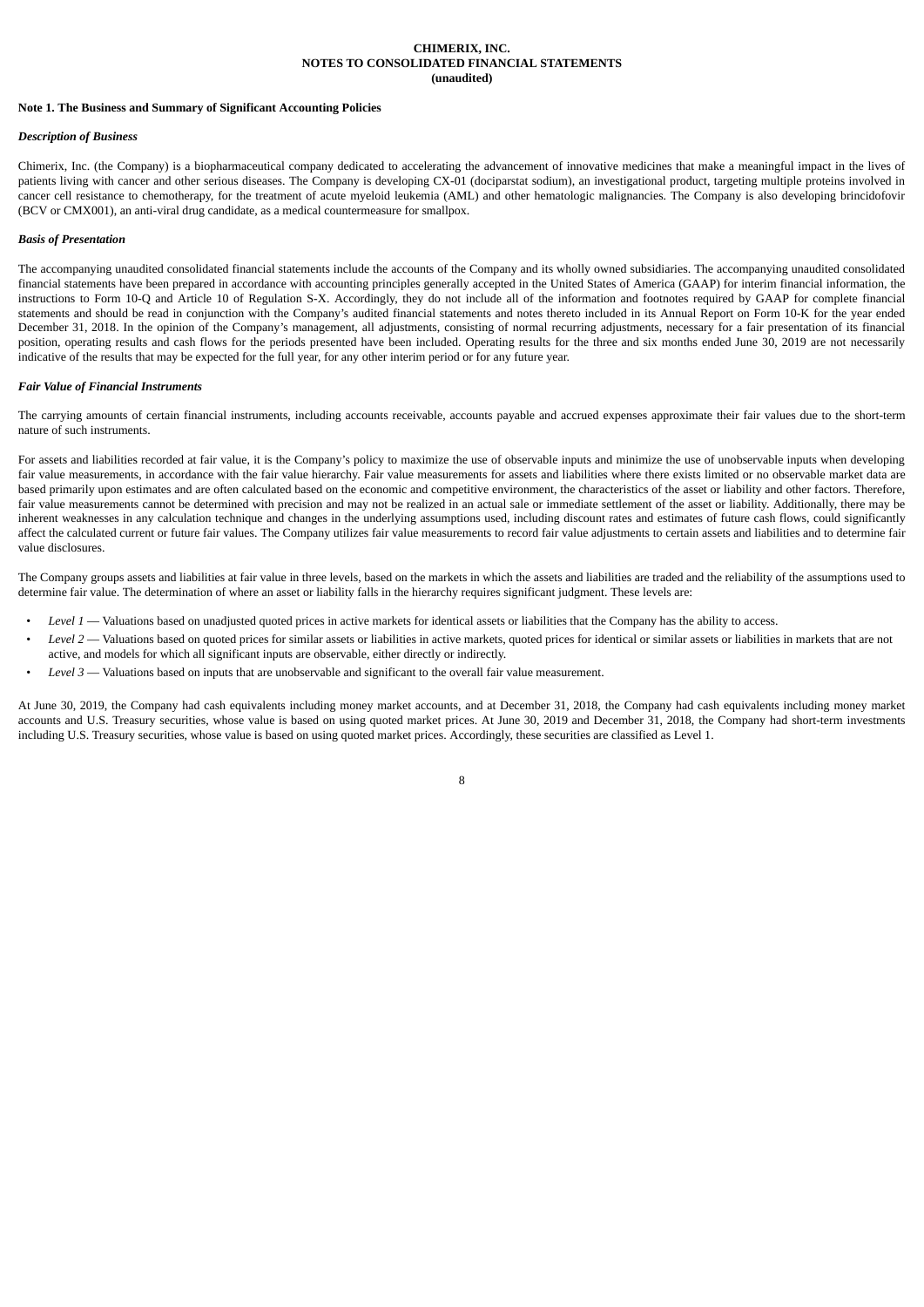At June 30, 2019 and December 31, 2018, the Company had short-term investments including stock of a U.S. corporation. The Company's investment in ContraVir Pharmaceuticals (ContraVir) common stock was categorized as a Level 1 asset and had a value based on ContraVir's common stock value at June 30, 2019 and December 31, 2018. For the three months ended June 30, 2019 and 2018, the Company recorded an unrealized loss related to the Company's investment in ContraVir common stock of approximately \$22,000 and \$78,000, respectively, and for the six months ended June 30, 2019 and 2018, the Company recorded an unrealized loss related to the Company's investments in ContraVir common stock of approximately \$30,000 and \$212,000, respectively, which was recognized in unrealized loss on equity investment in the Consolidated Statements of Operations and Comprehensive Loss.

At June 30, 2019, the Company had cash equivalents including commercial paper and short-term investments including commercial paper and corporate bonds. At December 31, 2018, the Company had cash equivalents including commercial paper and corporate bonds, and short-term investments including commercial paper and corporate bonds. As quoted prices are not available for these securities, they are valued using independent pricing models or other model-based valuation techniques such as the present value of future cash flows, adjusted for the security's credit rating, prepayment assumptions and other factors such as credit loss assumptions. Accordingly, these securities are classified as Level 2.

There was no material re-measurement to fair value of financial assets and liabilities that are not measured at fair value on a recurring basis. For additional information regarding the Company's investments, please refer to Note 2, "Investments."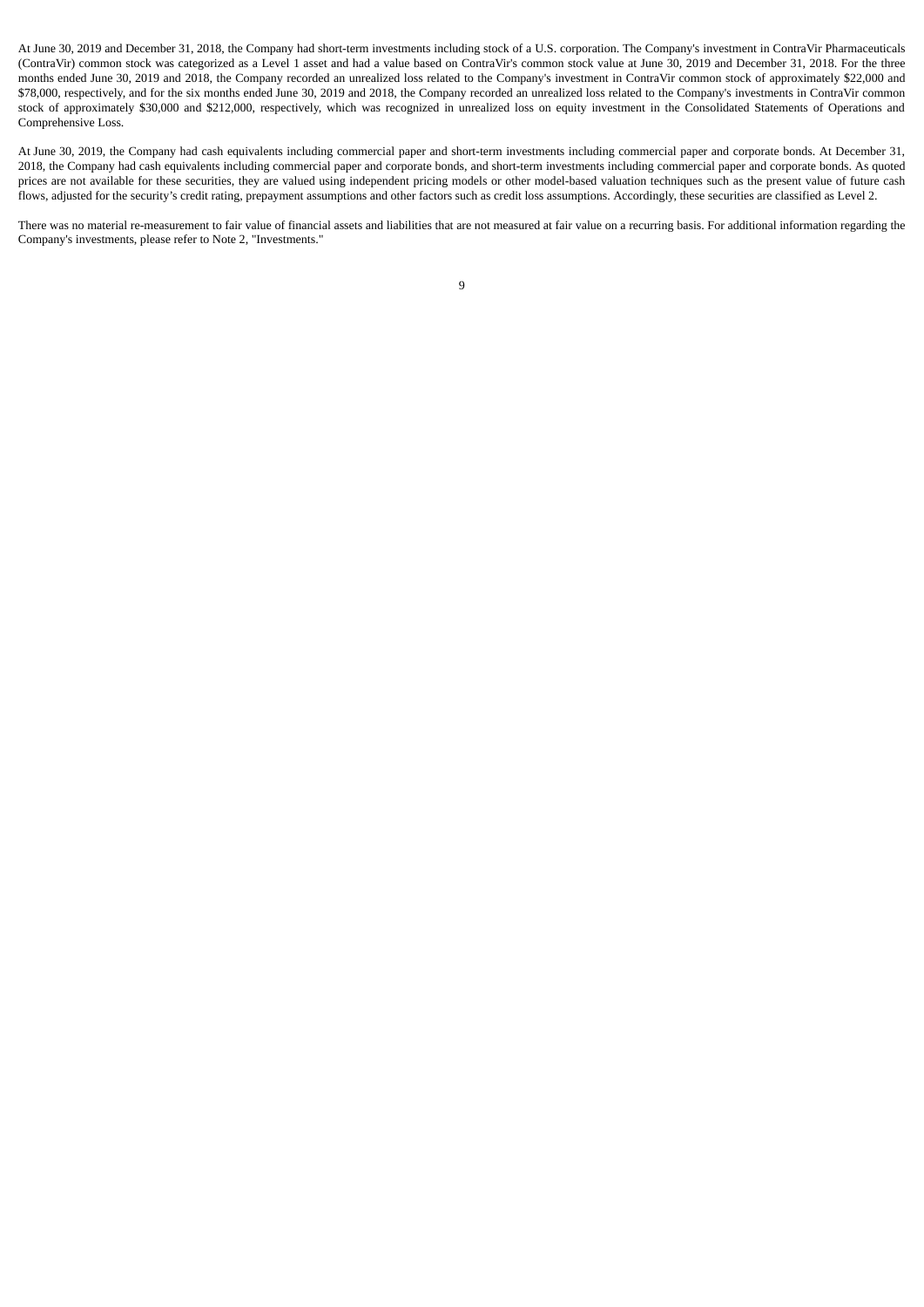Below are tables that present information about certain assets measured at fair value on a recurring basis (in thousands):

|                                  |                                                                                                       | <b>Fair Value Measurements</b><br>June 30, 2019 |    |                                                                   |    |         |                                                        |  |  |  |  |  |
|----------------------------------|-------------------------------------------------------------------------------------------------------|-------------------------------------------------|----|-------------------------------------------------------------------|----|---------|--------------------------------------------------------|--|--|--|--|--|
|                                  | <b>Quoted Prices in</b><br><b>Active Markets</b><br>for Identical Assets<br><b>Total</b><br>(Level 1) |                                                 |    | <b>Significant Other</b><br><b>Observable Inputs</b><br>(Level 2) |    |         | Significant<br><b>Unobservable Inputs</b><br>(Level 3) |  |  |  |  |  |
| Cash equivalents                 |                                                                                                       |                                                 |    |                                                                   |    |         |                                                        |  |  |  |  |  |
| Money market funds               | \$                                                                                                    | 11,906                                          | \$ | 11,906                                                            | \$ |         | \$                                                     |  |  |  |  |  |
| Commercial paper                 |                                                                                                       | 5,835                                           |    |                                                                   |    | 5,835   |                                                        |  |  |  |  |  |
| Total cash equivalents           |                                                                                                       | 17,741                                          |    | 11,906                                                            |    | 5,835   |                                                        |  |  |  |  |  |
| Short-term investments           |                                                                                                       |                                                 |    |                                                                   |    |         |                                                        |  |  |  |  |  |
| U.S. treasury securities         |                                                                                                       | 38,405                                          |    | 38,405                                                            |    |         |                                                        |  |  |  |  |  |
| Common stock of U.S. corporation |                                                                                                       | 8                                               |    | 8                                                                 |    |         |                                                        |  |  |  |  |  |
| Commercial paper                 |                                                                                                       | 45,673                                          |    |                                                                   |    | 45,673  |                                                        |  |  |  |  |  |
| Corporate bonds                  |                                                                                                       | 52,669                                          |    |                                                                   |    | 52,669  |                                                        |  |  |  |  |  |
| Total short-term investments     |                                                                                                       | 136,755                                         |    | 38,413                                                            |    | 98,342  |                                                        |  |  |  |  |  |
| <b>Total assets</b>              |                                                                                                       | 154,496                                         | \$ | 50,319                                                            | S  | 104,177 | \$                                                     |  |  |  |  |  |

|                                  |    |                          |    | <b>Fair Value Measurements</b>                                                        |                                                                   |                          |    |                                                        |  |  |  |  |
|----------------------------------|----|--------------------------|----|---------------------------------------------------------------------------------------|-------------------------------------------------------------------|--------------------------|----|--------------------------------------------------------|--|--|--|--|
|                                  |    | <b>December 31, 2018</b> |    |                                                                                       |                                                                   |                          |    |                                                        |  |  |  |  |
|                                  |    | <b>Total</b>             |    | <b>Quoted Prices in</b><br><b>Active Markets</b><br>for Identical Assets<br>(Level 1) | <b>Significant Other</b><br><b>Observable Inputs</b><br>(Level 2) |                          |    | Significant<br><b>Unobservable Inputs</b><br>(Level 3) |  |  |  |  |
| Cash equivalents                 |    |                          |    |                                                                                       |                                                                   |                          |    |                                                        |  |  |  |  |
| Money market funds               | \$ | 30,726                   | \$ | 30,726                                                                                | \$                                                                | $\overline{\phantom{0}}$ | \$ |                                                        |  |  |  |  |
| U.S. treasury securities         |    | 11,482                   |    | 11,482                                                                                |                                                                   |                          |    |                                                        |  |  |  |  |
| Commercial paper                 |    | 29,677                   |    |                                                                                       |                                                                   | 29,677                   |    |                                                        |  |  |  |  |
| Corporate bonds                  |    | 4,008                    |    |                                                                                       |                                                                   | 4,008                    |    |                                                        |  |  |  |  |
| Total cash equivalents           |    | 75,893                   |    | 42,208                                                                                |                                                                   | 33,685                   |    |                                                        |  |  |  |  |
| Short-term investments           |    |                          |    |                                                                                       |                                                                   |                          |    |                                                        |  |  |  |  |
| U.S. treasury securities         |    | 12,589                   |    | 12,589                                                                                |                                                                   |                          |    |                                                        |  |  |  |  |
| Common stock of U.S. corporation |    | 38                       |    | 38                                                                                    |                                                                   |                          |    |                                                        |  |  |  |  |
| Commercial paper                 |    | 60,114                   |    | _                                                                                     |                                                                   | 60,114                   |    |                                                        |  |  |  |  |
| Corporate bonds                  |    | 32,683                   |    |                                                                                       |                                                                   | 32,683                   |    |                                                        |  |  |  |  |
| Total short-term investments     |    | 105,424                  |    | 12,627                                                                                |                                                                   | 92,797                   |    |                                                        |  |  |  |  |
| Total assets                     |    | 181,317                  | S  | 54,835                                                                                | S                                                                 | 126,482                  | \$ |                                                        |  |  |  |  |

# *Accrued Liabilities*

Accrued liabilities consisted of the following (in thousands):

|                                           |  | <b>December 31, 2018</b> |       |
|-------------------------------------------|--|--------------------------|-------|
| Accrued research and development expenses |  | 6,378                    | 4,525 |
| Accrued compensation                      |  | 4,154                    | 2,469 |
| Other accrued liabilities                 |  | 1.422                    | 1,281 |
| Total accrued liabilities                 |  | 11.954                   | 8,275 |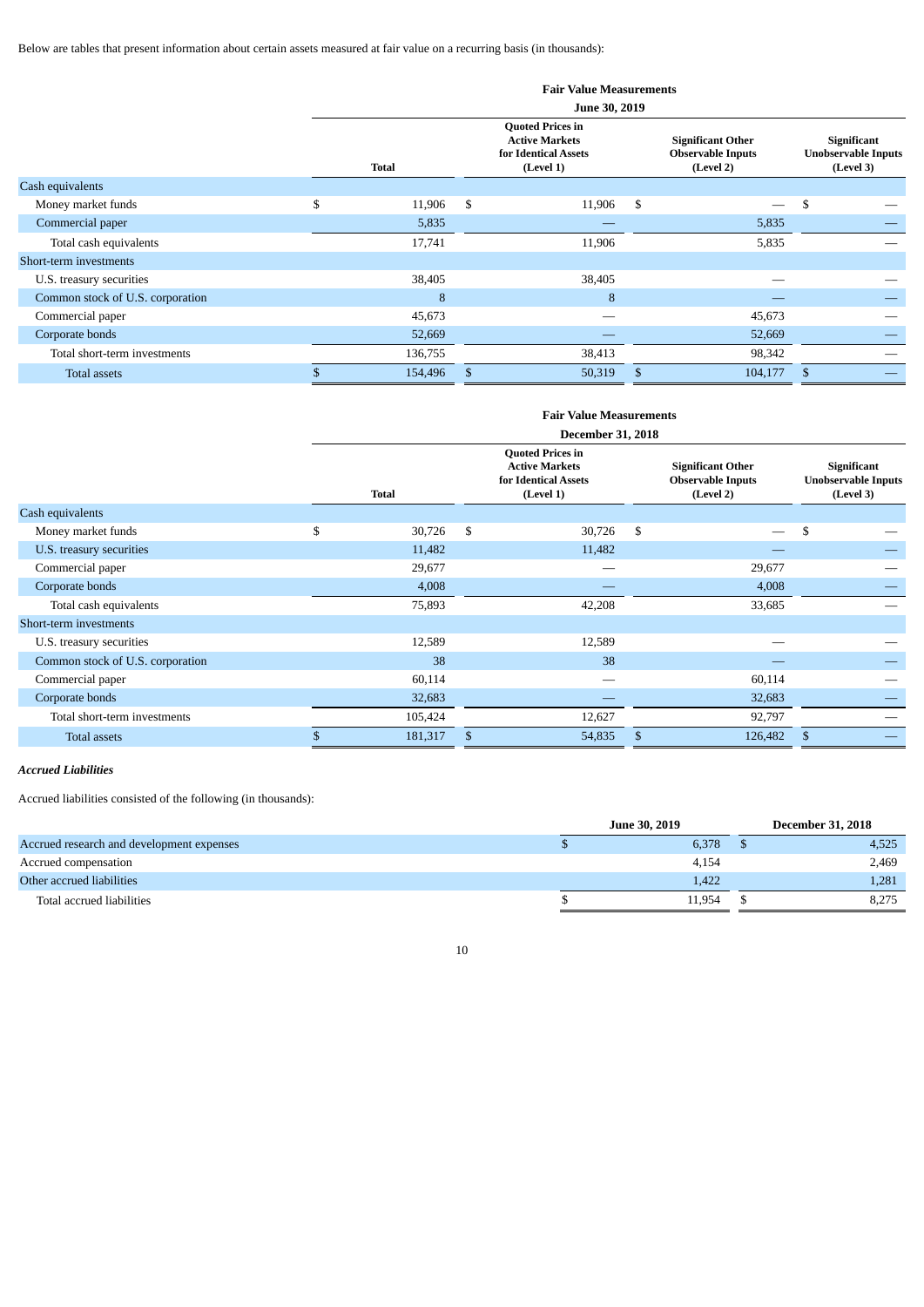#### *Revenue Recognition*

#### *Policy*

The Company's revenues generally consist of (i) contract revenue - revenue generated under federal contracts, and (ii) collaboration and licensing revenue - revenue related to nonrefundable upfront fees, royalties and milestone payments earned under license agreements. Revenue is recognized in accordance with the criteria outlined in Accounting Standards Codification (ASC) 606 issued by the Financial Accounting Standards Board (FASB). Following this accounting pronouncement, a five-step approach is applied for recognizing revenue, including (1) identify the contract with a customer; (2) identify the performance obligations in the contract; (3) determine the transaction price; (4) allocate the transaction price to the performance obligations in the contract; and (5) recognize revenue when, or as, the entity satisfies a performance obligation.

# *Biomedical Advanced Research and Development Authority (BARDA)*

In February 2011, the Company entered into a contract with BARDA for the advanced development of brincidofovir as a medical countermeasure in the event of a smallpox release. Under the contract, the Company may receive up to \$75.8 million in expense reimbursement and \$5.3 million in fees over the performance of 1 base segment and 4 option segments. Exercise of each option segment is solely at the discretion of BARDA. Currently, option segments 1 through 3 have been exercised. The Company assessed the services in accordance with the authoritative guidance and concluded that there is a potential of 5 separate contracts (1 base segment and 4 option segments) within this agreement, each of which has a single performance obligation. The transaction price for each segment, based on the transaction price as defined in each segment contract, is allocated to the single performance obligation for each contract. The transaction price is recognized over time by measuring the progress toward complete satisfaction of the performance obligation. The progress toward complete satisfaction is estimated based on the costs incurred to date relative to the total estimated costs per the terms of each contract. The Company typically invoices BARDA monthly as costs are incurred. The base segment and first option segment were completed prior to adoption of ASC 606. The Company is currently performing under the second and third option segments of the contract during which the Company may receive up to a total of \$23.9 million and \$14.1 million in expense reimbursement and fees, respectively. The second option and third option segments are scheduled to end on May 31, 2020.

# *ContraVir Pharmaceuticals*

The Company entered into a license agreement with ContraVir on December 17, 2014 for the development and commercialization of CMX157 for certain antiviral indications. The Company assessed the agreement in accordance with the authoritative guidance and concluded that the ContraVir contract includes multiple performance obligations, which had all been satisfied in 2015 prior to the adoption of ASC 606. The ContraVir contract has one fixed and several variable transaction amounts. The fixed fee portion of the contract was for the license to CMX157 rights. The Company recognized revenue for the fixed fee portion of the contract in 2015 when the performance obligations were satisfied. The license agreement was terminated effective June 1, 2019. In July 2019, ContraVir changed its name to Hepion Pharmaceuticals, Inc.

#### *Research and Development Prepaids and Accruals*

As part of the process of preparing financial statements, the Company is required to estimate its expenses resulting from its obligation under contracts with vendors and consultants and clinical site agreements in connection with its research and development efforts. The financial terms of these contracts are subject to negotiations which vary contract to contract and may result in payment flows that do not match the periods over which materials or services are provided to the Company under such contracts.

The Company's objective is to reflect the appropriate research and development expenses in its financial statements by matching those expenses with the period in which services and efforts are expended. The Company accounts for these expenses according to the progress of its research and development efforts. The Company determines prepaid and accrual estimates through discussion with applicable personnel and outside service providers as to the progress or state of communication of clinical trials, or other services completed. The Company adjusts its rate of research and development expense recognition if actual results differ from its estimates. The Company makes estimates of its prepaid and accrued expenses as of each balance sheet date in its financial statements based on facts and circumstances known at that time. Although the Company does not expect its estimates to be materially different from amounts actually incurred, its understanding of status and timing of services performed relative to the actual status and timing of services performed may vary and may result in the Company reporting amounts that are too high or too low for any particular period. Through June 30, 2019, there had been no material adjustments to the Company's prior period estimates of prepaid and accruals for research and development expenses. The Company's research and development prepaids and accruals are dependent upon the timely and accurate reporting of contract research organizations and other third-party vendors.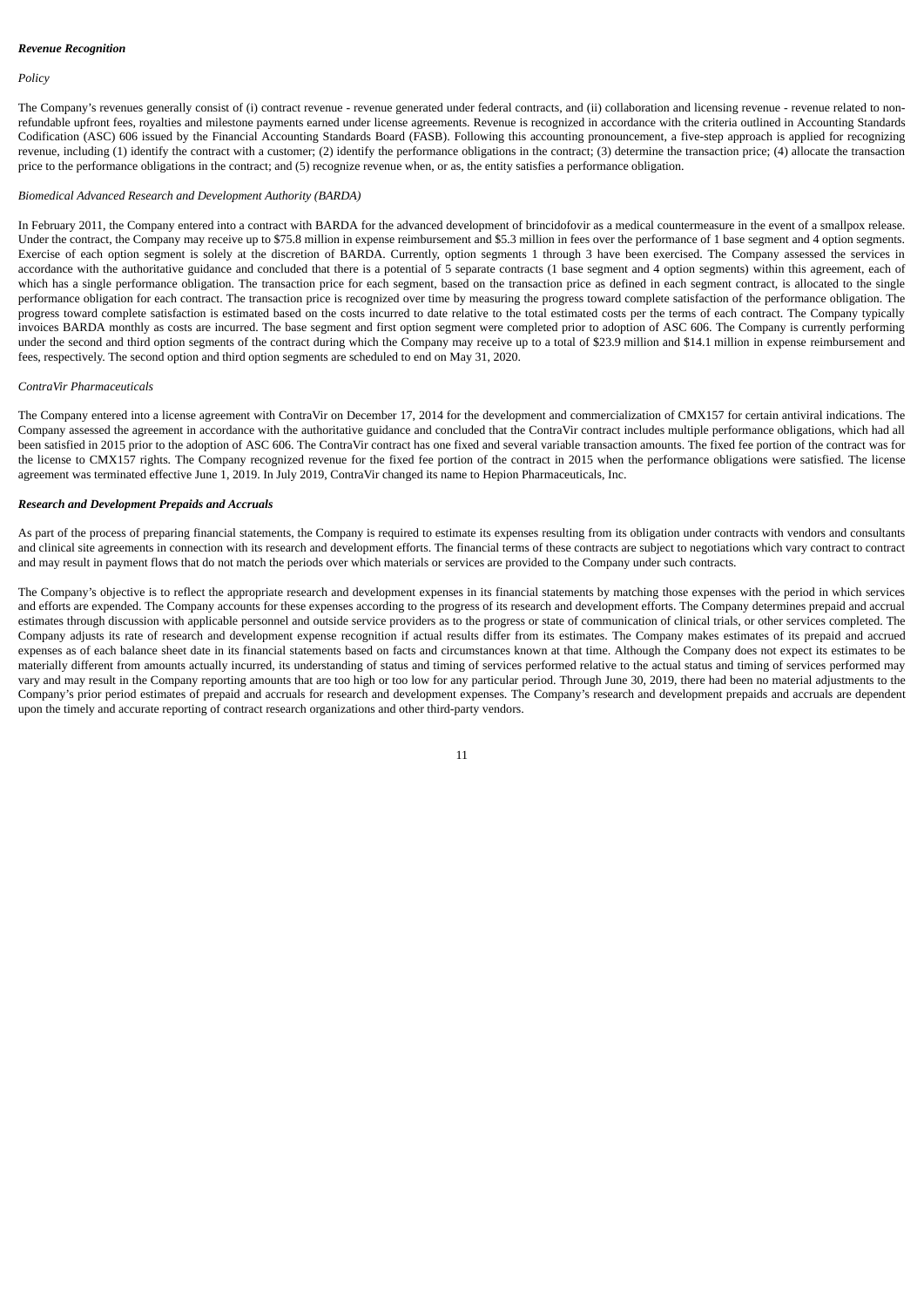# *Basic and Diluted Net Loss Per Share of Common Stock*

Basic net loss per share of common stock is computed by dividing net loss by the weighted-average number of shares of common stock outstanding during the period, excluding the dilutive effects of non-vested restricted stock, stock options, and employee stock purchase plan purchase rights. Diluted net loss per share of common stock is computed by dividing net loss by the sum of the weighted-average number of shares of common stock outstanding during the period plus the potential dilutive effects of warrants to purchase common stock, non-vested restricted stock, stock options, and employee stock purchase plan purchase rights outstanding during the period calculated in accordance with the treasury stock method, but are excluded if their effect is anti-dilutive. Because the impact of these items is anti-dilutive during the periods of net loss, there was no difference between basic and diluted loss per share of common stock for the three and six months ended June 30, 2019 and 2018.

#### *Impact of Recently Issued Accounting Standards*

In June 2016, the FASB issued ASU 2016-13, Financial Instruments-Credit Losses (Topic 326): Measurement of Credit Losses on Financial Instruments, which amends the impairment model by requiring entities to use a forward-looking approach on expected losses to estimate credit losses on certain financial instruments, including trade receivables and available-for-sale debt securities. The new guidance will be effective for the Company beginning in the first quarter of 2020, with early adoption permitted. The Company is currently evaluating the potential impact that this standard may have on its consolidated financial statements.

# *Impact of Recently Adopted Accounting Standards*

In February 2016, the FASB issued Accounting Standards Update (ASU) No. 2016-02, "Leases (Topic 842)", which has been amended through subsequent ASUs, and which increases transparency and comparability among companies accounting for lease transactions. The most significant change of this update requires the recognition of lease assets and liabilities on the balance sheet for lessees for operating lease arrangements with lease terms greater than 12 months. This ASU is effective for financial statements issued for annual periods and interim periods within those annual periods, beginning after December 15, 2018. The Company adopted this standard effective January 1, 2019 using the alternative modified retrospective adoption method allowed by ASU 2018-11. The Company elected to use the package of three practical expedients which allows the Company not to reassess whether contracts are or contain leases, lease classification, and whether initial direct costs qualify for capitalization. The Company has completed its assessment of the impact of the standard and determined that the only material leases that the Company holds are real estate operating leases. Upon adoption of the standard, the Company recorded a right of use asset of \$1.4 million and lease liability of \$1.6 million on its consolidated balance sheets with no adjustment to beginning retained earnings in the period of adoption.

#### **Note 2. Investments**

The following tables summarize the Company's debt investments (in thousands):

|                          |  | <b>June 30, 2019</b>  |  |                               |  |                                |                             |         |  |  |  |  |
|--------------------------|--|-----------------------|--|-------------------------------|--|--------------------------------|-----------------------------|---------|--|--|--|--|
|                          |  | <b>Amortized Cost</b> |  | <b>Gross Unrealized Gains</b> |  | <b>Gross Unrealized Losses</b> | <b>Estimated Fair Value</b> |         |  |  |  |  |
| Corporate bonds          |  | 52,595                |  | 74                            |  |                                |                             | 52,669  |  |  |  |  |
| U.S. treasury securities |  | 38,379                |  | 27                            |  | (1)                            |                             | 38,405  |  |  |  |  |
| Commercial paper         |  | 45.649                |  | 25                            |  | (1)                            |                             | 45,673  |  |  |  |  |
| Total investments        |  | 136,623               |  | 126                           |  | (2)                            |                             | 136,747 |  |  |  |  |

|                          |  | <b>December 31, 2018</b> |                               |                                 |                                |      |                             |         |  |  |  |
|--------------------------|--|--------------------------|-------------------------------|---------------------------------|--------------------------------|------|-----------------------------|---------|--|--|--|
|                          |  | <b>Amortized Cost</b>    | <b>Gross Unrealized Gains</b> |                                 | <b>Gross Unrealized Losses</b> |      | <b>Estimated Fair Value</b> |         |  |  |  |
| Corporate bonds          |  | 32,724                   |                               | $\hspace{0.05cm}$               |                                | (41) | - 5                         | 32,683  |  |  |  |
| Commercial paper         |  | 60,159                   |                               |                                 |                                | (45) |                             | 60,114  |  |  |  |
| U.S. treasury securities |  | 12.592                   |                               |                                 |                                | (3)  |                             | 12,589  |  |  |  |
| Total investments        |  | 105.475                  |                               | $\hspace{0.1mm}-\hspace{0.1mm}$ |                                | (89) |                             | 105,386 |  |  |  |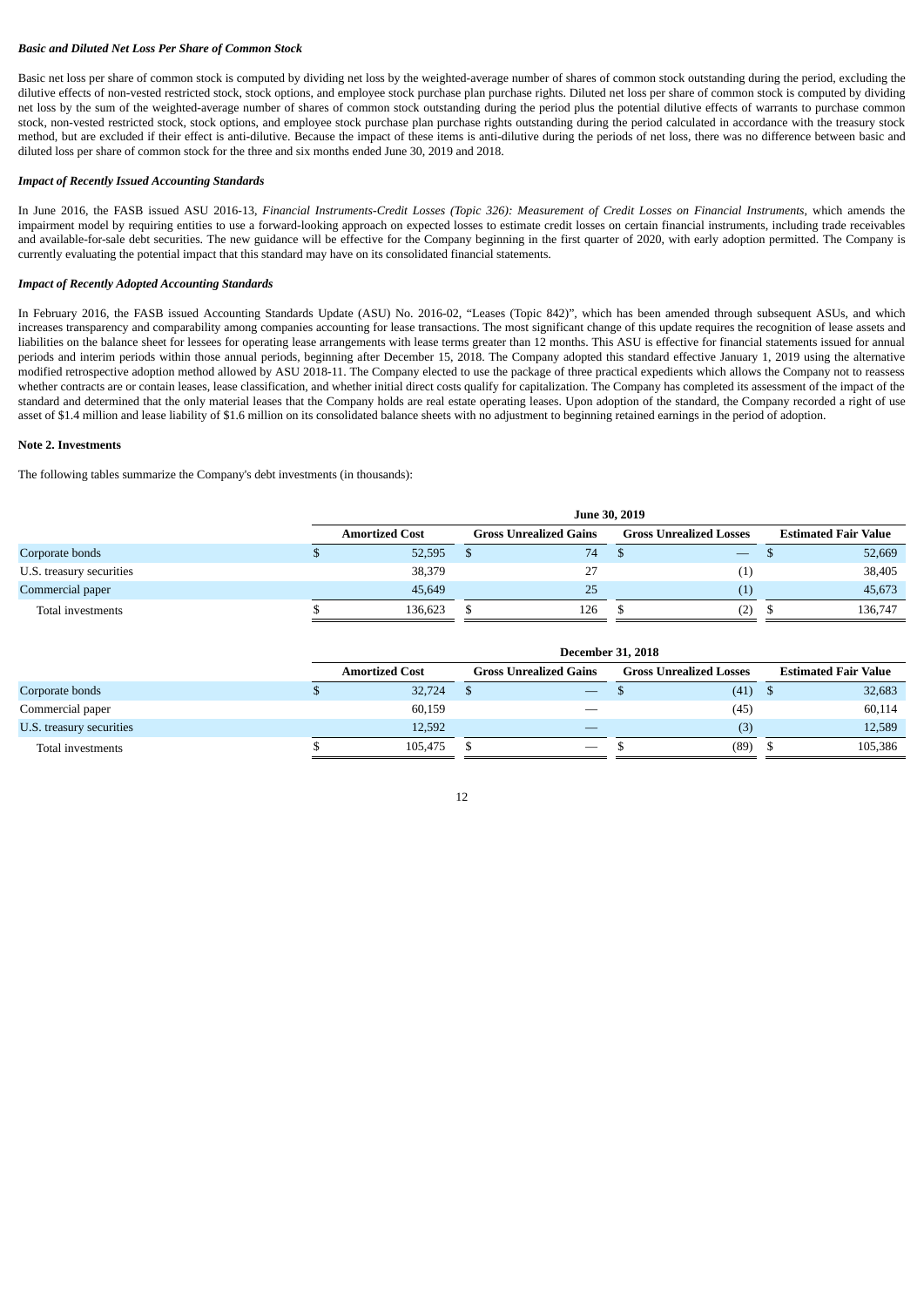The following tables summarize the Company's debt investments with unrealized losses, aggregated by investment type and the length of time that individual investments have been in a continuous unrealized loss position (in thousands, except number of securities):

|                                             |                            |  |                        |   |                                 | <b>June 30, 2019</b> |                                 |                   |     |                        |
|---------------------------------------------|----------------------------|--|------------------------|---|---------------------------------|----------------------|---------------------------------|-------------------|-----|------------------------|
|                                             | <b>Less than 12 Months</b> |  |                        |   | <b>Greater than 12 Months</b>   |                      |                                 | Total             |     |                        |
|                                             | <b>Fair Value</b>          |  | <b>Unrealized Loss</b> |   | <b>Fair Value</b>               |                      | <b>Unrealized Loss</b>          | <b>Fair Value</b> |     | <b>Unrealized Loss</b> |
| Commercial paper                            | 6,955                      |  | (1)                    | D | $\hspace{0.1mm}-\hspace{0.1mm}$ |                      | $\hspace{0.1mm}-\hspace{0.1mm}$ | 6,955             | S   | (1)                    |
| U.S. treasury securities                    | 9.980                      |  | $\left(1\right)$       |   | $\overline{\phantom{a}}$        |                      | $\overline{\phantom{a}}$        | 9.980             |     | (1)                    |
| Total                                       | 16.935                     |  | (2)                    |   | $\hspace{0.1mm}-\hspace{0.1mm}$ |                      | $\hspace{0.1mm}-\hspace{0.1mm}$ | 16.935            | \$. | (2)                    |
| Number of securities with unrealized losses |                            |  |                        |   |                                 |                      |                                 |                   |     |                        |

|                                             |                            |              |                        |   | <b>December 31, 2018</b>      |                          |              |                   |  |                 |
|---------------------------------------------|----------------------------|--------------|------------------------|---|-------------------------------|--------------------------|--------------|-------------------|--|-----------------|
|                                             | <b>Less than 12 Months</b> |              |                        |   | <b>Greater than 12 Months</b> |                          | <b>Total</b> |                   |  |                 |
|                                             | <b>Fair Value</b>          |              | <b>Unrealized Loss</b> |   | <b>Fair Value</b>             | <b>Unrealized Loss</b>   |              | <b>Fair Value</b> |  | Unrealized Loss |
| Corporate bonds                             | 32,683                     | <sup>8</sup> | (41)                   | Ъ | $\overline{\phantom{m}}$      | $\overline{\phantom{m}}$ |              | 32,683            |  | (41)            |
| Commercial paper                            | 60,114                     |              | (45)                   |   |                               |                          |              | 60.114            |  | (45)            |
| U.S. treasury securities                    | 12.589                     |              | (3)                    |   |                               |                          |              | 12.589            |  | (3)             |
| Total                                       | 105,386                    |              | (89)                   |   | $\overline{\phantom{m}}$      | $\overline{\phantom{m}}$ |              | 105.386           |  | (89)            |
| Number of securities with unrealized losses |                            |              | 36                     |   |                               |                          |              |                   |  | 36              |

The Company periodically reviews available-for-sale securities for other-than-temporary declines in fair value below the cost basis and whenever events or changes in circumstances indicate that the carrying amount of an asset may not be recoverable. The Company evaluates, among other things, the duration and extent to which the fair value of a security is less than its cost; the financial condition of the issuer and any changes thereto; and the Company's intent to sell, or whether it will more likely than not be required to sell, the security before recovery of its cost basis. At June 30, 2019, the Company did not intend to sell, and was not more likely than not to be required to sell, the available-for-sale debt securities in an unrealized loss position before recovery of the cost basis of the securities, which may be at maturity. There were no such declines in value for the three and six months ended June 30, 2019 and 2018. Unrealized gains and losses on debt investments are recorded to unrealized gain (loss) on investments, net in the Consolidated Statements of Operations and Comprehensive Loss. The Company recognizes interest income on an accrual basis in interest income in the Consolidated Statements of Operations and Comprehensive Loss.

The following table summarizes the scheduled maturity for the Company's debt investments at June 30, 2019 (in thousands):

| Maturing in one year or less              | 136,747                  |
|-------------------------------------------|--------------------------|
| Maturing after one year through two years | $\overline{\phantom{a}}$ |
| Total debt investments                    | 136,747                  |
| Common stock of U.S. corporation          | 8                        |
| Total investments                         | 136,755                  |

#### **Note 3. Commitments and Contingencies**

#### *Leases*

The Company leases its facilities under long-term operating leases that expire at various dates through 2021. The Company generally has options to renew lease terms on its facilities, which may be exercised at the Company's sole discretion. In addition, certain lease arrangements may be terminated prior to their original expiration date at the Company's discretion. The Company evaluates renewal and termination options at the lease commencement date to determine if it is reasonably certain to exercise the option and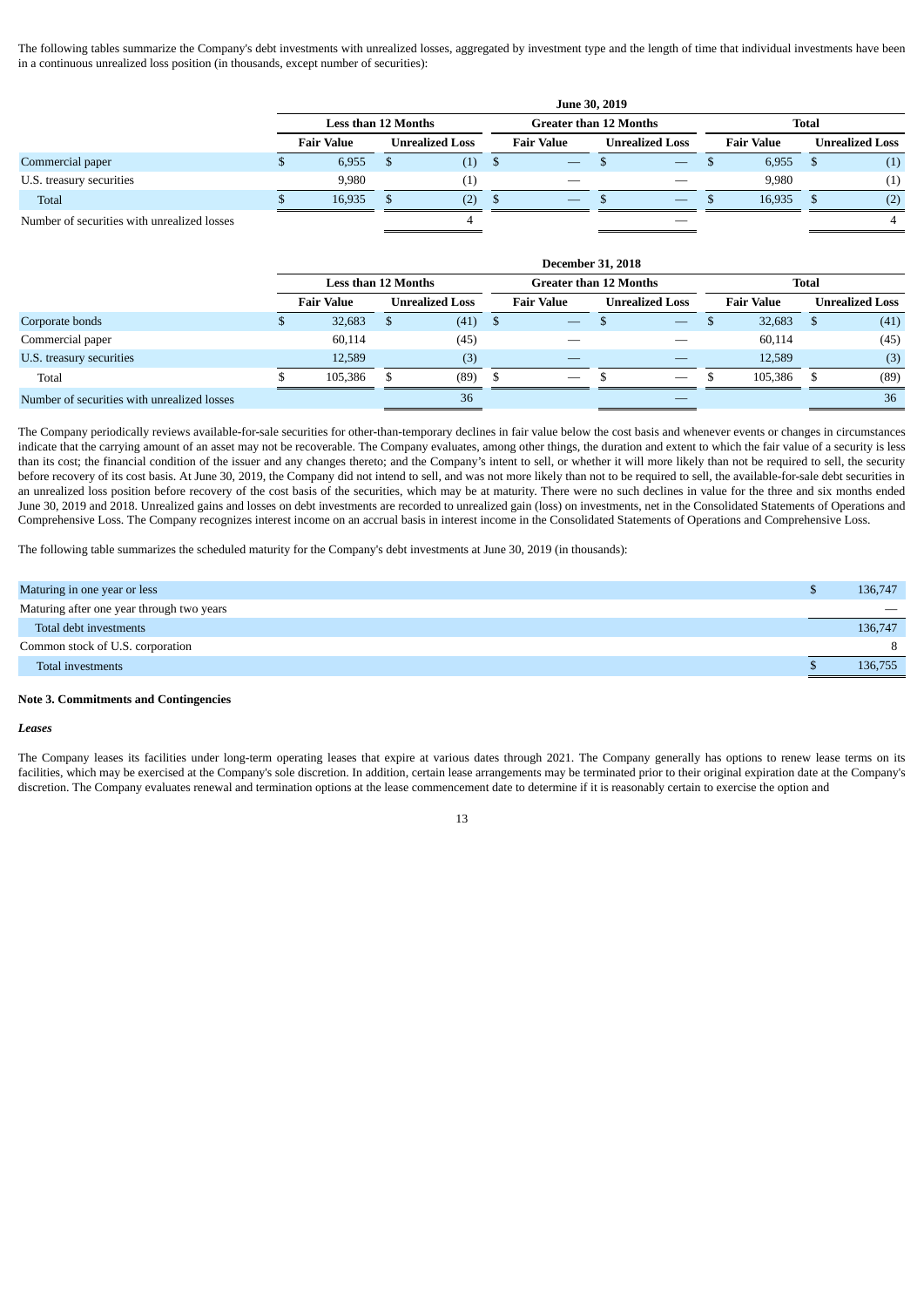have concluded on all operating leases that it is not reasonably certain that any options will be exercised. The weighted-average remaining lease term for the Company's operating leases as of June 30, 2019 was 1.75 years.

Expense related to leases is recorded on a straight-line basis over the lease term. Lease expense under operating leases, including common area maintenance fees, totaled approximately \$182,000 and \$181,000, respectively, for the three months ended June 30, 2019 and 2018, and \$376,000 and \$351,000 for the six months ended June 30, 2019 and 2018, respectively.

The discount rate implicit within the Company's leases is generally not determinable and therefore the Company determines the discount rate based on its incremental borrowing rate based on the information available at commencement date. As of June 30, 2019, the operating lease liabilities reflect a weighted-average discount rate of 13.07%.

The following table sets forth the operating lease right-of-use assets and liabilities as of June 30, 2019 (in thousands):

# **Assets**

| <b>Operating Lease Right-of-Use Assets</b>                                        | 969   |
|-----------------------------------------------------------------------------------|-------|
|                                                                                   |       |
| <b>Liabilities</b>                                                                |       |
| Operating Lease Short-term Liabilities (recorded within Accrued liabilities)      | 618   |
| Operating Lease Long-term Liabilities (recorded within Lease-related obligations) | 519   |
| <b>Total Operating Lease Liabilities</b>                                          | 1.137 |

Operating lease payments over the remainder of the lease terms are as follows (in thousands):

| <b>Years Ending December 31,</b>                    |  | As of June 30, 2019 |
|-----------------------------------------------------|--|---------------------|
| 2019                                                |  | 365                 |
| 2020                                                |  | 719                 |
| 2021                                                |  | 182                 |
| Total future minimum rental payments                |  | 1,266               |
| Less amount of lease payments representing interest |  | 129                 |
| Total present value of lease payments               |  | 1,137               |

As of December 31, 2018, future minimum payments under operating leases under ASC 840 were as follows (in thousands):

| <b>Years Ending December 31,</b>     | As of December 31, 2018 |  |  |
|--------------------------------------|-------------------------|--|--|
| 2019                                 | 786                     |  |  |
| 2020                                 | 797                     |  |  |
| 2021                                 | 235                     |  |  |
| Total future minimum rental payments | 1,818                   |  |  |

For the three months ended June 30, 2019 and 2018, the Company made lease payments of approximately \$194,000 and \$186,000, respectively, and for the six months ended June 30, 2019 and 2018, the Company made lease payments of approximately \$386,000 and \$370,000, respectively, which are included in operating cash flows.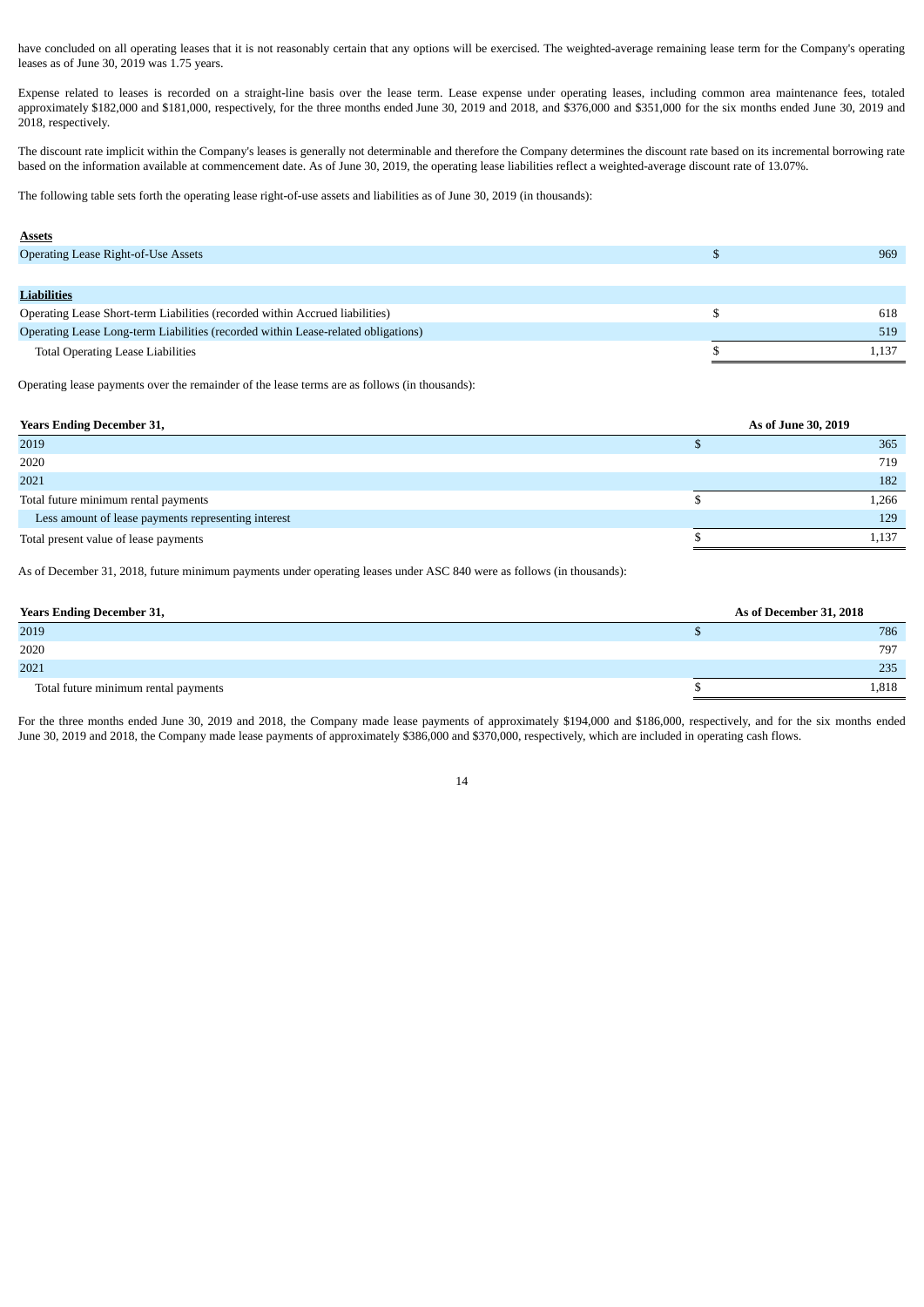#### *Sublease*

The Company subleases 3,537 square feet of its office space under a non-cancelable operating lease that expires in February 2021. For the three and six months ended June 30, 2019, the Company recognized approximately \$18,000 and \$35,000 of income in Interest income and other, net on the Consolidated Statement of Operations and Comprehensive Loss. For the three and six months ended June 30, 2018, the Company recognized approximately \$18,000 and \$35,000 of a reduction of rent expense in operating expenses on the Consolidated Statement of Operations and Comprehensive Loss. Total future minimum rentals under the non-cancelable operating sublease are presented below (in thousands):

| <b>Years Ending December 31,</b>      |  | As of June 30, 2019 |
|---------------------------------------|--|---------------------|
| 2019                                  |  | 39                  |
| 2020                                  |  | 81                  |
| 2021                                  |  | 14                  |
| Total future minimum sublease rentals |  | 134                 |

# *Significance of Revenue Source*

The Company is the recipient of federal research contract funds from BARDA, the sole source of the Company's contract revenue. Periodic audits are required under the Company's BARDA agreement and certain costs may be questioned as appropriate under the BARDA agreement. Management believes that such amounts in the current year, if any, are not significant. Accordingly, no provision for refundable amounts under the BARDA agreement had been made as of June 30, 2019 and December 31, 2018.

#### **Note 4. Equity Transactions and Share-based Compensation**

#### *Stock Options*

In connection with the Company's IPO, the Company adopted the 2013 Equity Incentive Plan (the 2013 Plan). The 2013 Plan provides for the grant of incentive stock options (ISOs), non-statutory stock options (NSOs), stock appreciation rights, restricted stock awards, restricted stock unit (RSU) awards, performance-based stock awards, and other forms of equity compensation (collectively, stock awards), all of which may be granted to employees, including officers, non-employee directors and consultants of the Company and its affiliates. Additionally, the 2013 Plan provides for the grant of performance cash awards. The number of shares of common stock reserved for future issuance automatically increases on January 1 of each calendar year by 4% of the total number of shares of capital stock outstanding on December 31 of the preceding calendar year, or a lesser number of shares determined by the Company's board of directors. On January 1, 2019, the common stock reserved for issuance under the 2013 Plan was automatically increased by 2.0 million shares. As of June 30, 2019, there was a total of 2.3 million shares reserved for future issuance under the 2013 Plan. The Company issued approximately 6,000 and 14,000 shares of common stock pursuant to the exercise of stock options during the three and six months ended June 30, 2019, respectively.

#### *Employee Stock Purchase Plan*

In February 2013, the Company's board of directors adopted the 2013 Employee Stock Purchase Plan (ESPP), which was subsequently ratified by stockholders and became effective in April 2013. Initially, the ESPP authorized the issuance of 704,225 shares of common stock pursuant to purchase rights granted to the Company's employees or to employees of any of its designated affiliates. The number of shares of common stock reserved for issuance automatically increases on January 1 of each calendar year, from January 1, 2014 through January 1, 2023 by the lesser of (a) 1% of the total number of shares of common stock outstanding on December 31 of the preceding calendar year, (b) 422,535 shares, or (c) a number determined by the Company's board of directors that is less than (a) and (b). On January 1, 2019, the common stock reserved for issuance under the ESPP was automatically increased by an additional 422,535 shares.

The Company has reserved a total of 3.1 million shares of common stock to be purchased under the ESPP, of which 2.4 million shares remained available for purchase as of June 30, 2019. The ESPP provides for an automatic reset feature to start participants on a new twenty-four month participation period in the event that the common stock market value on a purchase date is less than the common stock value on the first day of the twenty-four month offering period. Eligible employees may authorize an amount up to 15% of their salary to purchase common stock at the lower of a 15% discount to the beginning price of their offering period or a 15% discount to the ending price of each six-month purchase interval. The Company issued no shares of common stock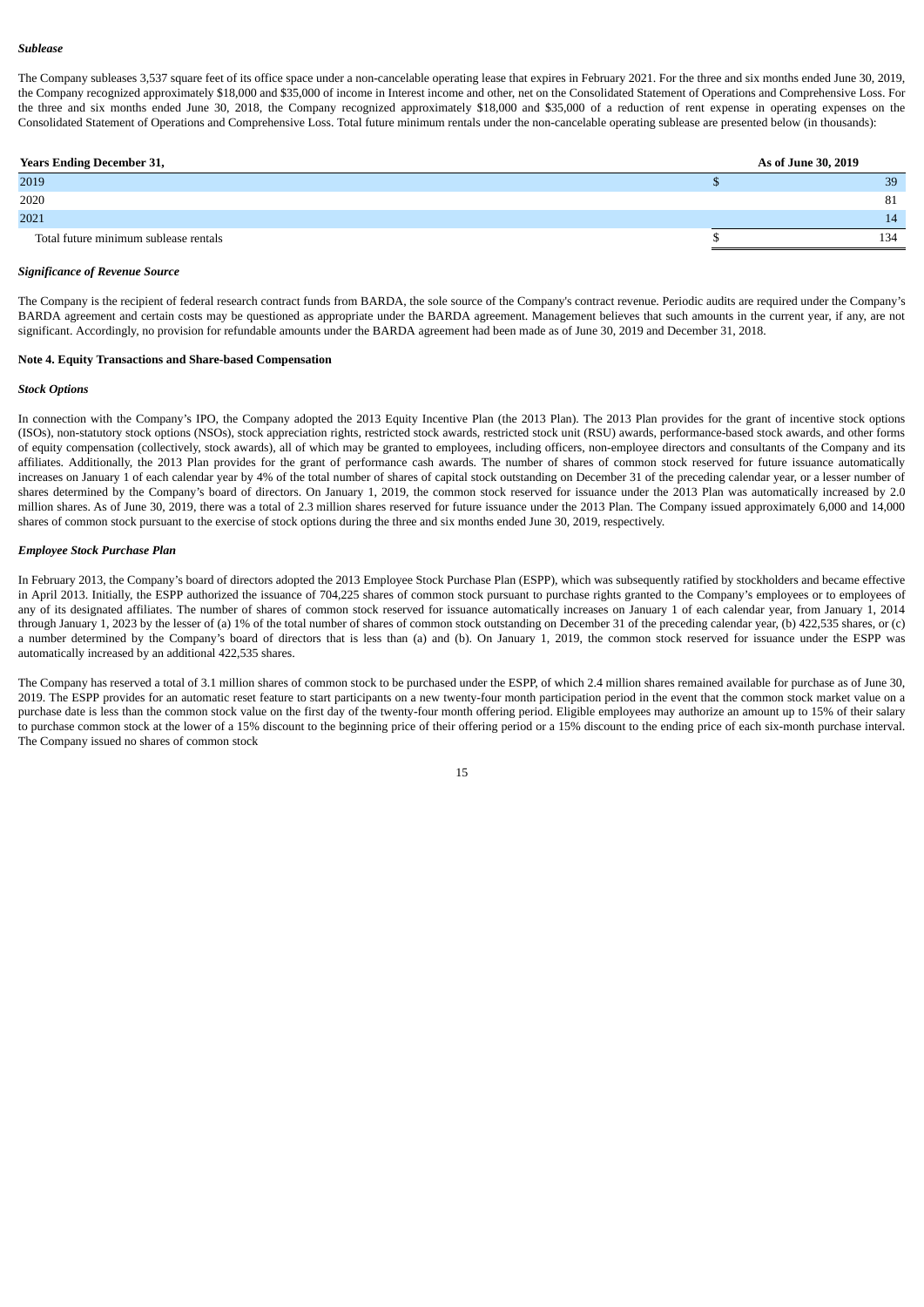pursuant to the ESPP during the three months ended June 30, 2019. The Company issued approximately 113,000 shares of common stock pursuant to the ESPP during the six months ended June 30, 2019. Compensation expense for shares purchased under the ESPP related to the purchase discount and the "look-back" option and were determined using a Black-Scholes option pricing model.

# *Restricted Stock Units*

The Company has issued RSUs to certain employees which vest based on service criteria. When vested, the RSU represents the right to be issued the number of shares of the Company's common stock that is equal to the number of RSUs granted. The grant date fair value for RSUs is based upon the market price of the Company's common stock on the date of the grant. The fair value is then amortized to compensation expense over the requisite service period or vesting term. The Company issued approximately 201,000 and 369,000 shares of common stock pursuant to the vesting of RSUs during the three and six months ended June 30, 2019, respectively.

#### *Stock-based Compensation*

For awards with only service conditions and graded-vesting features, the Company recognizes compensation expense on a straight-line basis over the requisite service period. Total share-based compensation expense recognized related to stock options, the ESPP and RSUs was as follows (in thousands):

|                                        | Three Months Ended June 30. |        |  |       |  | Six Months Ended June 30. |  |       |  |  |
|----------------------------------------|-----------------------------|--------|--|-------|--|---------------------------|--|-------|--|--|
|                                        |                             | 2019   |  | 2018  |  | 2019                      |  | 2018  |  |  |
| Research and development expense       |                             | 1.000. |  | 1.536 |  | 2,270                     |  | 2,856 |  |  |
| General and administrative expense     |                             | 1,367  |  | 2.500 |  | 4.170                     |  | 4,571 |  |  |
| Total share-based compensation expense |                             | 2,367  |  | 4,036 |  | 6,440                     |  | 7.427 |  |  |

On February 5, 2019, Dr. M. Michelle Berrey, the Company's then President and Chief Executive Officer, resigned. The Company entered into a severance agreement with Dr. Berrey that provides for severance benefits to her in connection with her resignation. Among other benefits, Dr. Berrey received accelerated vesting of her outstanding stock options and RSUs as if she had continued service for an additional 15 month period. In addition, Dr. Berrey's vested options were modified to extend her exercise period to May 5, 2020. The Company recorded a charge of \$1.8 million to compensation expense on the date of her resignation related to the acceleration of vesting and the modifications of her outstanding stock options and RSUs.

In April 2019, the Company granted stock options covering a total of 1,750,000 shares in connection with the hiring of its Chief Executive Officer and Chief Business Officer. These grants were non-qualified stock options, have a 10-year term and will vest over four years, with one-fourth vesting on the one-year anniversary of the grant date and remaining threefourths vesting over the following three years in equal monthly installments. These stock options are subject to the terms of the Company's 2013 Equity Incentive Plan, but were granted outside of the 2013 Equity Incentive Plan, as they constituted inducement grants in accordance with Nasdaq Stock Market rules.

In May 2019, related to the Company's reduction in workforce further discussed in Note 7, certain outstanding stock option and RSU grants received accelerated vesting as if the service period of the terminated employee continued for an additional 12 month period. In addition, certain vested options were modified to extend their exercise period for 12 months. The Company recorded a charge of \$0.7 million to compensation expense on the date of the reduction in workforce related to the acceleration of vesting and the modifications of the outstanding stock options and RSUs.

## **Note 5. Income Taxes**

The Company estimates an annual effective tax rate of 0% for the year ending December 31, 2019 as the Company incurred losses for the six month period ended June 30, 2019 and is forecasting additional losses through the fourth quarter, resulting in an estimated net loss for both financial statement and tax purposes for the year ending December 31, 2019. Therefore, no federal or state income taxes are expected and none have been recorded at this time. Income taxes have been accounted for using the liability method in accordance with FASB ASC 740.

Due to the Company's history of losses since inception, there is not enough evidence at this time to support that the Company will generate future income of a sufficient amount and nature to utilize the benefits of its net deferred tax assets. Accordingly, the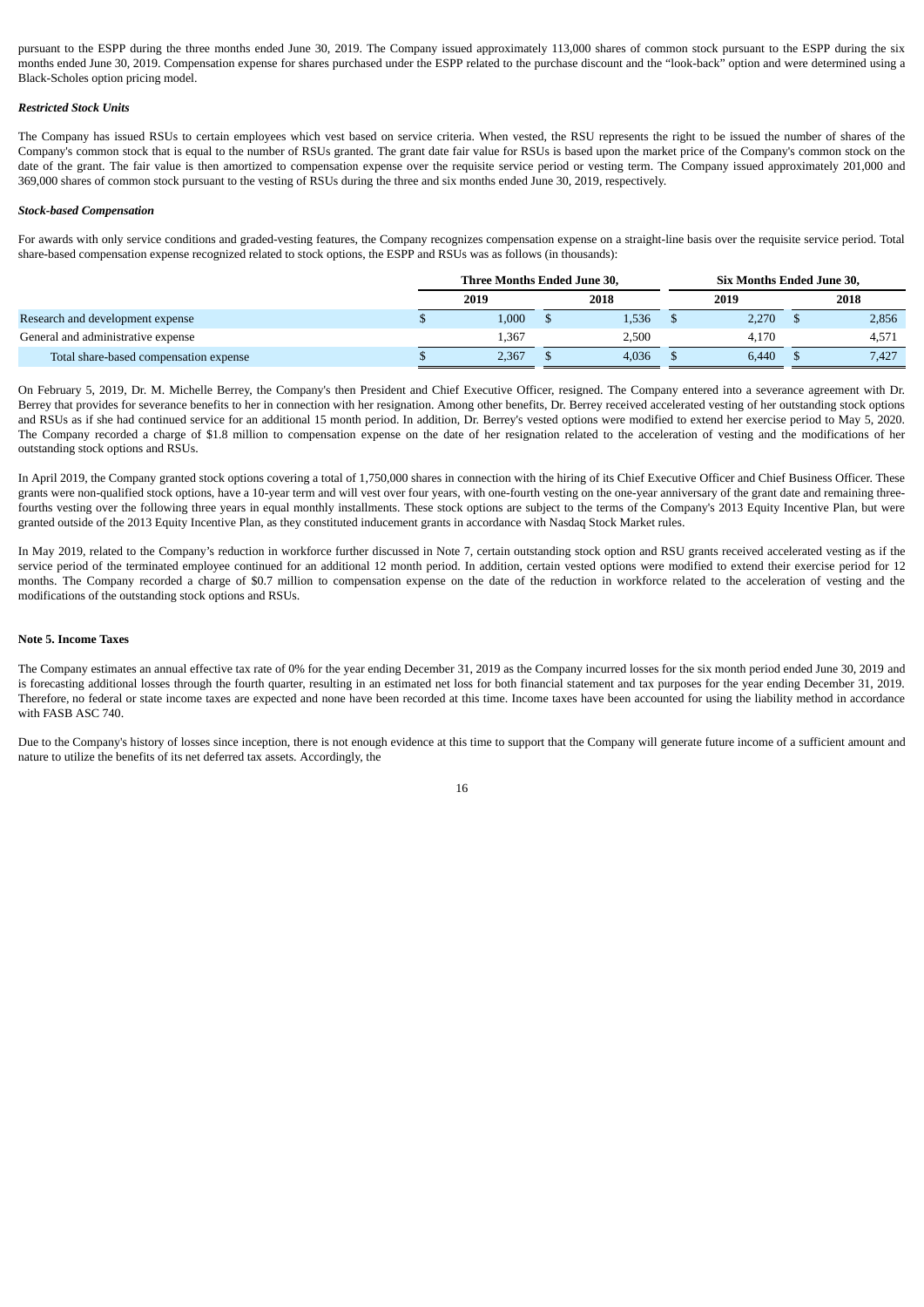deferred tax assets have been reduced by a full valuation allowance, since the Company does not currently believe that realization of its deferred tax assets is more likely than not.

At June 30, 2019, the Company had no unrecognized tax benefits that would reduce the Company's effective tax rate if recognized.

# **Note 6. Significant Agreements**

### *The Regents of the University of California*

In May 2002, the Company entered into a license agreement with The Regents of the University of California (UC) under which the Company obtained an exclusive, worldwide license to UC's patent rights in certain inventions (the UC Patent Rights) related to lipid-conjugated antiviral compounds and their use, including certain patents relating to brincidofovir. On July 1, 2019, the Company provided a notice of termination of the license agreement effective September 29, 2019. The termination of the license to the UC Patent Rights does not affect the Chimerix solely-owned patents covering CMX001/brincidofovir composition of matter that currently are set to expire in 2034.

#### *Biomedical Advanced Research and Development Authority (BARDA)*

In February 2011, the Company entered into a contract with BARDA for the advanced development of brincidofovir as a medical countermeasure in the event of a smallpox release. Under the contract, BARDA will reimburse the Company, plus pay a fixed fee, for the research and development of brincidofovir as a broad-spectrum therapeutic antiviral for the treatment of smallpox infections. The contract consists of an initial performance period, referred to as the base performance segment, plus up to four extension periods, referred to as option segments, each of which may be exercised at BARDA's sole discretion. The Company must complete the agreed upon milestones and deliverables in each discrete work segment before the next option segment is eligible to be exercised. Under the contract as currently in effect, the Company may receive up to \$75.8 million in expense reimbursement and \$5.3 million in fees.

The Company is currently performing under the second and third option segments of the contract during which the Company may receive up to a total of \$23.9 million and \$14.1 million in expense reimbursement and fees, respectively. The second and third option segments are scheduled to end on May 31, 2020. Of the \$75.8 million in expense reimbursement and \$5.3 million in fees that the Company may receive, approximately \$74.3 million in expense reimbursement and fees has been funded. As of June 30, 2019, of the total funding the Company had invoiced an aggregate of \$66.3 million with respect to the base performance segment and the first three option segments. For the three months ended June 30, 2019 and 2018, the Company recognized revenue under this contract of \$1.4 million and \$1.2 million, respectively, and for the six months ended June 30, 2019 and 2018, the Company recognized revenue under this contract of \$3.8 million and \$2.0 million, respectively.

#### *ContraVir Pharmaceuticals*

On December 17, 2014, the Company entered into a license agreement with ContraVir (Nasdaq:CTRV) for the development and commercialization of CMX157 for certain antiviral indications. Under the terms of the agreement, ContraVir has sole responsibility with respect to the control of the development and commercialization of CMX157.

In exchange for the license to CMX157 rights, the Company received an upfront payment consisting of ContraVir Series B Convertible Preferred Stock which the Company converted into shares of ContraVir common stock in 2016. As of June 30, 2019 and December 31, 2018, the fair value of the investment was recorded as a short-term investment of approximately \$8,000 and \$38,000, respectively.

The license agreement was terminated effective June 1, 2019. In July 2019, ContraVir changed its name to Hepion Pharmaceuticals, Inc.

### *University of Michigan*

In 2006, the Company entered into a license agreement with The Regents of the University of Michigan (UM) under which the Company obtained an exclusive, worldwide license to UM's patent rights in certain inventions (UM Patent Rights) related to certain compounds originally synthesized at UM. Under the license agreement, the Company is permitted to research, develop, manufacture and commercialize products utilizing the UM Patent Rights, and to sublicense such rights subject to certain sublicensing fees and royalty payments.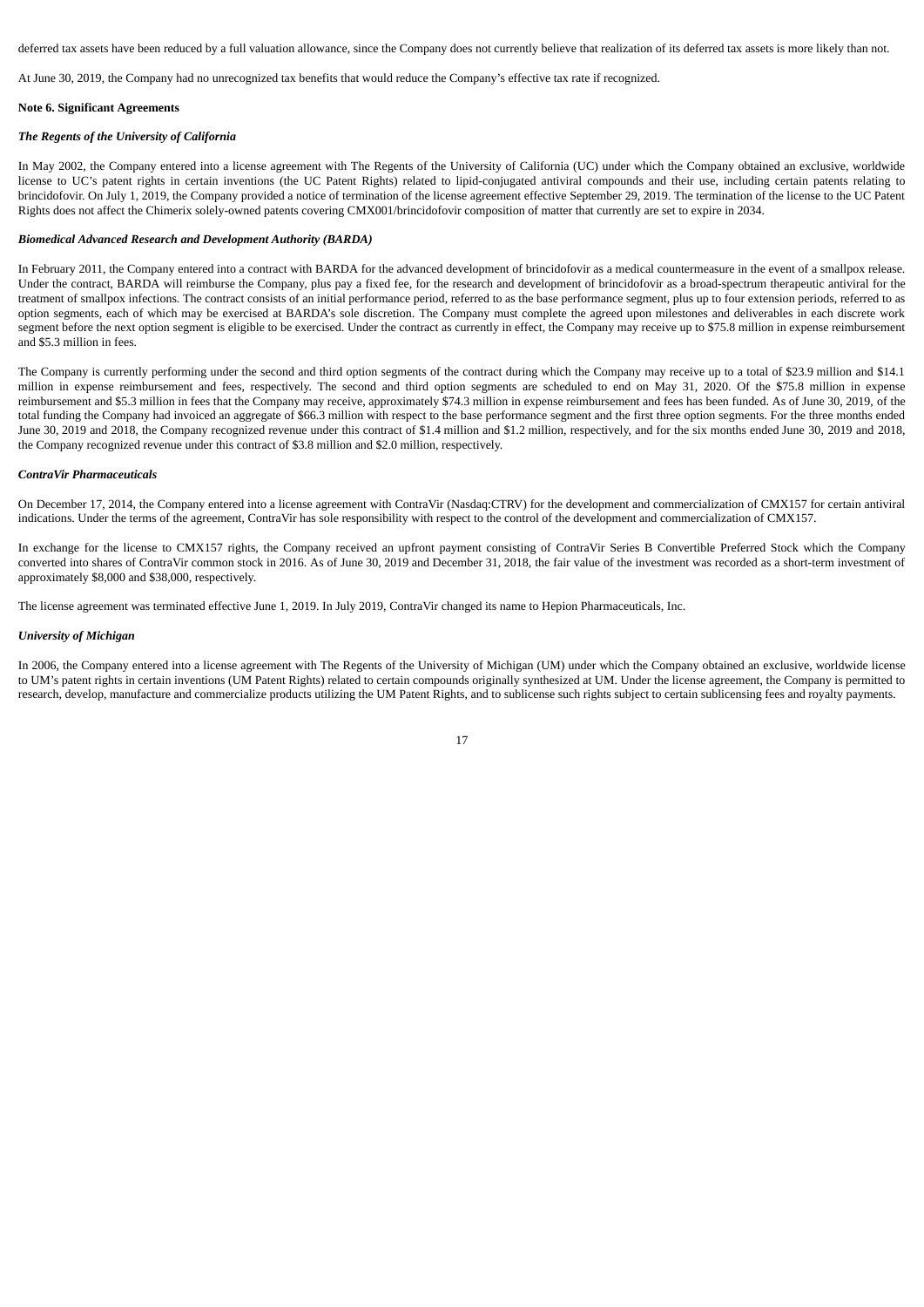In consideration for the rights granted to the Company, under the license agreement as amended in December 2016, the Company paid UM \$50,000 in fees in 2016 and in January 2017 issued UM an aggregate of 33,058 shares of its common stock. In connection with the Company's commercialization or sublicensing of certain products covered by the license agreement, including CMX521, the Company could be required to pay royalties on net sales of such products ranging from 0.25% to 2%. Beginning in 2024, the Company is also subject to certain minimum annual royalty payments.

The UM license agreement requires that the Company use commercially reasonable efforts to develop and make commercially available licensed products as soon as practicable. Specifically, the Company has agreed to make the first commercial sale of a licensed product by June of 2026. UM may terminate the license agreement if the Company materially breaches the license agreement. The Company is currently in compliance with its milestone requirements.

## **Note 7. Restructuring Costs**

In May 2019, the Company made the decision to discontinue the development of oral and IV BCV development programs for the treatment of Adenovirus (AdV) in pediatric stemcell transplant (HCT) patients. The Company's development efforts with respect to BCV are now focused on the treatment of smallpox. As a result, the Company restructured its operations, which included a reduction in workforce of 43 full-time employees and the accrual of expenses to close-out the two Phase 2 clinical trials (study 210 and study 211), one Phase 3 (AdAPT) clinical trial and other supportive BCV development programs. The Company recorded charges for one-time employee termination benefits of \$3.3 million, contract close-out costs of \$2.8 million, and other BCV development costs of \$0.3 million during the three months ended June 30, 2019. The \$2.8 million of contract close-out costs were recorded through an increase in liabilities of \$2.1 million with the remainder recognized through the expensing of prepaid balances. As of June 30, 2019, the Company had a clinical trial accrual balance related to the AdAPT, 210 and 211 trial terminations of \$2.1 million, other development costs accrual of \$0.3 million and a severance accrual balance of \$1.8 million, which are expected to be fully paid by June 2020.

The following table summarizes the restructuring charges (in thousands) recorded for the three months ended June 30, 2019:

|                              | <b>Employee Termination</b><br><b>Benefits</b> | <b>Clinical Trial Close-out</b><br>Costs | <b>Other Development Costs</b> | Total |
|------------------------------|------------------------------------------------|------------------------------------------|--------------------------------|-------|
| Research and development     | 1,426                                          | 2,837                                    | 315                            | 4,578 |
| General and administrative   | 1,909                                          | __                                       | _                              | 1.909 |
| Total restructuring expenses | 3,335                                          | 2,837                                    | 315                            | 6,487 |

The following table sets forth the accrual activity for employee termination benefits and contract close-out costs (in thousands) for the three months ended June 30, 2019. No additional charges are expected to be incurred.

|                           | <b>Employee Termination</b><br><b>Benefits</b> | <b>Clinical Trial Close-out</b><br>Costs | <b>Other Development Costs</b> | <b>Total</b> |
|---------------------------|------------------------------------------------|------------------------------------------|--------------------------------|--------------|
| Balance at March 31, 2019 |                                                |                                          |                                |              |
| Accruals                  | 3,335                                          | 2,131                                    | 315                            | 5,781        |
| Payments                  | (1, 551)                                       | (69)                                     |                                | (1,620)      |
| Balance at June 30, 2019  | 1,784                                          | 2,062                                    | 315                            | 4,161        |

# **Note 8. Subsequent Events**

The Company has evaluated subsequent events through the issuance date of these financial statements to ensure that this filing includes appropriate disclosure of events both recognized in the financial statements as of June 30, 2019, and events which occurred subsequently but were not recognized in the financial statements.

On July 26, 2019, the Company entered into an exclusive worldwide license agreement with Cantex Pharmaceuticals (Cantex) for the development and commercialization of CX-01, the lead indication for which is first line AML.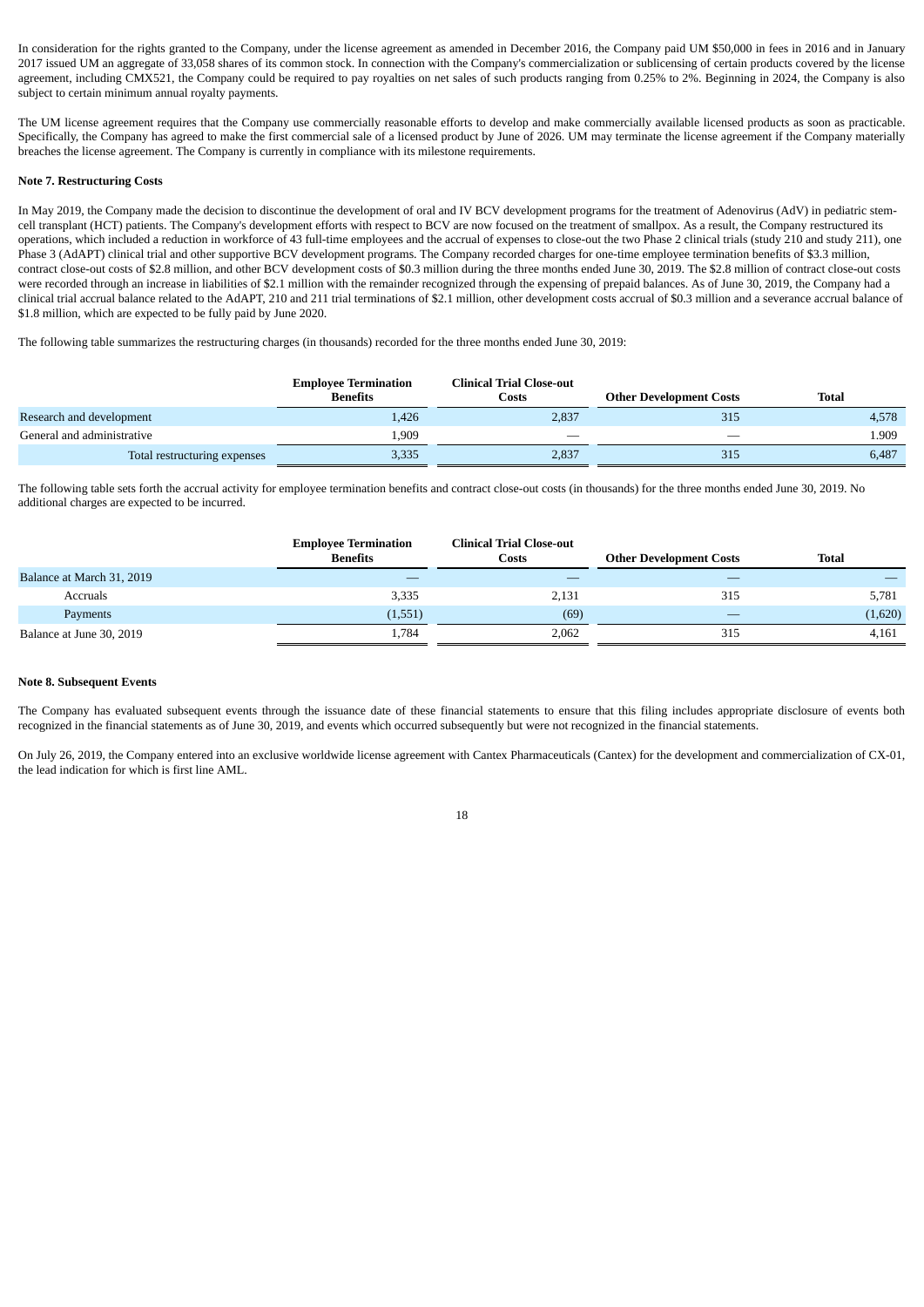In exchange for the exclusive worldwide license to CX-01, Cantex received an upfront payment of \$30.0 million and 10.0 million shares of the Company's common stock. Cantex is also eligible to receive milestone payments upon completion of certain regulatory and net sales events as well as tiered royalty payments based on percentages of net sales.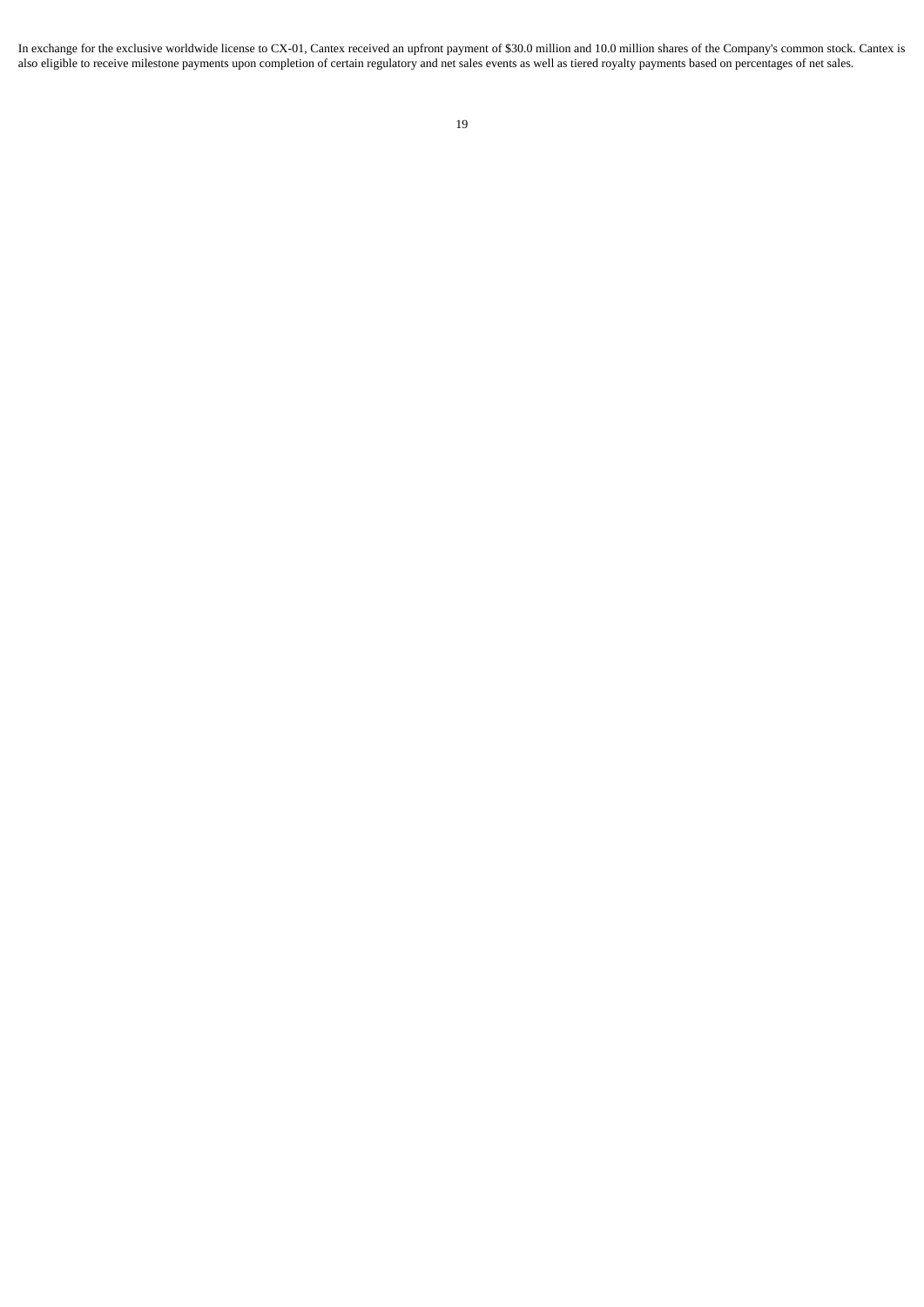# <span id="page-20-0"></span>**ITEM 2. MANAGEMENT'S DISCUSSION AND ANALYSIS OF FINANCIAL CONDITION AND RESULTS OF OPERATIONS**

The following discussion and analysis of our financial condition and results of operations should be read in conjunction with our unaudited consolidated financial statements and related notes included in this Quarterly Report on Form 10-Q and the audited financial statements and notes thereto as of and for the year ended December 31, 2018 and the related Management's Discussion and Analysis of Financial Condition and Results of Operations, both of which are contained in our Annual Report on Form 10-K for the year ended December 31, 2018, filed with the Securities and Exchange Commission (SEC) on March 5, 2019. Past operating results are not necessarily indicative of results that may occur in *future periods.*

## *Forward-Looking Statements*

The information in this discussion contains forward-looking statements and information within the meaning of Section 27A of the Securities Act of 1933, as amended, and Section 21E of the Securities Exchange Act of 1934, as amended, or the Exchange Act, which are subject to the "safe harbor" created by those sections. These forward-looking statements include, but are not limited to, statements concerning our strategy, future operations, future financial position, future revenues, projected costs, prospects and plans and objectives of management. The words "anticipates," "believes," "estimates," "expects," "intends," "may," "plans," "projects," "will," "would" and similar expressions are intended to identify forward-looking statements, although not all forward-looking statements contain these identifying words. We may not actually achieve the plans, intentions or expectations disclosed in our forward-looking statements and you should not place undue reliance on our forward-looking statements. Actual results or events could differ materially from the plans, intentions and expectations disclosed in the forward-looking statements that we make. These forward-looking statements involve risks and uncertainties that could cause our actual results to differ materially from those in the forward-looking statements, including, without limitation, the risks set forth in Part II, Item IA, "Risk Factors" in this Quarterly Report on Form 10-Q and in our other filings with the SEC. The forward-looking statements are applicable only as of the date on which they are made, and we do not assume any *obligation to update any forward-looking statements.*

#### **OVERVIEW**

Chimerix, Inc. is a biopharmaceutical company dedicated to accelerating the advancement of innovative medicines that make a meaningful impact in the lives of patients living with cancer and other serious diseases. The Company is developing CX-01 (dociparstat sodium), an investigation product, targeting multiple proteins involved in cancer cell resistance to chemotherapy, for the treatment of acute myeloid leukemia and other hematologic malignancies. The Company is also developing brincidofovir (BCV or CMX001), an anti-viral drug candidate, as a medical countermeasure for smallpox.

#### *Recent Developments*

#### *Our Strategy*

Until recently, we have been developing BCV in commercial indications for the treatment and prevention of multiple DNA viruses. Our AdAPT trial was designed to study oral BCV as a treatment of adenovirus (AdV) in pediatric stem-cell transplant (HCT) patients with confirmed AdV infection. Concurrently, we have been conducting two Phase 2 studies of intravenous IV BCV in adult allogeneic HCT recipients with AdV (Study-210 and Study-211). In May 2019, we decided to discontinue both the oral and IV development programs of BCV in AdV and the associated clinical trials in order to conserve our cash resources while we pursue external opportunities to build our pipeline of product candidates.

In addition to our recently completed transaction with Cantex Pharmaceuticals, Inc. (Cantex) described below, management is conducting a review of transactions designed to build our product candidate pipeline, including, but not limited to, merger or acquisition transactions, issuing or transferring shares of common stock, or the license, purchase or sale of specific assets, in addition to other potential actions aimed at maximizing stockholder value. There can be no assurance that this review will result in the identification or consummation of any additional transaction.

# *License and Development Agreement with Cantex Pharmaceuticals, Inc.*

In July 2019, we entered into a License and Development Agreement with Cantex pursuant to which we acquired exclusive worldwide rights to develop and commercialize, for any and all uses, a heparin derivative known as CX-01 (dociparstat sodium or ODSH), which is currently being studied for the treatment of acute myeloid leukemia (AML) and other serious diseases. Under the terms of the license agreement, we will be responsible for, and bear the future costs of, worldwide development and commercialization of CX-01.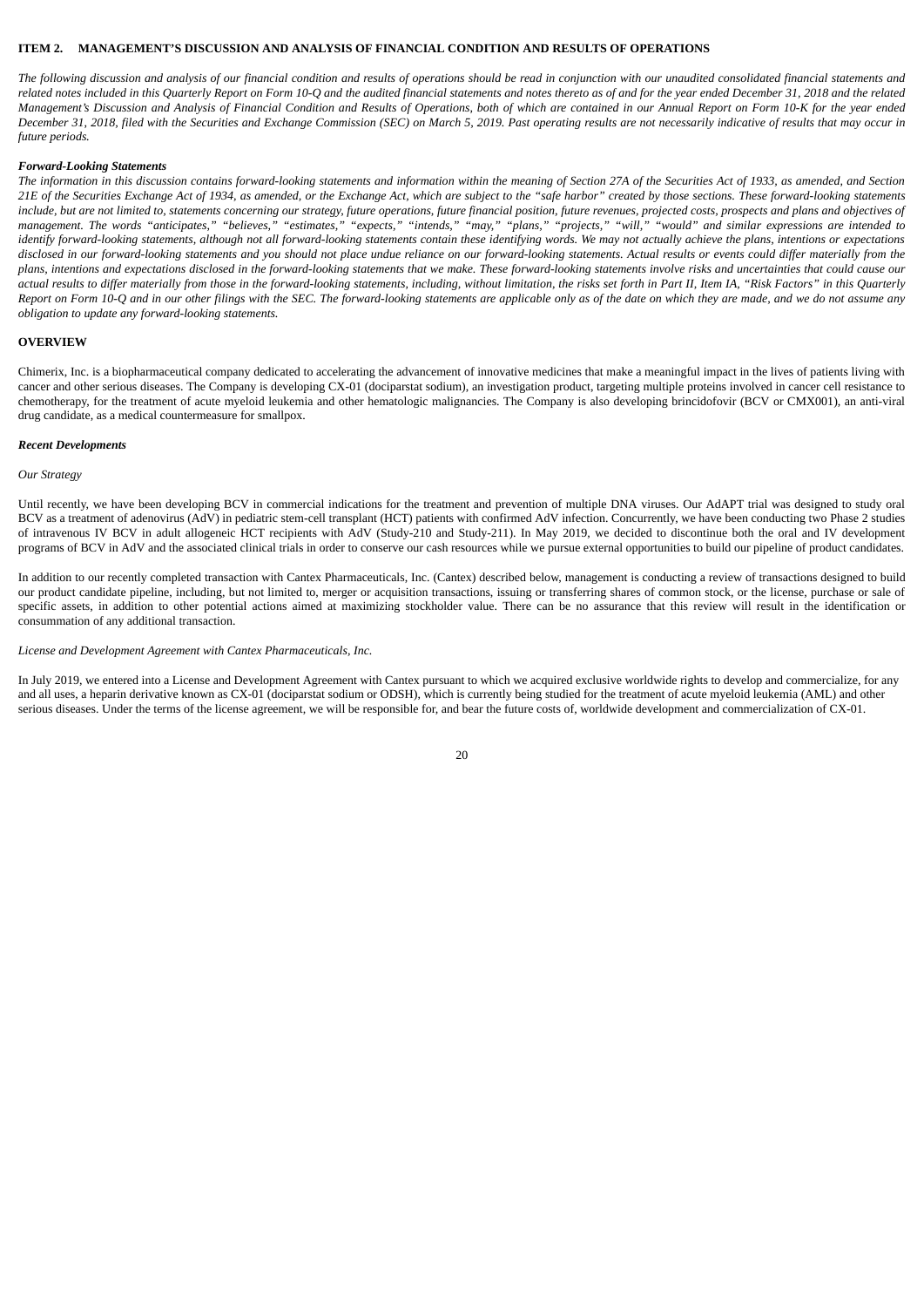In consideration for the license rights, we made an upfront cash payment of \$30.0 million and issued 10,000,000 shares of our common stock to Cantex. The license agreement obligates us to pay Cantex regulatory milestone payments of up to \$202.5 million upon receipt of product approvals in the United States, the European Union and Japan, and sales milestone payments of up to \$385 million upon achievement of specified net sales levels. We also agreed to pay Cantex tiered royalties based on percentages of net sales beginning at 10% and not to exceed the high-teens.

CX-01 has received Fast Track and Orphan Drug Designations from the U.S. Food and Drug Administration for the treatment of AML.

We plan to initiate a Phase 3 clinical trial of CX-01 for the treatment of AML in mid-2020 subject to discussions with FDA.

*Supply Agreement with Scientific Protein Laboratories LLC*

In July, we were assigned Cantex's rights under a supply agreement with Scientific Protein Laboratories LLC (SPL) pursuant to which SPL will exclusively produce CX-01 for us through October 2030 (the Supply Agreement). We have agreed that SPL will be our exclusive provider of CX-01 during the term of the Supply Agreement.

# *Supply Agreement with Pyramid Laboratories Inc*

In July, we were assigned Cantex's rights under a supply agreement with Pyramid Laboratories Inc. (Pyramid) pursuant to which Pyramid will provide CX-01 finished drug product to us.

# *Oral Brincidofovir for the Treatment of Smallpox*

Earlier this year we announced positive top-line results from the in-life portion of both the rabbit pox and mouse ectromelia virus study (or "mousepox" study), which examined BCV using our second animal model of human smallpox conducted under the Animal Efficacy Rule. We are collaborating with the Biomedical Advanced Research and Development Authority (BARDA) for the development of BCV as a potential medical countermeasure for smallpox.

Data from these studies are intended to address the requirement under the FDA's Animal Efficacy Rule for two different animal models of efficacy. Further confirmatory analyses (e.g. secondary endpoints) of these studies are currently underway.

Contingent upon receiving final audited results of these two key animal efficacy studies, along with preparing data necessary to bridge to a recommended human dose, we intend to submit marketing applications for BCV for the treatment of smallpox in 2020.

#### **FINANCIAL OVERVIEW**

## *Revenues*

To date, we have not generated any revenue from product sales. All of our revenue to date has been derived from a government grant and contract and the receipt of up-front proceeds under our collaboration and license agreements.

In February 2011, we entered into a contract with BARDA, a U.S. governmental agency that supports the advanced research and development, manufacturing, acquisition, and stockpiling of medical countermeasures. The contract originally consisted of an initial performance period, referred to as the base performance segment, which ended on May 31, 2013, plus up to four extension periods, referred to as option segments. Subsequent option segments to the contract are not subject to automatic renewal and are not exercisable at our discretion. The contract is a cost plus fixed fee development contract. Under the contract as currently in effect, we may cumulatively receive up to \$75.8 million in expense reimbursement and \$5.3 million in fees if the remaining option segment is exercised. We are currently performing under the second and third option segments of the contract during which we may receive up to a total of \$23.9 million and \$14.1 million in expense reimbursement and fees, respectively. The second and third option segments are scheduled to end on May 31, 2020. Of the \$75.8 million expense reimbursement and \$5.3 million in fees that we may receive, approximately \$74.3 million in expense reimbursement and fees has been funded. As of June 30, 2019, of the total funding the Company had invoiced an aggregate of \$66.3 million with respect to the base performance segment and the first three option segments. Under the BARDA contract, we recognized revenue of \$1.4 million and \$1.2 million during the three months ended June 30, 2019 and 2018, respectively, and we recognized revenue of \$3.8 million and \$2.0 million during the six months ended June 30, 2019 and 2018, respectively.

In the future, we may generate revenue from a combination of product sales, license fees, milestone payments and royalties from the sales of products developed under licenses of our intellectual property. We expect that any revenue we generate will fluctuate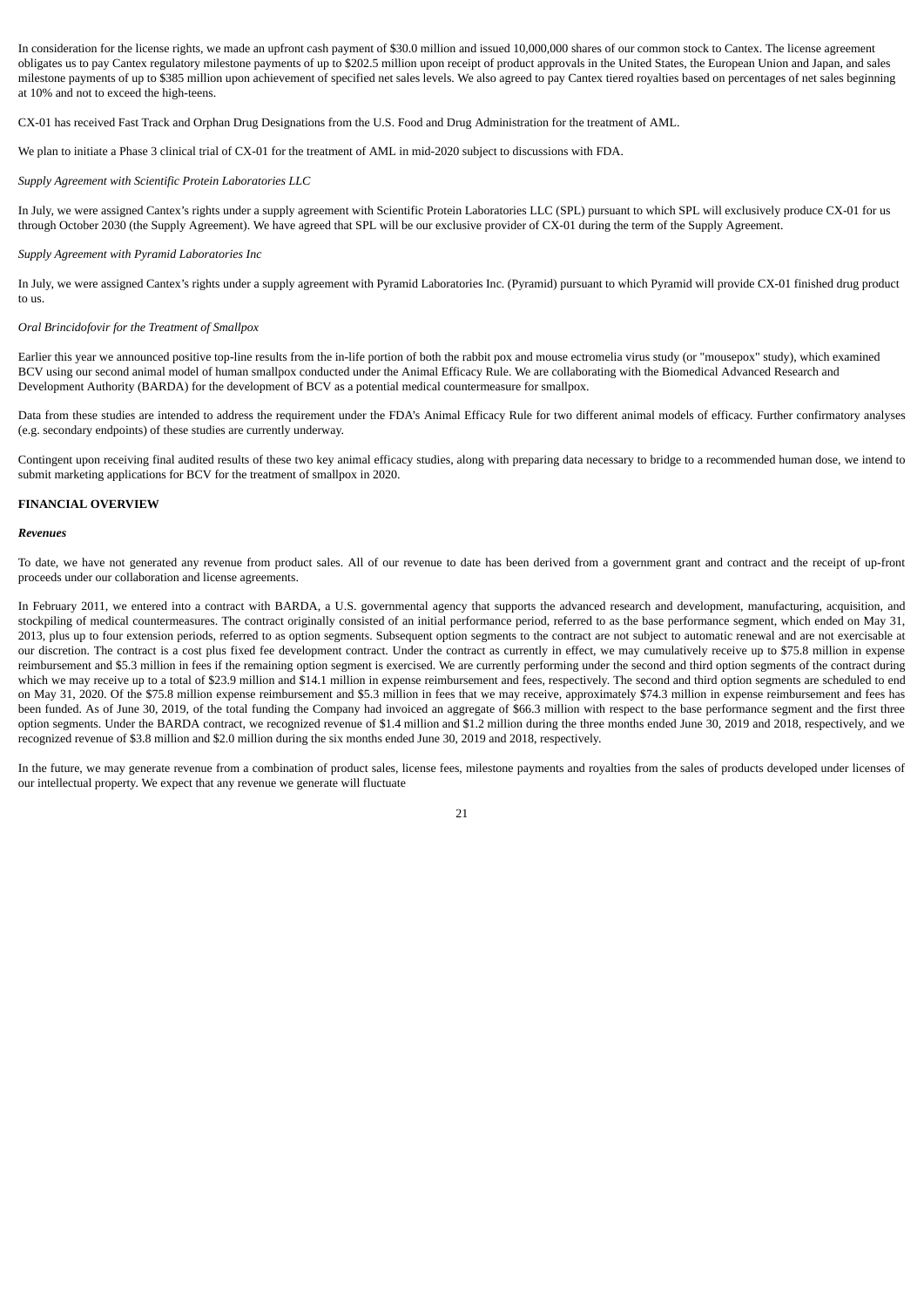from quarter to quarter as a result of the timing and amount of license fees, milestone and other payments, and the amount and timing of payments that we receive upon the sale of our products, to the extent any are successfully commercialized. If we fail to complete the development of any product candidates in a timely manner or obtain regulatory approval for them, our ability to generate future revenue, and our results of operations and financial position, would be materially adversely affected.

# *Research and Development Expenses*

Since our inception, we have focused our resources on our research and development activities, including conducting preclinical studies and clinical trials, manufacturing development efforts and activities related to regulatory filings for our product candidates. We recognize research and development expenses as they are incurred. Costs for certain development activities are recognized based on an evaluation of the progress to completion of specific tasks using information and data provided to us by our vendors. We cannot determine with certainty the duration and completion costs of the current or future clinical studies of any product candidates. Our research and development expenses consist primarily of:

- fees paid to consultants and contract research organizations (CROs), including in connection with preclinical and clinical trials, and other related clinical trial fees, such as for investigator grants, patient screening, laboratory work, clinical trial database management, clinical trial material management and statistical compilation and analysis;
- salaries and related overhead expenses, which include stock option, restricted stock units and employee stock purchase program compensation and benefits, for personnel in research and development functions;
- payments to third-party manufacturers, which produce, test and package drug substance and drug product (including continued testing of process validation and stability);
- costs related to legal and compliance with regulatory requirements; and
- license fees for and milestone payments related to licensed products and technologies.

From our inception through June 30, 2019, we have incurred approximately \$487.4 million in research and development expenses, of which \$438.7 million relates to our development of BCV. These costs were largely related to the conduct of our clinical trials of BCV.

The table below summarizes our research and development expenses for the periods indicated (in thousands):

|                                                                     | Three Months Ended June 30, |        |  |        |  | <b>Six Months Ended June 30,</b> |    |        |  |
|---------------------------------------------------------------------|-----------------------------|--------|--|--------|--|----------------------------------|----|--------|--|
|                                                                     |                             | 2019   |  | 2018   |  | 2019                             |    | 2018   |  |
| Direct research and development expenses                            |                             | 7.264  |  | 7.716  |  | 14.948                           | -S | 15.428 |  |
| Research and development personnel costs - excluding stock-based    |                             |        |  |        |  |                                  |    |        |  |
| compensation                                                        |                             | 4.637  |  | 2,857  |  | 8.259                            |    | 6.775  |  |
| Research and development personnel costs - stock-based compensation |                             | 1,000  |  | 1,536  |  | 2,270                            |    | 2,856  |  |
| Indirect research and development expenses                          |                             | 926    |  | 1.603  |  | 1.865                            |    | 3,012  |  |
| Total research and development expenses                             |                             | 13.827 |  | 13.712 |  | 27,342                           |    | 28.071 |  |

The successful development of product candidates is highly uncertain. At this time, we cannot reasonably estimate the nature, timing or costs of the efforts that will be necessary to complete the development of any product candidates or the period, if any, in which material net cash inflows from any product candidates may commence. This is due to the numerous risks and uncertainties associated with our business, as detailed in Part II, Item IA, "Risk Factors" in this Quarterly Report on Form 10-Q and in our other filings with the SEC.

## *Brincidofovir*

The majority of our research and development resources has been focused on completing our Phase 3 trial of brincidofovir for prevention of CMV in HCT recipients (SUPPRESS), our trial of brincidofovir as a treatment for AdV (AdVise), the AdAPT study in pediatric HCT recipients and our other clinical and preclinical studies and other work needed to provide sufficient data supporting the safety, tolerability and efficacy of brincidofovir for approval in the United States and equivalent health authority approval outside the United States. In May 2019, we decided to discontinue both the oral and IV development programs of BCV in AdV and the associated clinical trials in order to conserve our cash resources while we pursue external opportunities to build our pipeline of product candidates.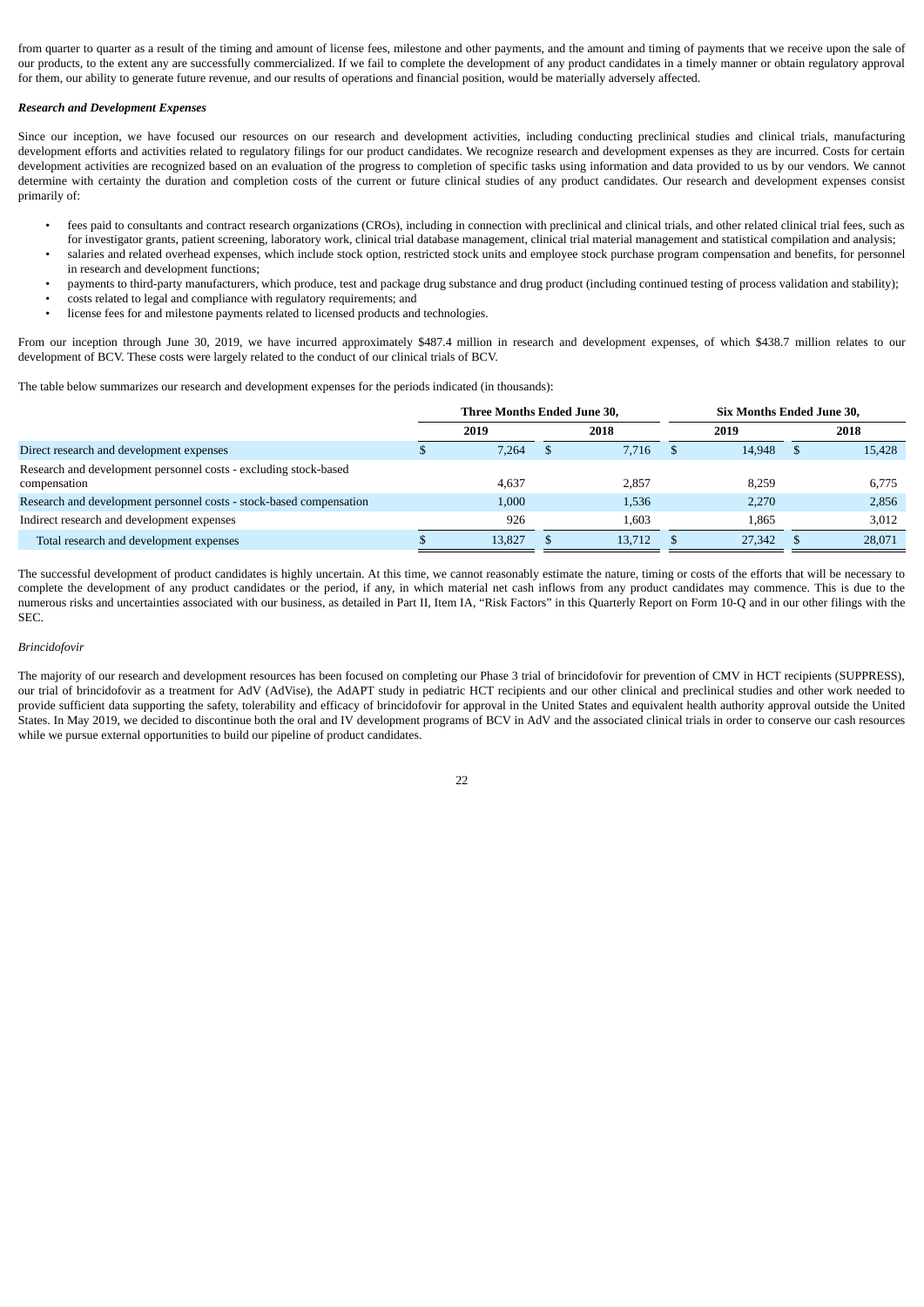In addition, pursuant to our contract with BARDA, we are evaluating brincidofovir for the treatment of smallpox. During the base performance segment of the contract, we incurred significant expense in connection with the development of orthopoxvirus animal models, the demonstration of efficacy and pharmacokinetics of brincidofovir in the animal models, the conduct of an open label clinical safety study for subjects with DNA viral infections, and the manufacture and process validation of bulk drug substance and brincidofovir 100 mg tablets. During the first option segment of the contract, we performed additional animal testing of brincidofovir. In September 2014, we initiated performance under the second option segment of the contract with BARDA and are performing additional animal testing of brincidofovir. In September 2015, we initiated performance under the third option segment which focuses on brincidofovir chemistry, manufacturing and controls at large scale.

# *General and Administrative Expenses*

General and administrative expenses consist primarily of salaries and related costs for employees in executive, finance, marketing, investor relations, information technology, legal, human resources and administrative support functions, including share-based compensation expenses and benefits. Other significant general and administrative expenses include costs related to commercial readiness efforts, accounting and legal services, costs of various consultants, director and officer liability insurance, occupancy costs and information systems.

# *Unrealized Loss on Equity Investment*

Unrealized loss on equity investment consists of the decrease in fair value of our investment in ContraVir Pharmaceuticals common stock.

# *Interest Income and Other, Net*

Interest income and other, net consists primarily of interest earned on our cash, cash equivalents, short-term investments and long-term investments.

## *Share-based Compensation*

The Financial Accounting Standards Board authoritative guidance requires that share-based payment transactions with employees be recognized in the financial statements based on their fair value and recognized as compensation expense over the vesting period. The total consolidated share-based compensation expense of \$2.4 million and \$4.0 million was recognized in the three months ended June 30, 2019 and 2018, respectively, and \$6.4 million and \$7.4 million was recognized in the six months ended June 30, 2019 and 2018, respectively. The share-based compensation expense recognized included expense for stock options, RSUs and employee stock purchase plan purchase rights.

We estimate the fair value of our share-based awards to employees and directors using the Black-Scholes pricing model. This estimate is affected by our stock price as well as assumptions including the expected volatility, expected term, risk-free interest rate, expected dividend yield, expected rate of forfeiture and the fair value of the underlying common stock on the date of grant.

For performance-based RSUs, we begin to recognize the expense when it is deemed probable that the performance-based goal will be achieved. We evaluate the probability of achieving performance-based goals on a quarterly basis.

# **CRITICAL ACCOUNTING POLICIES AND SIGNIFICANT JUDGMENTS AND ESTIMATES**

Our management's discussion and analysis of financial condition and results of operations is based on our unaudited consolidated financial statements, which have been prepared in accordance with accounting principles generally accepted in the United States of America (GAAP). The preparation of these consolidated financial statements requires us to make estimates and judgments that affect the reported amounts of assets, liabilities, revenues and expenses. On an ongoing basis, we evaluate these estimates and judgments. We base our estimates on historical experience and on various assumptions that we believe to be reasonable under the circumstances. These estimates and assumptions form the basis for making judgments about the carrying values of assets and liabilities and the recording of revenues and expenses that are not readily apparent from other sources. Actual results and experiences may differ materially from these estimates. In addition, our reported financial condition and results of operations could vary if new accounting standards are enacted that are applicable to our business.

We discussed accounting policies and assumptions that involve a higher degree of judgment and complexity in Note 1 to our consolidated financial statements in our Annual Report on Form 10-K for the year ended December 31, 2018 filed with the SEC on March 5, 2019. There have been no material changes during the six months ended June 30, 2019 to our critical accounting policies, significant judgments and estimates disclosed in our Annual Report on Form 10-K for the year ended December 31, 2018.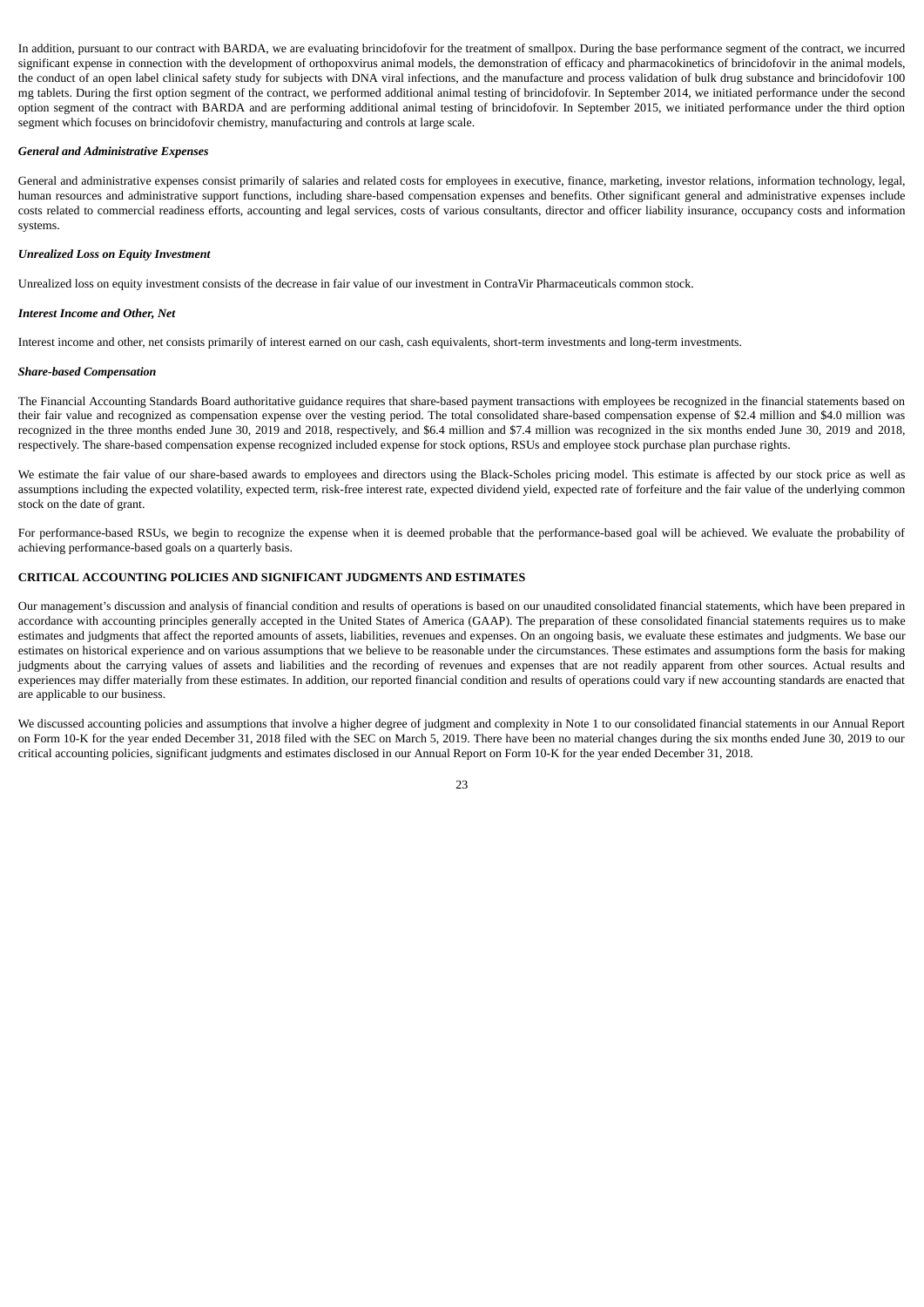# **RESULTS OF OPERATIONS**

# *Comparison of the Three Months Ended June 30, 2019 and June 30, 2018*

The following table summarizes our results of operations for the three months ended June 30, 2019 and June 30, 2018, together with the changes in those items (in thousands, except percentages):

|                                      | Three Months Ended June 30, |      |           |    | <b>Dollar Change</b> | % Change   |  |
|--------------------------------------|-----------------------------|------|-----------|----|----------------------|------------|--|
|                                      | 2019                        |      | 2018      |    | Increase/(Decrease)  |            |  |
| <b>Contract revenue</b>              | 1,438                       | - \$ | 1,193     | \$ | 245                  | 20.5 %     |  |
| <b>Operating expenses:</b>           |                             |      |           |    |                      |            |  |
| Research and development             | 13,827                      |      | 13,712    |    | 115                  | $0.8\%$    |  |
| General and administrative           | 6,312                       |      | 6,650     |    | (338)                | $(5.1)\%$  |  |
| Total operating expenses             | 20,139                      |      | 20,362    |    | (223)                | $(1.1)\%$  |  |
| Loss from operations                 | (18,701)                    |      | (19, 169) |    | 468                  | $(2.4)\%$  |  |
| Other (expense) income:              |                             |      |           |    |                      |            |  |
| Unrealized loss on equity investment | (22)                        |      | (78)      |    | 56                   | $(71.8)\%$ |  |
| Interest income and other, net       | 1,073                       |      | 634       |    | 439                  | 69.2 %     |  |
| <b>Net loss</b>                      | (17,650)                    |      | (18, 613) | -S | 963                  | $(5.2)\%$  |  |

# *Contract Revenue*

For the three months ended June 30, 2019, total contract revenue increased to \$1.4 million compared to \$1.2 million for the three months ended June 30, 2018. This change is related to an increase in reimbursable expenses related to our contract with BARDA.

# *Research and Development Expenses*

For the three months ended June 30, 2019, our research and development expenses increased to \$13.8 million compared to \$13.7 million for the three months ended June 30, 2018. The increase of \$0.1 million, or 0.8%, is primarily related to the following:

- an increase of \$1.2 million in compensation and severance expenses;
- an increase of \$0.9 million related to oral and IV BCV program costs mainly attributable to the acceleration of closeout costs; offset by
- a decrease of \$0.8 million in expenses related to the smallpox program;
- a decrease of \$0.8 million in legal fees and operational expenses;
- a decrease of \$0.5 million in expenses related to our development of early stage compounds.

# *General and Administrative Expenses*

For the three months ended June 30, 2019, our general and administrative expenses decreased to \$6.3 million compared to \$6.7 million for the three months ended June 30, 2018. The decrease of \$0.3 million, or 5.1%, is primarily related to the following:

- a decrease of \$1.5 million in commercial readiness and operational expenses; offset by
- an increase of \$0.7 million related to legal and consulting fees incurred in the pursuit of external opportunities to build our pipeline; and
- an increase of \$0.5 million in compensation and severance expenses.

### *Interest Income*

For the three months ended June 30, 2019, our interest income increased to \$1.1 million compared to \$0.6 million for the three months ended June 30, 2018. This increase is attributable to increased interest earned on our cash and investments.

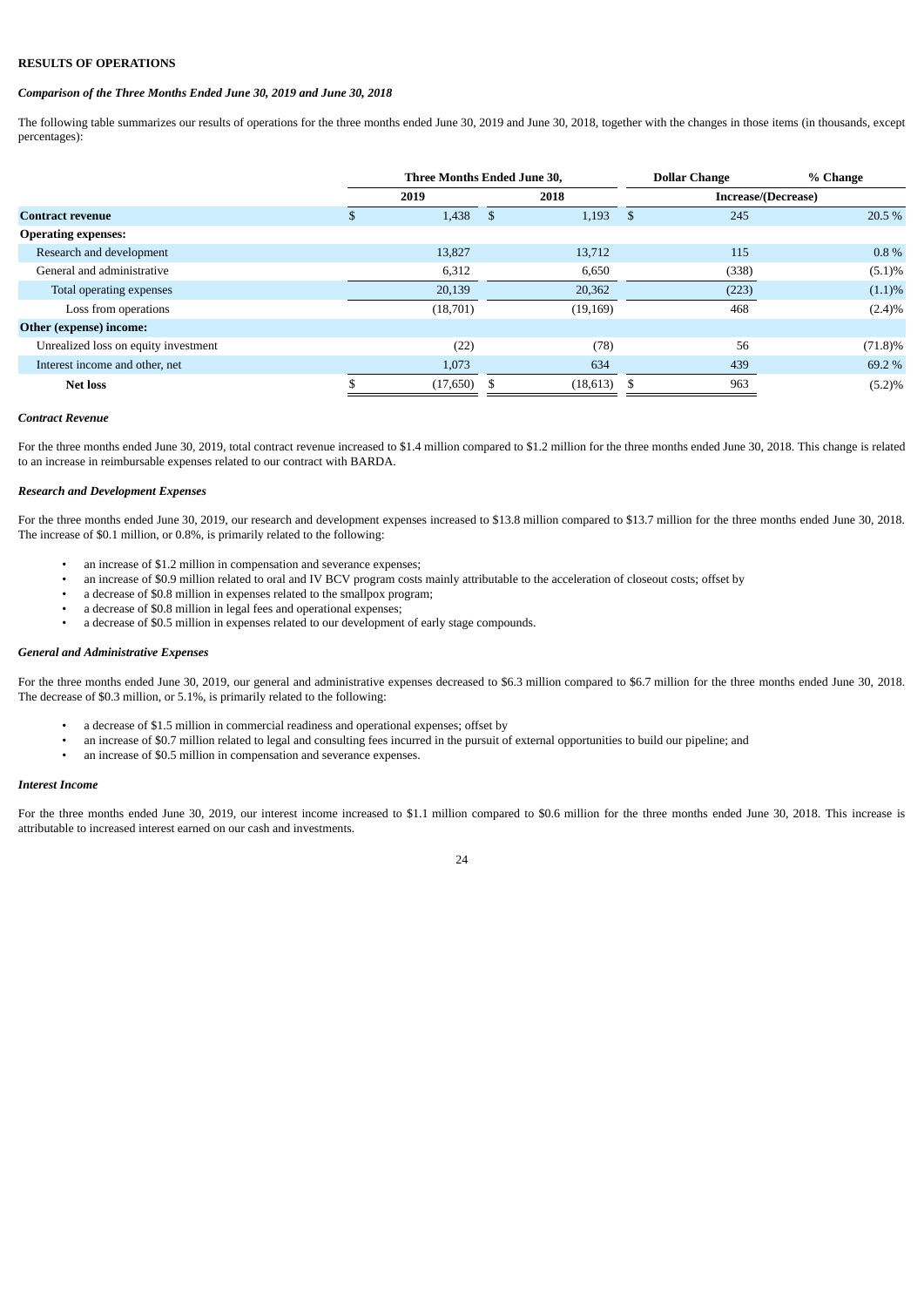# *Comparison of the Six Months Ended June 30, 2019 and June 30, 2018*

The following table summarizes our results of operations for the six months ended June 30, 2019 and June 30, 2018, together with the changes in those items (in thousands except percentages):

|                                      | <b>Six Months Ended June 30.</b> |           |      | <b>Dollar Change</b> |    | % Change |                     |
|--------------------------------------|----------------------------------|-----------|------|----------------------|----|----------|---------------------|
|                                      | 2019                             |           | 2018 |                      |    |          | Increase/(Decrease) |
| <b>Contract revenue</b>              |                                  | 3,794     | -\$  | 1,983                | \$ | 1,811    | 91.3%               |
| <b>Operating expenses:</b>           |                                  |           |      |                      |    |          |                     |
| Research and development             |                                  | 27,342    |      | 28,071               |    | (729)    | $(2.6)\%$           |
| General and administrative           |                                  | 13,998    |      | 13,388               |    | 610      | 4.6%                |
| Total operating expenses             |                                  | 41,340    |      | 41,459               |    | (119)    | (0.3)%              |
| Loss from operations                 |                                  | (37, 546) |      | (39, 476)            |    | 1,930    | (4.9)%              |
| Other (expense) income:              |                                  |           |      |                      |    |          |                     |
| Unrealized loss on equity investment |                                  | (30)      |      | (212)                |    | 182      | $(85.8)\%$          |
| Interest income and other, net       |                                  | 2,233     |      | 1,249                |    | 984      | 78.8%               |
| <b>Net loss</b>                      |                                  | (35, 343) |      | (38, 439)            |    | 3,096    | (8.1)%              |

# *Contract Revenue*

For the six months ended June 30, 2019, total contract revenue increased to \$3.8 million compared to \$2.0 million for the six months ended June 30, 2018. The increase of \$1.8 million, or 91.3%, is related to an increase in reimbursable expenses under our contract with BARDA.

## *Research and Development Expenses*

For the six months ended June 30, 2019, our research and development expenses decreased to \$27.3 million compared to \$28.1 million for the six months ended June 30, 2018. The decrease of \$0.7 million, or 2.6%, is primarily related to the following:

- a decrease of \$1.6 million in expenses related to development of early stage compounds; and<br>• a decrease of \$1.2 million in legal fees and operational expenses: offset by
- a decrease of \$1.2 million in legal fees and operational expenses; offset by
- an increase of \$1.2 million in expenses related to oral and IV BCV program costs mainly attributable to the acceleration of closeout costs; and
- an increase of \$0.9 million in compensation and severance expenses.

## *General and Administrative Expenses*

For the six months ended June 30, 2019, our general and administrative expenses increased to \$14.0 million compared to \$13.4 million for the six months ended June 30, 2018. The increase of \$0.6 million, or 4.6%, is primarily related to the following:

- an increase of \$1.8 million related to compensation and severance expenses; and
- an increase of \$1.2 million related to legal and consulting fees incurred in the pursuit of external opportunities to build our pipeline; offset by
- a decrease of \$2.4 million in expenses related to commercial readiness and operational expenses.

## *Interest Income and Other, Net*

For the six months ended June 30, 2019, our interest income and other, net increased to \$2.2 million compared to \$1.2 million for the six months ended June 30, 2018. This increase is attributable to increased interest earned on our cash and investments.

# **LIQUIDITY AND CAPITAL RESOURCES**

As of June 30, 2019, we had capital available to fund operations of approximately \$158.4 million. Cash in excess of immediate requirements is invested in accordance with our investment policy, primarily with a view to liquidity and capital preservation. We have incurred losses since our inception in 2000 and as of June 30, 2019, we had an accumulated deficit of \$591.6 million. We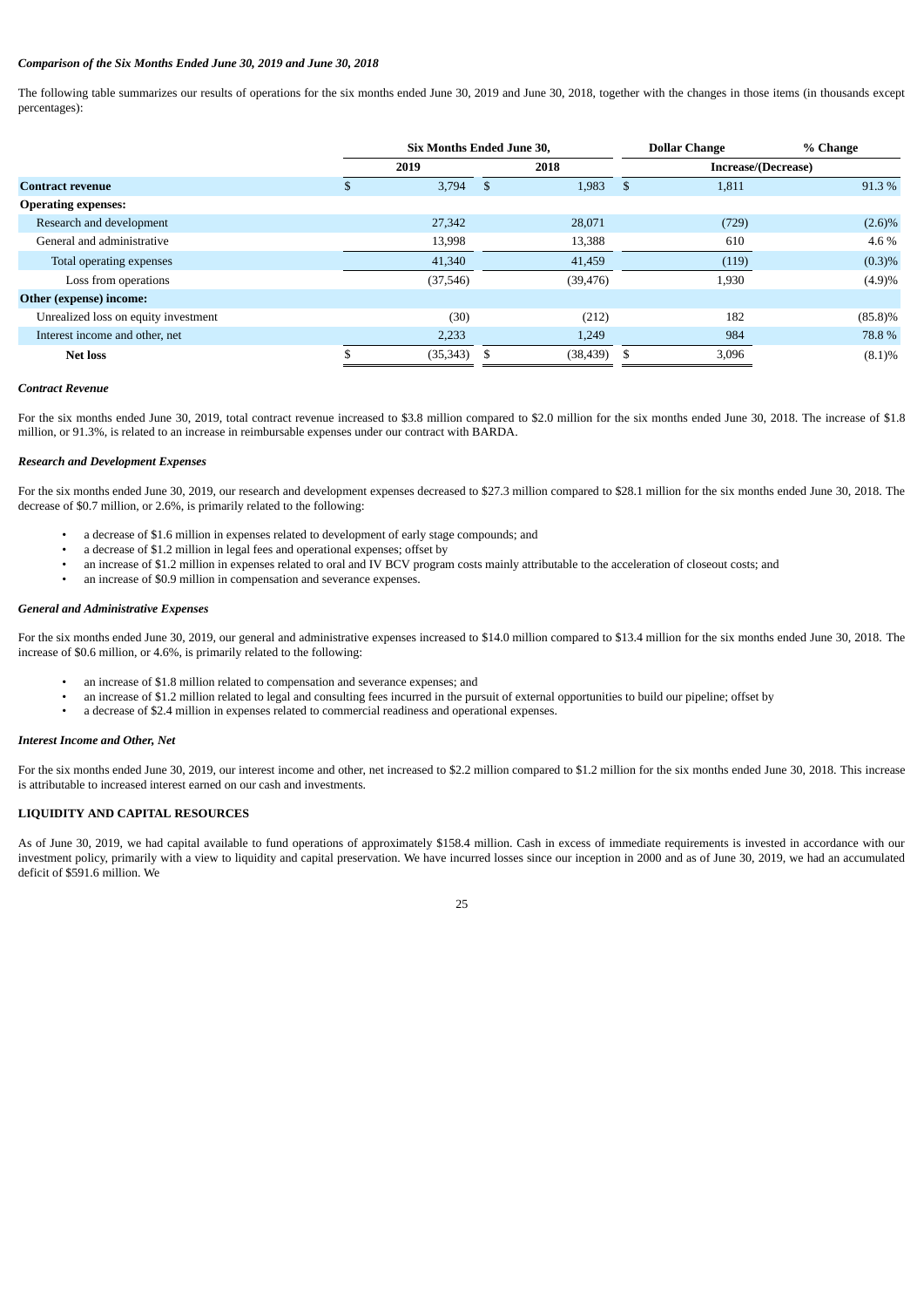anticipate that we will continue to incur losses for at least the next several years.

On November 8, 2017, we entered into an at-the-market (ATM) sales agreement with Cowen and Company, LLC to sell up to \$75 million of our common stock under a shelf registration statement filed in November 2017. As of December 31, 2018, we had sold an aggregate of 2.8 million shares of common stock pursuant to the ATM at a weighted average price per share of \$4.00 for net offering proceeds of \$10.9 million. We have not sold any shares of our common stock pursuant to the ATM to-date in 2019.

We cannot assure you that adequate funding will be available on terms acceptable to us, if at all. Any additional equity financings will be dilutive to our stockholders and any additional debt may involve operating covenants that may restrict our business. If adequate funds are not available through these means, we may be required to curtail significantly one or more of our research or development programs, and any launch and other commercialization expenses for any of our products that may receive marketing approval. We cannot assure you that we will successfully develop or commercialize our products under development or that our products, if successfully developed, will generate revenues sufficient to enable us to earn a profit.

We believe that our existing cash, cash equivalents, and investments will enable us to fund our current operating expenses and capital requirements for at least the next 12 months. However, changing circumstances beyond our control may cause us to consume capital more rapidly than we currently anticipate.

### *Cash Flows*

The following table sets forth the significant sources and uses of cash (in thousands):

|                                                      | Six Months Ended June 30. |               |  |           |
|------------------------------------------------------|---------------------------|---------------|--|-----------|
|                                                      |                           | 2019          |  | 2018      |
| Cash sources and uses:                               |                           |               |  |           |
| Net cash used in operating activities                |                           | $(29,551)$ \$ |  | (32, 550) |
| Net cash (used in) provided by investing activities  |                           | (30,089)      |  | 41,256    |
| Net cash provided by financing activities            |                           | 178           |  | 193       |
| Net (decrease) increase in cash and cash equivalents |                           | (59, 462)     |  | 8,899     |

# *Operating Activities*

Net cash used in operating activities of \$29.6 million for the six months ended June 30, 2019 was primarily the result of our \$35.3 million net loss, partially offset by the change in operating assets and liabilities and the add-back of non-cash expenses. Non-cash expenses included add-backs of \$6.4 million for share-based compensation and \$0.3 million of depreciation of property and equipment, offset by \$1.2 million of amortization of discount/premium on investments. The change in operating assets and liabilities includes a decrease in prepaid expenses and other assets of \$0.4 million and an increase of \$0.3 million in accounts payable and accrued liabilities, partially offset by an increase in accounts receivable of \$0.4 million related to work on the BARDA contract. Net cash used in operating activities of \$32.6 million for the six months ended June 30, 2018 was primarily the result of our \$38.4 million net loss and the change in operating assets and liabilities, partially offset by the add-back of non-cash expenses of \$7.4 million for share-based compensation and \$0.5 million of depreciation of property and equipment. The change in operating assets and liabilities includes a decrease of \$3.5 million in accounts payable and accrued liabilities, partially offset by a decrease in accounts receivable of \$1.5 million related to work on the BARDA contract.

#### *Investing Activities*

Net cash used in investing activities of \$30.1 million for the six months ended June 30, 2019 was primarily the result of the purchase of \$107.1 million in short-term investments partially offset by the maturity of \$77.2 million in short-term investments. Net cash provided by investing activities of \$41.3 million for the six months ended June 30, 2018 was primarily the result of the sales and maturities of \$65.5 million in short-term investments partially offset by the purchase of \$18.1 million in short-term investments and \$6.0 million in long-term investments.

# *Financing Activities*

Net cash provided by financing activities of \$0.2 million for the six months ended June 30, 2019 was primarily the result of \$0.2 million in proceeds from the exercise of stock options and stock purchases through our ESPP. Net cash provided by financing activities of \$0.2 million for the six months ended June 30, 2018 was the result of \$0.5 million in proceeds from the exercise of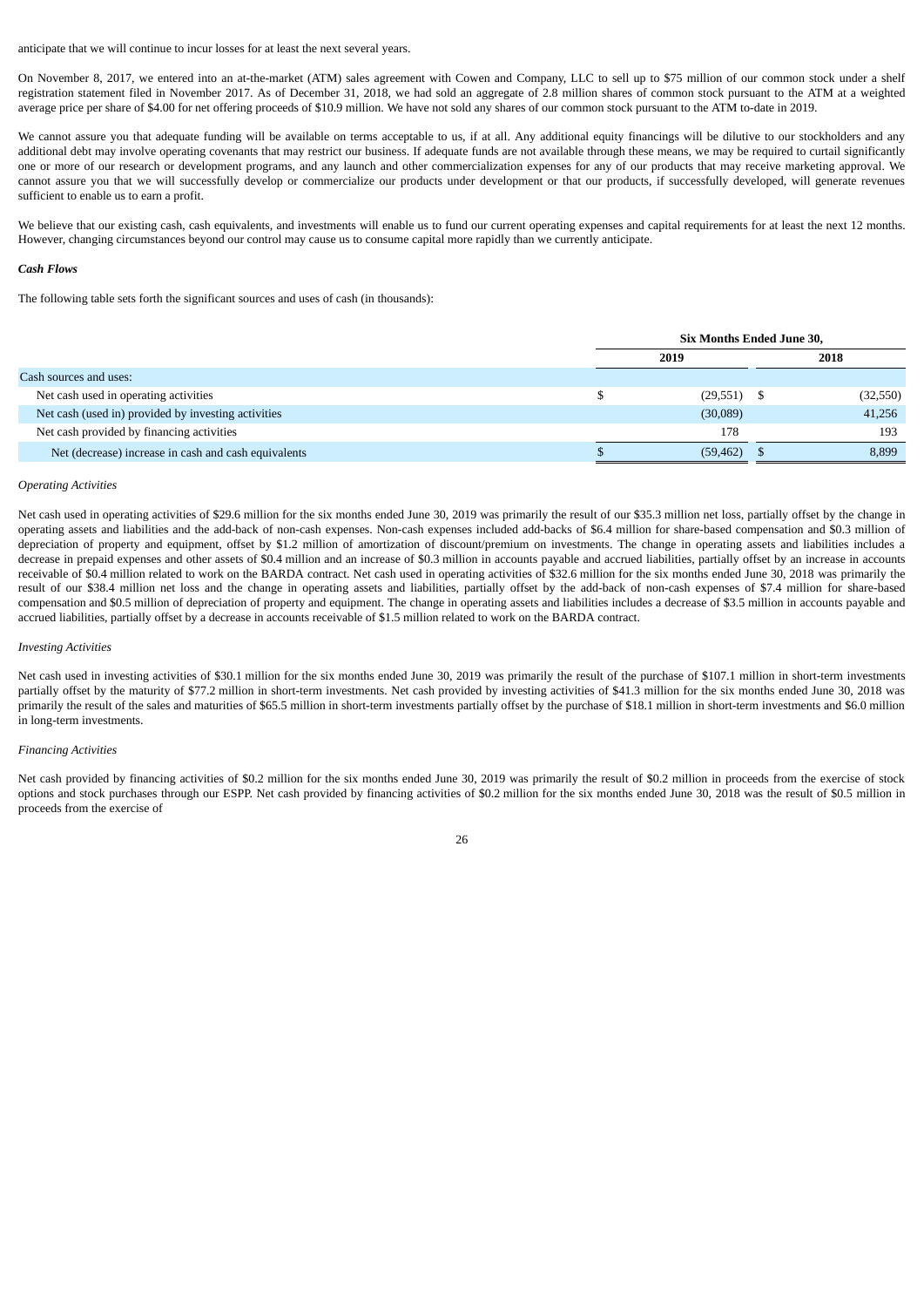stock options and stock purchases through our ESPP offset by \$0.3 million of payments of deferred offering costs.

# **CONTRACTUAL OBLIGATIONS AND COMMITMENTS**

There have been no material changes to our contractual obligations and commitments outside the ordinary course of business from those disclosed under the heading "Management's Discussion and Analysis of Financial Condition and Results of Operations-Contractual Obligations and Commitments" as contained in our Annual Report on Form 10-K for the year ended December 31, 2018 filed by us with the SEC on March 5, 2019.

# *Off-Balance Sheet Arrangements*

During the periods presented, we did not have, nor do we currently have, any off-balance sheet arrangements as defined under SEC rules.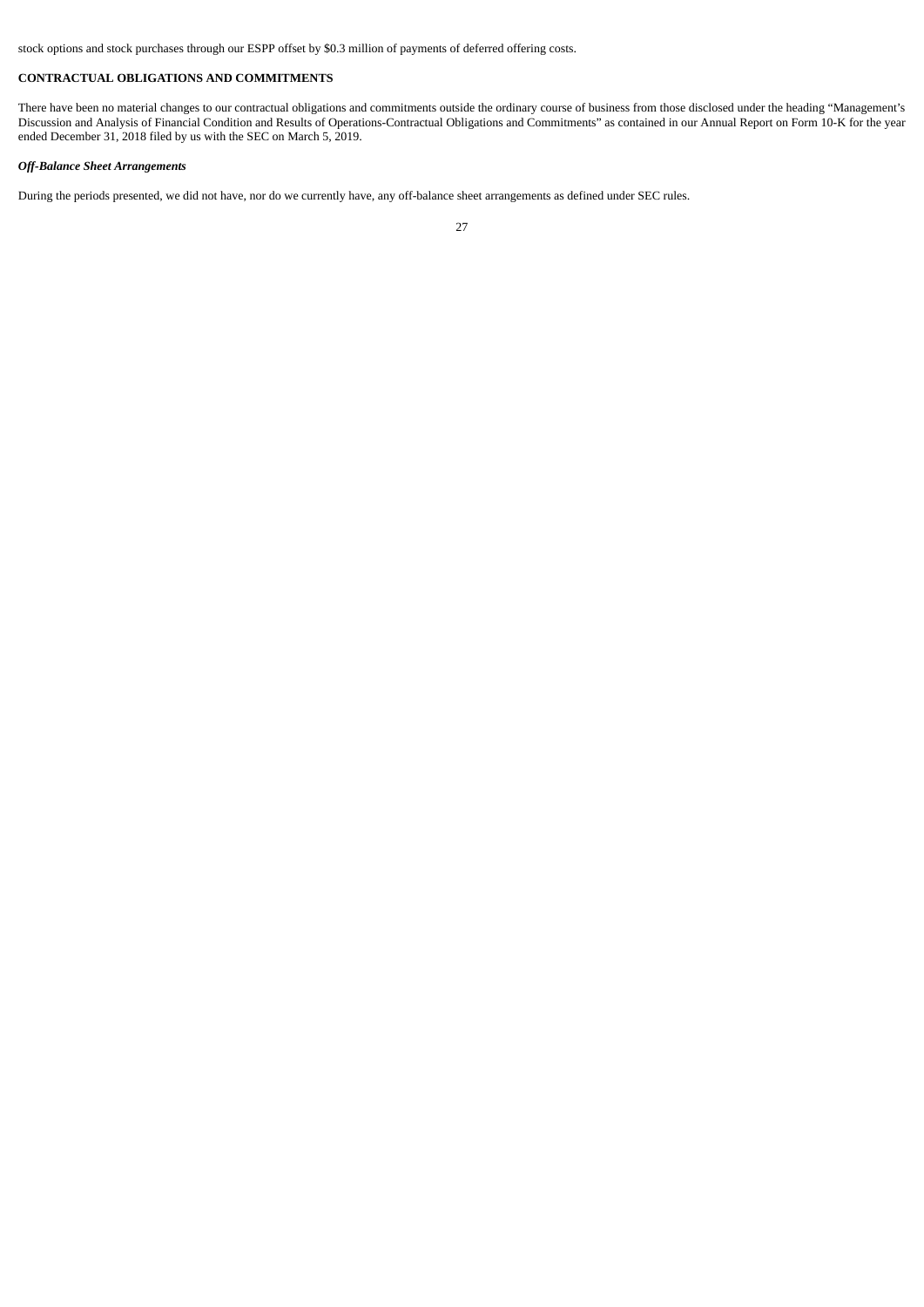# <span id="page-28-0"></span>**ITEM 3. QUANTITATIVE AND QUALITATIVE DISCLOSURES ABOUT MARKET RISK**

Our primary exposure to market risk is interest income sensitivity, which is affected by changes in the general level of U.S. interest rates. Due to the short-term duration of our investment portfolio and the low risk profile of our investments, an immediate 10% change in interest rates would not have a material effect on the fair market value of our portfolio. Accordingly, we would not expect our operating results or cash flows to be affected to any significant degree by the effect of a sudden change in market interest rates on our investment portfolio.

We do not believe that our cash, cash equivalents and available-for-sale investments have significant risk of default or illiquidity. While we believe our cash and cash equivalents and certificates of deposit do not contain excessive risk, we cannot provide absolute assurance that in the future our investments will not be subject to adverse changes in market value. In addition, we maintain certain amounts of cash and cash equivalents at one or more financial institutions that are in excess of federally insured limits.

Inflation generally affects us by increasing our cost of labor and clinical trial costs. We do not believe that inflation has had a material effect on our results of operations for the three and six months ended June 30, 2019 or June 30, 2018.

# <span id="page-28-1"></span>**ITEM 4. CONTROLS AND PROCEDURES**

# *Evaluation of Disclosure Controls and Procedures*

Our principal executive officer and principal financial officer, after evaluating the effectiveness of our disclosure controls and procedures (as defined in Rules 13a-15(e) and 15d-15(e) of the Securities Exchange Act of 1934, as amended, or Exchange Act) as of June 30, 2019, have concluded that, based on such evaluation, our disclosure controls and procedures were effective to ensure that information required to be disclosed by us in the reports we file or submit under the Exchange Act is recorded, processed, summarized and reported within the time periods specified in the rules and forms of the SEC, and is accumulated and communicated to our management, including our principal executive and principal financial officers, or persons performing similar functions, as appropriate to allow timely decisions regarding required disclosure.

## *Changes in Internal Control Over Financial Reporting*

We routinely review our internal control over financial reporting and from time to time make changes intended to enhance the effectiveness of our internal control over financial reporting. We will continue to evaluate the effectiveness of our disclosure controls and procedures and internal control over financial reporting on an ongoing basis and will take action as appropriate. There have been no changes to our internal control over financial reporting, as such term is defined in Rules 13a-15(f) and 15d-15(f) under the Exchange Act, during the second quarter of 2019 that materially affected, or are reasonably likely to materially affect, our internal control over financial reporting.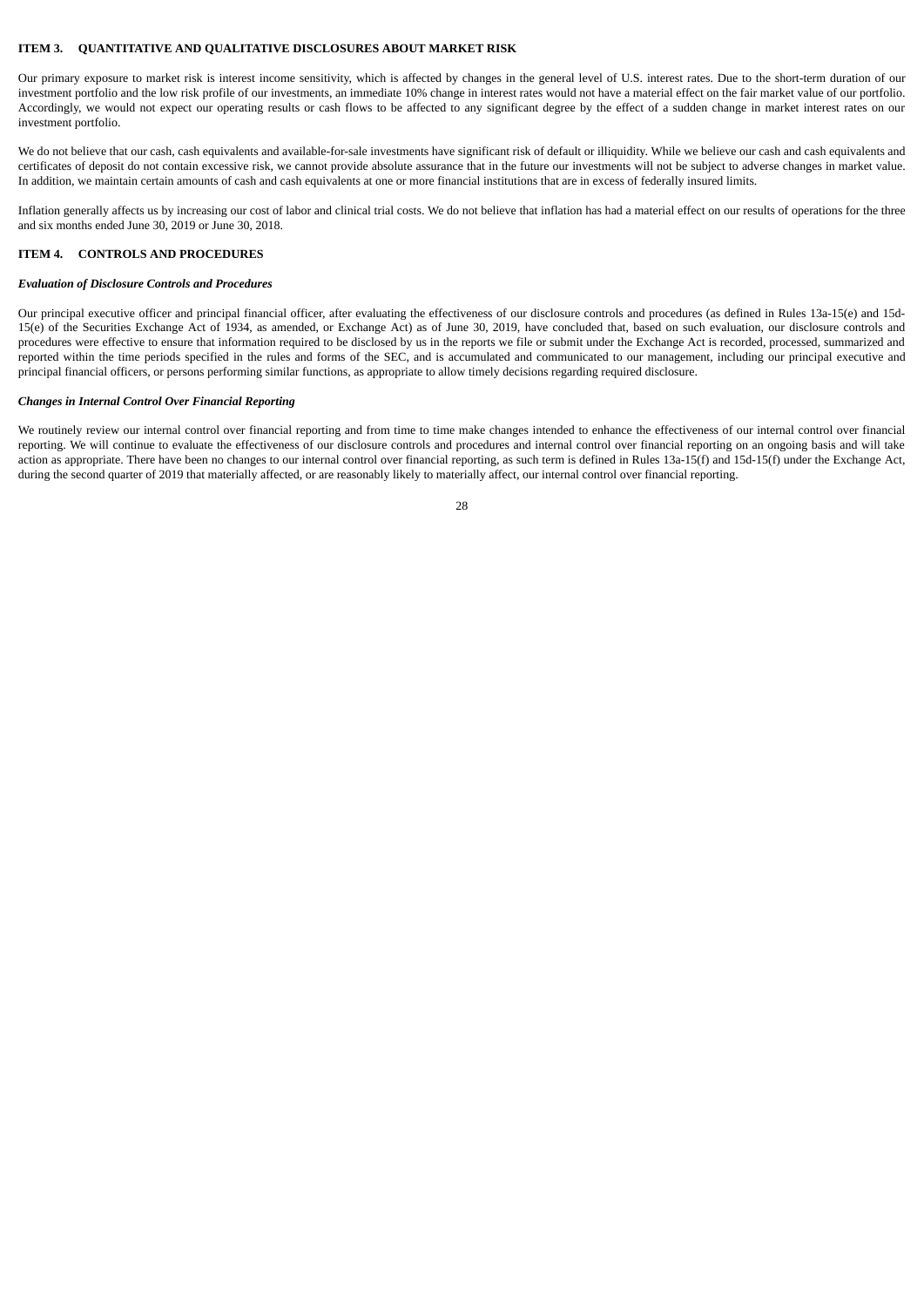# **PART II - OTHER INFORMATION**

# <span id="page-29-1"></span><span id="page-29-0"></span>**ITEM 1. LEGAL PROCEEDINGS**

None.

# <span id="page-29-2"></span>**ITEM 1A. RISK FACTORS**

An investment in shares of our common stock involves a high degree of risk. You should carefully consider the following risk factors, as well as the other information contained elsewhere in this report, before deciding whether to purchase, hold or sell shares of our common stock. The occurrence of any of the following risks could harm our business, financial condition, results of operations and/or growth prospects or cause our actual results to differ materially from those contained in forward-looking statements we have made in this report and those we may make from time to time. You should consider all of the risk factors described when evaluating our business. We have marked with an asterisk (\*) those risk factors that reflect changes from the risk factors included in our Annual Report on Form 10-K for the year ended December 31, 2018 filed with the Securities and *Exchange Commission on March 5, 2019.*

# **Risks Related To Our Financial Condition and Need For Additional Capital**

We are evaluating external assets to build our pipeline of product candidates and there can be no assurance that we will be successful in identifying or completing a transaction for a candidate, that any such transaction will result in additional value for our stockholders or that the process will not have an adverse impact on our business.

Earlier this year, we initiated a review of external assets that could be added to our pipeline of product candidates. In July 2019, in connection with this process, we entered into a License and Development Agreement with Cantex Pharmaceuticals, Inc. (Cantex) pursuant to which we acquired exclusive worldwide rights to develop and commercialize, for any and all uses, a heparin derivative known as CX-01 (dociparstat sodium or ODSH), which is currently being studied for the treatment of acute myeloid leukemia (AML) and other serious diseases. Under the terms of the license agreement, we will be responsible for, and bear the future costs of, worldwide development and commercialization of CX-01. These costs will be substantial, and we may require additional capital in order to pursue the development and commercialization of CX-01 as planned. Moreover, the anticipated benefits of our license to CX-01 may never be realized due to the various risks and uncertainties associated with drug development detailed elsewhere in the following risk factors.

In addition to CX-01, we may in-license or acquire additional assets, engage in a merger or consolidation transaction, issue additional shares of our common stock, or engage in other potential actions designed to maximize stockholder value. Our review of external assets may not result in the identification or consummation of any transaction. The process of reviewing external opportunities may be time consuming and disruptive to our business operations and, if we are unable to effectively manage the process, our business, financial condition and results of operations could be adversely affected. We could incur substantial expenses associated with identifying, evaluating, negotiating, and consummating potential transactions. There can be no assurance that any potential additional transaction, if consummated, will provide greater value to our stockholders than that reflected in the current price of our common stock. In addition, once any potential additional transaction is consummated, we are likely to incur substantial costs associated with future development and testing of any new product candidate, which may require us to raise additional capital.

# We have incurred significant losses since our inception. We anticipate that we will continue to incur significant losses for the foreseeable future, and we may never achieve or *maintain profitability.\**

We are a biopharmaceutical company focused primarily on developing brincidofovir for the treatment of smallpox and CX-01 for the treatment of AML. We have incurred significant net losses in each year since our inception, including net losses of \$35.3 million and \$38.4 million for the six months ended June 30, 2019 and 2018, respectively. As of June 30, 2019, we had an accumulated deficit of approximately \$591.6 million.\*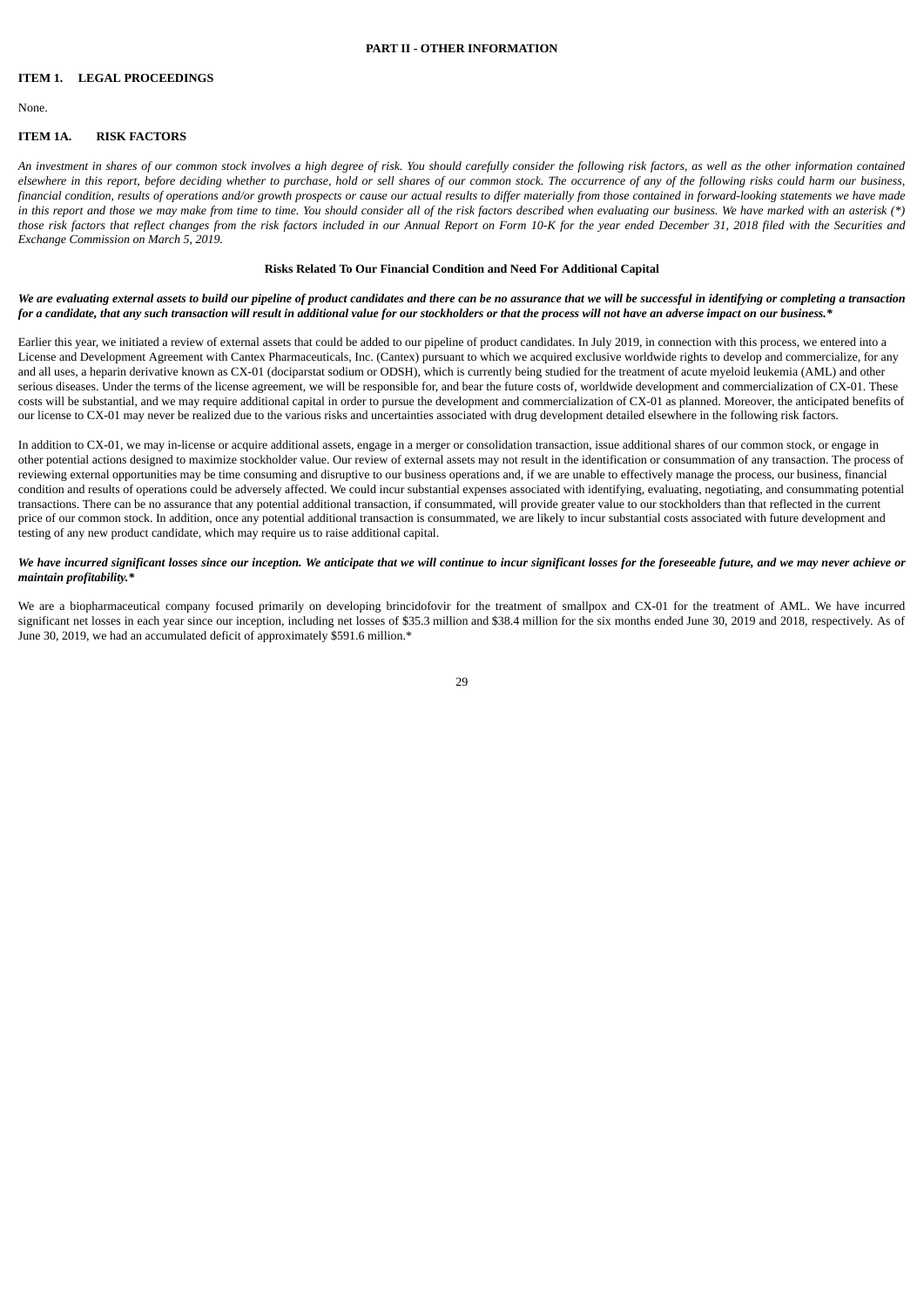To date, we have financed our operations primarily through the sale of equity securities and, to a lesser extent, through government funding, licensing fees and debt. We have devoted most of our financial resources to research and development, including our preclinical development activities and clinical trials. We have not completed development of any product candidates. We expect to continue to incur losses and negative cash flows for the foreseeable future. The size of our losses will depend, in part, on the rate of future expenditures and our ability to generate revenues. In particular, we expect to incur substantial expenses as we seek to:

- initiate development and manufacturing activities of CX-01 for the treatment of AML and other potential indications;
- terminate our development activities of BCV for indications other than smallpox, including closing the AdAPT and IV studies of BCV;
- continue the development of brincidofovir for the treatment of smallpox as a medical countermeasure;
- obtain regulatory approvals for brincidofovir and CX-01;
- scale-up manufacturing capabilities to commercialize brincidofovir and CX-01 in the event we receive regulatory approval;
- identify and in-license additional product candidates to expand our research and development pipeline;
- maintain, expand and protect our intellectual property portfolio; and
- continue our internal research and development efforts and seek to discover additional product candidates.

To become and remain profitable, we must succeed in developing and eventually commercializing products with significant market potential. This will require us to be successful in a range of challenging activities, including acquiring or discovering product candidates, completing preclinical testing and clinical trials of our product candidates, obtaining regulatory approval for these product candidates, and manufacturing, marketing and selling those products for which we may obtain regulatory approval. We are only in the preliminary stages of some of these activities.

To date, we have not obtained regulatory approval for any product candidate, and none of our product candidates have been commercialized. We may never succeed in developing or commercializing any product candidate. If we do not successfully develop or commercialize any product candidate, or if revenues from any products that do receive regulatory approvals are insufficient, we will not achieve profitability and our business may fail. Even if we successfully obtain regulatory approval to market a product candidate in the United States, our revenues are also dependent upon the size of markets outside of the United States, as well as our ability to obtain market approval and achieve commercial success outside of the United States.

Even if we do achieve profitability, we may not be able to sustain or increase profitability on a quarterly or annual basis. Our failure to become and remain profitable would depress the value of our company and could impair our ability to raise capital, expand our business, diversify our product offerings or continue our operations. A decline in the value of our company could cause you to lose all or part of your investment.

# Our ability to generate future revenues from product sales is uncertain and depends upon our ability to successfully develop, obtain regulatory approval for, and commercialize *product candidates.\**

Our ability to generate revenue and achieve profitability depends on our ability, alone or with collaborators, to successfully complete the development, obtain the necessary regulatory approvals and commercialize product candidates. We do not anticipate generating revenues from product sales for the foreseeable future. Our ability to generate future revenues from product sales depends heavily on our success in:

- obtaining favorable results for and advancing the development of brincidofovir for the treatment of smallpox and CX-01 for the treatment of AML;
- obtaining United States and foreign regulatory approval(s) for brincidofovir and CX-01;
	- generating, licensing or otherwise acquiring a pipeline of product candidates which progress to clinical development, regulatory approval, and commercialization.

Conducting preclinical testing and clinical trials is a time-consuming, expensive and uncertain process that takes years to complete, and we may never generate the necessary data required to obtain regulatory approval and achieve product sales. Our anticipated development costs would likely increase if we do not obtain favorable results or if development of any product candidate is delayed. In particular, we would likely incur higher costs than we currently anticipate if development of any product candidate is delayed because we are required by the FDA or foreign regulatory authorities to perform studies or trials in addition to those that we currently anticipate, or we decide to conduct additional studies or trials for strategic reasons.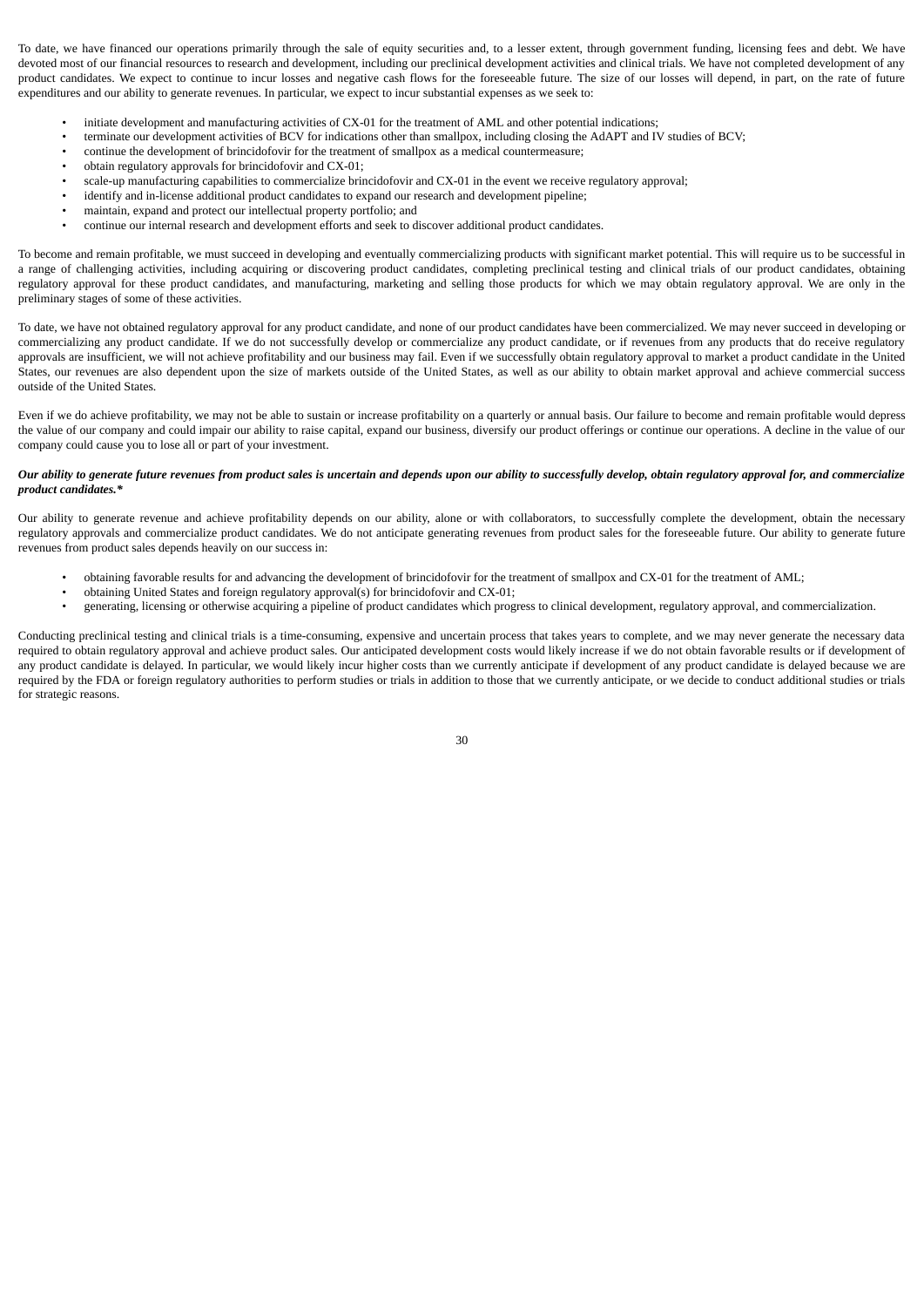Because of the numerous risks and uncertainties associated with pharmaceutical product development, we are unable to predict with certainty the timing or amount of any increase in our anticipated development costs that will result should any additional trials be necessary.

In addition, any product candidate, if approved, may not achieve commercial success. Our commercial revenues, if any, will be derived from sales of products that we do not expect to be commercially available for a number of years, if at all. Even if any product candidate is approved for commercial sale, we anticipate incurring significant costs in connection with commercialization. As a result, we cannot assure you that we will be able to generate revenues from sales of any approved product candidate, or that we will achieve or maintain profitability even if we do generate sales.

# If we fail to obtain additional financina, we could be forced to delay, reduce or eliminate our product development programs, seek corporate partners for the development of our product development programs or relinguish or license on unfavorable terms, our rights to technologies or product candidates.\*

Developing pharmaceutical products, including conducting preclinical studies and clinical trials, is a time-consuming, expensive and uncertain process that takes years to complete. We believe that our existing capital available to fund operations will enable us to fund our current operating expenses and capital requirements for at least the next twelve months. Changing circumstances beyond our control may cause us to consume capital more rapidly than we currently anticipate, and our clinical trials may encounter technical, enrollment or other difficulties that could increase our development costs more than we expected, or because the FDA or foreign regulatory authorities require us to perform studies or trials in addition to those that we currently anticipate.

In July 2019, we entered into a License and Development Agreement with Cantex in which we acquired an exclusive worldwide license to develop and commercialize CX-01. We plan to initiate a Phase 3 clinical trial of CX-01 for the treatment of AML in mid-2020 subject to discussions with FDA.

We are also pursuing additional external opportunities to build our pipeline of product candidates, and we may need to raise additional funds if we identify additional product candidates other than brincidofovir and CX-01, which we may obtain through one or more equity offerings, debt financings, government or other third-party funding, strategic alliances and licensing or collaboration arrangements.

Securing additional financing may divert our management from our day-to-day activities, which may adversely affect our ability to develop and commercialize brincidofovir, CX-01, or any other product candidate. In addition, we cannot guarantee that future financing will be available in sufficient amounts or on terms acceptable to us, if at all. If we are unable to raise additional capital when required or on acceptable terms, we may be required to:

- significantly delay, scale back or discontinue the development or commercialization of brincidofovir or any other product candidate;
- seek corporate partners for brincidofovir, CX-01, or any other product candidate at an earlier stage than otherwise would be desirable or on terms that are less favorable than might otherwise be available; or
	- relinquish or license on unfavorable terms, our rights to technologies or product candidates that we otherwise would seek to develop or commercialize ourselves.

If we are unable to raise additional capital in sufficient amounts or on terms acceptable to us, we will be prevented from pursuing development and commercialization efforts, which will have a material adverse effect on our business, operating results and prospects and on our ability to develop our product candidates.

## **Risks Related To Clinical Development and Regulatory Approval**

# Our product candidates, brincidofovir and CX-01, are still under clinical development for the treatment of smallpox, AML and other potential indications, respectively, and may *not obtain regulatory approval or be successfully commercialized.\**

We have not marketed, distributed or sold any products. Our product candidates are brincidofovir, which we continue to develop for the treatment of smallpox as a medical countermeasure and CX-01, which we are developing for the treatment of AML and other potential indications. Until recently, we have been developing brincidofovir in commercial indications for the treatment and prevention of multiple DNA viruses. Our AdAPT trial was designed to study oral BCV as a treatment of adenovirus (AdV) in pediatric stem-cell transplant (HCT) patients with confirmed AdV infection. Concurrently, we have been conducting two Phase 2 studies of intravenous IV BCV in adult allogeneic HCT recipients with AdV (Study-210 and Study-211). In May 2019, we decided to discontinue both the oral and IV development programs of BCV in AdV and the associated clinical trials in order to conserve our cash resources while we pursue external opportunities to build our pipeline of product candidates.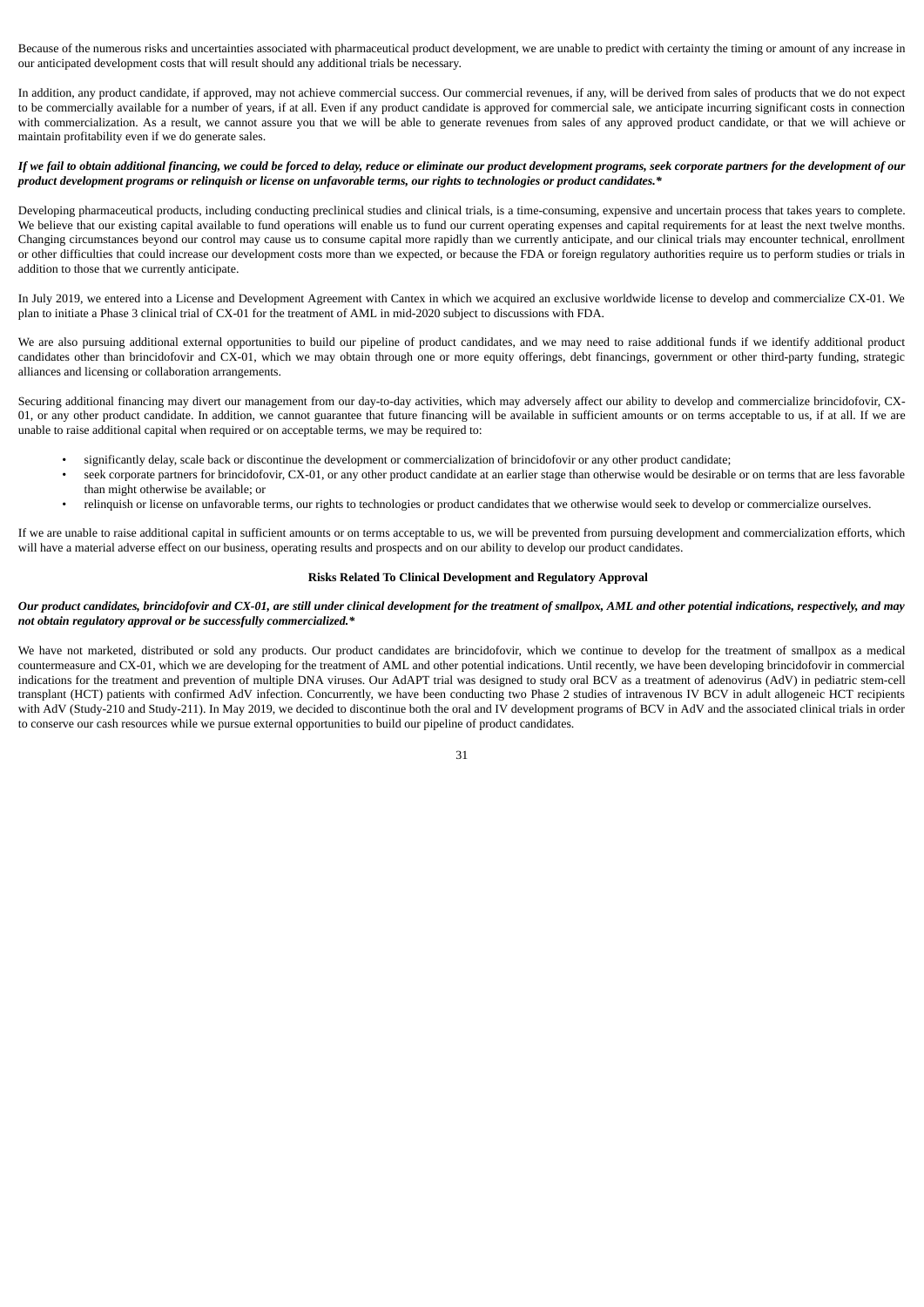In July 2019, we announced that we had entered into an agreement for the exclusive license of the rights to CX-01 from Cantex Pharmaceuticals. We plan to initiate a Phase 3 clinical trial of CX-01 for the treatment of AML in mid-2020 subject to discussions with FDA.

There is no guarantee that our current or future clinical trials will be approved by regulators, and no guarantee that they will be completed or, if completed, will be successful, or if successful, will result in an approval for the sale of any of our product candidates. The success of each of brincidofovir and CX-01 will depend on several factors, including the following:

- acceptance of data from our studies of oral brincidofovir in animal models, including data necessary to bridge to a recommended human dose, by the FDA and foreign regulatory bodies;
- reaching agreement with the FDA on the design and conduct of a pivotal Phase 3 clinical trial to support approval of CX-01;
- receipt of marketing approvals from the FDA and corresponding regulatory authorities outside the United States;
- establishing manufacturing capabilities necessary for a registration trial and commercialization of CX-01;
- establishing commercial manufacturing capabilities for brincidofovir;
- acceptance of the product, if approved for marketing;
- effectively competing with other therapies;
- a continued acceptable safety profile of the product following approval; and
- obtaining, maintaining, enforcing and defending intellectual property rights and claims.

If we do not achieve one or more of these factors in a timely manner or at all, we could experience significant delays or an inability to successfully commercialize brincidofovir, which would materially harm our business.

### We have never obtained regulatory approval for a drug and we may be unable to obtain, or may be delayed in obtaining, regulatory approval for brincidofovir and CX-01.\*

We have never obtained regulatory approval for a drug. It is possible that the FDA and/or foreign health authorities, such as the EMA, may refuse to accept our NDA (or corresponding foreign application) for substantive review or may conclude after review of our data that our application is insufficient to obtain regulatory approval of brincidofovir, CX-01 or both.

Through our continuing development contract with BARDA, we recently completed the in-life segment of our second rabbitpox efficacy study as well as a pivotal efficacy study in the mouse model (ectromelia virus). We believe that efficacy data from these models could support the approval of brincidofovir for the treatment of smallpox. The data from these trials is subject to on-going confirmatory studies and audit. In addition, we are preparing data necessary to bridge to a recommended human dose.

In July, we entered into a license agreement with Cantex where we acquired an exclusive license to global development and commercialization rights to CX-01. We plan to initiate a Phase 3 clinical trial of CX-01 for the treatment of AML in mid-2020 subject to discussions with FDA.

We have not yet reached agreement with the FDA or foreign regulators regarding the adequacy of these planned studies, for either brincidofovir or CX-01, with respect to a potential approval for marketing. We may be required to conduct additional clinical, nonclinical or manufacturing validation studies and submit those data before reconsideration of our application occurs. Depending on the extent of these or any other required studies, approval of any NDA or application that we submit may be delayed by several years, or may require us to expend more resources than we have available. It is also possible that additional studies, if performed and completed, may not be considered sufficient by the FDA and/or foreign health authorities to approve our NDA or foreign application.

Any delay in obtaining, or an inability to obtain, regulatory approvals could prevent us from generating revenues and achieving and sustaining profitability. If any of these outcomes occur, we may be forced to abandon our development efforts for brincidofovir and CX-01, which would have a material adverse effect on our business and could potentially cause us to cease operations.

# We depend on the successful completion of clinical trials for our product candidates, including brincidofovir and CX-01. The positive clinical results obtained for our product *candidates in prior clinical studies may not be repeated in future clinical studies.\**

Before obtaining regulatory approval for the sale of our product candidates, including brincidofovir, we must conduct extensive clinical trials to demonstrate the safety and efficacy of our product candidates. Clinical testing is expensive, difficult to design and implement, can take many years to complete and is uncertain as to outcome. A failure of one or more of our clinical trials can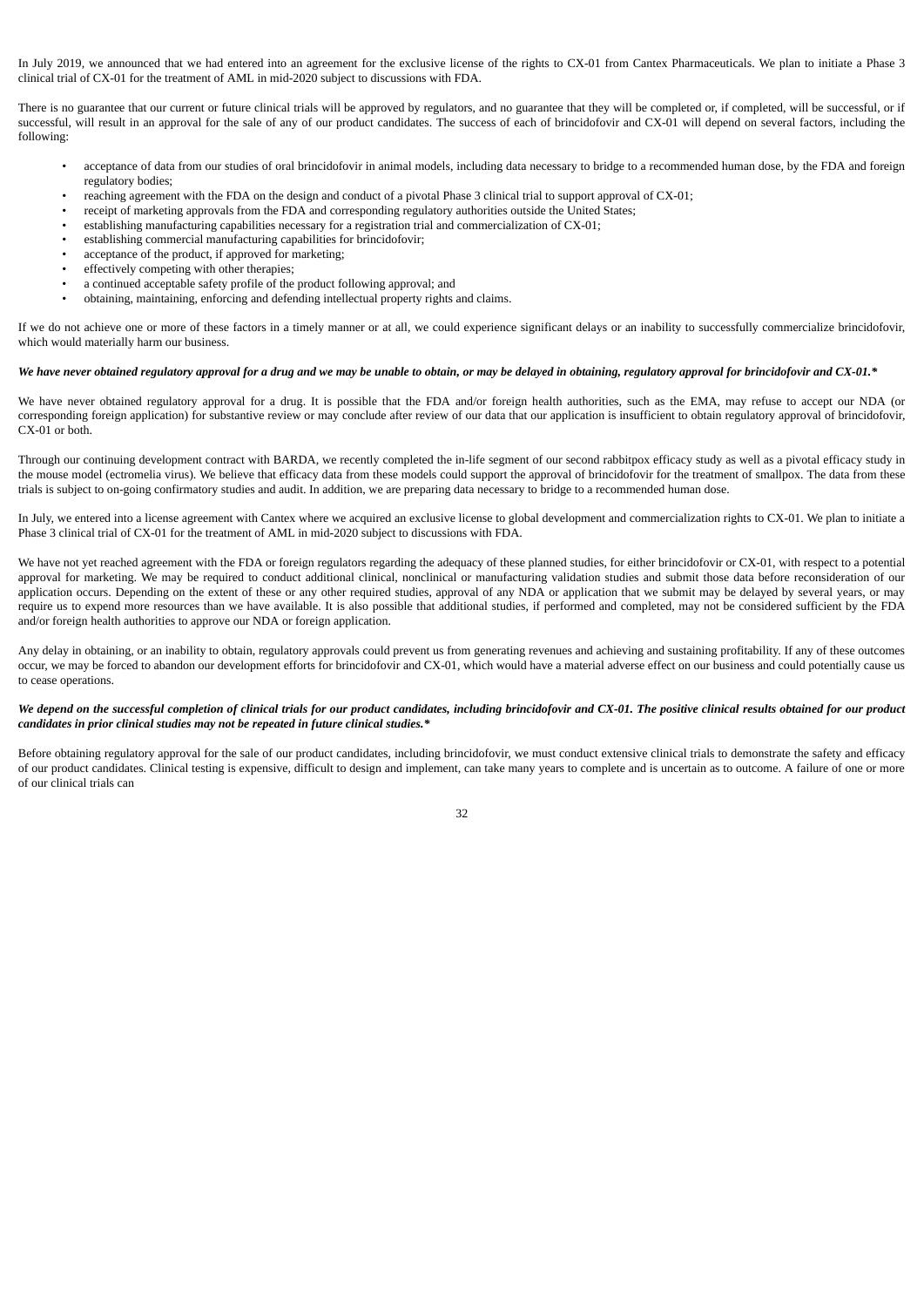occur at any stage of testing. The outcome of preclinical testing and early clinical trials may not be predictive of the success of later clinical trials, and interim results of a clinical trial do not necessarily predict final results. Moreover, preclinical and clinical data are often susceptible to varying interpretations and analyses, and many companies that have believed their product candidates performed satisfactorily in preclinical studies and clinical trials have nonetheless failed to obtain marketing approval for their products.

We may experience a number of unforeseen events during, or as a result of, clinical trials or animal efficacy studies for our product candidates, that could adversely affect the completion of our clinical trials, including:

- regulators or institutional review boards may not authorize us or our investigators to commence a clinical trial or conduct a clinical trial at a prospective trial site;
- clinical trials of our product candidates may produce negative or inconclusive results, and we may decide, or regulators may require us, to conduct additional clinical trials or abandon product development programs;
- animal efficacy studies of our product candidates may produce negative or inconclusive results, and we may decide, or regulators may require us to conduct additional animal efficacy studies or abandon development programs;
- we might be required to change one of our clinical research organizations (CROs) during ongoing clinical programs;
- the number of subjects required for clinical trials of our product candidates may be larger than we anticipate, enrollment in these clinical trials may be insufficient or slower than we anticipate or subjects may drop out of these clinical trials at a higher rate than we anticipate;
- our third-party contractors may fail to comply with regulatory requirements or meet their contractual obligations to us in a timely manner, or at all;
- we may have to suspend or terminate clinical trials of our product candidates for various reasons, including a finding that the subjects are being exposed to unacceptable health risks;
- regulators or institutional review boards may require that we or our investigators suspend or terminate clinical research for various reasons, including noncompliance with regulatory requirements:
- the cost of clinical trials of our product candidates may be greater than we anticipate;
- we may encounter agency or judicial enforcement actions which impact our clinical trials;
- the supply or quality of our product candidates or other materials necessary to conduct clinical trials of our product candidates may be insufficient or inadequate; or
- our product candidates may have undesirable side effects or other unexpected characteristics, causing us or our investigators to suspend or terminate the trials.

We do not know whether any clinical trials we may conduct will demonstrate adequate efficacy and safety to result in regulatory approval to market our product candidates, including brincidofovir and CX-01. If later stage clinical trials do not produce favorable results, our ability to obtain regulatory approval for either or both of brincidofovir and CX-01 may be adversely impacted.

# Delays in clinical trials are common and have many causes, and any delay could result in increased costs to us and jeopardize or delay our ability to obtain regulatory approval *and commence product sales.\**

Clinical testing is expensive, difficult to design and implement, can take many years to complete, and is uncertain as to outcome. We may experience delays in clinical trials at any stage of development and testing of our product candidates. Our planned clinical trials may not begin on time, have an effective design, enroll a sufficient number of subjects, or be completed on schedule, if at all.

Events which may result in a delay or unsuccessful completion of clinical trials, including our currently planned or future clinical trials for either brincidofovir, CX-01 or both, include:

- inability to raise funding necessary to initiate or continue a trial;
- delays in obtaining, or failure to obtain, regulatory approval of Investigational New Drug applications or to commence a trial;
- delays in reaching agreement with the FDA and foreign health authorities on final trial design;
- imposition of a clinical hold following an inspection of our clinical trial operations or trial sites by the FDA or other regulatory authorities;
- delays caused by disagreements with existing CROs and/or clinical trial sites;
- delays in reaching agreement on acceptable terms with prospective CROs and clinical trial sites;
- delays in obtaining, or failure to obtain, required IRB or ethics committee (EC) approvals covering each site;
- delays in recruiting suitable patients to participate in a trial;
- delays in having subjects complete participation in a trial or return for post-treatment follow-up;
- delays caused by subjects dropping out of a trial due to side effects or otherwise;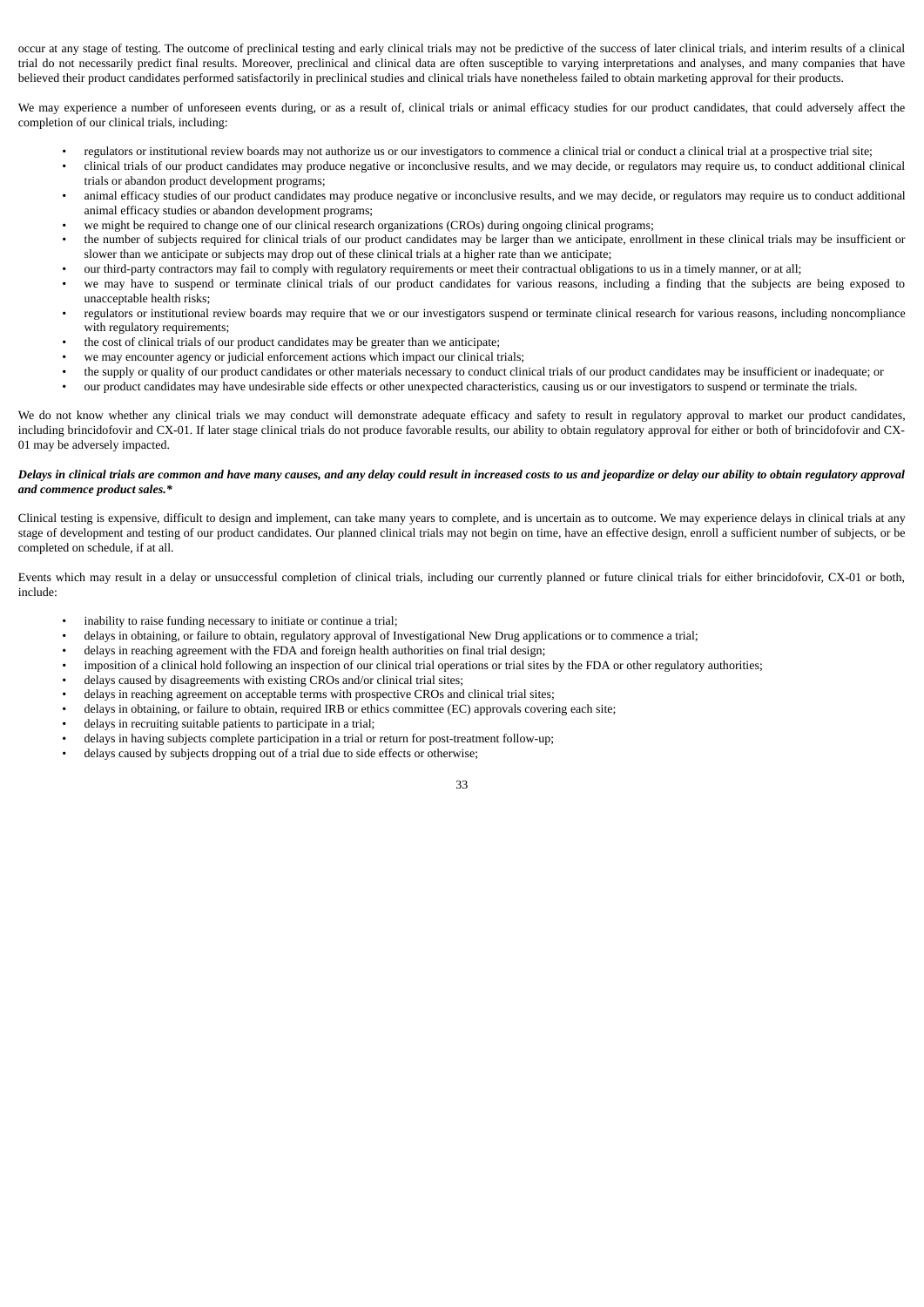- clinical sites declining to participate or dropping out of a trial to the detriment of enrollment;
- agency or judicial enforcement actions against us;
- time required to add new clinical sites; and
- delays by our contract manufacturers to produce and deliver sufficient supply of clinical trial materials.

If initiation or completion of any of our clinical trials for our product candidates, including either brincidofovir or CX-01, are delayed for any of the above reasons, our development costs may increase, our approval process could be delayed, any periods during which we may have the exclusive right to commercialize our product candidates may be reduced and our competitors may have more time to bring products to market before we do. Any of these events could impair our ability to generate revenues from product sales and impair our ability to generate regulatory and commercialization milestones and royalties, all of which could have a material adverse effect on our business.

# Our product candidates may cause adverse effects or have other properties that could delay or prevent their regulatory approval or limit the scope of any approved label or *market acceptance.\**

Adverse events (AEs) caused by our product candidates could cause us, other reviewing entities, clinical study sites or regulatory authorities to interrupt, delay or halt clinical studies and could result in the denial of regulatory approval. For example, subjects enrolled in our clinical trials for brincidofovir have experienced gastrointestinal AEs and liver-related safety laboratory value changes. In addition, brincidofovir is related to the approved drug cidofovir, a compound which has been shown to result in significant renal toxicity and impairment following use. As a second example, subjects enrolled in clinical trials for CX-01 have experienced febrile neutropenia and liver enzyme elevations. If an unacceptable frequency and/or severity of AEs are reported in our clinical trials for our product candidates, our ability to obtain regulatory approval for product candidates may be negatively impacted.

If any of our approved products cause serious or unexpected side effects prior to or after receiving market approval, a number of potentially significant negative consequences could result, including:

- regulatory authorities may approve the product only with a risk evaluation and mitigation strategy (REMS), potentially with restrictions on distribution and other elements to assure safe use (ETASU);
- regulatory authorities may withdraw their approval of the product or impose restrictions on its distribution in a form of a modified REMS;
- regulatory authorities may require the addition of labeling statements, such as warnings or contraindications;
- we may be required to change the way the product is administered or to conduct additional clinical studies;
- we could be sued and held liable for harm caused to patients; and
- our reputation may suffer.

Any of these events could prevent us from achieving or maintaining market acceptance of the affected product candidate and could substantially increase the costs of commercializing our product candidates.

# After the completion of our clinical trials, we cannot predict whether or when we will obtain regulatory approval to commercialize any of our product candidates and we cannot, *therefore, predict the timing of any future revenue from brincidofovir or CX-01.\**

We cannot commercialize our product candidates, including brincidofovir and CX-01, until the appropriate regulatory authorities have reviewed and approved the product candidate. The regulatory agencies may not complete their review processes in a timely manner, or we may not be able to obtain regulatory approval for either of our product candidates. Additional delays in the United States may result if either brincidofovir or CX-01 is brought before an FDA advisory committee, which could recommend restrictions on approval or recommend non-approval of the product candidate. In the EU context, an Oral Explanation during MAA review could extend approval timelines and result in a Negative Opinion. A re-examination procedure is available in the EU whereby a Negative Opinion could be over-turned and become a Positive Opinion. New rapporteurs would be selected for the product. In addition, we may experience delays or rejections based upon additional government regulation from future legislation or administrative action, or changes in regulatory agency policy during the period of product development, clinical studies and the review process. As a result, we cannot predict when, if at all, we will receive any future revenue from commercialization of any of our product candidates.

# Even if we obtain regulatory approval for brincidofovir and CX-01, we will still face extensive regulatory requirements and our products may face future development and *regulatory difficulties.\**

Even if we obtain regulatory approval, the granting authority may still impose significant restrictions on the indicated uses, distribution or marketing of our product candidates, including brincidofovir and CX-01, or impose ongoing requirements for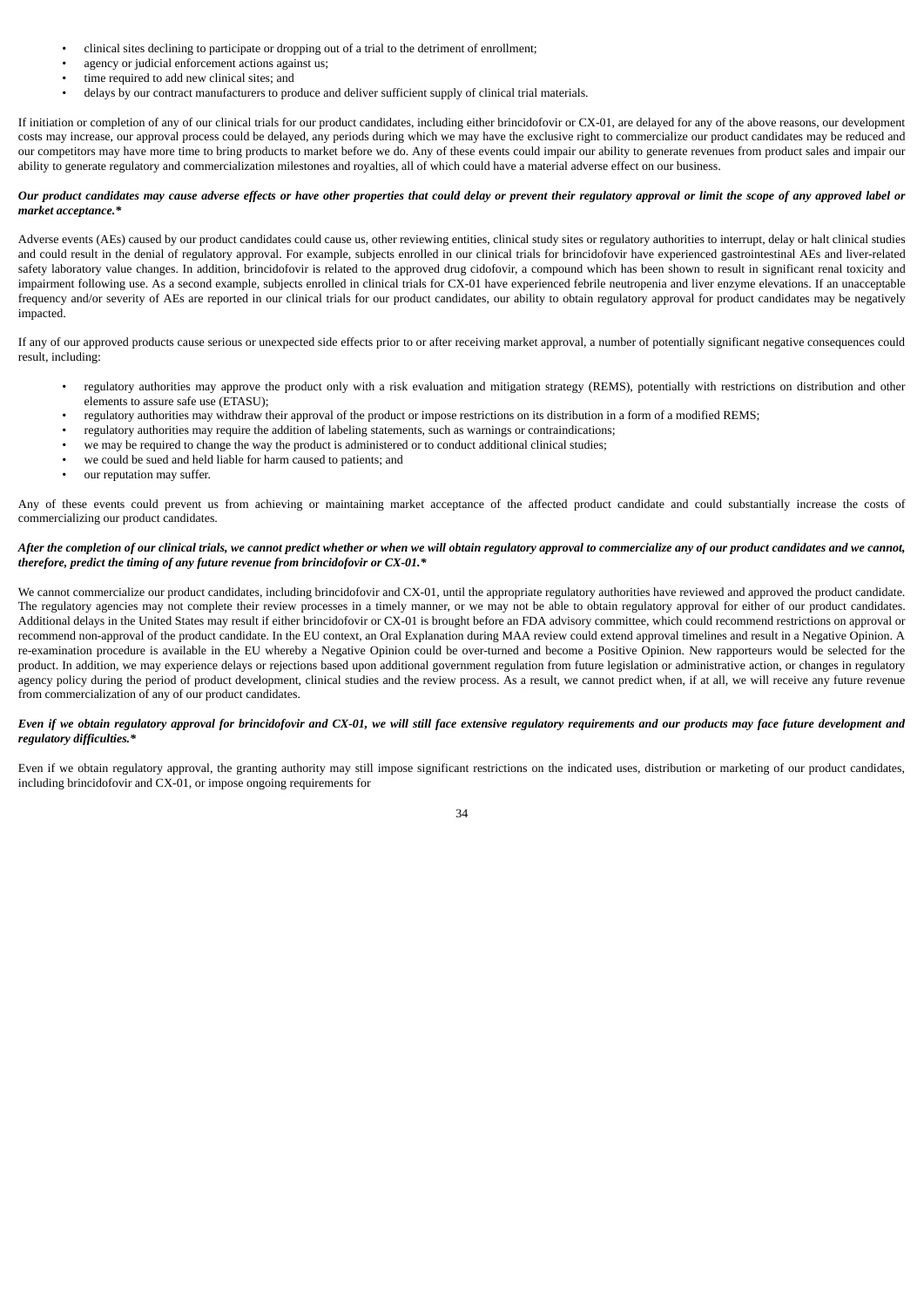potentially costly post-approval studies or post-market surveillance. For example, the labeling ultimately approved for our product candidates, including brincidofovir and CX-01, will likely include restrictions on use due to the specific patient population and manner of use in which the drug was evaluated and the safety and efficacy data obtained in those evaluations. In addition, the distribution of brincidofovir and CX-01 may be tightly controlled through a REMS with ETASU, which are required medical interventions or other actions healthcare professionals need to execute prior to prescribing or dispensing the drug to the patient. Some actions may also be required in order for the patient to continue on treatment. For example, the label for brincidofovir may be required to include a boxed warning, or "black box," regarding brincidofovir being carcinogenic, teratogenic and impairing fertility in animal studies, as well as a contraindication in patients who have had a demonstrated clinically significant hypersensitivity reaction to brincidofovir or cidofovir or any component of the formulation. The brincidofovir labeling may also include warnings or black boxes pertaining to gastrointestinal AEs or liver-related safety laboratory value changes.

Brincidofovir, CX-01 and any other product candidates will also be subject to additional ongoing regulatory requirements governing the labeling, packaging, storage, distribution, safety surveillance, advertising, promotion, record-keeping and reporting of safety and other post-market information. In the United States, the holder of an approved NDA is obligated to monitor and report AEs and any failure of a product to meet the specifications in the NDA. The holder of an approved NDA must also submit new or supplemental applications and obtain FDA approval for certain changes to the approved product, product labeling or manufacturing process. If a REMS is required, the NDA holder may be required to monitor and evaluate those in the healthcare system who are responsible for implementing ETASU measures. Advertising and promotional materials must comply with FDA rules and are subject to FDA review, in addition to other potentially applicable federal and state laws. Moreover, EU and member countries impose strict restrictions on the promotion and marketing of drug products. The off-label promotion of medicinal products is prohibited in the U.S., EU and in other territories. The promotion of medicinal products that are not subject to a marketing authorization is also prohibited in the EU. Violations of the rules governing the promotion of medicinal products in the EU and in other territories could be penalized by administrative measures, fines and imprisonment.

In addition, manufacturers of drug products and their facilities are subject to payment of user fees and continual review and periodic inspections by regulatory authorities for compliance with cGMP, and adherence to commitments made in the application. If we, or a regulatory agency, discover previously unknown problems with a product, such as quality issues or AEs of unanticipated severity or frequency, or problems with the facility where the product is manufactured, a regulatory agency may impose restrictions relative to that product or the manufacturing facility, including requiring recall or withdrawal of the product from the market or suspension of manufacturing.

If we fail to comply with applicable regulatory requirements following approval of any product candidates, a regulatory agency may:

- issue an untitled or warning letter asserting that we are in violation of the law;
	- seek an injunction or impose civil or criminal penalties or monetary fines;
- suspend or withdraw regulatory approval;
- suspend any ongoing clinical trials;
- refuse to approve a pending application or supplements to an application submitted by us;
- recall and/or seize product; or
- refuse to allow us to enter into supply contracts, including government contracts.

Any government investigation of alleged violations of law could require us to expend significant time and resources in response and could generate negative publicity. The occurrence of any event or penalty described above may inhibit our ability to commercialize brincidofovir, CX-01 and any other product candidates and inhibit our ability to generate revenues.

# Obtaining FDA approval for any one of our products in the United States does not mean we will ever obtain approval for or commercialize brincidofovir, CX-01, or any other products outside of the United States, nor does approval of any of our products outside the United States mean we will ever obtain approval for or commercialize any other products inside the United States, all of which could limit our ability to realize their full market potential.\*

In order to market any products outside of the United States, we must establish and comply with numerous and varying regulatory requirements on a country-by-country basis regarding safety and efficacy. Approval by the FDA does not ensure approval by regulatory authorities in other countries or jurisdictions. In addition, clinical trials conducted in one country may not be accepted by regulatory authorities in other countries, and regulatory approval in one country does not guarantee regulatory approval in any other country. Approval processes vary among countries and can involve additional product testing and validation and additional administrative review periods. Seeking foreign regulatory approval could result in difficulties and costs for us and require additional preclinical studies or clinical trials which could be costly and time consuming. Regulatory requirements can vary widely from country to country and could delay or prevent the introduction of our products in those countries. We do not have any product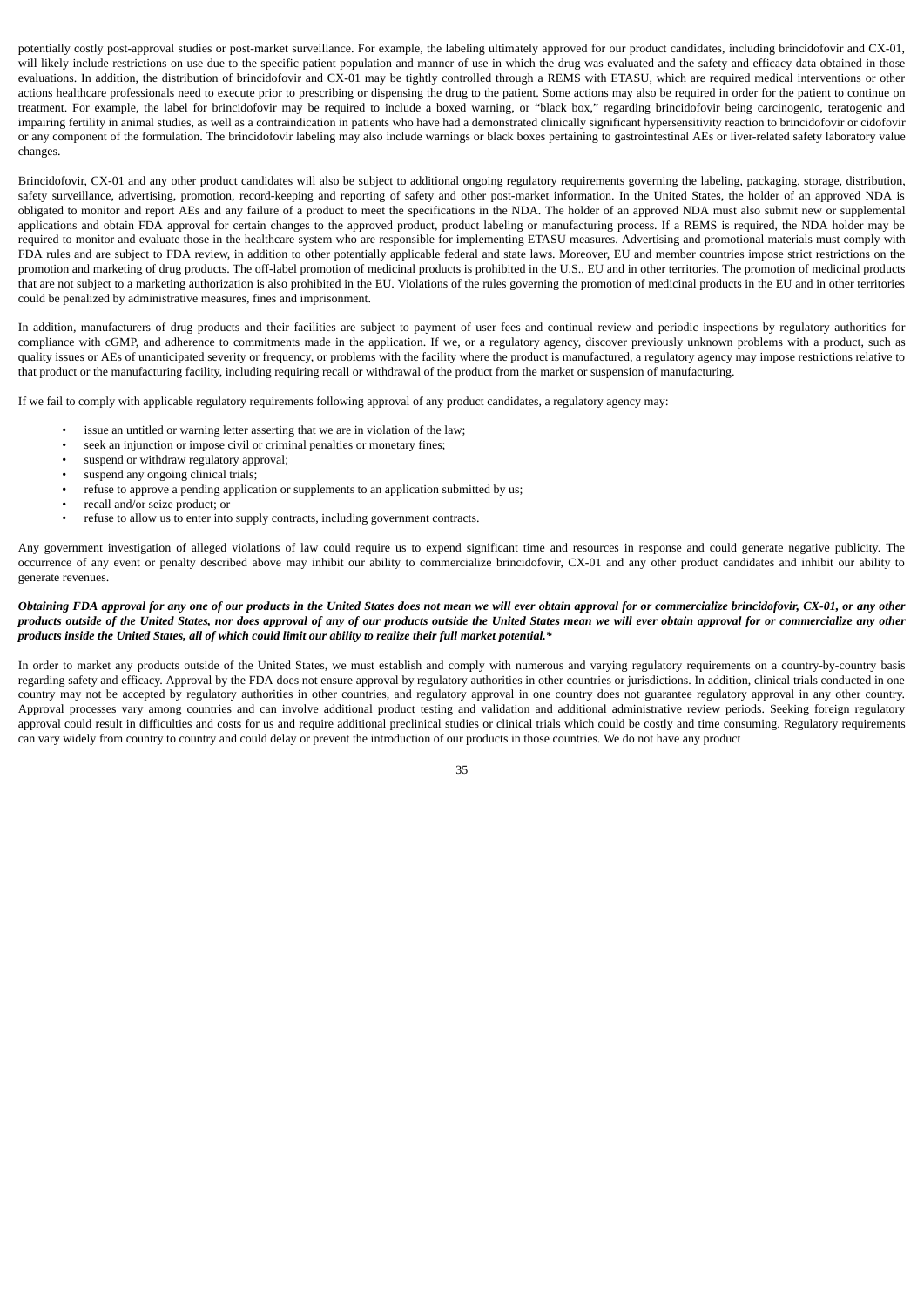candidates approved for sale in any jurisdiction, including international markets, and we do not have experience in obtaining regulatory approval in any markets. If we fail to comply with regulatory requirements in international markets or to obtain and maintain required approvals, or if regulatory approvals in international markets are delayed, our target market will be reduced and our ability to realize the full market potential of our products will be unrealized.

Conversely, approval by regulatory authorities outside the United States, such as the European Commission, does not ensure approval by the FDA. Moreover, clinical trials conducted outside the United States may not be accepted by the FDA.

## Our relationships with investigators, health care professionals, consultants, third-party payers, and customers may be subject to applicable anti-kickback, fraud and abuse and other healthcare laws and reaulations, which could expose us to criminal sanctions, civil penalties, contractual damages, reputational harm and diminished profits and future *earnings.*

Healthcare providers, physicians and others play a primary role in the recommendation and prescribing of any products for which we obtain marketing approval. Our current business operations and future arrangements with investigators, healthcare professionals, consultants, third-party payers and customers may expose us to broadly applicable fraud and abuse and other healthcare laws and regulations. These laws may constrain the business or financial arrangements and relationships through which we research, market, sell and distribute our products for which we obtain marketing approval. Restrictions under applicable federal and state healthcare laws and regulations, include, but are not limited to, the following:

- the federal healthcare anti-kickback statute which prohibits, among other things, persons or entities from knowingly and willfully soliciting, offering, receiving or paying remuneration (including any kickback, bribe or rebate), directly or indirectly, overtly or covertly, in cash or in kind, to induce or reward either the referral of an individual for, or the purchase, lease, order or recommendation of, any good, facility, item or service, for which payment may be made, in whole or in part, under federal healthcare programs such as Medicare and Medicaid;
- the federal civil and criminal false claims laws and the Federal Civil Monetary Penalties Act, including the Federal Civil False Claims Act (False Claims Act) which permit private individuals to bring a civil action on behalf of the federal government to enforce certain of these laws thought civil whistleblower or *qui tam* actions, which prohibit, among other things, individuals or entities from knowingly presenting, or causing to be presented, to the federal government, claims for payment or approval that are false or fraudulent or from knowingly making a false statement to improperly avoid, decrease or conceal an obligation to pay money to the federal government;
- the federal Health Insurance Portability and Accountability Act of 1996 (HIPAA) which, among other things, imposes criminal liability for knowingly and willfully executing, or attempting to execute, a scheme to defraud any healthcare benefit program or to obtain, by means of false or fraudulent pretenses, representations, or promises, any of the money or property owned by, or under the custody or control of, any healthcare benefit program, regardless of the payer (e.g., public or private) and knowingly or willfully falsifying, concealing or covering up by any trick or device a material fact or making any materially false statement in connection with the delivery of, or payment for, healthcare benefits, items or services relating to healthcare matters;
- HIPAA, as amended by the Health Information Technology for Economic and Clinical Health Act (HITECH) and their implementing regulations, and as amended again by the final HIPAA omnibus rule, Modifications to the HIPAA Privacy, Security, Enforcement, and Breach Notification Rules Under HITECH and the Genetic Information Nondiscrimination Act; Other Modifications to HIPAA, published in January 2013, which imposes certain obligations, including mandatory contractual terms, with respect to safeguarding the privacy, security and transmission of individually identifiable health information without appropriate authorization by entities subject to the rule, such as health plans, healthcare clearinghouses and certain healthcare providers, as well as their business associates;
- the General Data Protection Regulation (GDPR), which impose obligations on companies in relation to the handling of personal data of individuals within the EU, along with related national legislation;
- mandated physician payments reporting laws and/or requirements throughout global jurisdictions, including EU member states, in which we conduct research and development and/or other business activities;
- the FDCA which prohibits, among other things, the adulteration or misbranding of drugs and devices;
- the federal transparency law, enacted as part of the Patient Protection and Affordable Care Act, as amended by the Health Care and Education Reconciliation Act of 2010 (collectively, the ACA), and its implementing regulations, which requires manufacturers of drugs, devices, biologicals and medical supplies to report to the Centers for Medicare & Medicaid Services (CMS) information related to payments and other transfers of value made to physicians and teaching hospitals, as well as ownership and investment interests held by physicians and their immediate family members; and
- analogous state laws and regulations, including: state anti-kickback and false claims laws, which may apply to our business practices, including but not limited to, research, distribution, sales and marketing arrangements and claims involving healthcare items or services reimbursed by state governmental and non-governmental third-party payers,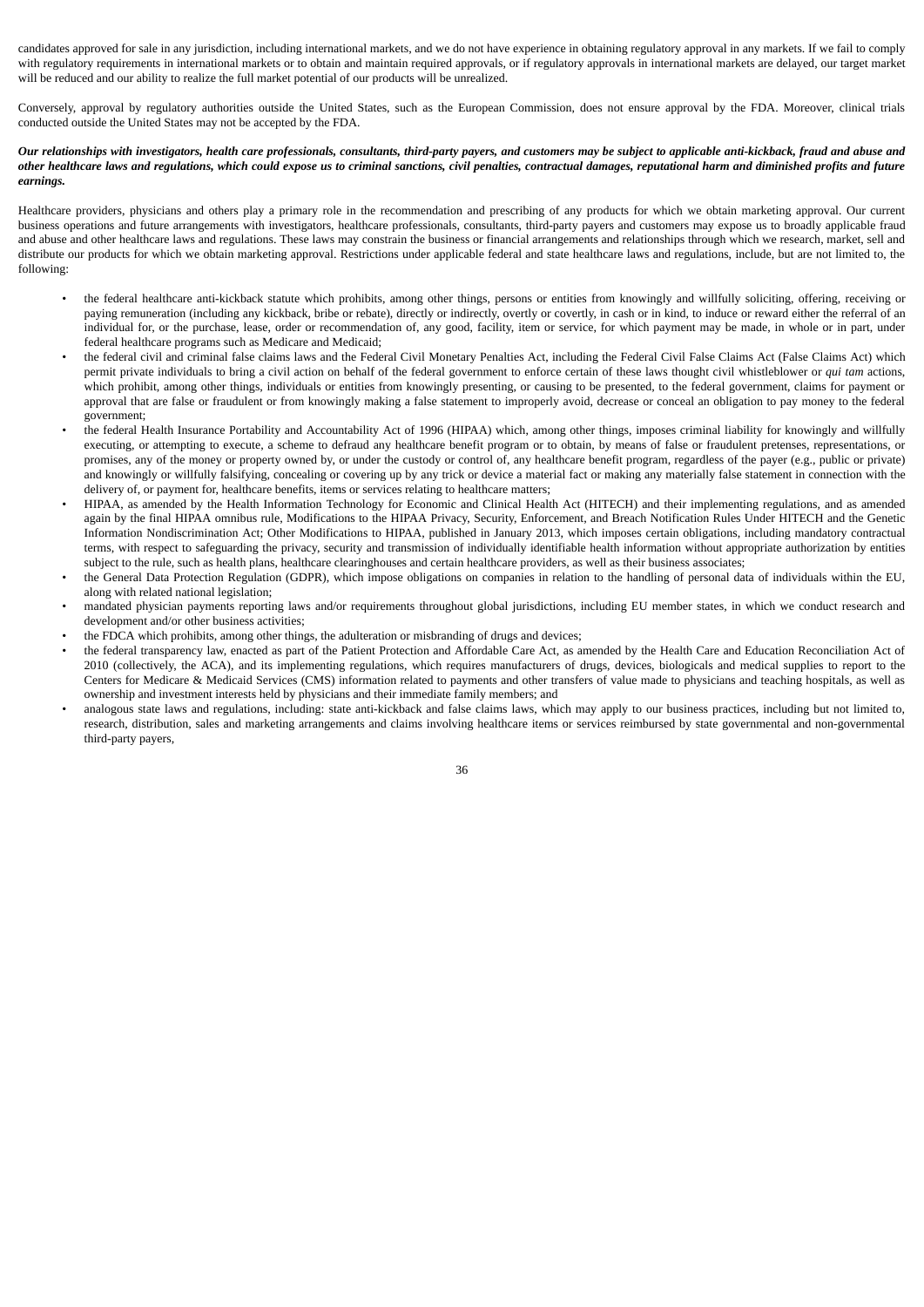including private insurers; state laws that require pharmaceutical companies to comply with the pharmaceutical industry's voluntary compliance guidelines and the relevant compliance guidance promulgated by the federal government; state and local laws that require the registration of pharmaceutical sales representatives; state laws and regulations that require manufacturers to file reports relating to pricing and marketing information, which requires tracking gifts and other remuneration and items of value provided to healthcare professionals and entities; and state laws governing the privacy and security of health information, many of which differ from each other in significant ways and often are not preempted by HIPAA.

Efforts to ensure that our business arrangements with third parties comply with applicable healthcare laws and regulations involve substantial costs. It is possible that governmental authorities will conclude that our business practices do not comply with current or future statutes, regulations, agency guidance or case law involving applicable fraud and abuse or other healthcare laws and regulations. If our operations are found to be in violation of any of these or any other health regulatory laws or any other governmental regulations that may apply to us, we may be subject to significant civil, criminal and administrative penalties, damages, fines, disgorgement, additional reporting obligations and oversight if we become subject to a corporate integrity agreement or other agreement to resolve allegations of non-compliance with these laws, exclusion from government funded healthcare programs, such as Medicare and Medicaid, and the curtailment or restructuring of our operations, any of which could adversely affect our ability to operate our business and our financial results. Any action against us for violation of these laws, even if we successfully defend against it, could cause us to incur significant legal expenses and/or divert our management's attention from the operation of our business. If any of the physicians or other providers or entities with whom we expect to do business are found to be not in compliance with applicable laws, they also may be subject to criminal, civil or administrative sanctions, including, but not limited to, exclusions from government funded healthcare programs, which could also materially affect our business.

## Recently enacted and future legislation may increase the difficulty and cost for us to obtain marketing approval of and commercialize our product candidates and affect the *prices we may obtain.*

In the United States and some foreign jurisdictions, there have been a number of legislative and regulatory changes and proposed changes regarding the healthcare system that could prevent or delay marketing approval of our product candidates, restrict or regulate post-approval activities and affect our ability to profitably sell any products for which we obtain marketing approval.

In the United States, the Medicare Prescription Drug, Improvement, and Modernization Act of 2003 (Medicare Modernization Act) changed the way Medicare covers and pays for pharmaceutical products. The legislation expanded Medicare coverage for drug purchases by the elderly and introduced a new reimbursement methodology based on average sales prices for physician-administered drugs. In addition, this legislation provided authority for limiting the number of drugs that will be covered in any therapeutic class. Cost reduction initiatives and other provisions of this legislation could decrease the coverage and price that we receive for any approved products. While the Medicare Modernization Act applies only to drug benefits for Medicare beneficiaries, private payers often follow Medicare coverage policy and payment limitations in setting their own reimbursement rates. Therefore, any reduction in reimbursement that results from the Medicare Modernization Act may result in a similar reduction in payments from private payers.

More recently, in March 2010, the ACA was enacted to broaden access to health insurance, reduce or constrain the growth of healthcare spending, enhance remedies against fraud and abuse, add new transparency requirements for health care and health insurance industries, impose new taxes and fees on the health industry and impose additional health policy reforms. The ACA revises the definition of "average manufacturer price" for reporting purposes, which could increase the amount of Medicaid drug rebates to states. Further, the new law imposes a significant annual fee on companies that manufacture or import branded prescription drug products. New provisions affecting compliance have also been enacted, which may affect our business practices with health care practitioners. However, there have been judicial and Congressional challenges to certain aspects of the ACA, as well as recent efforts by the Trump administration to repeal and replace certain aspects of the ACA, and we expect such challenges to continue. Since January 2017, President Trump has signed two Executive Orders and other directives designed to delay the implementation of certain provisions of the ACA or otherwise circumvent some of the requirements for health insurance mandated by the ACA. Concurrently, Congress has considered legislation that would repeal or repeal and replace all or part of the ACA. While Congress has not passed comprehensive repeal legislation, two bills affecting the implementation of certain taxes under the ACA have been enacted. The Tax Cuts and Jobs Act of 2017 (Tax Act) includes a provision repealing, effective January 1, 2019, the tax-based shared responsibility payment imposed by the ACA on certain individuals who fail to maintain qualifying health coverage for all or part of a year that is commonly referred to as the "individual mandate." On January 22, 2018, President Trump signed a continuing resolution on appropriations for fiscal year 2018 that delayed the implementation of certain fees mandated by the ACA, including the so-called "Cadillac" tax on certain high cost employersponsored insurance plans, the annual fee imposed on certain health insurance providers based on market share, and the medical device excise tax on non-exempt medical devices. The Bipartisan Budget Act of 2018, or the BBA, among other things, amended the ACA, effective January 1, 2019, to close the coverage gap in most Medicare drug plans, and also increases in 2019 the percentage that a drug manufacturer must discount the cost of prescription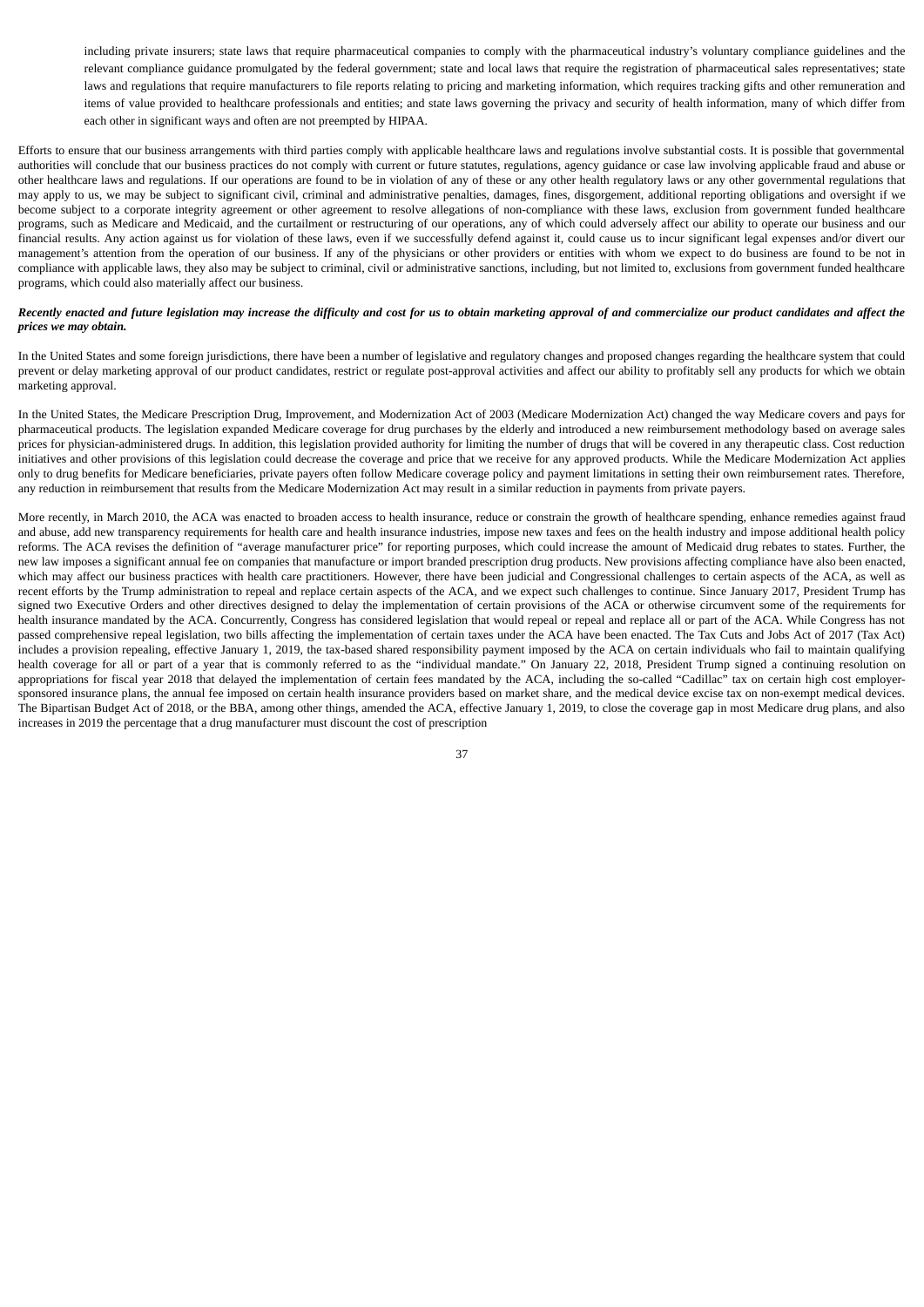drugs from 50 percent to 70 percent. In July 2018, CMS published a final rule permitting further collection and payments to and from certain ACA qualified health plans and health insurance issuers under the ACA risk adjustment program in response to the outcome of federal district court litigation regarding the method CMS uses to determine this risk adjustment. On December 14, 2018, a Texas U.S. District Court Judge ruled that ACA is unconstitutional in its entirety because the "individual mandate" was repealed by Congress as part of the Tax Act. While the Texas U.S. District Court Judge, as well as the Trump administration and CMS, have stated that the ruling will have no immediate effect pending appeal of the decision, it is unclear how this decision, subsequent appeals, and other efforts to repeal and replace ACA will impact ACA and our business. Congress also could consider additional legislation to repeal or repeal and replace other elements of the ACA.

Although it is too early to determine the full effect of the ACA, the law appears likely to continue the pressure on pharmaceutical pricing, especially under the Medicare program, and may also increase our regulatory burdens and operating costs.

Legislative and regulatory proposals have also been made to expand post-approval requirements and restrict sales and promotional activities for pharmaceutical products.

Additionally, there has been increasing legislative and enforcement interest in the United States with respect to specially drug pricing practices. Specifically, there have been several recent U.S. Congressional inquiries and proposed and enacted federal and state legislation designed to, among other things, bring more transparency to drug pricing, reduce the cost of prescription drugs under Medicare, review the relationship between pricing and manufacturer patient programs, and reform government program reimbursement methodologies for drugs. At the federal level, the Trump administration's budget proposal for fiscal year 2019 contains additional drug price control measures that could be enacted during the 2019 budget process or in other future legislation, including, for example, measures to permit Medicare Part D plans to negotiate the price of certain drugs under Medicare Part B, to allow some states to negotiate drug prices under Medicaid and to eliminate cost sharing for generic drugs for low-income patients. Further, the Trump administration released a "Blueprint" to lower drug prices and reduce out-of-pocket costs of drugs. This "Blueprint" contains additional proposals to increase manufacturer competition, increase the negotiating power of certain federal healthcare programs, incentivize manufacturers to lower the list price of their products and reduce the out-of-pocket costs of drug products paid by consumers. The U.S. Department of Health and Human Services (DHHS) has already started the process of soliciting feedback on some of these measures and, at the same time, is immediately implementing other measures under its existing authority. For example, in September 2018, CMS announced that it will allow Medicare Advantage Plans the option to use step therapy for Part B drugs beginning January 1, 2019, and in October 2018, CMS proposed a new rule that would require direct-to-consumer television advertisements of prescription drugs and biological products, for which payment is available through or under Medicare or Medicaid, to include in the advertisement the Wholesale Acquisition Cost, or list price, of that drug or biological product. On January 31, 2019, the DHHS Office of Inspector General proposed modifications to federal Anti-Kickback Statute safe harbors which, among other things, may affect rebates paid by manufacturers to Medicare Part D plans, the purpose of which is to further reduce the cost of drug products to consumers. Although a number of these, and other potential, proposals will require authorization through additional legislation to become effective, Congress and the Trump administration have each indicated that it will continue to seek new legislative and/or administrative measures to control drug costs. At the state level, legislatures have increasingly passed legislation and implemented regulations designed to control pharmaceutical and biological product pricing, including price or patient reimbursement constraints, discounts, restrictions on certain product access and marketing cost disclosure and transparency measures, and, in some cases, designed to encourage importation from other countries and bulk purchasing.

Further, on May 30, 2018, the Trickett Wendler, Frank Mongiello, Jordan McLinn, and Matthew Bellina Right to Try Act of 2017 (Right to Try Act) was signed into law. The law, among other things, provides a federal framework for certain patients to access certain investigational new drug products that have completed a Phase I clinical trial and that are undergoing investigation for FDA approval. Under certain circumstances, eligible patients can seek treatment without enrolling in clinical trials and without obtaining FDA permission under the FDA expanded access program. There is no obligation for a drug manufacturer to make its drug products available to eligible patients as a result of the Right to Try Act.

Healthcare reform measures that may be adopted in the future may result in more rigorous coverage criteria, lower reimbursement, and additional downward pressure on the price that we receive for any future approved product. We cannot predict what healthcare reform initiatives may be adopted in the future.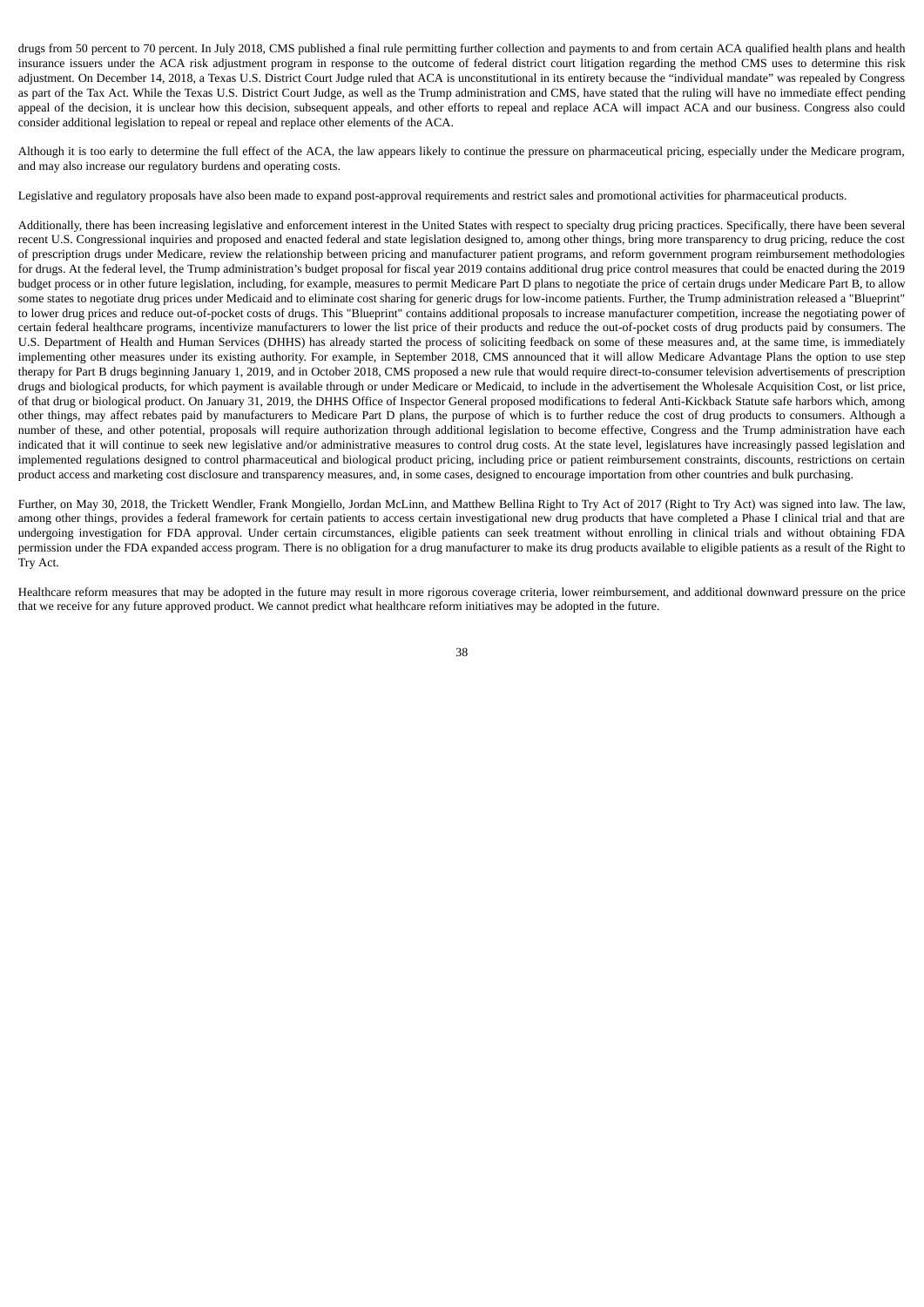#### **Risks Related to Our Reliance on Third Parties**

## We rely on third-party manufacturers to produce our preclinical and clinical drug supplies, and we intend to rely on third parties to produce commercial supplies of any *approved product candidates.\**

We do not own or operate, and we do not expect to own or operate, facilities for product manufacturing, storage and distribution, or testing with respect to either brincidofovir or CX-01. In the past, we have relied on third-party manufacturers for supply of our preclinical and clinical drug supplies. We expect that in the future we will continue to rely on such manufacturers for drug supply that will be used in clinical trials of both brincidofovir and CX-01, and for commercialization of any of our product candidates that receive regulatory approval.

In July 2019, we were assigned Cantex's rights under a supply agreement with Scientific Protein Laboratories LLC (SPL) pursuant to which SPL will exclusively produce CX-01 for us through October 2030. We have agreed that SPL will be our exclusive provider of CX-01 bulk drug substance during the term of the agreement.

Also in July 2019, we were assigned Cantex's rights under a supply agreement with Pyramid Laboratories for production of finished drug product.

Our reliance on third-party manufacturers entails risks, including:

- inability to meet our product specifications and quality requirements consistently;
- delay or inability to procure or expand sufficient manufacturing capacity;
- manufacturing and product quality issues related to scale-up of manufacturing;
- costs and validation of new equipment and facilities required for scale-up;
- failure to comply with cGMP and similar foreign standards;
- inability to negotiate manufacturing agreements with third parties under commercially reasonable terms;
- termination or nonrenewal of manufacturing agreements with third parties in a manner or at a time that is costly or damaging to us;
- reliance on a limited number of sources, and in some cases, single sources for product components, such that if we are unable to secure a sufficient supply of these product components, we will be unable to manufacture and sell our product candidates in a timely fashion, in sufficient quantities or under acceptable terms;
- lack of qualified backup suppliers for those components that are currently purchased from a sole or single source supplier;
- operations of our third-party manufacturers or suppliers could be disrupted by conditions unrelated to our business or operations, including the bankruptcy of the manufacturer or supplier;
- carrier disruptions or increased costs that are beyond our control; and
- failure to deliver our products under specified storage conditions and in a timely manner.

Any of these events could lead to clinical study delays, failure to obtain regulatory approval or impact our ability to successfully commercialize our products. Some of these events could be the basis for FDA or equivalent foreign regulator action, including injunction, recall, seizure, or total or partial suspension of production.

## We rely on limited sources of supply for the drug components for each of brincidofovir and CX-01, and any disruption in the chain of supply for either of these product *candidates may cause delays in their development and commercialization.\**

Manufacturing of drug components is subject to certain FDA and comparable foreign qualifications with respect to manufacturing standards. We are currently validating the BCV drug substance manufacturing process at our selected contractor that will produce the commercial supply of drug substance. We have selected our BCV commercial tablet and suspension manufacturers to optimize tablet and suspension formulation production to meet forecasted commercial demand. There can be no assurance that such transfer to the selected vendors will be successful. We plan to validate the CX-01 drug substance and drug product processes prior to regulatory approval. It is our expectation that only one supplier of drug substance and one supplier of drug product will be qualified as vendors for both BCV and CX-01 with the FDA. If supply from an approved vendor is interrupted, there could be a significant disruption in commercial supply. An alternative vendor would need to be qualified through an NDA supplement which could result in further delay. The FDA or other regulatory agencies outside of the United States may also require additional studies if a new drug substance or drug product supplier is relied upon for commercial production.

These factors could cause the delay of clinical trials, regulatory submissions, required approvals or commercialization of brincidofovir and CX-01, and cause us to incur additional costs. Furthermore, if our suppliers fail to deliver the required commercial quantities of active pharmaceutical ingredient on a timely basis and at commercially reasonable prices, and we are unable to secure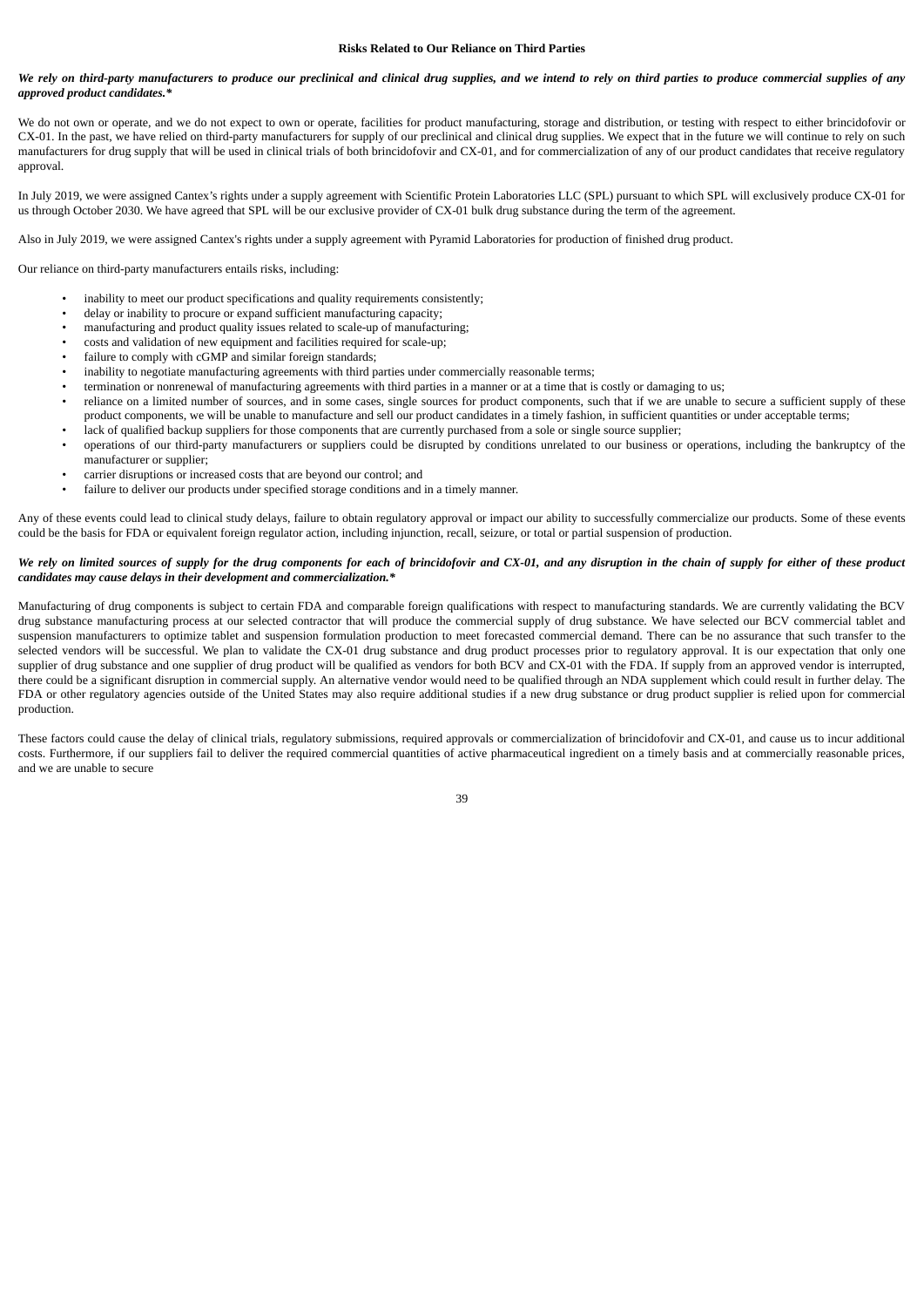one or more replacement suppliers capable of production at a substantially equivalent cost, our clinical trials for brincidofovir and CX-01 may be delayed, which could inhibit our ability to generate revenues.

## Manufacturing issues may arise that could increase product and regulatory approval costs or delay commercialization of brincidofovir and CX-01.\*

We have a validated process for drug substance production for brincidofovir at a scale that is well in excess of our anticipated commercial scale. We are currently revalidating this drug substance process, and are in the process of revalidating our drug product processes for brincidofovir, using our current commercial processes at our intended commercial scale with our intended commercial manufacturers.

We plan to validate CX-01 drug substance and drug product processes prior to approval at our selected vendors. It is our expectation that only one supplier of drug substance and one supplier of drug product will be qualified as vendors for CX-01 with the FDA.

The validation processes, along with ongoing stability studies and analyses we are conducting, may reveal difficulties in our processes which could require resolution in order to proceed with our planned clinical trials and obtain regulatory approval for the commercial marketing of brincidofovir and CX-01. In the future, we may identify significant impurities, which could result in increased scrutiny by the regulatory agencies, delays in clinical program and regulatory approval for brincidofovir and CX-01, increases in our operating expenses, or failure to obtain or maintain approval for either brincidofovir, CX-01 or both.

## We rely on third parties to conduct, supervise and monitor our clinical studies and related data, and if those third parties perform in an unsatisfactory manner, it may harm our *business.\**

We rely on CROs and clinical trial sites to ensure the proper and timely conduct of our clinical trials. While we have agreements governing their activities, we have limited influence over their actual performance. We have relied and plan to continue to rely upon CROs to monitor and manage data for our ongoing clinical programs for brincidofovir, CX-01 and any other product candidates, as well as the execution of nonclinical studies. We control only certain aspects of our CROs' activities. Nevertheless, we are responsible for ensuring that each of our studies is conducted in accordance with the applicable protocol, legal, regulatory and scientific standards and our reliance on CROs does not relieve us of our regulatory responsibilities.

We and our CROs are required to comply with the FDA's guidance for clinical trials conducted within the jurisdiction of the United States (or the foreign regulatory authority equivalent for clinical trials conducted outside the jurisdiction of the United States), which follows the International Council for Harmonization Good Clinical Practice (ICH GCP), which are regulations and guidelines enforced by the FDA for all of our product candidates in clinical development. The FDA enforces the ICH GCP through periodic inspections of trial sponsors, principal investigators and clinical trial sites. If we or our CROs fail to comply with the ICH GCP, the clinical data generated in our clinical trials may be deemed unreliable and the FDA may require us to perform additional clinical trials before approving our marketing applications.

Our CROs are not our employees, and we cannot control whether or not they devote sufficient time and resources to our ongoing clinical and nonclinical programs. These CROs may also have relationships with other commercial entities, including our competitors, for whom they may also be conducting clinical studies, or other drug development activities which could harm our competitive position. We face the risk of potential unauthorized disclosure or misappropriation of our intellectual property by CROs, which may reduce our trade secret protection and allow our potential competitors to access and exploit our proprietary technology.

If our CROs do not successfully carry out their contractual duties or obligations, fail to meet expected deadlines, or if the quality or accuracy of the clinical data they obtain is compromised due to the failure to adhere to our clinical protocols or regulatory requirements or for any other reasons, our clinical trials may be extended, delayed or terminated, and we may not be able to obtain regulatory approval for, or successfully commercialize brincidofovir, CX-01 or any other product candidates. Disagreements with our CROs over contractual issues, including performance, compliance or compensation could lead to termination of CRO agreements and/or delays in our clinical program and risks to the accuracy and usability of clinical data. As a result, our financial results and the commercial prospects for brincidofovir, CX-01 and any other product candidates that we develop would be harmed, our costs could increase, and our ability to generate revenues could be delayed.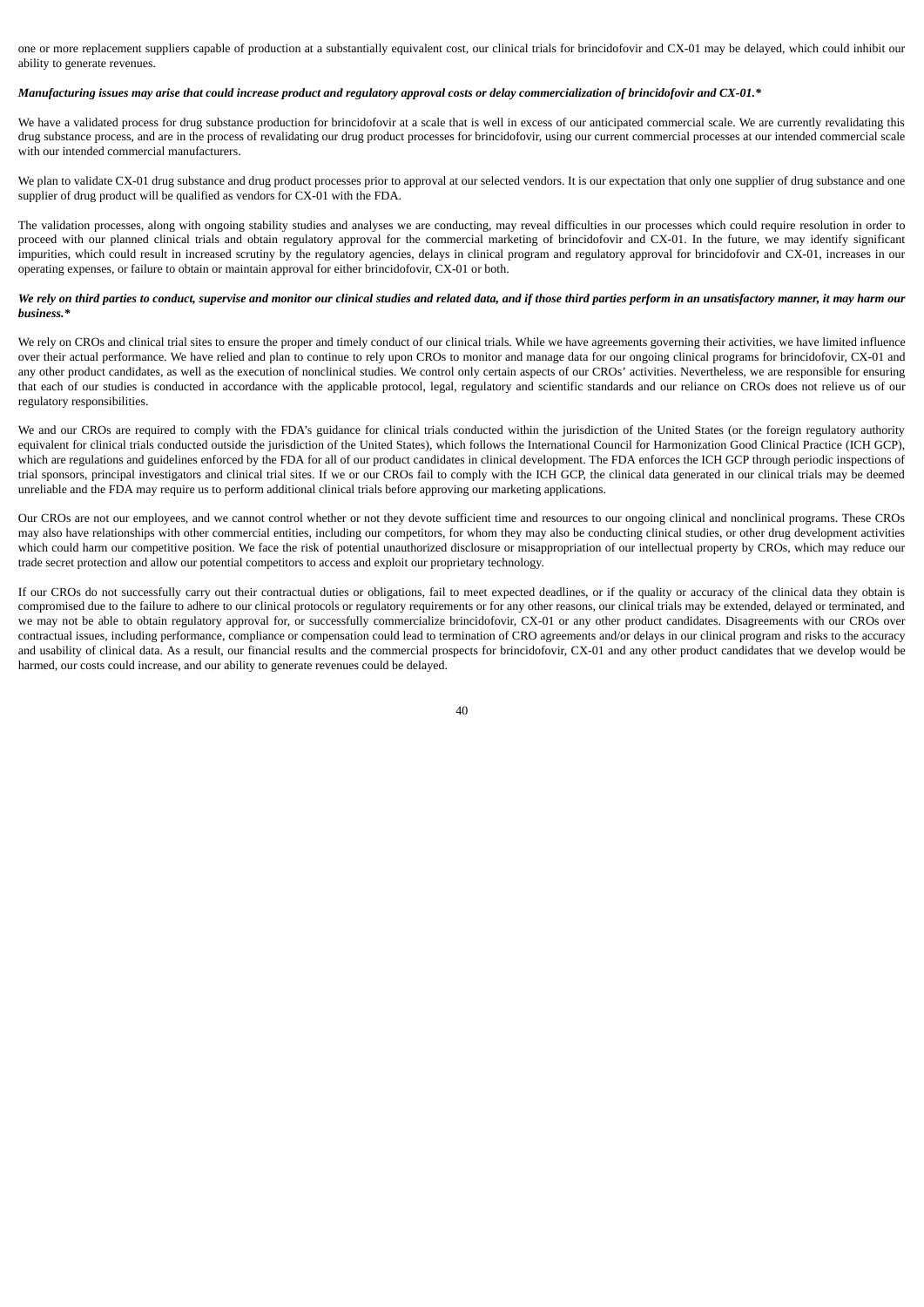#### **Risks Related to Commercialization of Our Product Candidates**

## The commercial success of brincidofovir, CX-01 and any other product candidates will depend upon the acceptance of these products by the medical community, including *physicians, patients, pharmacists and health care payers.\**

If any of our product candidates, including brincidofovir and CX-01, receive marketing approval, they may nonetheless not gain sufficient market acceptance by physicians, patients, healthcare payers and others in the medical community. If these products do not achieve an adequate level of market acceptance, we may not generate significant product revenues and we may not become profitable. The degree of market acceptance of any of our product candidates, including brincidofovir and CX-01, will depend on a number of factors, including:

- demonstration of clinical safety and efficacy in our clinical trials;
- relative convenience, ease of administration and acceptance by physicians, patients, pharmacists and health care payers;
- prevalence and severity of any AEs;
- limitations or warnings contained in the FDA-approved labeling from Regulatory Authorities such as the FDA and EMA for the relevant product candidate;
- availability, efficacy and safety of alternative treatments;
- price and cost-effectiveness;
- effectiveness of our or any future collaborators' or competitor's sales and marketing strategies;
- ability to obtain hospital formulary approval;
- ability to ensure availability for product through appropriate channels;
- ability to maintain adequate inventory; and
- ability to obtain and maintain sufficient third-party coverage and adequate reimbursement, which may vary from country to country.

## If we are unable to establish sales and marketing capabilities or enter into agreements with third parties to market and sell our product candidates, we may be unable to *generate any revenue.\**

We currently do not have an organization for the sales and distribution of pharmaceutical products. The cost of establishing and maintaining such an organization may exceed the cost-effectiveness of doing so. In order to market any products that may be approved, including brincidofovir and CX-01, we must establish our sales, marketing, managerial and other non-technical capabilities or make arrangements with third parties to perform these services. We may enter into strategic partnerships with third parties to commercialize our product candidates, including brincidofovir.

Our strategy for brincidofovir and CX-01 is to establish a specialty sales force and/or collaborate with third parties to promote the product to healthcare professionals and third-party payers in the United States and elsewhere. We may elect to launch with a contract sales organization and utilize accompanying commercial support services provided by a contract sales organization. Our future collaboration partners, if any, may not dedicate sufficient resources to the commercialization of our product candidates or may otherwise fail in their commercialization due to factors beyond our control. If we are unable to establish effective collaborations to enable the distribution and sale of our product candidates to healthcare professionals and in geographical regions, including the United States, that are not covered by our own marketing and sales force, or if our potential future collaboration partners do not successfully commercialize our product candidates, our ability to generate revenues from product sales, including sales of brincidofovir and CX-01, will be adversely affected.

Establishing an internal or contract sales force involves many challenges, including:

- recruiting and retaining talented people;
- training employees that we recruit;
- establishing compliance standards;
- setting the appropriate system of incentives;
- managing additional headcount;
- ensuring that appropriate support functions are in place to support sales force organizational needs; and
- integrating a new business unit into an existing corporate architecture.

If we are unable to establish our own sales force or negotiate a strategic partnership for the commercialization of brincidofovir and CX-01 in any markets, we may be forced to delay the potential commercialization of brincidofovir and CX-01 in those markets, reduce the scope of our sales or marketing activities for brincidofovir and CX-01 in those markets or undertake the commercialization activities for brincidofovir and CX-01 in those markets at our own expense. If we elect to increase our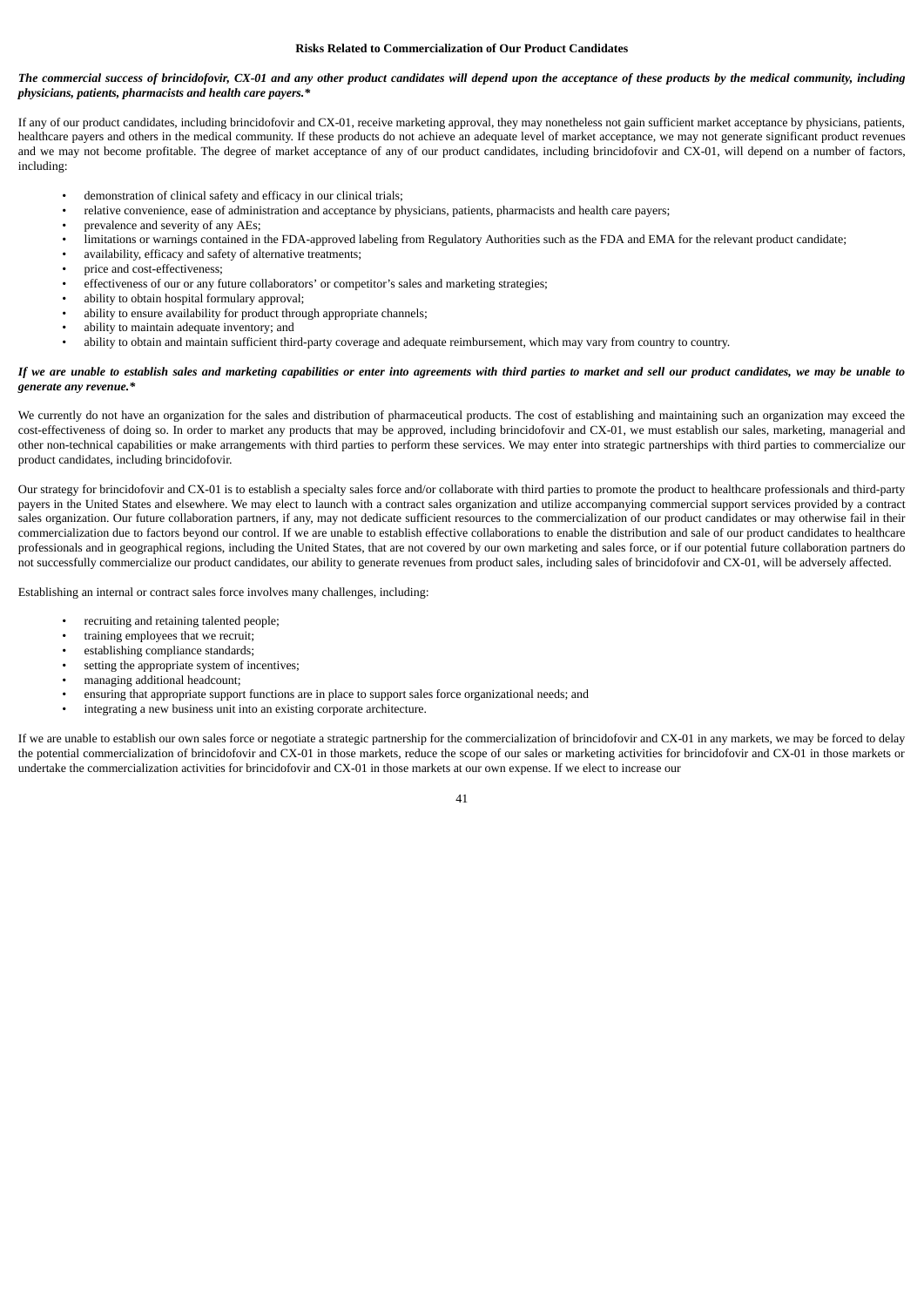expenditures to fund commercialization activities ourselves, we will need to obtain additional capital, which may not be available to us on acceptable terms, or at all. If we do not have sufficient funds, we will not be able to bring brincidofovir and CX-01 to market or generate product revenue. Limited or lack of funding will impede our ability to achieve successful commercialization.

If we are unable to establish adequate sales, marketing and distribution capabilities, whether independently or with third parties, we may not be able to generate sufficient product revenue and may not become profitable. We will be competing with many companies that currently have extensive and well-funded marketing and sales operations. Without an internal team or the support of a third party to perform marketing and sales functions, we may be unable to compete successfully against these more established companies.

In addition, there are risks involved with both establishing our own sales and marketing capabilities and entering into arrangements with third parties to perform these services. For example, recruiting and training a sales force is expensive and time-consuming and could delay any product launch. If the commercial launch of a product candidate for which we recruit a sales force and establish marketing capabilities is delayed or does not occur for any reason, we would have prematurely or unnecessarily incurred these commercialization expenses. This may be costly, and our investment would be lost if we cannot retain or reposition our sales, marketing and market access personnel.

#### If we obtain approval to commercialize any products outside of the United States, a variety of risks associated with international operations could materially adversely affect our *business.\**

If our product candidates are approved for commercialization, we may enter into agreements with third parties to market those product candidates outside the United States, including brincidofovir and CX-01. We expect that we will be subject to additional risks related to entering into international business relationships, including:

- different regulatory requirements for drug approvals in the EU and other foreign countries;
- reduced protection for intellectual property rights;
- unexpected changes in tariffs, trade barriers and regulatory and labor requirements;
- economic weakness, including inflation, or political instability in particular foreign economies and markets;
- compliance with tax, employment, immigration and labor laws for employees living or traveling abroad;
- foreign taxes, including withholding of payroll taxes;
- foreign currency fluctuations, which could result in increased operating expenses and reduced revenues, and other obligations incident to doing business in another country;
- differing payer reimbursement regimes, governmental payers or patient self-pay systems and price controls;
- workforce uncertainty in countries where labor unrest is more common than in the United States;
- production shortages resulting from any events affecting raw material supply or manufacturing capabilities abroad;
- business interruptions resulting from geopolitical actions, including war and terrorism, or natural disasters including earthquakes, typhoons, floods and fires; and
- regulatory and compliance risks that relate to maintaining accurate information and control over activities that may fall within the purview of the U.S. Foreign Corrupt Practices Act, its books and records provisions or its anti-bribery provisions, or similar anti-bribery or anti-corruption laws and regulations.

We have limited experience in these areas. In addition, there are complex regulatory, tax, labor and other legal requirements imposed by both the EU and many of the individual countries in Europe with which we will need to comply. Many U.S.-based biopharmaceutical companies have found the process of marketing their own products outside the United States to be very challenging.

## We face competition from other biotechnology and pharmaceutical companies and our operating results will suffer if we fail to compete effectively.\*

The biotechnology and pharmaceutical industries are intensely competitive. We have competitors both in the United States and internationally, including major multinational pharmaceutical companies, biotechnology companies and universities and other research institutions.

Many of our competitors have substantially greater financial, technical, commercial and other resources, such as larger research and development staff, stronger intellectual property portfolios and experienced marketing and manufacturing organizations and established sales forces. Additional mergers and acquisitions in the biotechnology and pharmaceutical industries may result in even more resources being concentrated in our competitors.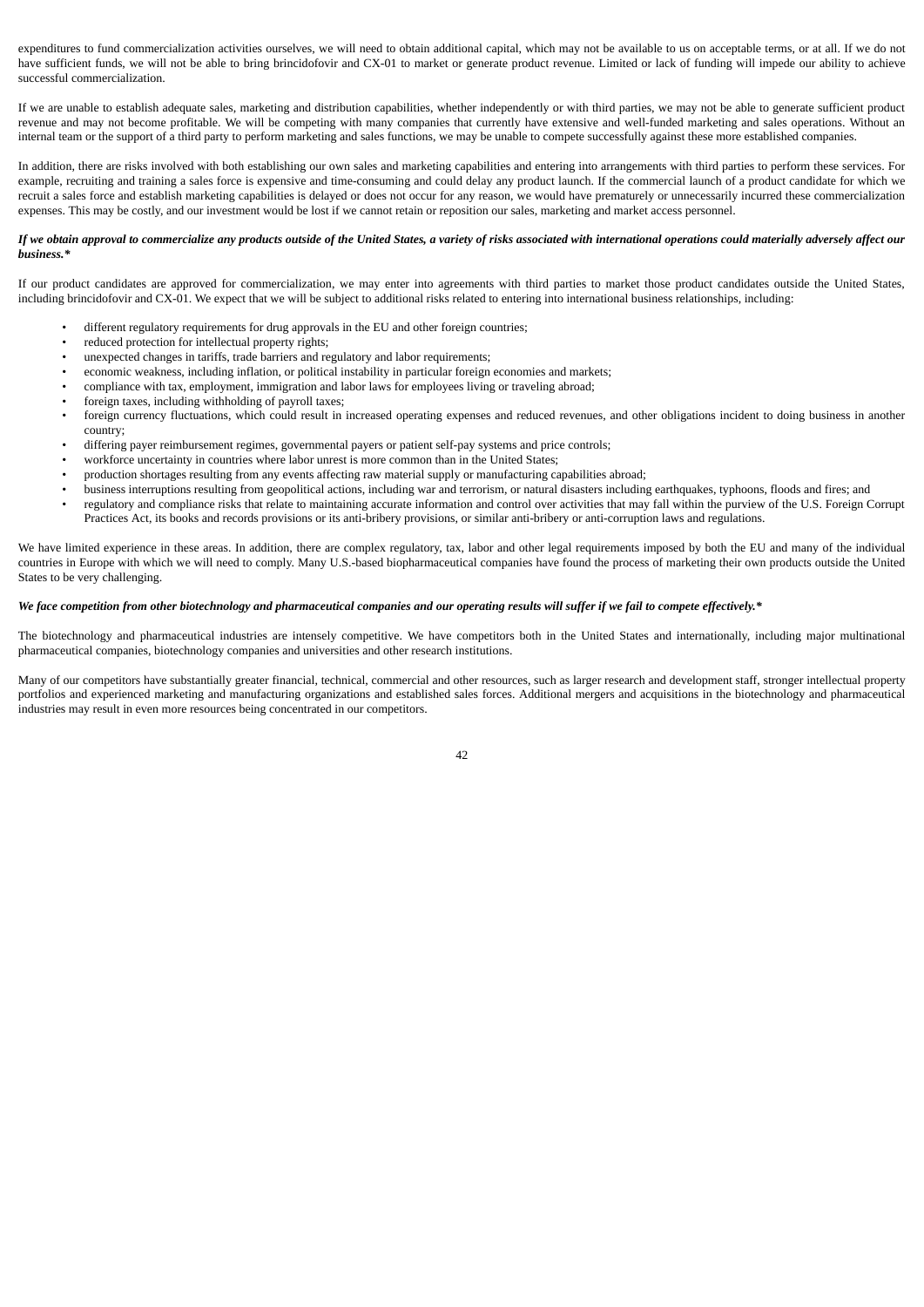Competition may increase further as a result of advances in the commercial applicability of technologies and greater availability of capital for investment in these industries. Our competitors may succeed in developing, acquiring or licensing, on an exclusive basis, drug products that are more effective or less costly than brincidofovir and CX-01 or any other drug candidate that we are currently developing or that we may develop.

We will face competition from other drugs currently approved or that will be approved in the future for the same indications. Therefore, our ability to compete successfully will depend largely on our ability to:

- discover and develop medicines that are superior to other products in the market;
- demonstrate through our clinical trials that our product candidates, including brincidofovir and CX-01, are differentiated from existing and future therapies;
- attract qualified scientific, product development and commercial personnel;
- obtain and successfully defend and enforce patent and/or other proprietary protection for our medicines and technologies;
- obtain required regulatory approvals;
- successfully collaborate with pharmaceutical companies in the discovery, development and commercialization of new medicines;
- deliver a competitive value proposition compared to established competition and/or competitors who will enter the market before or after any of our product candidates, including brincidofovir and CX-01; and
- negotiate competitive pricing and reimbursement with third-party payers.

The availability of our competitors' products could affect the price we are able to charge, for brincidofovir, CX-01, and any other product candidate we develop. The inability to compete with existing or subsequently introduced drug products would have a material adverse impact on our business, financial condition and prospects.

Established pharmaceutical companies may invest heavily to accelerate discovery and development of novel compounds or to in-license novel compounds that could make our product candidates, including brincidofovir and CX-01, less competitive. In addition, any new product that competes with an approved product must demonstrate compelling advantages in efficacy, convenience, tolerability and safety in order to overcome price competition and to be commercially successful. Accordingly, our competitors may succeed in obtaining patent protection, receiving FDA approval or discovering, developing and commercializing medicines before we do, which would have a material adverse impact on our business.

New technologies or procedures could be developed that would change or restrict the number of patients undergoing hematopoietic cell or solid organ transplants. A reduction in the number of transplants could negatively impact our commercial business by decreasing sales of our products and limiting peak sales potential.

## We may expend our limited resources to pursue a particular product candidate or indication and fail to capitalize on product candidates or indications that may be more *profitable or for which there is a greater likelihood of success.*

The success of our business depends primarily upon our ability to identify, develop and commercialize product candidates. Because we have limited financial and managerial resources, we focus on research programs and product candidates for specific indications. As a result, we may forego or delay pursuit of opportunities with other product candidates or other indications that later prove to have greater commercial potential.

Our research programs may initially show promise in identifying potential product candidates, yet fail to yield product candidates for clinical development for a number of reasons, including:

- our research methodology or that of our collaboration partners may be unsuccessful in identifying potential product candidates;
- our potential product candidates may be shown to have harmful side effects or may have other characteristics that may make the products unmarketable or unlikely to receive marketing approval; and
- our collaboration partners may change their development profiles for potential product candidates or abandon a therapeutic area.

If any of these events occur, we may be forced to abandon our development efforts for a program or programs, which would have a material adverse effect on our business and could potentially cause us to cease operations. Research programs to identify new product candidates require substantial technical, financial and human resources. We may focus our research efforts and resources on potential programs or product candidates that ultimately prove to be unsuccessful.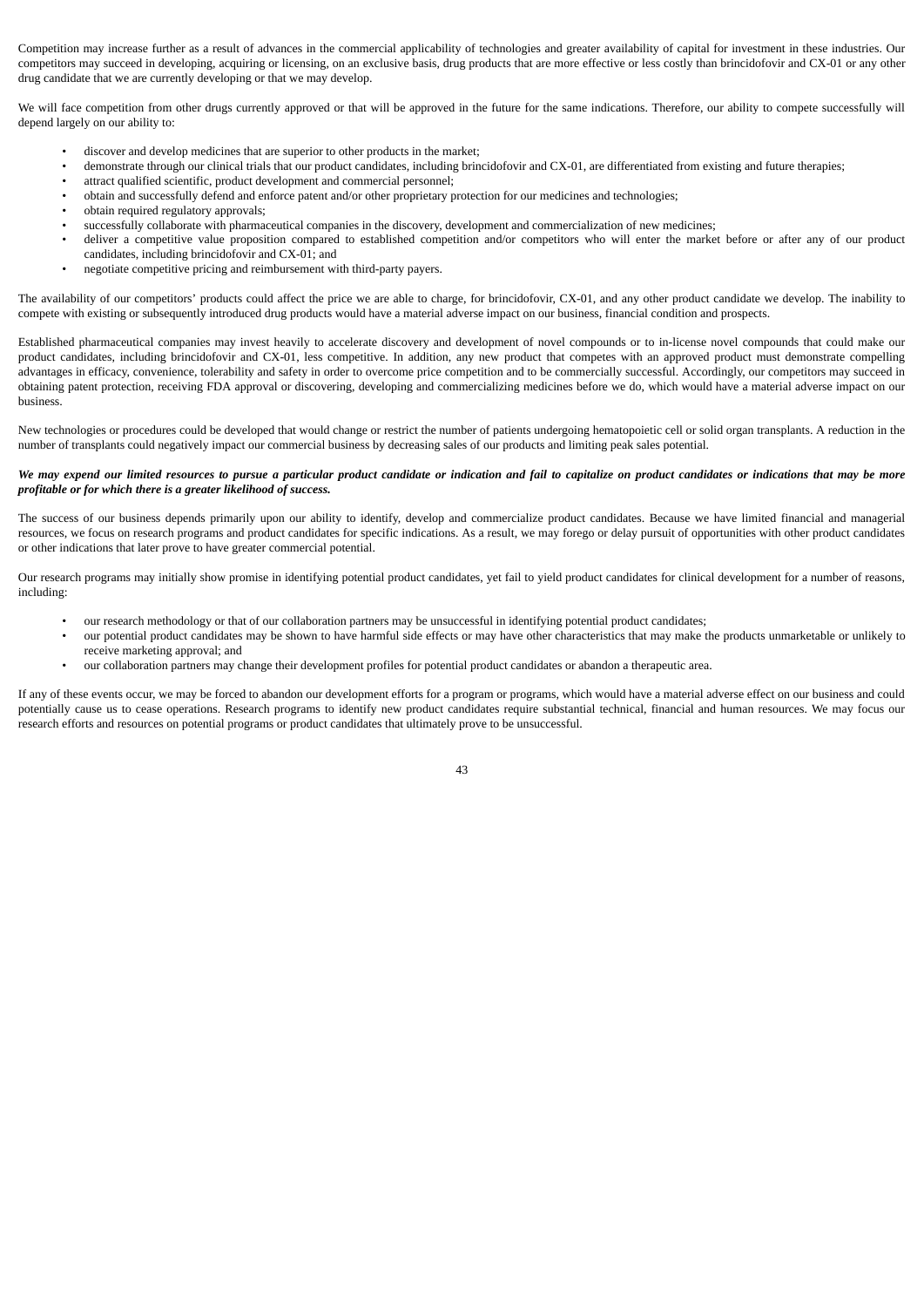If we do not accurately evaluate the commercial potential or target market for a particular product candidate, we may relinquish valuable rights to that product candidate through collaboration, licensing or other royalty arrangements in cases in which it would have been advantageous for us to retain sole development and commercialization rights.

#### **Risks Related to Our Intellectual Property**

## If we are unable to obtain or protect intellectual property rights related to our products and product candidates, we may not be able to compete effectively in our market.\*

We rely upon a combination of patents, trade secret protection and confidentiality agreements to protect the intellectual property related to our products and product candidates. The strength of patents in the biotechnology and pharmaceutical field involves complex legal and scientific questions and can be uncertain. The patent applications that we own or inlicense may fail to result in issued patents with claims that cover the products in the United States or in other countries. If this were to occur, early generic competition could be expected against brincidofovir, CX-01, and any other product candidates we may develop. There is no assurance that all of the potentially relevant prior art relating to our patents and patent applications has been found, which can invalidate a patent or prevent a patent from issuing based on a pending patent application. Even if patents do successfully issue, third parties may challenge their validity, enforceability, scope or ownership, which may result in such patents, or our rights to such patents, being narrowed or invalidated.

Furthermore, even if they are unchallenged, our patents and patent applications may not adequately protect our intellectual property or prevent others from designing around our claims. If the patent applications we hold or license with respect to brincidofovir and CX-01 fail to issue or if their breadth or strength of protection is threatened, it could dissuade companies from collaborating with us to develop, and threaten our ability to commercialize, our products. We cannot offer any assurances about which, if any, patents will issue or whether any issued patents will be found not invalid and not unenforceable, will go unthreatened by third parties or will adequately protect our products and product candidates. Further, if we encounter delays in regulatory approvals, the period of time during which we could market brincidofovir and CX-01 under patent protection could be reduced. Since patent applications in the United States and most other countries are confidential for a period of time after filing, and some remain so until issued, we cannot be certain that we or our licensors were the first to file any patent application related to brincidofovir, CX-01 or any other product candidates. Furthermore, if third parties have filed such patent applications, an interference proceeding in the United States can be provoked by a third party or instituted by us to determine who was the first to invent any of the subject matter covered by the patent claims of our applications. An unfavorable outcome could require us to cease using the related technology or to attempt to license it from the prevailing party, which may not be possible. In addition to the protection afforded by patents, we rely on trade secret protection and confidentiality agreements to protect proprietary know-how that is not patentable, processes for which patents are difficult to enforce and other elements of our drug discovery and development processes that involve proprietary know-how, information or technology that is not covered by patents. Although we expect all of our employees to assign their inventions to us, and all of our employees, consultants, advisors and any third parties who have access to our proprietary know-how, information or technology to enter into confidentiality agreements, we cannot provide any assurances that all such agreements have been duly executed, that such agreements provide adequate protection and will not be breached, that our trade secrets and other confidential proprietary information will not otherwise be disclosed or that competitors will not otherwise gain access to our trade secrets or independently develop substantially equivalent information and techniques. If we are unable to prevent material disclosure of the non-patented intellectual property related to our technologies to third parties, and there is no guarantee that we will have any such enforceable trade secret protection, we may not be able to establish or maintain a competitive advantage in our market, which could materially adversely affect our business, results of operations and financial condition.

Further, the laws of some foreign countries do not protect patents and other proprietary rights to the same extent or in the same manner as the laws of the United States. As a result, we may encounter significant problems in protecting and defending our intellectual property abroad. We may also fail to pursue or obtain patents and other intellectual property protection relating to our products and product candidates in all foreign countries.

Finally, certain of our activities and our licensors' activities have been funded, and may in the future be funded, by the U.S. federal government. When new technologies are developed with U.S. federal government funding, the government obtains certain rights in any resulting patents, including a nonexclusive license authorizing the government to use the invention for non-commercial purposes. These rights may permit the government to disclose our confidential information to third parties and to exercise "march-in" rights to use or allow third parties to use our patented technology. The government can exercise its march-in rights if it determines that action is necessary because we fail to achieve practical application of the U.S. government-funded technology, because action is necessary to alleviate health or safety needs, to meet requirements of federal regulations or to give preference to U.S. industry. In addition, U.S. government-funded inventions must be reported to the government, U.S. government funding must be disclosed in any resulting patent applications, and our rights in such inventions may be subject to certain requirements to manufacture products in the United States.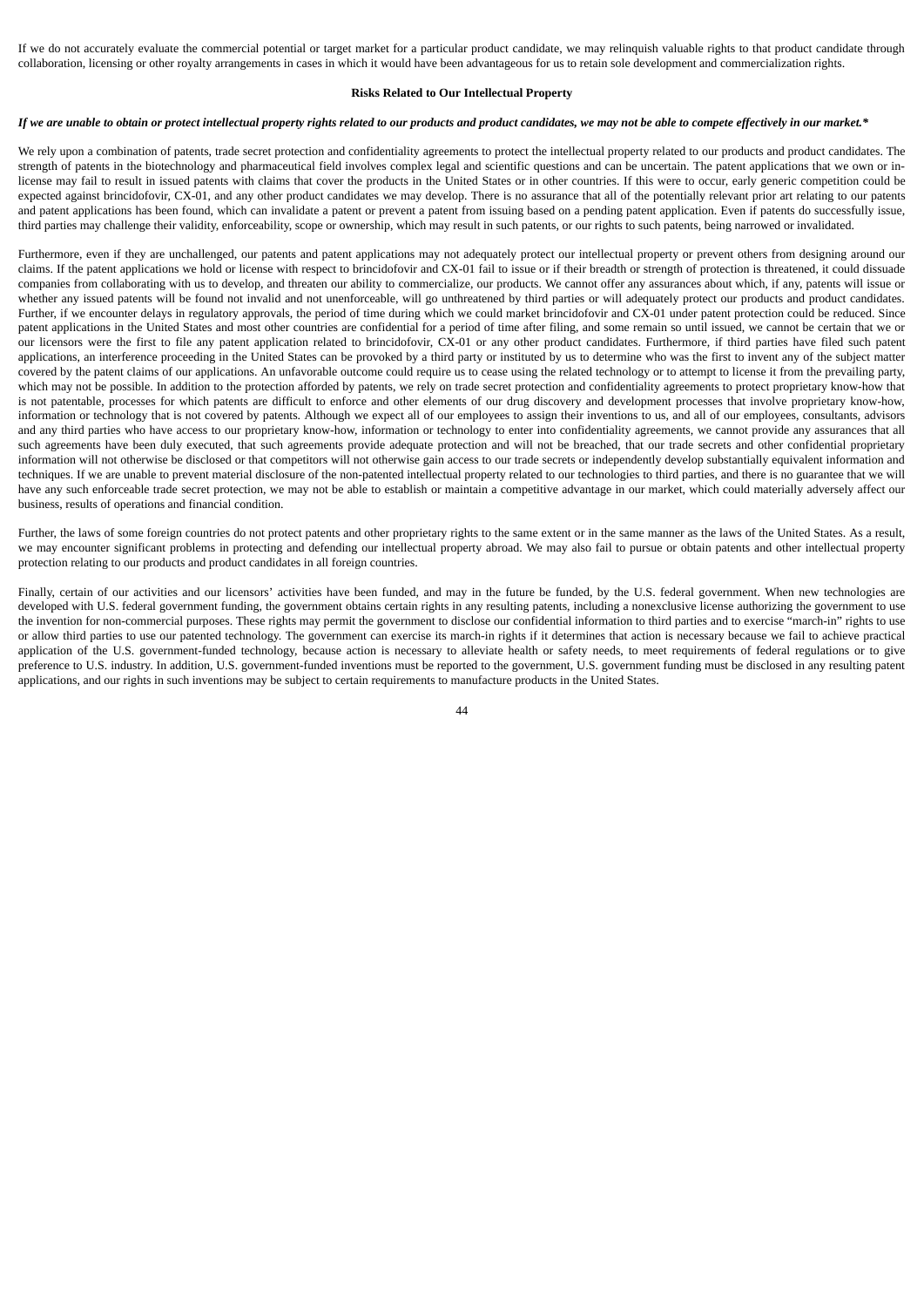## Third-party claims of intellectual property infringement may prevent or delay our development and commercialization efforts or otherwise affect our business.\*

Our commercial success depends in part on our avoiding infringement and other violations of the patents and proprietary rights of third parties. There is a substantial amount of litigation, both within and outside the United States, involving patent and other intellectual property rights in the biotechnology and pharmaceutical industries, including patent infringement lawsuits, interferences, oppositions and inter party reexamination proceedings before the United States Patent and Trademark Office (U.S. PTO) and its foreign counterparts. Numerous U.S. and foreign issued patents and pending patent applications, which are owned by third parties, exist in the fields in which we and our collaborators are developing product candidates. As the biotechnology and pharmaceutical industries expand and more patents are issued, and as we gain greater visibility and market exposure as a public company, the risk increases that our product candidates or other business activities may be subject to claims of infringement of the patent and other proprietary rights of third parties. Third parties may assert that we are employing their proprietary technology without authorization. There may be third-party patents or patent applications with claims to materials, formulations, methods of manufacture or methods for treatment related to the use or manufacture of brincidofovir, CX-01 and/or any other product candidates. Because patent applications can take many years to issue, there may be currently pending patent applications which may later result in issued patents that our product candidates may infringe. In addition, third parties may obtain patents in the future and claim that use of our technologies infringes upon these patents. If any third-party patents were held by a court of competent jurisdiction to cover the manufacturing process of any of our product candidates, any molecules formed during the manufacturing process or any final product itself, the holders of any such patents may be able to block our ability to commercialize such product candidate unless we obtained a license under the applicable patents, or until such patents expire.

Similarly, if any third-party patent were held by a court of competent jurisdiction to cover aspects of our formulations, processes for manufacture or methods of use, including combination therapy, the holders of any such patent may be able to block our ability to develop and commercialize the applicable product candidate unless we obtained a license or until such patent expires. In either case, such a license may not be available on commercially reasonable terms or at all. In addition, we may be subject to claims that we are infringing other intellectual property rights, such as trademarks or copyrights, or misappropriating the trade secrets of others, and to the extent that our employees, consultants or contractors use intellectual property or proprietary information owned by others in their work for us, disputes may arise as to the rights in related or resulting know-how and inventions.

Parties making claims against us may obtain injunctive or other equitable relief, which could effectively block our ability to further develop and commercialize one or more of our product candidates. Defense of these claims, regardless of their merit, would involve substantial litigation expense and would be a substantial diversion of employee resources from our business. In the event of a successful infringement or other intellectual property claim against us, we may have to pay substantial damages, including treble damages and attorneys' fees for willful infringement, obtain one or more licenses from third parties, pay royalties or redesign our affected products, which may be impossible or require substantial time and monetary expenditure. We cannot predict whether any such license would be available at all or whether it would be available on commercially reasonable terms. Furthermore, even in the absence of litigation, we may need to obtain licenses from third parties to advance our research or allow commercialization of our product candidates, and we have done so from time to time. We may fail to obtain any of these licenses at a reasonable cost or on reasonable terms, if at all. In that event, we would be unable to further develop and commercialize one or more of our product candidates, which could harm our business significantly. We cannot provide any assurances that third-party patents do not exist which might be enforced against our products or product candidates, resulting in either an injunction prohibiting our sales, or, with respect to our sales, an obligation on our part to pay royalties and/or other forms of compensation to third parties.

## We may be involved in lawsuits to protect or enforce our patents, the patents of our licensors or our other intellectual property rights, which could be expensive, time consuming *and unsuccessful.*

Competitors may infringe or otherwise violate our patents, the patents of our licensors or our other intellectual property rights. To counter infringement or unauthorized use, we may be required to file legal claims, which can be expensive and time-consuming. In addition, in an infringement proceeding, a court may decide that a patent of ours or our licensors is not valid or is unenforceable, or may refuse to stop the other party from using the technology at issue on the grounds that our patents do not cover the technology in question. An adverse result in any litigation or defense proceedings could put one or more of our patents at risk of being invalidated or interpreted narrowly and could put our patent applications at risk of not issuing. The initiation of a claim against a third party may also cause the third party to bring counter-claims against us.

We may not be able to prevent, alone or with our licensors, misappropriation of our intellectual property rights, particularly in countries where the laws may not protect those rights as fully as in the United States. Our business could be harmed if in a litigation the prevailing party does not offer us a license on commercially reasonable terms. Any litigation or other proceedings to enforce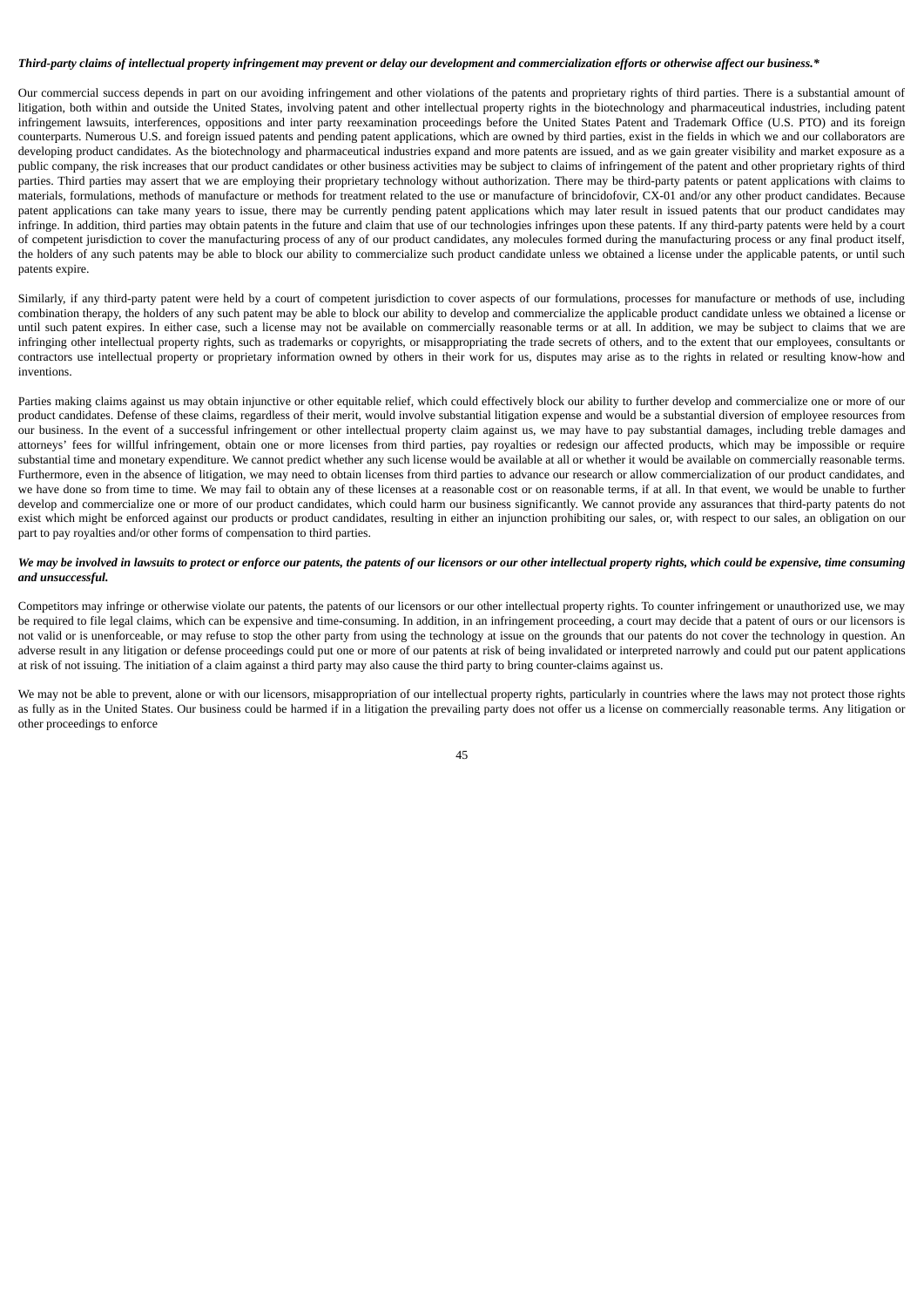our intellectual property rights may fail, and even if successful, may result in substantial costs and distract our management and other employees.

Furthermore, because of the substantial amount of discovery required in connection with intellectual property litigation, there is a risk that some of our confidential information could be compromised by disclosure during this type of litigation. There could also be public announcements of the results of hearings, motions or other interim proceedings or developments. If securities analysts or investors perceive these results to be negative, it could have a material adverse effect on the price of our common stock.

## Obtaining and maintaining our patent protection depends on compliance with various procedural, document submission, fee payment and other requirements imposed by governmental patent agencies, and our patent protection could be reduced or eliminated for non-compliance with these requirements.

Periodic maintenance fees on any issued patent are due to be paid to the U.S. PTO and foreign patent agencies in several stages over the lifetime of the patent. The U.S. PTO and various foreign governmental patent agencies require compliance with a number of procedural, documentary, fee payment and other similar provisions during the patent application process.

While an inadvertent lapse can in many cases be cured by payment of a late fee or by other means in accordance with the applicable rules, there are situations in which noncompliance can result in abandonment or lapse of the patent or patent application, resulting in partial or complete loss of patent rights in the relevant jurisdiction. Noncompliance events that could result in abandonment or lapse of a patent or patent application include, but are not limited to, failure to respond to official actions within prescribed time limits, non-payment of fees and failure to properly legalize and submit formal documents. If we or our licensors that control the prosecution and maintenance of our licensed patents fail to maintain the patents and patent applications covering our product candidates, we may lose our rights and our competitors might be able to enter the market, which would have a material adverse effect on our business.

#### **Risks Related to Our United States Government Contracts and Grants**

## All of our immediately foreseeable future revenues to support the development of brincidofovir for the treatment of smallpox are dependent upon our contract with the Biomedical Advanced Research and Development Authority (BARDA), and if we do not receive all of the funds under the BARDA contract we anticipate that we will suspend or *terminate our smallpox program.\**

Substantially all of our revenues that support the development of brincidofovir for the treatment of smallpox have been derived from prior government grants and our current development contract with BARDA. Our contract with BARDA is for the development of brincidofovir for the treatment of smallpox. It is divided into a base segment and four option segments. We substantially completed performance under the first option segment of the contract in August 2014 and are currently performing under the second and third option segments of the contract which are scheduled to end on May 31, 2020. Subsequent option segments are not subject to automatic renewal and are not exercisable at our discretion. There can be no assurance that we will reach agreement with BARDA on the most appropriate development pathway or that the FDA will ultimately agree with the experiments which we perform or the appropriateness of the results of these experiments for approval of brincidofovir for smallpox. In addition, there can be no assurance that any of the subsequent option segments will be exercised or that we will continue to receive revenues under this contract once the current option segments are completed. We do not anticipate continuing this program without ongoing support from BARDA.

Additionally, the contract provides for reimbursement of the costs of the development of brincidofovir for the treatment of smallpox that are allowable under the Federal Acquisition Regulation (FAR), plus the payment of a fixed fee. It does not include the manufacture of brincidofovir for the Strategic National Stockpile. There can be no assurances that this contract will continue, that BARDA will extend the contract for additional option segments, that any such extension would be on favorable terms, or that we will be able to enter into new contracts with the United States government to support our smallpox program. Changes in government budgets and agendas may result in a decreased and de-prioritized emphasis on supporting the discovery and development of brincidofovir for the treatment of smallpox. In such event, BARDA is not required to continue funding our existing contract. Any such reduction in our revenues from BARDA or any other government contract could materially adversely affect our financial condition and results of operations. In addition, if we do not receive all of the funds under the BARDA contract, we anticipate that we will suspend or terminate our program for the development of brincidofovir for the treatment of smallpox.

### There can be no assurances that we will be able to enter into a contract with BARDA to act as the sole supplier for the procurement of brincidofovir for the treatment of *smallpox.\**

In April 2015, BARDA posted a notice of intent to use other than full and open competition to award a sole source contract to us for the procurement of brincidofovir for the treatment of smallpox. In May 2015, BARDA posted an approved justification for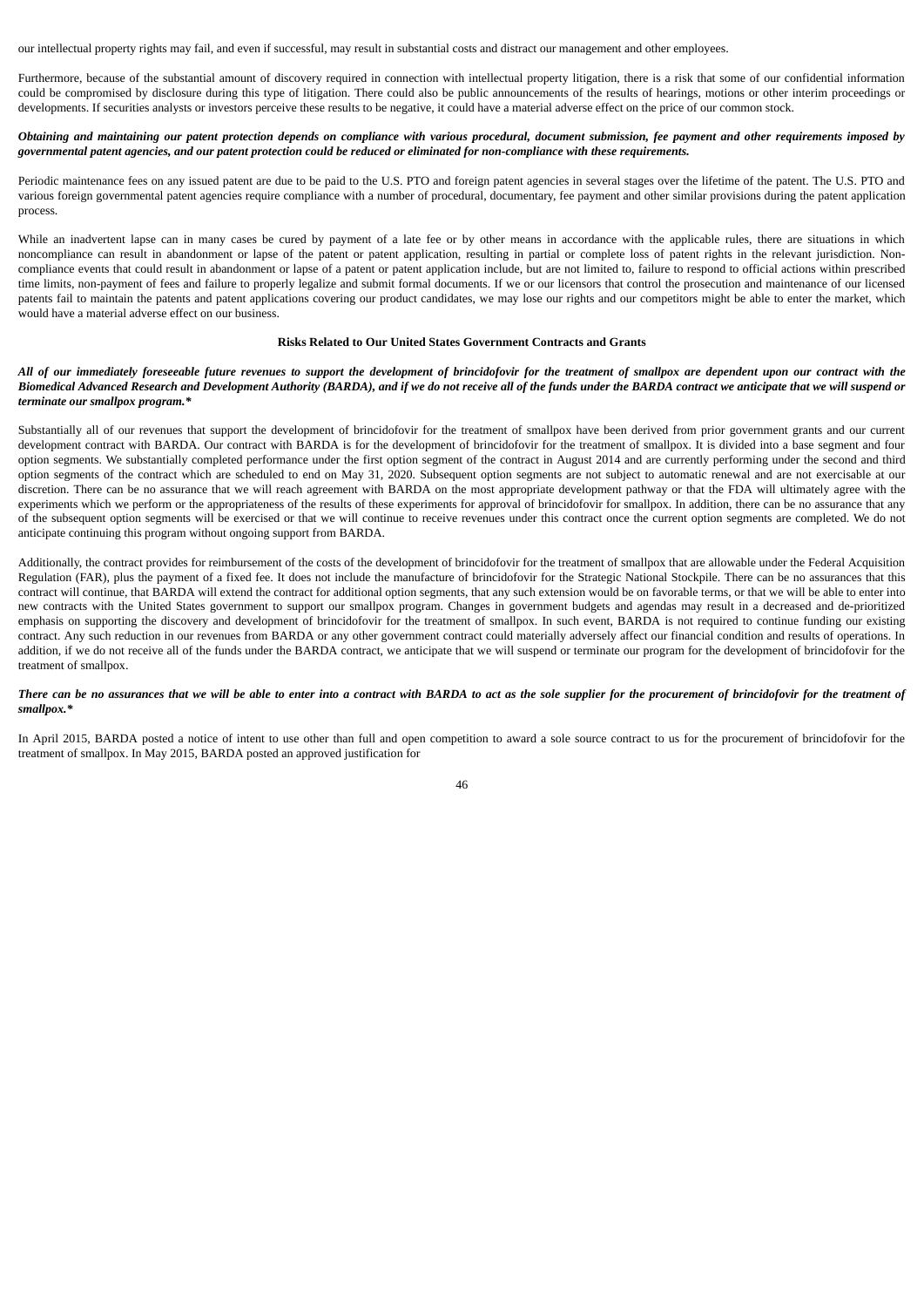the use of other than full and open competition for the contract. In July 2015, BARDA issued a RFP entitled "2015 Procurement of a Second Smallpox Antiviral Drug for the Strategic National Stockpile." In August 2015, we submitted a response to the RFP and we subsequently engaged in discussions with BARDA regarding our response. The issuance of that RFP did not culminate with agreement for the sole source supply of brincidofovir for the Strategic National Stockpile.

We remain in discussions with BARDA regarding the potential to supply brincidofovir to the Strategic National Stockpile, however, there can be no assurances regarding any such procurement.

## Unfavorable provisions in government contracts, including our contract with BARDA, may harm our business, financial condition and operating results.

United States government contracts typically contain unfavorable provisions and are subject to audit and modification by the government at its sole discretion, which will subject us to additional risks. For example, under our contract with BARDA, the U.S. government has the power to unilaterally:

- audit and object to any BARDA contract-related costs and fees on grounds that they are not allowable under the FAR, and require us to reimburse all such costs and fees;
- suspend or prevent us for a set period of time from receiving new contracts or extending our existing contract based on violations or suspected violations of laws or regulations;
- claim nonexclusive, nontransferable rights to product manufactured and intellectual property developed under the BARDA contract and may, under certain circumstances, such as circumstances involving public health and safety, license such inventions to third parties without our consent;
- cancel, terminate or suspend our BARDA contract based on violations or suspected violations of laws or regulations;
- terminate our BARDA contract in whole or in part for the convenience of the government for any reason or no reason, including if funds become unavailable to the applicable governmental agency;
- reduce the scope and value of our BARDA contract;
- decline to exercise an option to continue the BARDA contract:
- direct the course of a development program in a manner not chosen by the government contractor;
- require us to perform the option segments even if doing so may cause us to forego or delay the pursuit of other opportunities with greater commercial potential;
- take actions that result in a longer development timeline than expected; and
- change certain terms and conditions in our BARDA contract.

The U.S. government also has the right to terminate the BARDA contract if termination is in the government's interest, or if we default by failing to perform in accordance with the milestones set forth in the contract. Termination-for-convenience provisions generally enable us to recover only our costs incurred or committed (plus a portion of the agreed fee) and settlement expenses on the work completed prior to termination. Except for the amount of services received by the government, termination-for-default provisions do not permit recovery of fees.

In addition, we must comply with numerous laws and regulations that affect how we conduct business with the United States government. Among the most significant government contracting regulations that affect our business are:

- FAR, and agency-specific regulations supplements to the FAR, which comprehensively regulate the procurement, formation, administration and performance of government contracts and implement federal procurement policy in numerous areas, such as employment practices, protection of the environment, accuracy and retention periods of records, recording and charging of costs, treatment of laboratory animals and human subject research;
- business ethics and public integrity obligations, which govern conflicts of interest and the hiring of former government employees, restrict the granting of gratuities and funding of lobbying activities and incorporate other requirements such as the Anti-Kickback Act and the Foreign Corrupt Practices Act;
- export and import control laws and regulations; and
- laws, regulations and executive orders restricting the use and dissemination of information classified for national security purposes and the exportation of certain products and technical data.

Furthermore, we may be required to enter into agreements and subcontracts with third parties, including suppliers, consultants and other third-party contractors, in order to satisfy our contractual obligations pursuant to our agreements with the U.S. government. Negotiating and entering into such arrangements can be time-consuming and we may not be able to reach agreement with such third parties. Any such agreement must also be compliant with the terms of our government contract. Any delay or inability to enter into such arrangements or entering into such arrangements in a manner that is non-compliant with the terms of our contract, may result in violations of our contract.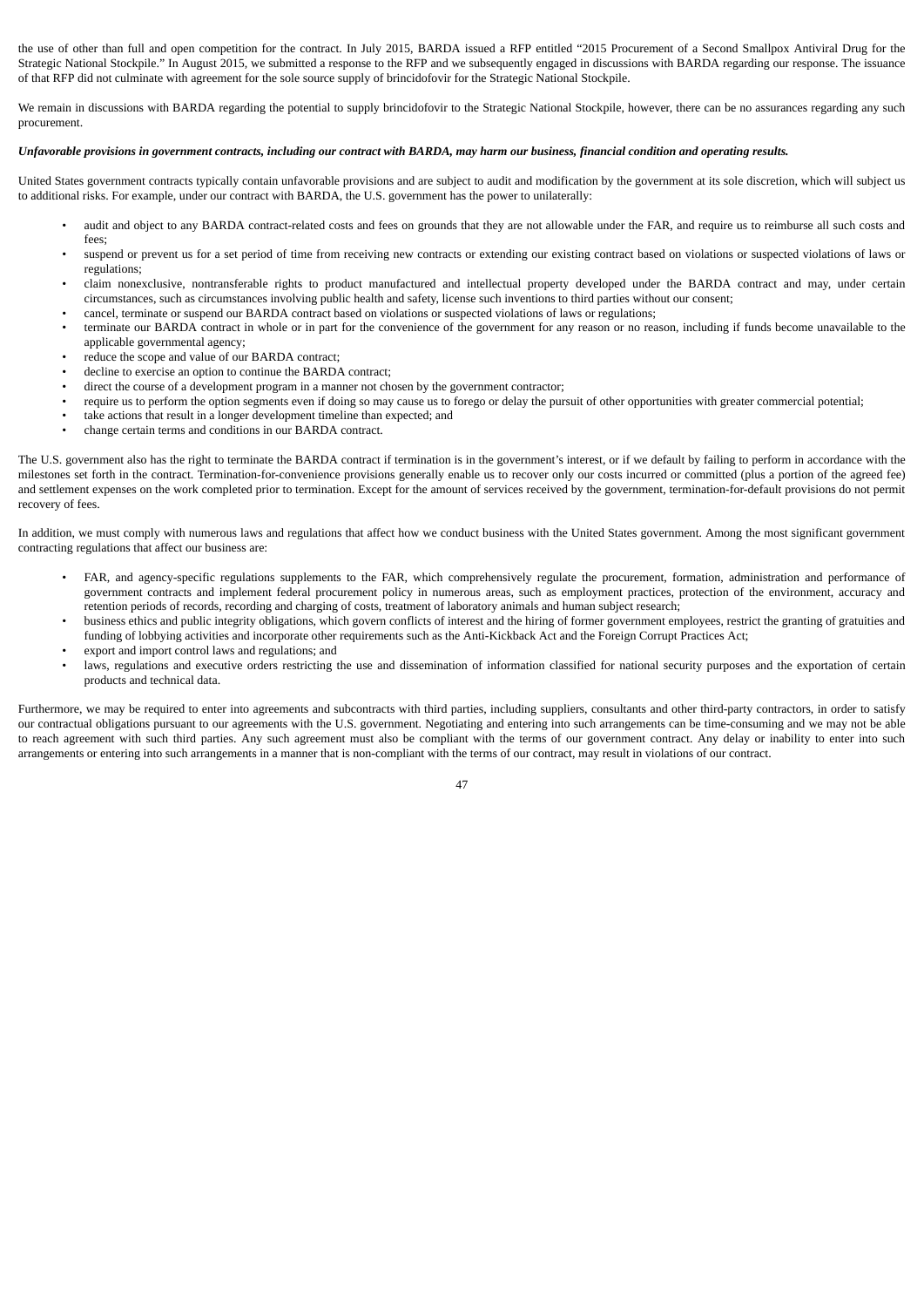As a result of these unfavorable provisions, we must undertake significant compliance activities. The diversion of resources from commercial programs to these compliance activities, as well as the exercise by the U.S. government of any rights under these provisions, could materially harm our business.

#### Our business is subject to audit by the U.S. government, including under our contract with BARDA, and a negative audit could adversely affect our business.

United States government agencies, such as the DHHS, routinely audit and investigate government contractors and recipients of federal grants, including our contract with BARDA. These agencies review a contractor's performance under its contracts, cost structure and compliance with applicable laws, regulations and standards.

The DHHS can also review the adequacy of, and a contractor's compliance with, its internal control systems and policies, including the contractor's purchasing, property, estimating, compensation and management information systems. Any costs found to be improperly allocated to a specific contract will not be reimbursed, while such costs already reimbursed must be refunded. If an audit uncovers improper or illegal activities, we may be subject to civil and criminal penalties and administrative sanctions, including:

- termination of contracts:
- forfeiture of profits;
- suspension of payments;
- fines: and
- suspension or prohibition from conducting business with the U.S. government.

In addition, we could suffer serious reputational harm if allegations of impropriety were made against us by the U.S. government, which could adversely affect our business.

#### Agreements with government agencies may lead to claims against us under the Federal False Claims Act, and these claims could result in substantial fines and other penalties.

The biopharmaceutical industry is, and in recent years has been, under heightened scrutiny as the subject of government investigations and enforcement actions. Our BARDA contract is subject to substantial financial penalties under the Federal Civil Monetary Penalties Act and the False Claims Act. The False Claims Act imposes liability on any person who, among other things, knowingly presents, or causes to be presented, a false record or statement material to a false or fraudulent claim paid or approved by the government. Under the False Claims Act's "whistleblower" provisions, private enforcement of fraud claims against businesses on behalf of the U.S. government has increased due in part to amendments to the False Claims Act that encourage private individuals to sue on behalf of the government. These whistleblower suits, known as *qui tam* actions, may be filed by private individuals, including present and former employees. The False Claims Act provides for treble damages and significant civil monetary penalties per false claim. If our operations are found to be in violation of any of these laws, or any other governmental regulations that apply to us, we may be subject to penalties, including civil, criminal and administrative penalties, damages, fines, exclusion from the Medicare and Medicaid programs, and the curtailment or restructuring of our operations. Any penalties, damages, fines, exclusions, curtailment, or restructuring of our operations could adversely affect our ability to operate our business and our financial results.

#### **Risks Related to Our Business Operations and Industry**

#### *We may not realize the expected benefits of our cost-saving initiatives.\**

Reducing costs is a key element of our current business strategy. As a consequence of terminating development activities related to the oral and IV programs for BCV, we initiated a reduction to our workforce. Personnel reductions were initiated across our entire organization that have resulted in a remaining workforce of approximately 40 full-time employees. The principal objective of the reduction in workforce was to enable us to focus our financial resources on the continued development of brincidofovir for smallpox and the evaluation of external opportunities to build our pipeline of product candidates, including our recently completed transaction with Cantex described above.

In connection with the reduction in workforce, we expect to record an aggregate charge related to one-time termination benefits of approximately \$3.3 million in 2019. If we experience excessive unanticipated inefficiencies or incremental costs in connection with restructuring activities, such as unanticipated inefficiencies caused by reducing headcount, we may be unable to meaningfully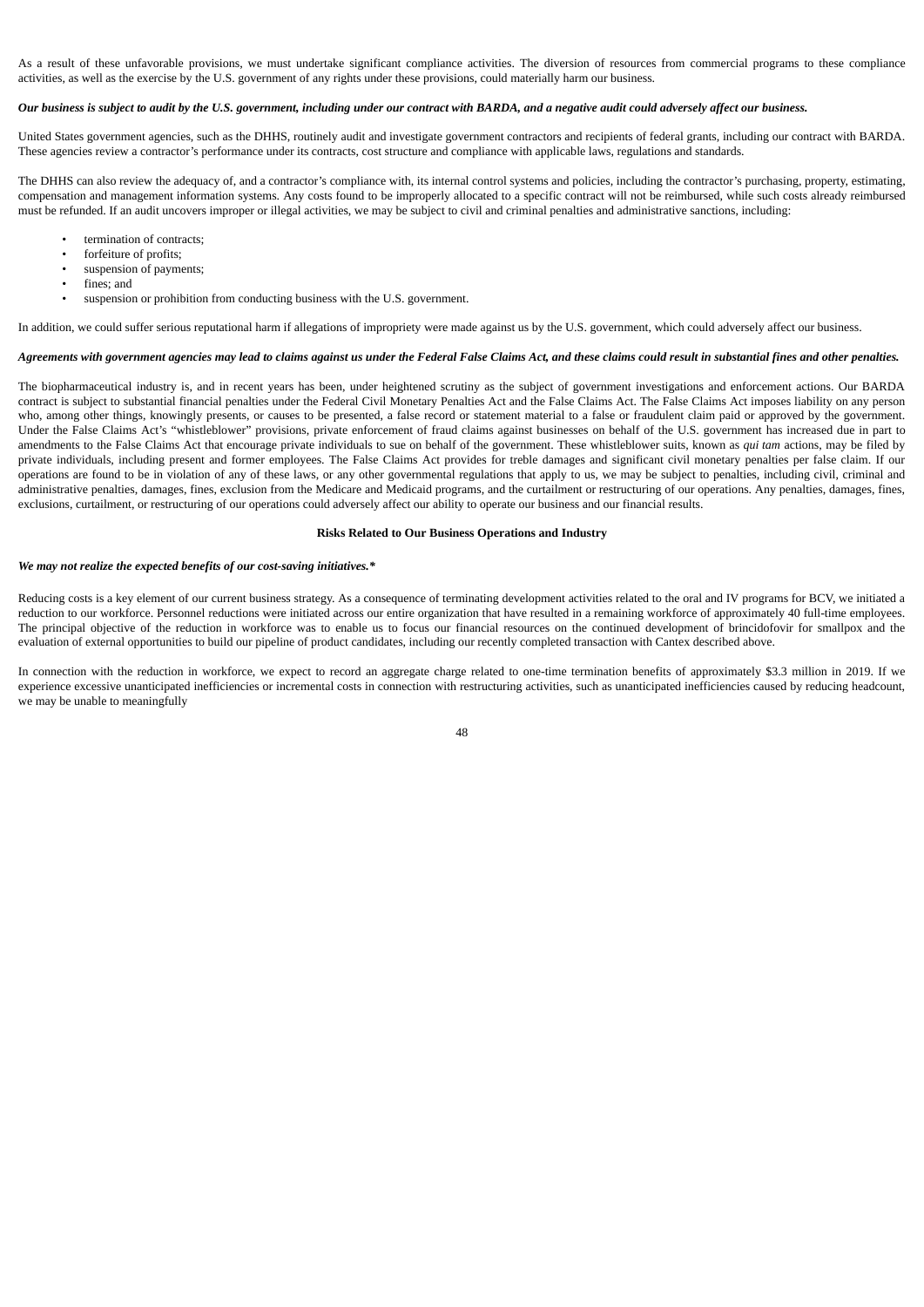realize cost savings and we may incur expenses in excess of what we anticipate. Either of these outcomes could prevent us from meeting our strategic objectives and could adversely impact our results of operations and financial condition.

## *Increasing demand for compassionate use of our unapproved therapies could result in losses.\**

Recent media attention to individual patients' expanded access requests has resulted in the introduction of legislation at the local and national level referred to as "Right to Try" laws, such as the Right to Try Act, which are intended to give patients access to unapproved therapies. New and emerging legislation regarding expanded access to unapproved drugs for life-threatening illnesses could negatively impact our business in the future. In addition, during 2014, we were the target of an active and disruptive social media campaign related to a request for access to brincidofovir. If we experience similar social media campaigns in the future, we may experience significant disruption to our business which could result in losses.

A possible consequence of both activism and legislation in this area is the need for us to initiate an unanticipated expanded access program or to make brincidofovir or CX-01 more widely available sooner than anticipated. We are a small company with limited resources and unanticipated trials or access programs could result in diversion of resources from our primary goals.

In addition, patients who receive access to unapproved drugs through compassionate use or expanded access programs have life-threatening illnesses and have exhausted all other available therapies. The risk for serious adverse events in this patient population is high which could have a negative impact on the safety profile of brincidofovir and CX-01, which could cause significant delays or an inability to successfully commercialize brincidofovir and CX-01, which could materially harm our business. We may also need to restructure or pause ongoing compassionate use and/or expanded access programs in order to perform the controlled clinical trials required for regulatory approval and successful commercialization of brincidofovir and CX-01, which could prompt adverse publicity or other disruptions related to current or potential participants in such programs.

#### If we fail to comply with the extensive legal and regulatory requirements affecting the health care industry, we could face increased costs, delays in the development of our *product candidates, penalties and a loss of business.*

Our activities, and the activities of our collaborators, partners and third-party providers, are subject to extensive government regulation and oversight both in the United States and in foreign jurisdictions. The FDA and comparable agencies in other jurisdictions directly regulate many of our most critical business activities, including the conduct of preclinical and clinical studies, product manufacturing, advertising and promotion, product distribution, adverse event reporting and product risk management. States increasingly have been placing greater restrictions on the marketing practices of healthcare companies. In addition, pharmaceutical and biotechnology companies have been the target of lawsuits and investigations alleging violations of government regulations, including claims asserting submission of incorrect pricing information, impermissible off-label promotion of pharmaceutical products, payments intended to influence the referral of federal or state healthcare business, submission of false claims for government reimbursement, antitrust violations, violations of the Foreign Corrupt Practices Act, or violations related to environmental matters. Violations of governmental regulation may be punishable by criminal, civil and administrative sanctions, including fines and civil monetary penalties and exclusion from participation in government programs, including Medicare and Medicaid. In addition to penalties for violation of laws and regulations, we could be required to delay or terminate the development of our product candidates, or we could be required to repay amounts we received from government payers, or pay additional rebates and interest if we are found to have miscalculated the pricing information we have submitted to the government. Whether or not we have complied with the law, an investigation into alleged unlawful conduct could increase our expenses, damage our reputation, divert management time and attention and adversely affect our business.

## We recently hired a new Chief Executive Officer and a new Chief Business Officer and our ability to successfully manage this transition and our recently announced corporate *restructuring could impact our business.\**

Effective April 8, 2019, we hired Michael Sherman as our President and Chief Executive Officer, and hired Michael Andriole as our Chief Business Officer. Leadership transitions can be difficult to manage and may cause disruptions to our operations. The leadership transition, coupled with our recently announced corporate restructuring, may also increase the likelihood of turnover among our employees and result in changes in our business strategy, which may create uncertainty and negatively impact our ability to execute our business strategy quickly and effectively. The leadership transition and restructuring may also impact our relationships with customers and suppliers, and create uncertainty among investors, employees, creditors and others concerning our future direction and performance. Any significant disruption, uncertainty or change in business strategy could adversely affect our business, financial condition and operating results.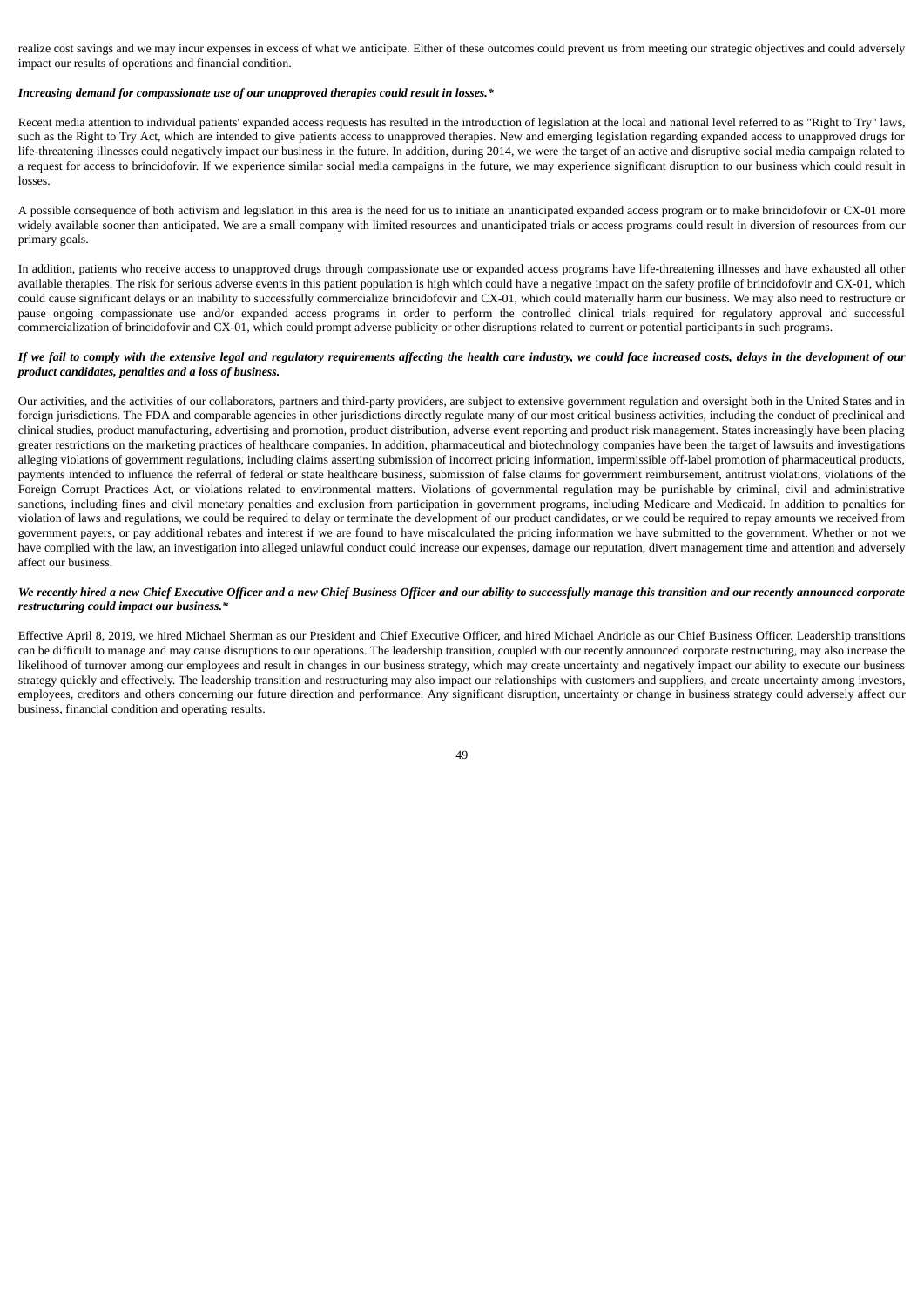#### Our future success depends on our ability to retain key executives and to attract, retain and motivate aualified personnel.

We are highly dependent on the principal members of our executive team. While we have entered into employment agreements or offer letters with each of our executive officers, any of them could leave our employment at any time, as all of our employees are "at will" employees. To help attract, retain, and motivate qualified employees, we use share-based incentive awards such as employee stock options and restricted stock units. Due to the decline in our stock price that has occurred since December 2015, a large percentage of the options held by our employees are underwater. As of June 30, 2019, approximately 61% of all outstanding options had an exercise price above the closing price of the stock on that date. As a result, the current situation provides a considerable challenge to maintaining employee motivation, as well as creating a serious threat to retention until a recovery commences. If our share-based compensation ceases to be viewed as a valuable benefit, our ability to attract, retain, and motivate employees could be weakened, which could harm our results of operations.

We do not maintain "key person" insurance for any of our executives or other employees. Recruiting and retaining other qualified employees for our business, including scientific and technical personnel, will also be critical to our success. There is currently a shortage of appropriately skilled executives in our industry, which is likely to continue. We also experience competition for the hiring of scientific and clinical personnel from universities and research institutions. As a result, competition for skilled personnel is intense and the turnover rate can be high. We may not be able to attract and retain personnel on acceptable terms given the competition among numerous pharmaceutical and biotechnology companies for similar personnel. In addition, failure of any of our clinical studies may make it more challenging to recruit and retain qualified personnel. The inability to recruit or loss of the services of any executive or key employee may adversely affect the progress of our research, development and commercialization objectives.

In addition, we rely on consultants and advisors, including scientific and clinical advisors, to assist us in formulating our research and development and commercialization strategy. Our consultants and advisors may be employed by employers other than us and may have commitments under consulting or advisory contracts with other entities that may limit their availability to us, which could also adversely affect the progress of our research, development and commercialization objectives.

## Potential product liability lawsuits against us could cause us to incur substantial liabilities and to limit commercialization of any products that we may develop.\*

The use of our product candidates, including brincidofovir and CX-01, in clinical studies and the sale of any products for which we obtain marketing approval exposes us to the risk of product liability claims. Product liability claims might be brought against us by consumers, health care providers, pharmaceutical companies or others selling or otherwise coming into contact with our products. On occasion, large judgments have been awarded in class action lawsuits based on drugs that had unanticipated adverse effects. If we cannot successfully defend against product liability claims, we could incur substantial liability and costs. In addition, regardless of merit or eventual outcome, product liability claims may result in:

- impairment of our business reputation and significant negative media attention;
- withdrawal of participants from our clinical studies;
- significant costs to defend the related litigation and related litigation;
- distraction of management's attention from our primary business;
- substantial monetary awards to patients or other claimants;
- inability to commercialize our product candidates, including brincidofovir and CX-01; and
- decreased demand for our product candidates, if approved for commercial sale.

We currently carry \$15 million in product liability insurance covering our clinical trials. Our current product liability insurance coverage may not be sufficient to reimburse us for any expenses or losses we may suffer. Moreover, insurance coverage is becoming increasingly expensive and in the future we may not be able to maintain insurance coverage at a reasonable cost or in sufficient amounts to protect us against losses due to liability. If and when we obtain marketing approval for our product candidates, we intend to expand our insurance coverage to include the sale of commercial products; however, we may be unable to obtain product liability insurance on commercially reasonable terms or in adequate amounts. A successful product liability claim or series of claims brought against us could cause our stock price to decline and, if judgments exceed our insurance coverage, could adversely affect our results of operations and business.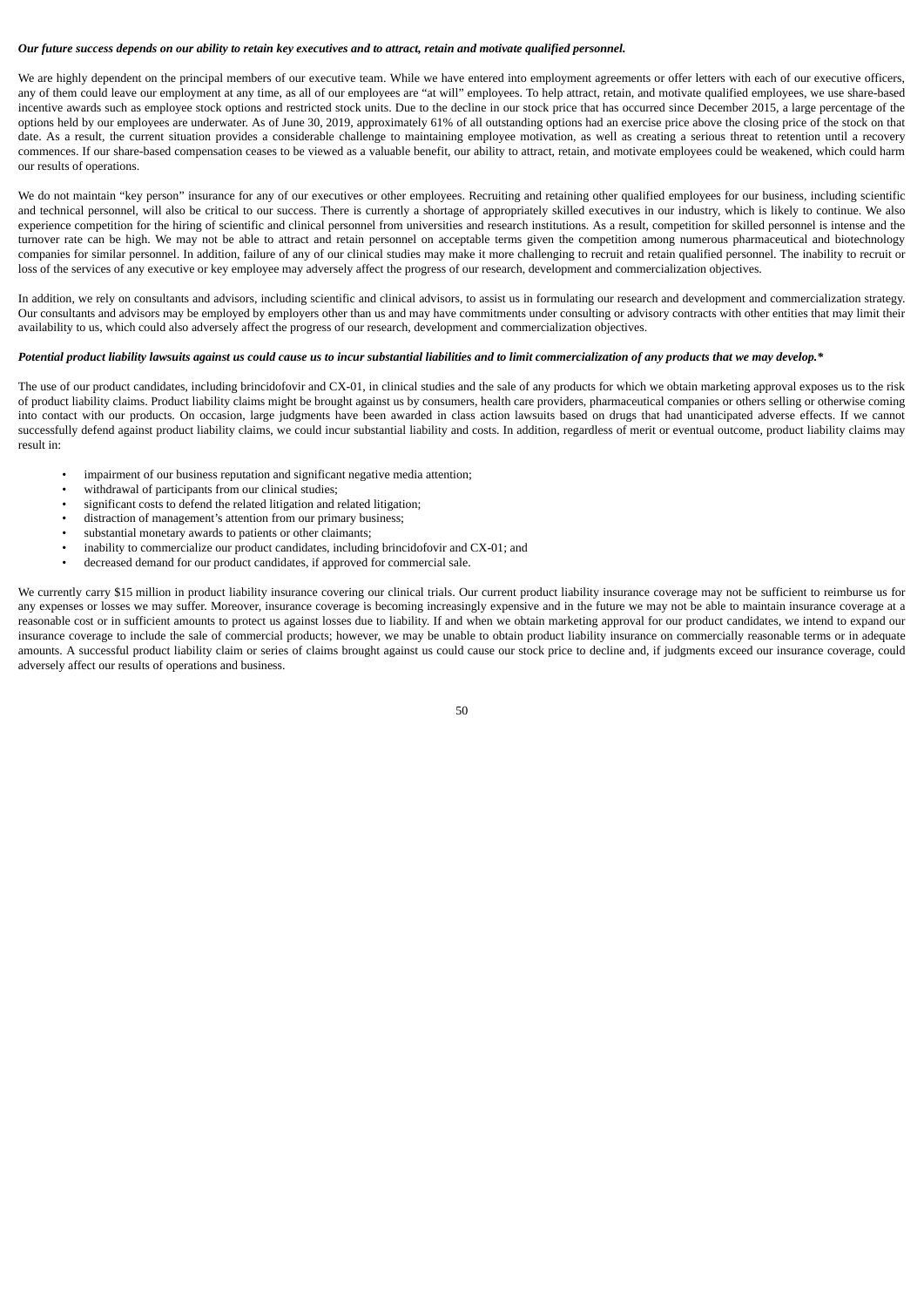#### **Risks Related To Our Common Stock**

#### The market price of our common stock is likely to be volatile, and you may not be able to resell your shares at or above your purchase price.\*

Prior to our initial public offering (IPO) in 2013, there was no public market for our common stock. The trading price of our common stock has been volatile, and is likely to continue to be volatile for the foreseeable future. Our stock price is subject to wide fluctuations in response to a variety of factors, including the following:

- results of clinical trials of our product candidates or those of our competitors;
- any delay in filing an application for any of our product candidates and any adverse development or perceived adverse development with respect to regulatory review of that application;
- failure to successfully develop and commercialize our product candidates, including brincidofovir and CX-01;
- termination of any of our license or collaboration agreements;
- any agency or judicial enforcement actions against us;
- inability to obtain additional funding;
- regulatory or legal developments in the United States and other countries applicable to our product candidates;
- adverse regulatory decisions;
- changes in the structure of healthcare payment systems;
- inability to obtain adequate product supply for our product candidates, or the inability to do so at acceptable prices;
- introduction of new products, services or technologies by our competitors;
- failure to meet or exceed financial projections we provide to the public:
- failure to meet or exceed the estimates and projections of the investment community;
- changes in the market valuations of similar companies;
- market conditions in the pharmaceutical and biotechnology sectors, and the issuance of new or changed securities analysts' reports or recommendations;
- announcements of significant acquisitions, strategic partnerships, joint ventures or capital commitments by us or our competitors;
- significant lawsuits (including patent or stockholder litigation), and disputes or other developments relating to proprietary rights (including patents, litigation matters and our ability to obtain patent protection for our technologies);
- additions or departures of key scientific or management personnel;
- sales of our common stock by us or our stockholders in the future;
- trading volume of our common stock;
- general economic, industry and market conditions; and
- the other factors described in this "Risk Factors" section.

In addition, the stock market in general, and The Nasdaq Global Market in particular, have experienced extreme price and volume fluctuations that have often been unrelated or disproportionate to the operating performance of these companies. Broad market and industry factors may negatively affect the market price of our common stock, regardless of our actual operating performance.

#### Our principal stockholders and management own a significant percentage of our stock and will be able to exert significant control over matters subject to stockholder *approval.\**

Based upon shares of common stock outstanding as of June 30, 2019, our then executive officers, directors, 5% stockholders (known to us through available information) and their affiliates beneficially owned approximately 38.1% of our voting stock. Therefore, these stockholders have the ability to substantially influence us through this ownership position. For example, these stockholders, if they choose to act together, may be able to influence the election of directors, amendments of our organizational documents, or approval of any merger, sale of assets, or other major corporate transaction. This concentration of voting power could delay or prevent an acquisition of our company on terms that other stockholders may desire.

## Failure to establish and maintain adequate finance infrastructure and accounting systems and controls could impair our ability to comply with the financial reporting and *internal controls requirements for publicly traded companies.*

As a public company, we operate in an increasingly demanding regulatory environment, which requires us to comply with the Sarbanes-Oxley Act of 2002, and the related rules and regulations of the Securities and Exchange Commission, expanded disclosure requirements, accelerated reporting requirements and more complex accounting rules. Company responsibilities required by the Sarbanes-Oxley Act include establishing and maintaining corporate oversight and adequate internal control over financial reporting and disclosure controls and procedures. Effective internal controls are necessary for us to produce reliable financial reports and are important to help prevent financial fraud.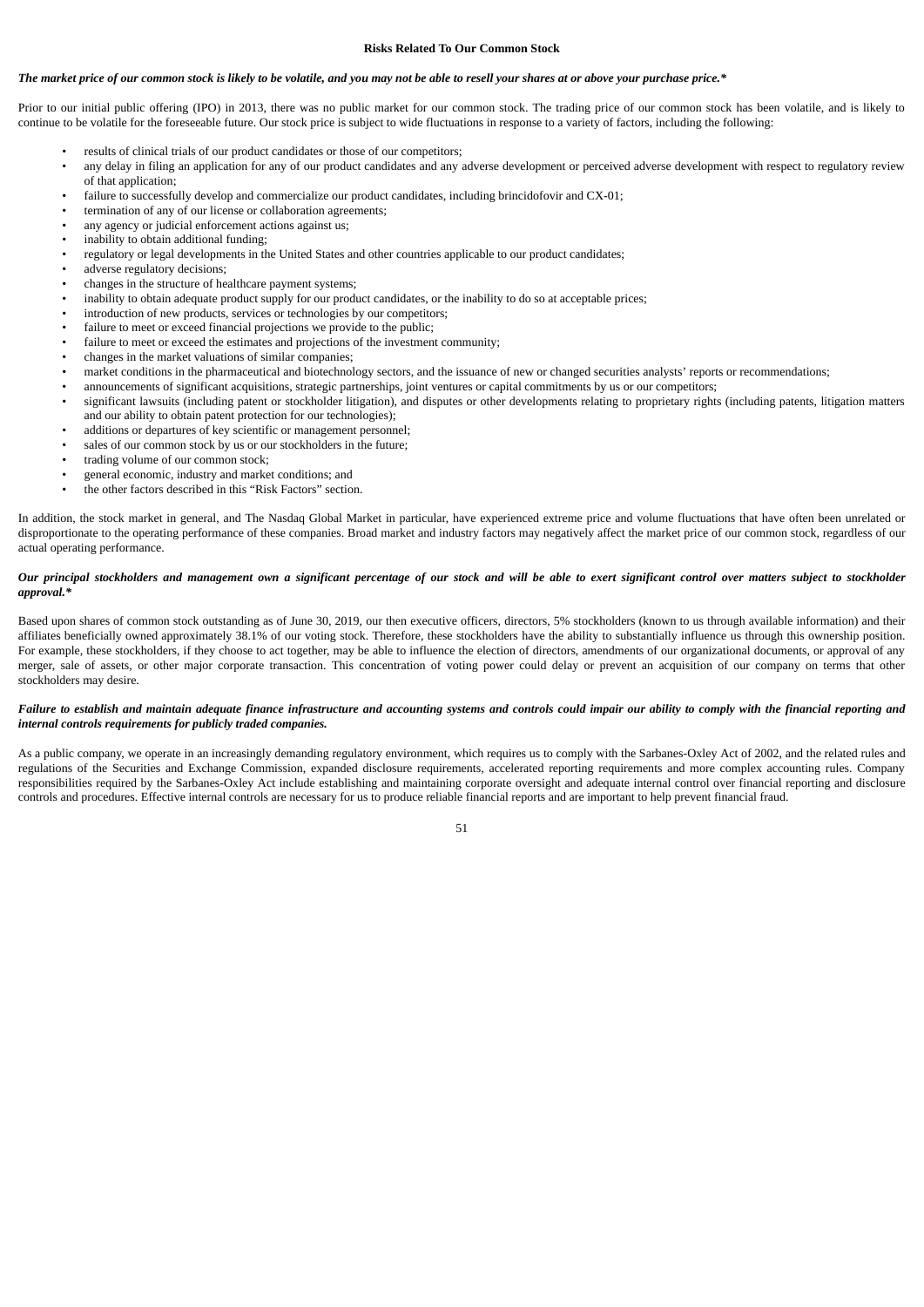Our compliance with Section 404 of the Sarbanes-Oxley Act has required and will continue to require that we incur substantial accounting expense and expend significant management efforts. In this or future years, our testing, or the subsequent testing by our independent registered public accounting firm, may reveal deficiencies in our internal controls that we would be required to remediate in a timely manner so as to be able to comply with the requirements of Section 404 of the Sarbanes-Oxley Act each year. If we are not able to comply with the requirements of Section 404 of the Sarbanes-Oxley Act in a timely manner each year, we could be subject to sanctions or investigations by the Securities and Exchange Commission, The Nasdaq Stock Market or other regulatory authorities which would require additional financial and management resources and could adversely affect the market price of our common stock. Furthermore, if we cannot provide reliable financial reports or prevent fraud, our business and results of operations could be harmed and investors could lose confidence in our reported financial information.

### Future sales and issuances of our common stock or rights to purchase common stock, including pursuant to our equity incentive plans, could result in additional dilution of the *percentage ownership of our stockholders and could cause our stock price to fall.\**

We expect that significant additional capital will be needed in the future to continue our planned operations. To the extent we raise additional capital by issuing equity securities, our stockholders may experience substantial dilution. We may sell common stock, convertible securities or other equity securities in one or more transactions at prices and in a manner we determine from time to time. If we sell common stock, convertible securities or other equity securities in more than one transaction, investors may be materially diluted by subsequent sales. Such sales may also result in material dilution to our existing stockholders, and new investors could gain rights superior to our existing stockholders.

In July, we entered into a license agreement with Cantex where we acquired an exclusive license to global development and commercialization rights to CX-01. Also in July, as partial consideration for our rights under the license agreement, we issued to Cantex 10,000,000 shares of our common stock. We are continuing to review additional potential transactions to add to our pipeline of product candidates, and these transactions could involve the issuance of additional shares of common stock or other equity securities.

Pursuant to our 2013 Equity Incentive Plan (the 2013 Plan), our management is authorized to grant stock options to our employees, directors and consultants. The number of shares available for future grant under our 2013 Plan will automatically increase on January 1st each year, through January 1, 2023, by an amount equal to 4.0% of all shares of our capital stock outstanding as of December 31st of the preceding calendar year, subject to the ability of our board of directors to take action to reduce the size of such increase in any given year. In addition, our board of directors may grant or provide for the grant of rights to purchase shares of our common stock pursuant to the terms of our 2013 Employee Stock Purchase Plan (ESPP). The number of shares of our common stock reserved for issuance under our ESPP will automatically increase on January 1st each year, through January 1, 2023, by an amount equal to the lesser of 422,535 shares or one percent of all shares of our capital stock outstanding as of December 31st of the preceding calendar year, subject to the ability of our board of directors to take action to reduce the size of such increase in any given year. Unless our board of directors elects not to increase the number of shares underlying our 2013 Plan and ESPP each year, our stockholders may experience additional dilution, which could cause our stock price to fall.

### We have broad discretion in the use of the net proceeds from our financing transactions and may not use them effectively.

Our management has broad discretion in the application of the net proceeds from our financing transactions. Because of the number and variability of factors that will determine our use of the net proceeds from our financing transactions, their ultimate use may vary substantially from their currently intended use. The failure by our management to apply these funds effectively could result in financial losses that could have a material adverse effect on our business, cause the price of our common stock to decline and delay the development of our product candidates. Pending their use, we have invested the net proceeds from our financing transactions in short-term, investment-grade, interest-bearing securities. These investments may not yield a favorable return to our stockholders.

#### *Volatility in our stock price could subject us to securities class action litigation.*

In the past, securities class action litigation has often been brought against a company following a decline in the market price of its securities. This risk is especially relevant for us because pharmaceutical companies have experienced significant stock price volatility in recent years. If we face such litigation, it could result in substantial costs and a diversion of management's attention and resources, which could harm our business.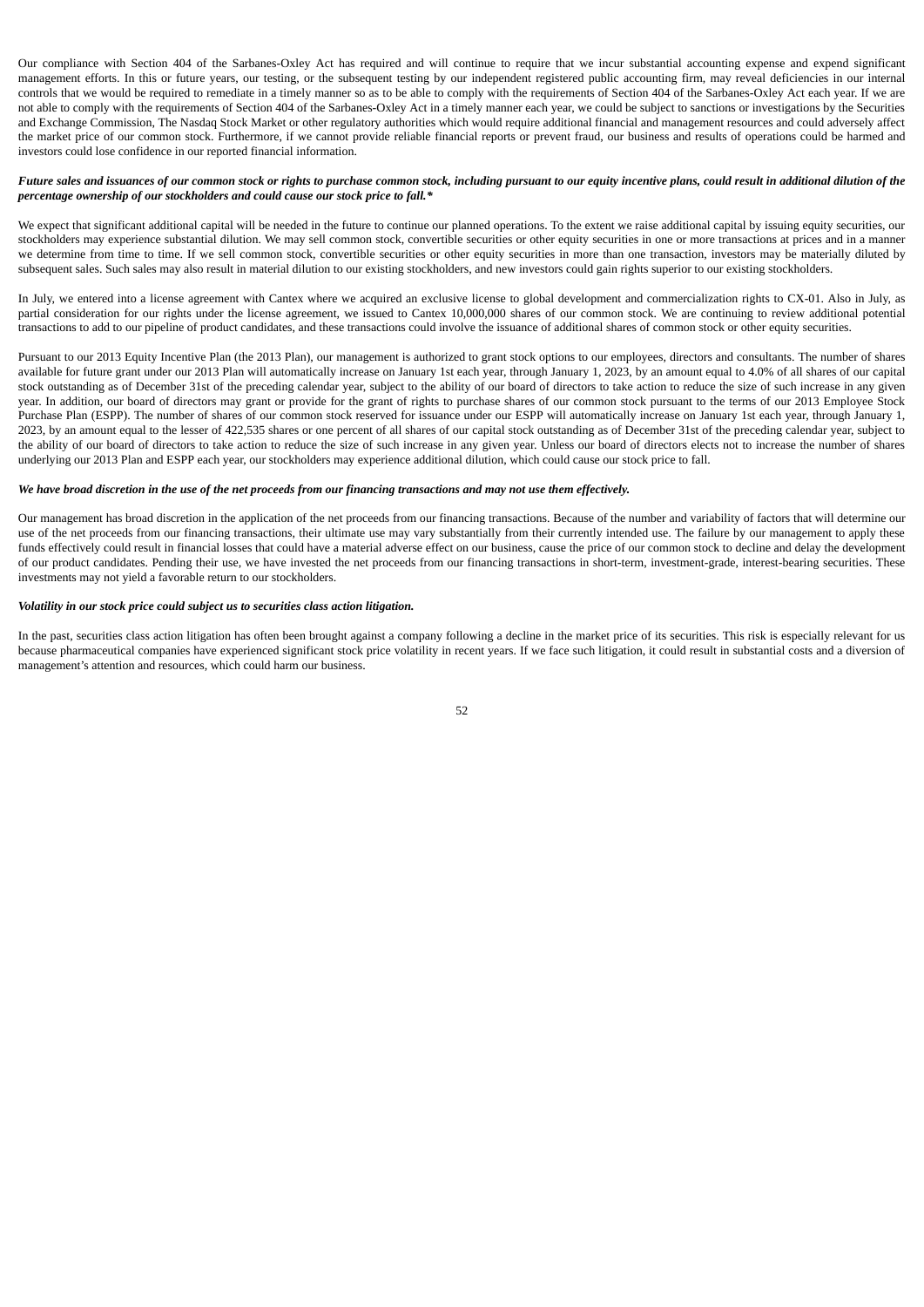# *Comprehensive tax reform could adversely affect our business and financial condition.\**

On December 22, 2017, President Trump signed into law the Tax Act which significantly revises the Internal Revenue Code of 1986, as amended. The Tax Act, among other things, contains significant changes to corporate taxation, including reduction of the corporate tax rate from a top marginal rate of 35% to a flat rate of 21%, limitation of the tax deduction for interest expense to 30% of adjusted earnings (except for certain small businesses), limitation of the deduction for net operating losses generated in taxable years beginning after December 31, 2017, to 80% of current year taxable income, elimination of most carrybacks of net operating losses arising in taxable years ending after December 31, 2017, one time taxation of offshore earnings at reduced rates regardless of whether they are repatriated, elimination of U.S. tax on foreign earnings (subject to certain important exceptions), immediate deductions for certain new investments instead of deductions for depreciation expense over time, and modifying or repealing many business deductions and credits. Notwithstanding the reduction in the corporate income tax rate, the overall impact of the Tax Act is uncertain and our business and financial condition could be adversely affected. In addition, it is uncertain if and to what extent various states will conform to the Tax Act. The impact of this tax reform on holders of our common stock is also uncertain and could be adverse. We urge our stockholders to consult with their legal and tax advisors with respect to this legislation and the potential tax consequences of investing in or holding our common stock.

#### Our effective tax rate may fluctuate, and we may incur obligations in tax jurisdictions in excess of accrued amounts.

Our effective tax rate is derived from a combination of applicable tax rates in the various places that we operate. In preparing our financial statements, we estimate the amount of tax that will become payable in each of such places. Nevertheless, our effective tax rate may be different than experienced in the past due to numerous factors, including passage of the Tax Act, the results of examinations and audits of our tax filings, our inability to secure or sustain acceptable agreements with tax authorities, changes in accounting for income taxes and changes in tax laws. Any of these factors could cause us to experience an effective tax rate significantly different from previous periods or our current expectations and may result in tax obligations in excess of amounts accrued in our financial statements.

## *Our ability to use our net operating loss carryforwards and certain other tax attributes may be limited.*

Our U.S. net operating loss, or NOL, carryforwards generated in tax years ending on or prior to December 31, 2017, are only permitted to be carried forward for 20 years under applicable U.S. tax law. Under the Tax Act, our federal NOLs generated in tax years ending after December 31, 2017, may be carried forward indefinitely, but the deductibility of such federal NOLs generated in tax years beginning after December 31, 2017, is limited. It is uncertain if and to what extent various states will conform to the Tax Act. In addition, under Sections 382 and 383 of the Internal Revenue Code of 1986, as amended, and corresponding provisions of state law, if a corporation undergoes an "ownership change," which is generally defined as a greater than 50% change, by value, in its equity ownership over a three-year period, the corporation's ability to use its pre-change NOL carryforwards and other pre-change U.S. tax attributes (such as research tax credits) to offset its post-change income or taxes may be limited. We have determined that a Section 382 ownership change occurred in 2002 and 2007 resulting in limitations of at least \$64,000 and \$762,000, respectively, of losses incurred prior to the respective ownership change dates. In addition, we have determined that another Section 382 ownership change occurred in 2013 with our IPO, our most recent private placement and other transactions that have occurred since 2007, resulting in a limitation of at least \$6.7 million of losses incurred prior to the ownership change date. We may also experience ownership changes in the future as a result of subsequent shifts in our stock ownership. As a result, our pre-2018 NOL carryforwards may expire prior to being used, and our NOL carryforwards generated in 2018 and thereafter will be subject to a percentage limitation. In addition, it is possible that we have in the past undergone, and in the future may undergo, additional ownership changes that could limit our ability to use all of our pre-change NOLs and other pre-change tax attributes (such as research tax credits) to offset our post-change income or taxes. Similar provisions of state tax law may also apply to limit our use of accumulated state tax attributes. In addition, at the state level, there may be periods during which the use of NOLs is suspended or otherwise limited, which could accelerate or permanently increase state taxes owed. As a result, we may be unable to use all or a material portion of our NOLs and other tax attributes.

## Because we do not anticipate paying any cash dividends on our common stock in the foreseeable future, capital appreciation, if any, would be your sole source of gain.

We have never declared or paid any cash dividends on our common stock. We currently anticipate that we will retain any future earnings for the development, operation and expansion of our business and do not anticipate declaring or paying any cash dividends for the foreseeable future. As a result, capital appreciation, if any, of our common stock would be your sole source of gain on an investment in our common stock for the foreseeable future.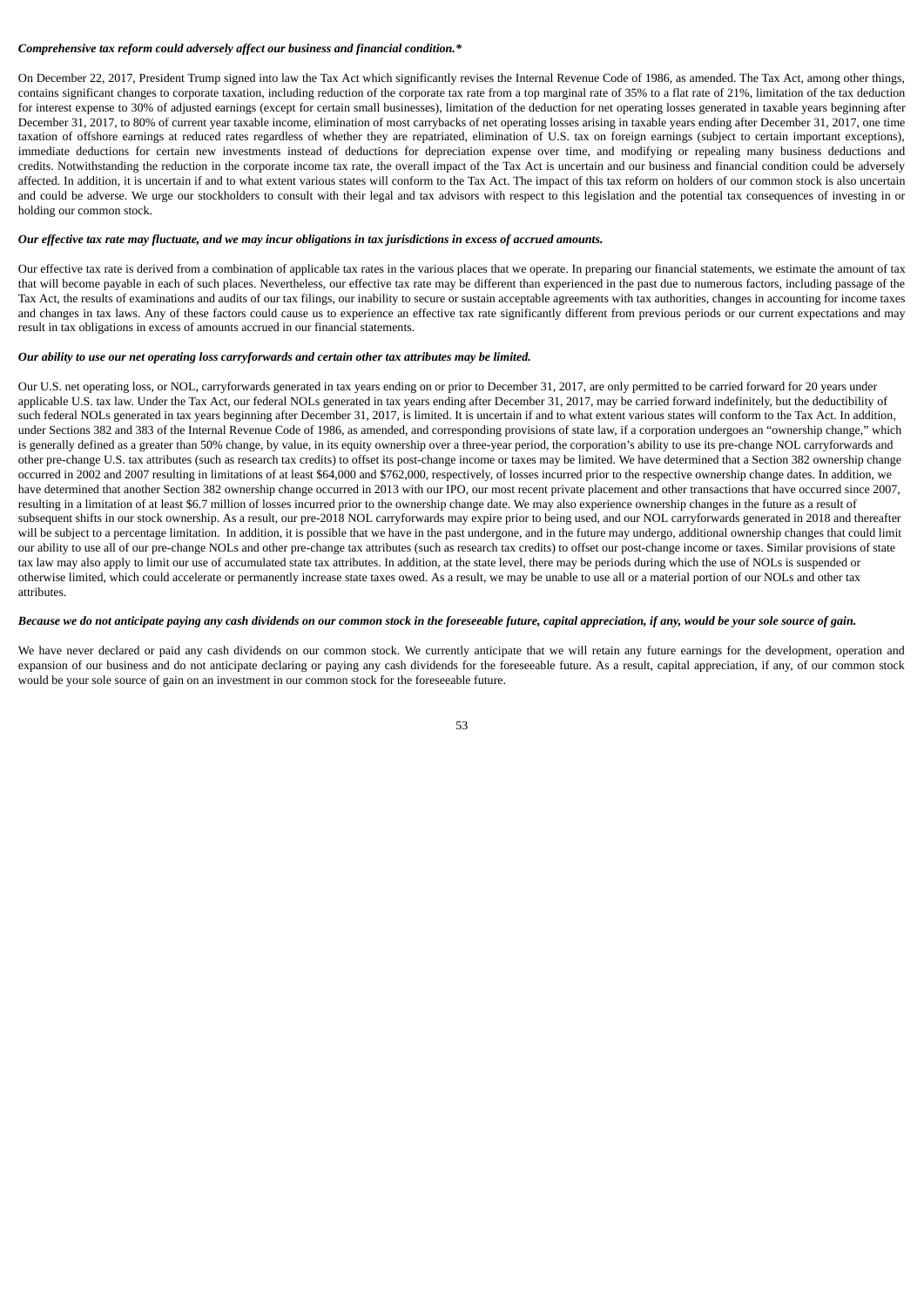## Provisions in our corporate charter documents and under Delaware law could make it more difficult for a third party to acquire us or increase the cost of acquiring us, even if doing so would benefit our stockholders and may prevent attempts by our stockholders to replace or remove our current management.

Some provisions of our charter documents and Delaware law may have anti-takeover effects that could discourage an acquisition of us by others, even if an acquisition would be beneficial to our stockholders and may prevent attempts by our stockholders to replace or remove our current management. These provisions include:

- authorizing the issuance of "blank check" preferred stock, the terms of which may be established and shares of which may be issued without stockholder approval which could be used to institute a "poison pill" that would work to dilute the stock ownership of a potential hostile acquirer, effectively preventing acquisitions that have not been approved by our board of directors;
- allowing the authorized number of our directors to be changed only by resolution of our board of directors;
- limiting the removal of directors;
- creating a staggered board of directors;
- requiring that stockholder actions must be effected at a duly called stockholder meeting and prohibiting stockholder actions by written consent;
- eliminating the ability of stockholders to call a special meeting of stockholders; and
- establishing advance notice requirements for nominations for election to the board of directors or for proposing matters that can be acted upon at duly called stockholder meetings.

The amendment of any of these provisions, with the exception of the ability of our board of directors to issue shares of preferred stock and designate any rights, preferences and privileges thereto, would require the affirmative vote of the holders of at least 66 2/3 percent of the voting power of all of our then outstanding common stock.

These provisions may frustrate or prevent any attempts by our stockholders to replace or remove our current management by making it more difficult for stockholders to replace members of our board of directors, which is responsible for appointing the members of our management. In addition, we are subject to Section 203 of the Delaware General Corporation Law, which generally prohibits a Delaware corporation from engaging in any of a broad range of business combinations with an interested stockholder for a period of three years following the date on which the stockholder became an interested stockholder, unless such transactions are approved by our board of directors. This provision could have the effect of delaying or preventing a change of control, whether or not it is desired by or beneficial to our stockholders. Further, other provisions of Delaware law may also discourage, delay or prevent someone from acquiring us or merging with us.

## **Risks Related to Information Technology**

### Significant disruptions of information technology systems or breaches of data security could adversely affect our business.

Our business is increasingly dependent on critical, complex, and interdependent information technology (IT) systems, including Internet-based systems, to support business processes as well as internal and external communications. The size and complexity of our IT systems make us potentially vulnerable to IT system breakdowns, malicious intrusion, and computer viruses, which may result in the impairment of our ability to operate our business effectively.

In addition, our systems are potentially vulnerable to data security breaches-whether by employees or others-which may expose sensitive data to unauthorized persons. Such data security breaches could lead to the loss of trade secrets or other intellectual property, or could lead to the public exposure of personal information (including sensitive personal information) of our employees, clinical trial patients, customers, business partners and others.

Any such disruption or security breach could result in legal proceedings, liability under laws that protect the privacy of personal information, regulatory penalties, disruptions to our operations and collaborations, and damage to our reputation, which could harm our business and results of operations.

#### Increasing use of social media could give rise to liability, breaches of data security, or reputational damage.

We and our employees are increasingly utilizing social media tools as a means of communication both internally and externally. Despite our efforts to monitor evolving social media communication guidelines and comply with applicable rules, there is risk that the use of social media by us or our employees to communicate about our products or business may cause us to be found in violation of applicable laws and regulations. In addition, our employees may knowingly or inadvertently make use of social media in ways that may not comply with our social media policy or other legal or contractual requirements, which may give rise to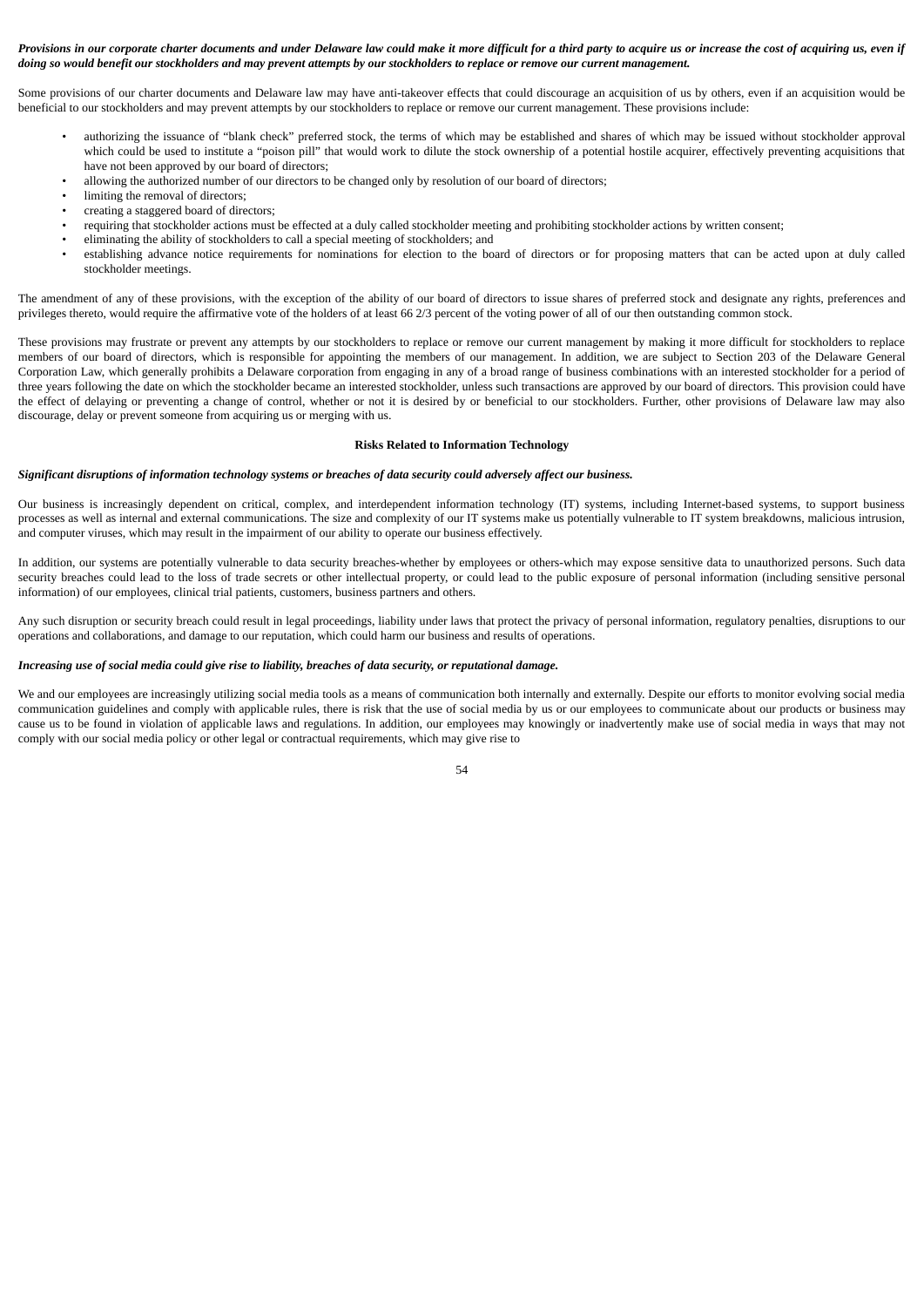liability, lead to the loss of trade secrets or other intellectual property, or result in public exposure of personal information of our employees, clinical trial patients, customers, and others. Furthermore, negative posts or comments about us or our products in social media could seriously damage our reputation, brand image, and goodwill.

## **ITEM 2. UNREGISTERED SALES OF EQUITY SECURITIES AND USE OF PROCEEDS**

None.

## **ITEM 3. DEFAULTS UPON SENIOR SECURITIES**

None.

## **ITEM 4. MINE SAFETY DISCLOSURES**

Not applicable.

## **ITEM 5. OTHER INFORMATION**

Not applicable.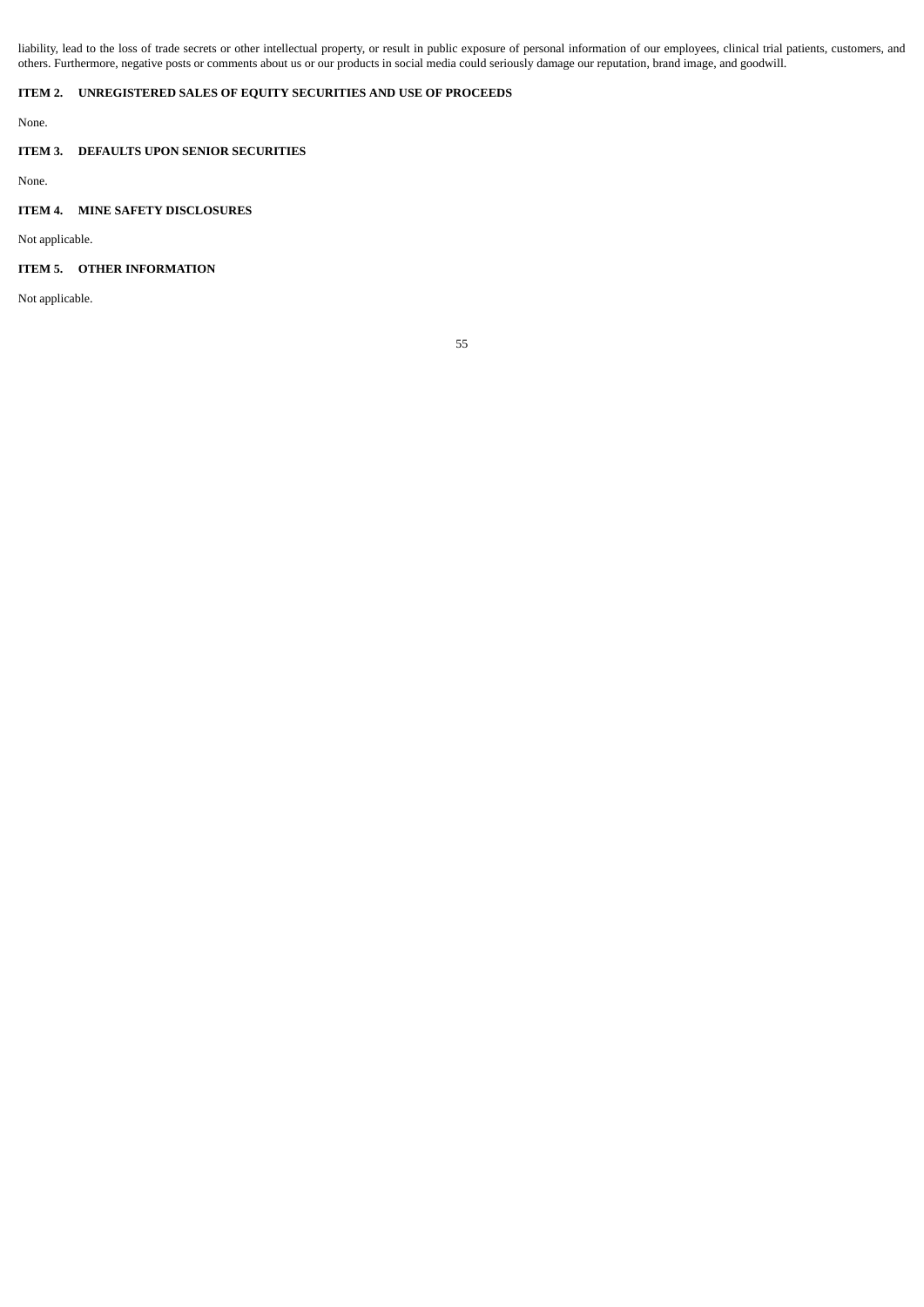## **ITEM 6. EXHIBITS**

The following exhibits are filed as part of this report:

| <b>Number</b> | <b>Description</b>                                                                                                                                                                                                                                                   |
|---------------|----------------------------------------------------------------------------------------------------------------------------------------------------------------------------------------------------------------------------------------------------------------------|
| 3.1(1)        | Amended and Restated Certificate of Incorporation of the Registrant.                                                                                                                                                                                                 |
| 3.2(1)        | Amended and Restated Bylaws of the Registrant.                                                                                                                                                                                                                       |
| 4.1(2)        | Form of Common Stock Certificate of the Registrant.                                                                                                                                                                                                                  |
| 10.1(3)       | Employment Offer Letter to Michael Sherman dated April 2, 2019.                                                                                                                                                                                                      |
| 10.2(3)       | Employment Offer Letter to Michael Andriole dated April 4, 2019.                                                                                                                                                                                                     |
| 10.3          | Agreement and Release, dated June 6, 2019, by and between the Registrant and Timothy W. Trost.                                                                                                                                                                       |
| $10.4*$       | Contract modification No. 57, dated July 12, 2019, to the contract by and between the Registrant and the Biomedical Advanced Research and Development<br>Authority of the United States Department of Health and Human Services dated February 16, 2011, as amended. |
| 10.5          | Form of Stock Option Grant Notice, Option Agreement and Notice of Exercise for Inducement Grant Outside of 2013 Equity Incentive Plan.                                                                                                                               |
| 31.1          | Certification of Principal Executive Officer pursuant to Rule 13a-14(a) or Rule 15d-14(a) of the Securities Exchange Act of 1934, as amended.                                                                                                                        |
| 31.2          | Certification of Principal Financial Officer pursuant to Rule 13a-14(a) or Rule 15d-14(a) of the Securities Exchange Act of 1934, as amended.                                                                                                                        |
| 32.1          | Certification of Principal Executive Officer pursuant to Rule 13a-14(b) of the Securities Exchange Act of 1934, as amended, and 18 U.S.C. Section 1350, as<br>adopted pursuant to Section 906 of the Sarbanes-Oxley Act of 2002.                                     |
| 32.2          | Certification of Principal Financial Officer pursuant to Rule 13a-14(b) of the Securities Exchange Act of 1934, as amended, and 18 U.S.C. Section 1350, as<br>adopted pursuant Section 906 of the Sarbanes-Oxley Act of 2002.                                        |
| 101.INS       | XBRL Instance Document.                                                                                                                                                                                                                                              |
| 101.SCH       | XBRL Taxonomy Extension Schema Document.                                                                                                                                                                                                                             |
| 101.CAL       | XBRL Taxonomy Extension Calculation Linkbase Document.                                                                                                                                                                                                               |
| 101.DEF       | XBRL Taxonomy Extension Definition Linkbase Document.                                                                                                                                                                                                                |
| 101.LAB       | XBRL Taxonomy Extension Label Linkbase Document.                                                                                                                                                                                                                     |
| 101.PRE       | XBRL Taxonomy Extension Presentation Linkbase Document.                                                                                                                                                                                                              |
|               |                                                                                                                                                                                                                                                                      |

\* Certain confidential information contained in this exhibit, marked by brackets, has been omitted pursuant to Item 601 of Regulation S-K.

(1) Incorporated by reference to Chimerix, Inc.'s Current Report on Form 8-K (No. 001-35867), filed with the SEC on April 16, 2013.

(2) Incorporated by reference to Chimerix, Inc.'s Registration Statement on Form S-1 (No. 333-187145), as amended.

(3) Incorporated by reference to Chimerix, Inc.'s Current Report on Form 8-K (No. 001-35867), filed with the SEC on April 10, 2019.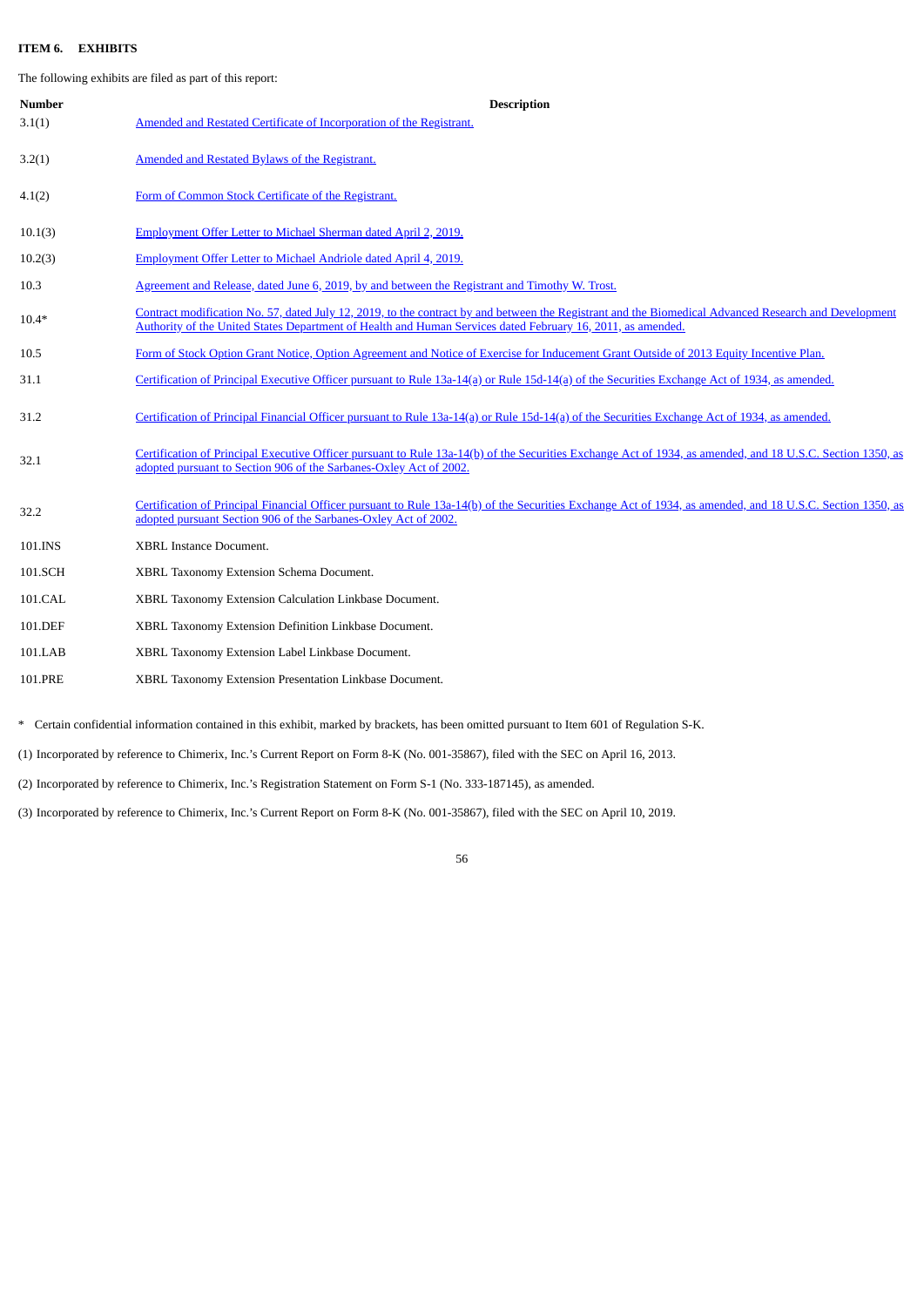## **SIGNATURES**

Pursuant to the requirements of the Securities Exchange Act of 1934, the registrant has duly caused this report to be signed on its behalf by the undersigned thereunto duly authorized.

CHIMERIX, INC.

August 8, 2019 **By:** /s/ Michael A. Sherman Michael A. Sherman President and Chief Executive Officer

August 8, 2019 **By:** /s/ Michael T. Andriole

Michael T. Andriole Chief Business and Financial Officer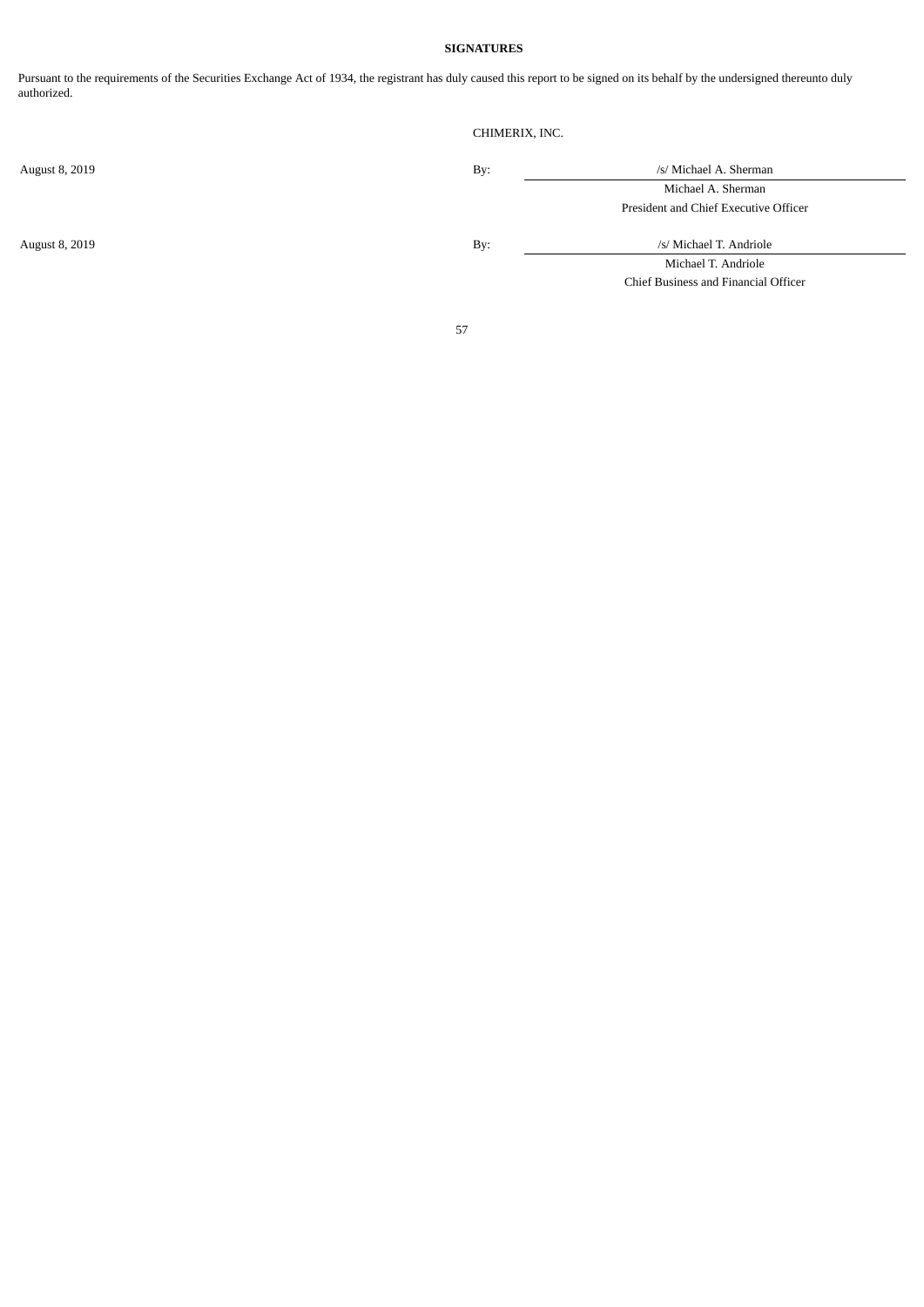## **AGREEMENT AND RELEASE**

<span id="page-58-0"></span>This Agreement and Release ("Release") is made and entered into by and between Timothy Trost (hereinafter "Employee"), and Chimerix, Inc., a Delaware corporation (hereinafter the "Company").

WHEREAS, Employee has been terminated from his employment with the Company;

WHEREAS, Employee is eligible for certain benefits under a Participation Agreement between Employee and the Company (the "Participation Agreement') under the Chimerix, Inc. Officer Severance Benefit Plan (the "Severance Plan"); and

WHEREAS, the parties desire to settle fully, finally, and on a confidential basis all matters between them, including but not limited to the employment and resignation of Employee, without any admission of liability;

NOW, THEREFORE, in consideration of the premises and mutual promises contained in this Release, and other valuable consideration to which Employee is not otherwise entitled, the receipt and sufficiency of which are hereby acknowledged, it is agreed by the parties as follows:

1. **Resignation of Employment.** Employee understands that his employment with the Company will end on May 31, 2019 (the "Separation Date"). Employee will be paid accrued but unused vacation on the Company's next regular payroll date after the Separation Date. Except as provided herein, all benefits cease as of the Separation Date.

2. **Consideration.** As a material inducement to and in consideration for Employee entering into this Release, and subject to the terms and conditions of this Release, the Severance Plan and the Participation Agreement, the Company agrees as follows:

a. Pursuant to Section 2(a)(l) of the Participation Agreement, Employee shall continue to receive his current base salary for a period of twelve (12) months, commencing on the first payroll period following the Effective Date (defined in Paragraph 14(c) below) of this Release, subject to the terms and provisions (including the form of and conditions required for full payment) of the Participation Agreement and the Severance Plan. These payments will be considered wages, subject to applicable withholdings and deductions.

b. Provided Employee is eligible for, and timely elects, COBRA continuation coverage, the Company will pay the full amount of COBRA premiums as set forth in Section 2(a)(3) of the Participation Agreement for a period of up to twelve (12) total months, subject to the terms of the Participation Agreement and the Plan.

c. Employee shall become vested in the stock options and equity compensation awards to the extent shown on Exhibit A under the column entitled "Shares Accelerated Pursuant to Severance Plan & Participation Agreement,"pursuant to the terms of Section 2(a)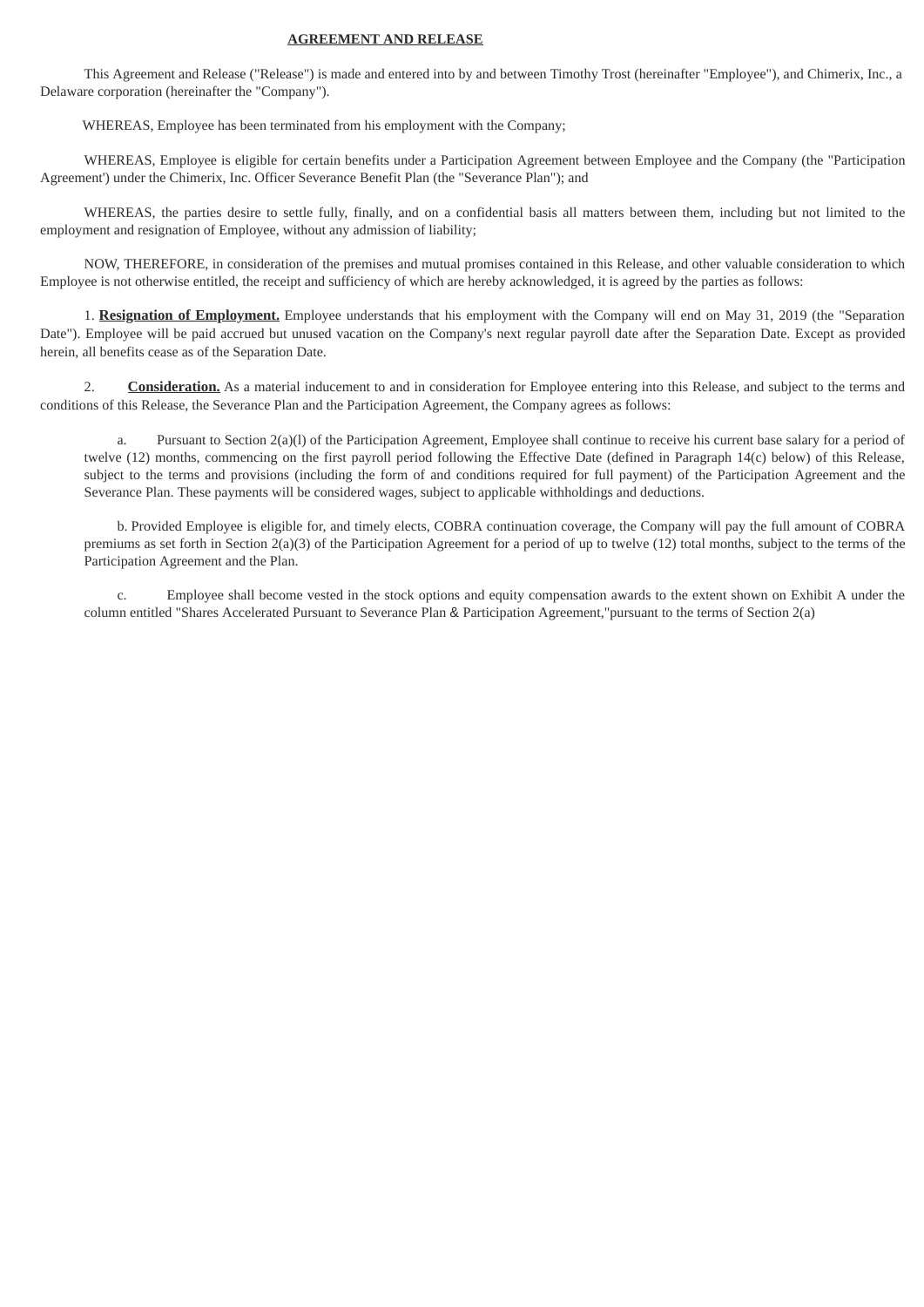(2) of the Participation Agreement. Following the Separation Date and taking into account the vesting acceleration described in the foregoing sentence, Employee

shall be vested in Employee's stock options and equity awards to the extent shown on Exhibit A under the column entitled "Total Vested Shares as of Separation Date'\ and Employee shall cease to vest in any further stock options and equity compensation awards and all stock options and equity awards (whether vested or unvested) will terminate pursuant to their terms.

By executing this Release, Employee consents to the acceleration of Employee's options and equity awards to the extent described in Exhibit A and Employee expressly acknowledges that Employee (1) will be responsible for paying to the Company the amount of required tax withholding due as a result of the acceleration of Employee's restricted stock unit awards and upon Employee's exercise of certain stock options and (2) has consulted with his tax advisors regarding these tax implications or has knowingly and voluntarily declined to do so.

Except to the extent provided in this Section 2(c), the Employee's stock options and restricted stock unit awards will continue to be subject to the terms and conditions of the equity plans and stock option and restricted stock unit grant notices and agreements under which they were granted, pursuant to which (1) outstanding stock options and restricted stock unit awards that are not vested as of the Separation Date (after taking into account the vesting acceleration described above) will immediately terminate and (2) outstanding and unexercised stock options that are vested as of the Separation Date (after taking into account the vesting acceleration described above) will continue to be exercisable for up to twelve (12) months following the Separation Date, subject to earlier termination in the event of a change in control or corporate transaction as set forth in the terms of the equity incentive plan under which the equity awards were granted.

d. Employee acknowledges that he is not eligible for the severance benefits described in this Section 2 in the absence of his execution and non-revocation of this Release.

3. **Rights Reserved.** By executing this Release, Employee does not waive:

a. Claims or rights Employee may have with respect to vested benefits Employee has accrued under the Chimerix, Inc. 40l(k) Profit Sharing Plan & Trust;

b. Claims or rights Employee may have with respect to the stock options and equity compensation awards listed on Exhibit A;

c. Claims or rights Employee may have which arise after the date Employee signs this Release, including those under the Age Discrimination in Employment Act;

d. COBRA rights Employee may have under any group health plan pursuant to Code Section 4980B;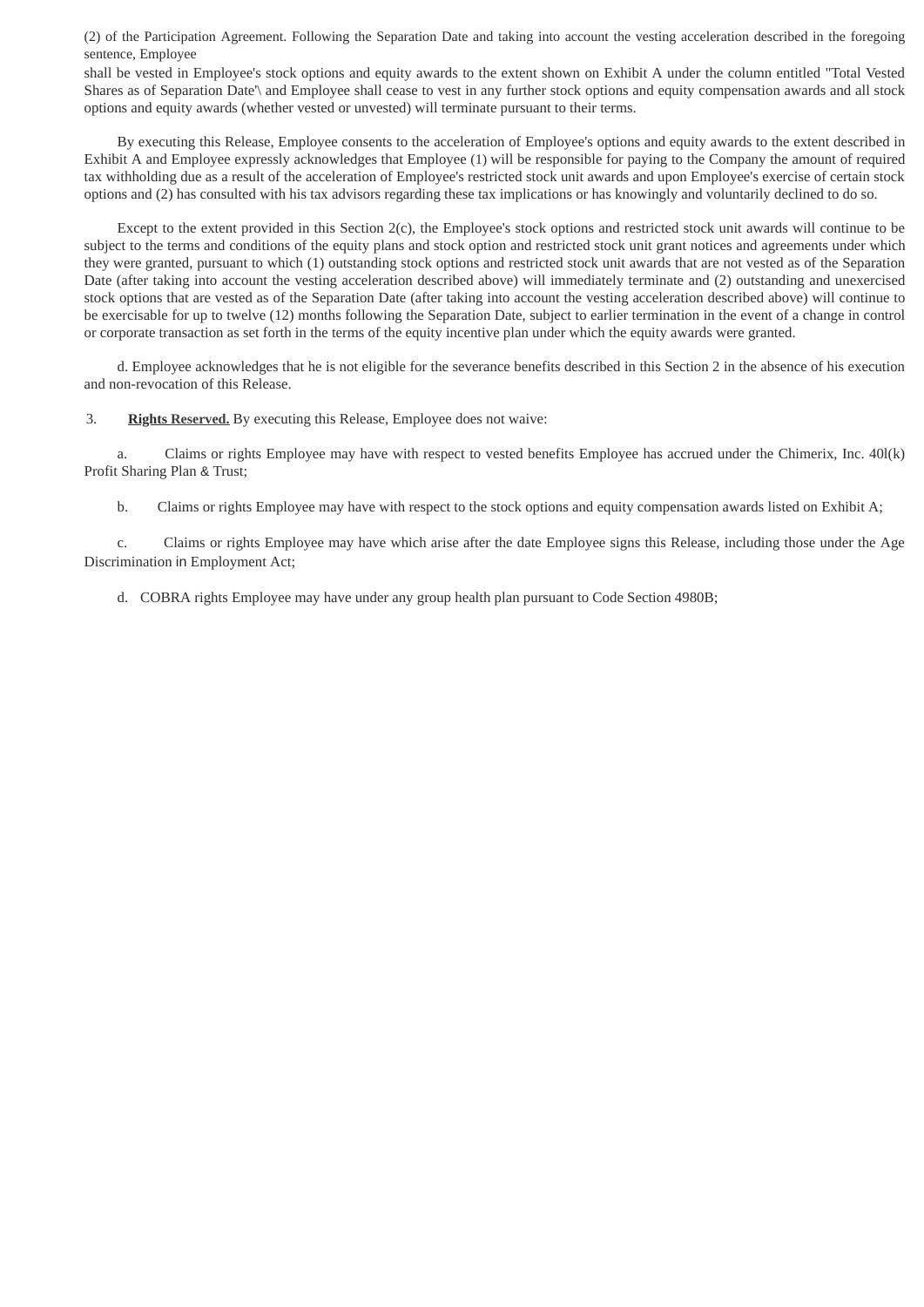- e. Rights Employee may have under the provisions of this Release; and
- f. Claims for indemnification under the Company's bylaws or other corporate governance documents.

4. **No Other Entitlements.** Except for the compensation, monies and benefits expressly set forth in Section 2 and the rights reserved under Section 3, Employee acknowledges that he is not entitled to any other compensation, monies or benefits from the Company, including but not limited to compensation for vacation or other time off, bonuses, commissions, expense reimbursements, or other forms of compensation or benefits, repayments of debts, or reimbursements of expenses.

## 5. **General Release.**

a. By signing this Release, in consideration for the sums of money and benefits Employee is eligible to receive under this Release, Employee, on behalf of himself and his heirs, representatives, administrators, executors, successors and assigns, hereby irrevocably and unconditionally releases, acquits, and forever discharges to the fullest extent permitted by law, the Company and each of its present and former divisions, parent companies, subsidiaries, affiliates, predecessors, successors and assigns, and together with all present and former benefit plans or policies, plan administrators, agents, directors, officers, employees, owners, representatives and attorneys of all such entities or persons and all persons acting by, through, under or in concert with any of them (collectively referred to as the "Released Parties"), from any and all charges, complaints, claims, liabilities, obligations, promises, agreements, controversies, damages, actions, causes of action, suits, rights, demands, costs, losses, debts and expenses (including attorney' s fees and costs), of any nature whatsoever, known or unknown, which Employee now has, has had, or may hereafter claim to have had against each or any of the Released Parties resulting from or arising out of any matter, act, omission, cause or event whatever that has previously occurred; except that Employee does not waive or release rights reserved under Section 3 of this Release or rights or claims that cannot be lawfully waived. Employee understands that by signing this Release and accepting the sums of money and benefits described in this Release, Employee is waiving any right to pursue any claim against any of the Released Parties for payments or benefits of any kind (other than those expressly reserved in this Release), as well as claims for back pay, severance pay, liquidated damages, compensatory damages, punitive damages, or any other losses or other damages to Employee or Employee's property resulting from any claimed violation of local, state or federal law, including, for example (but not limited to), claims arising under Title VII of the Civil Rights Act of 1964, the Age Discrimination in Employment Act, the Americans With Disabilities Act, the Sarbanes-Oxley Act of 2002, the Retaliatory Employment Discrimination Act, the Employee Retirement Income Security Act of 1974, The Family Medical Leave Act, the Fair Labor Standards Act, the North Carolina Wage and Hour Act, the North Carolina Retaliatory Employment Discrimination Act, the Genetic Information Nondiscrimination Act, the North Carolina Equal Employment Practices Act, the North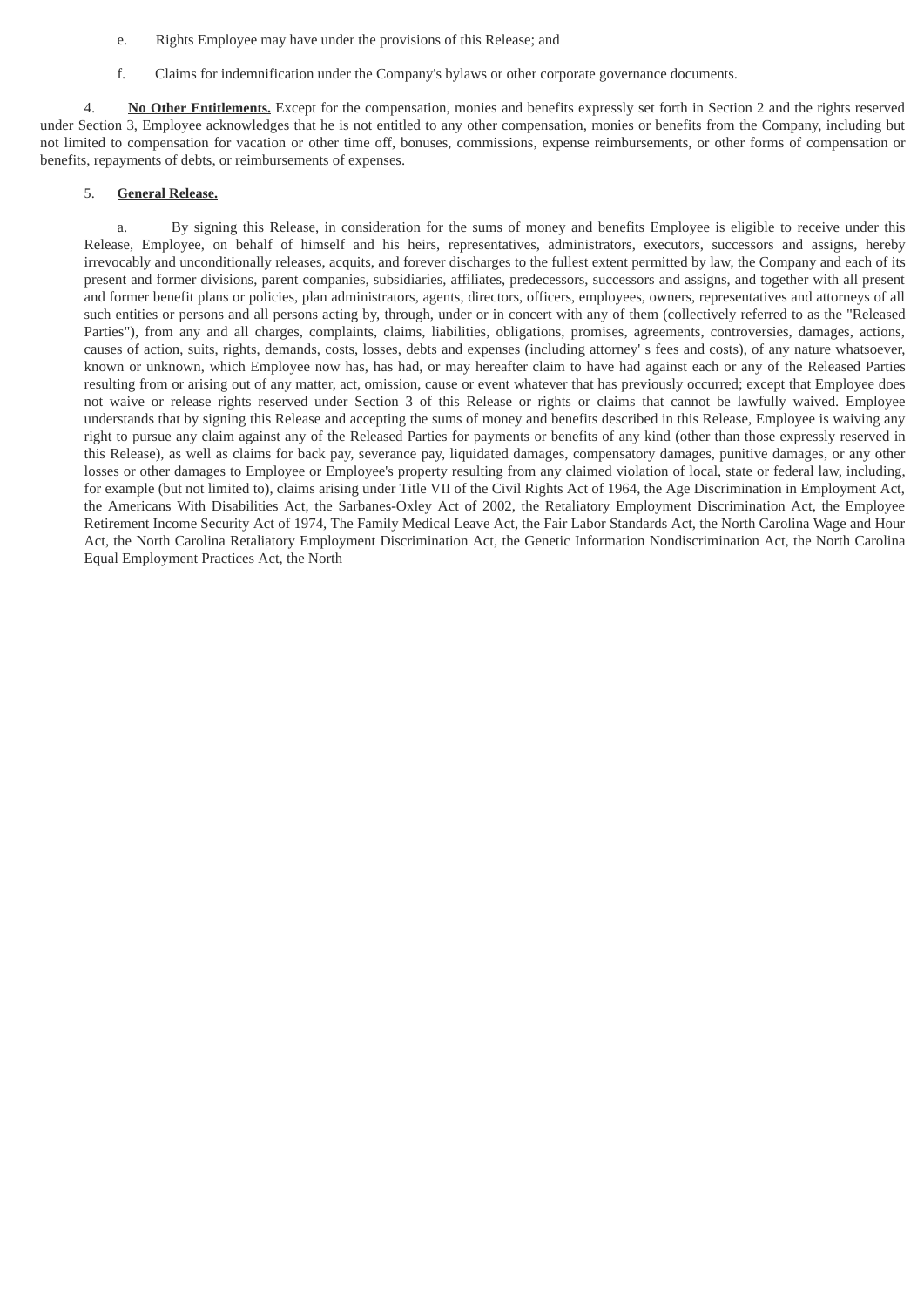Carolina Persons with Disabilities Protection Act, all as amended, and claims under any other federal, state or local law pertaining to Employee's employment or the termination of his employment.

b. This Release does not waive or interfere with any rights Employee may have to file a charge with or participate in any investigation by a federal or state administrative agency, provided, however, that Employee acknowledges and agrees that he is not entitled to any personal recovery in any such agency proceeding.

c. Employee acknowledges that this Release applies both to known and unknown claims that may exist between Employee and the Released Parties as of the date he signs this Release. Employee expressly waives and relinquishes all rights and benefits which Employee may have under any state or federal statute or common law principle that would otherwise limit the effect of this Release to claims known or suspected prior to the date Employee signs this Release, and does so understanding and acknowledging the significance and consequences of such specific waiver. Employee acknowledges that the benefits provided by the Company under Section 2 of this Release are discretionary in nature and not required of the Company in the absence of this Release and Employee's release of claims herein, and constitute adequate consideration for the release.

d. Employee represents that, as of the date of execution of this Release, he has not filed with any agency or court any complaint or lawsuit against any of the Released Parties (as defined in Section 5 of this Release), and to the best of his knowledge, has no claim, cause of action or rights of actions against the Company arising out of or in any way connected with his employment with the Company.

e. Employee agrees that he will not seek or apply for re-employment with any of the Released Parties and Employee waives any right to re-employment or reinstatement with the Company or any other Released Party. Employee acknowledges that it is the general policy of the Company and its subsidiaries not to re-employ individuals with whom it has entered into separation agreements of this nature.

6. **No Admission of Liability or Wrongdoing.** This Release will not be used or construed by any person or entity as an admission of liability or finding that Employee's rights were in any way violated by any of the Released Parties, and this Release may not be offered or received in evidence in any action or proceeding as an admission of liability or wrongdoing on the part of the Company or any other Released Party. Employee understands and agrees that the consideration received herein is accepted by him as full and complete settlement and compromise of any and all claims, asserted or unasserted, and the payment of such consideration is not an admission of liability by the Company.

7. **Confidentiality of Release.** Employee shall keep the terms of this Release strictly confidential and shall not disclose any information concerning the terms of this Release or provide a copy of the same to anyone, except Employee's immediate family and legal and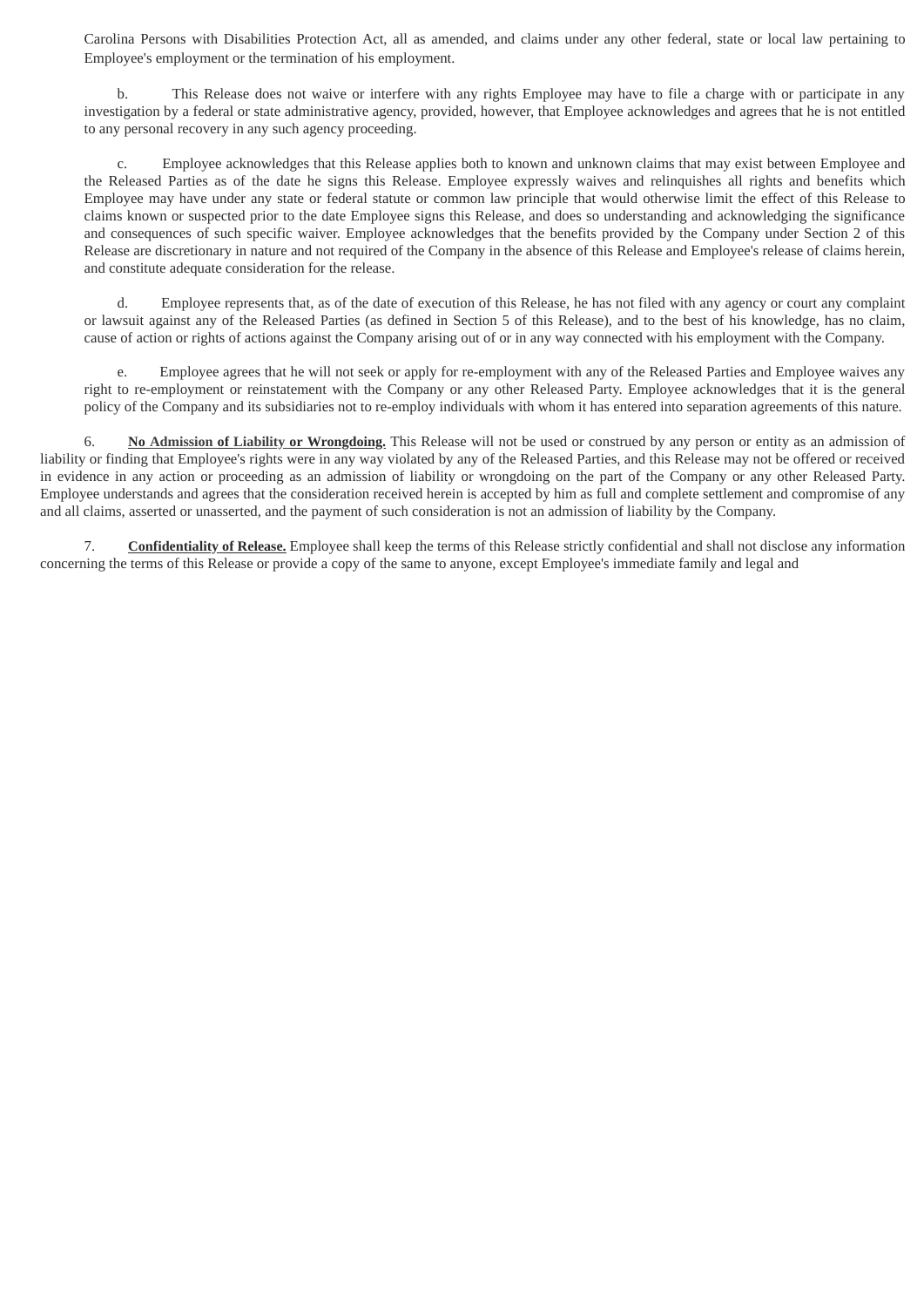financial advisors, who shall be bound to maintain the confidence of the terms of this Release. If required by law to produce a copy of this Release or to make such disclosure, Employee shall give the Company notice prior to such production or disclosure.

8. **No Knowledge of Wrongdoing Except as Reported.** Employee represents and promises that he has no knowledge of any violation of federal or state laws or regulations except those, if any, which he has previously reported in writing to the Company's Corporate Counsel.

9. **Post-Termination Obligations.** All payments and benefits to Employee under Section 2 of this Release shall be subject to Employee's compliance with the following provisions following the Separation Date:

a. *Assistance in Litigation.* Employee shall, upon reasonable notice, furnish such information and assistance to the Company as may reasonably be required by the Company in connection with any litigation in which it is, or may become, a party, and which arises out of facts and circumstances known to Employee. The Company shall promptly reimburse Employee for his out-of-pocket expenses incurred in connection with the fulfillment of her obligations under this Section, provided that such expenses are incurred by Employee during her lifetime and reimbursements are made no later than the end of the calendar year following the calendar year in which the expense was incurred. The expenses eligible for reimbursement under this paragraph shall not affect any expenses eligible for reimbursement or in-kind benefits to be provided in any other year. If Employee provides litigation assistance at the Company's request after the Separation Date, then the Company shall compensate Employee for the time spent in providing assistance at an hourly rate of \$200.00 per hour, paid within 30 days following the calendar quarter in which the assistance was provided. Employee's rights under this paragraph are not subject to liquidation or exchange for any other benefit.

b. *Confidential Information.* Employee remains bound by the obligations of the Proprietary Information and Inventions Agreement that he executed with the Company (the "PUA"). In addition, Employee agrees that he will promptly return and deliver to the Company all documents, data and other materials and items in her possession, custody or control, wherever located, that belong to the Company and/or contain or reflect Confidential Information, including, but not limited to, any and all keys, credit cards, security cards, computer software, disks, data, records, notebooks, correspondence, customer or supplier lists, files, forms, supplies or other documents or materials, in any form or format and including, but not limited to, any printed versions or copies or other recordings of such documents or materials, that have been provided or furnished to Employee by the Company or its affiliates, or have been obtained or developed or used by Employee during the performance of Employee's services for the Company, or in connection with Employee's services or any other activities for the Company. Employee agrees that prior to responding to any valid subpoena, court order or other legal process which would require disclosure of Confidential Information encompassed by this paragraph, he shall give the Company prior written notice of the subpoena, court order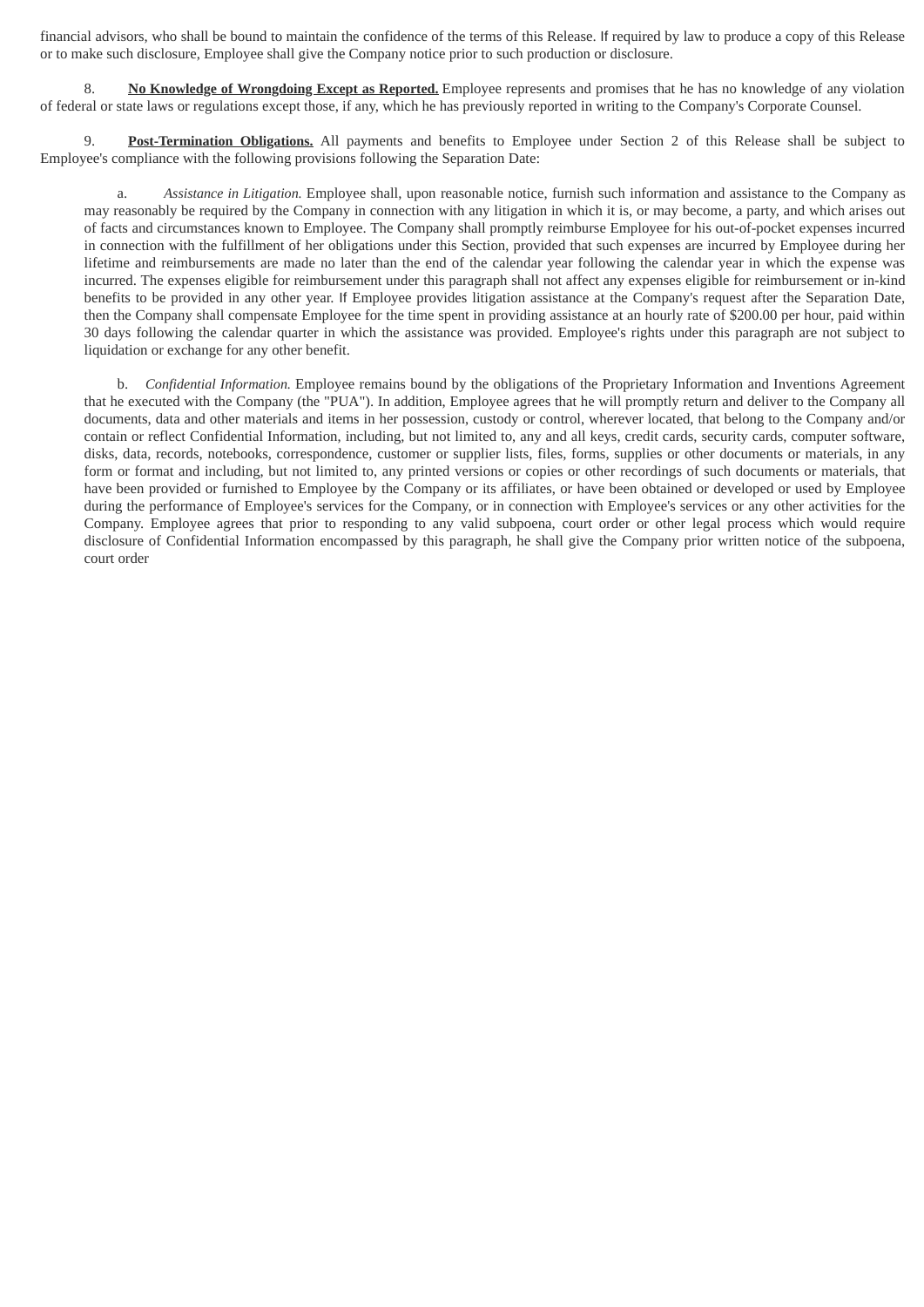or other legal process in sufficient time to afford the Company a reasonable opportunity to challenge the subpoena, court order or other legal process.

c. *Noncompetition.* Employee acknowledges that he remains bound by the Non-Competition and Non-Solicitation provisions of Section 3 of the Participation Agreement; provided however that the definition of "Competitive Business", as set forth in the Participation Agreement, shall mean working on the discovery, development, or commercialization of drugs or drug candidates in the field of smallpox, and that the definition of "Restricted Period", as set forth in the Participation Agreement, shall only be a period of 9 months from the date of this Release.

d. *Failure to Comply.* In the event that Employee shall fail to comply with any provision of this Section 9, and such failure shall continue for ten (10) days following delivery of notice thereof by the Company to Employee, all rights of Employee and any person claiming under or through him to payments and benefits under paragraphs (a) through (c) of Section 2 of this Release shall thereupon terminate and no person shall be entitled thereafter to receive any such payments or benefits. In addition to the foregoing and the remedies set forth in the PIIA and Section 3 of the Participation Agreement:

i. The amount, if any, payable to Employee after the Separation Date under Section 2 shall be reduced, but not below zero, by the amount of any remuneration earned by or payable to Employee as a result of a violation of the restrictions in Section 3 of the Participation Agreement.

ii. In the event of a breach or threatened breach by Employee of the provisions of this Section or Section 3 of the Participation Agreement, the Company shall have and may exercise any and all other rights and remedies available to the Company at law or otherwise, including but not limited to obtaining an injunction from a court of competent jurisdiction enjoining and restraining Employee from committing such violation, and Employee hereby consents to the issuance of such injunction.

10. **Non-Disparagement.** Employee agrees not to disparage the Company, including, without limitation, making disparaging comments about the Company or releasing or causing to be released information for the purpose of discrediting the Company. The Company agrees to instruct its officers and directors not to disparage Employee, including, without limitation, making disparaging comments about Employee or releasing or causing to be released information for the purpose of discrediting Employee.

11. **Section 409A Compliance.** To the extent applicable, the parties hereto intend that the Severance Plan and this Release be exempt from, or if an exemption is not available, comply with Section 409A of the Internal Revenue Code of 1986, as amended and the regulations and other guidance thereunder and any state law of similar effect (collectively "Section 409A"). The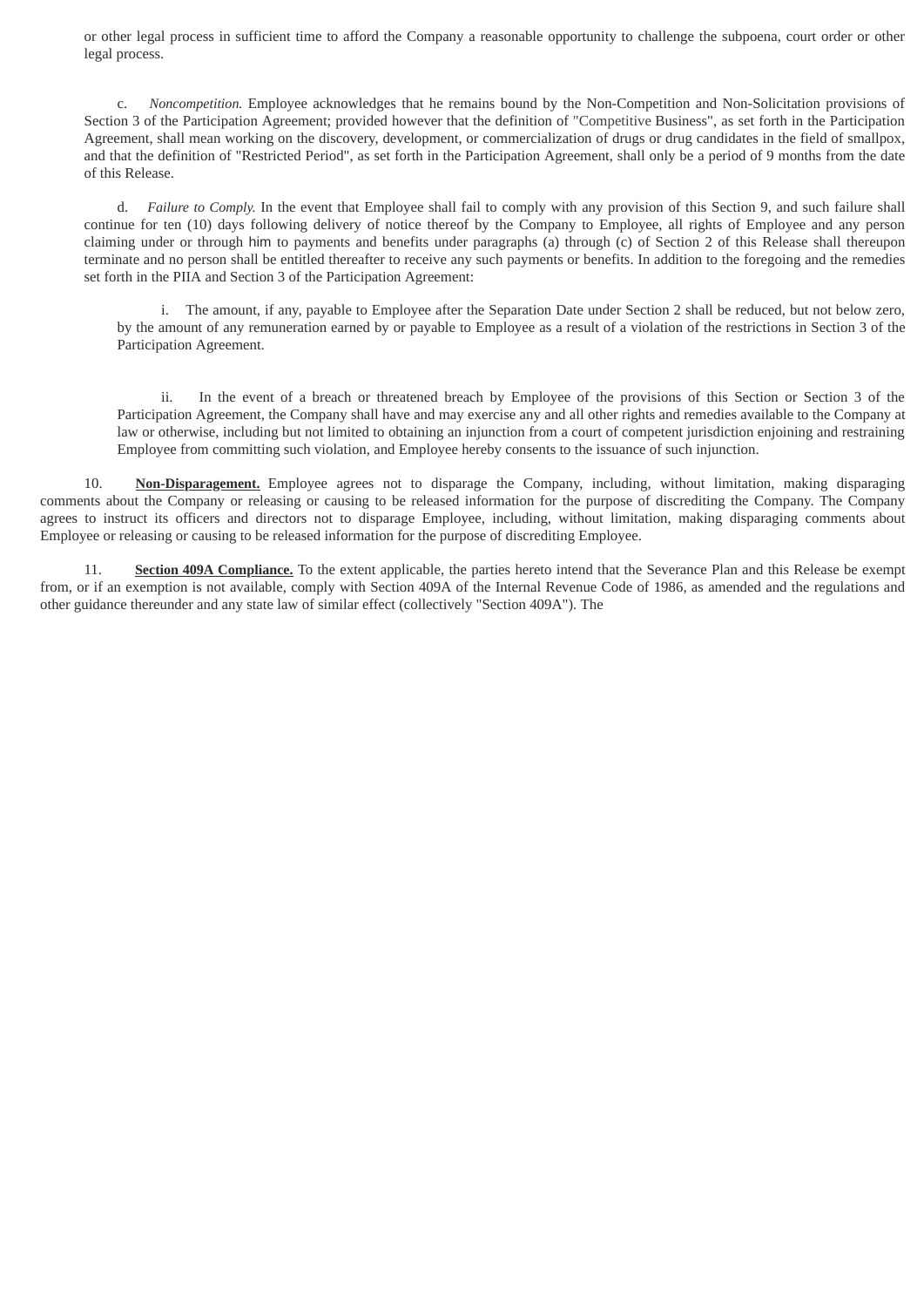parties hereby agree that this Release shall at all times be construed in a manner to be exempt from, or if an exemption is not available, to comply with, Section 409A. The parties also agree that in no event shall any payment required to be made pursuant to this Release that is considered deferred compensation within the meaning of Section 409A and is not otherwise exempt from the provision thereof be accelerated in violation of Section 409A. The parties further agree that any payment paid in connection with this Release pursuant to the Participation Agreement and Severance Plan will be paid in accordance with the provisions of Section 5 of the Severance Plan.

12. **Taxes.** The Company does not represent or guarantee that any particular federal or state income, payroll or other tax treatment will result from this Release or the compensation or benefits payable pursuant to this Release. Executive is solely responsible for the proper tax reporting and timely payment of any income tax or interest for which he is liable as a result of this Release and the compensation or benefits payable pursuant to this Release.

13. **No Attachment.** No right to receive payments under this Release shall be subject to set off, offset, anticipation, commutation, alienation, sale, assignment, encumbrance, charge, pledge or hypothecation or to execution, attachment, levy or similar process or assignment by operation of law, and any attempt, voluntary or involuntary, to effect any such action shall be null, void and of no effect.

## 14. **ADEA Acknowledgements.** Employee acknowledges the following:

a. Employee has been advised by the Company that this Release affects important rights, and includes a release of any and all claims arising out of any alleged violation of Employee's rights related to his employment with the Company or any of its predecessors, including, but not limited to, any and all claims Employee may have under the Age Discrimination in Employment Act of 1967, as amended, 29 U.S.C. § 621, et seq. Because this Release affects important rights, Employee has been and is hereby advised in writing to consult with an attorney prior to executing this Release;

b. Employee is advised that he has at least forty-five (45) days to consider this Release and Employee may take as much of that time as he wishes before signing, except that Employee shall not execute this Release prior to the Separation Date. If Employee decides to accept the benefits offered herein, he must sign this Release and return it to Barbara Berg, Senior Director of Human Resources at Chimerix, Inc., 2505 Meridian Parkway, Suite 100, Durham NC 27713 on or before June 25, 2019. By signing below, Employee acknowledges that he received this Release on May 29, 2019; and

c. Employee is advised that, if he signs this Release, he will have a period of seven (7) days from the date of his acceptance to change his mind and revoke this Release. IfEmployee decides to revoke this Release, then he should deliver written notice to Barbara Berg, Senior Director of Human Resources at Chimerix, Inc. within such 7-day period.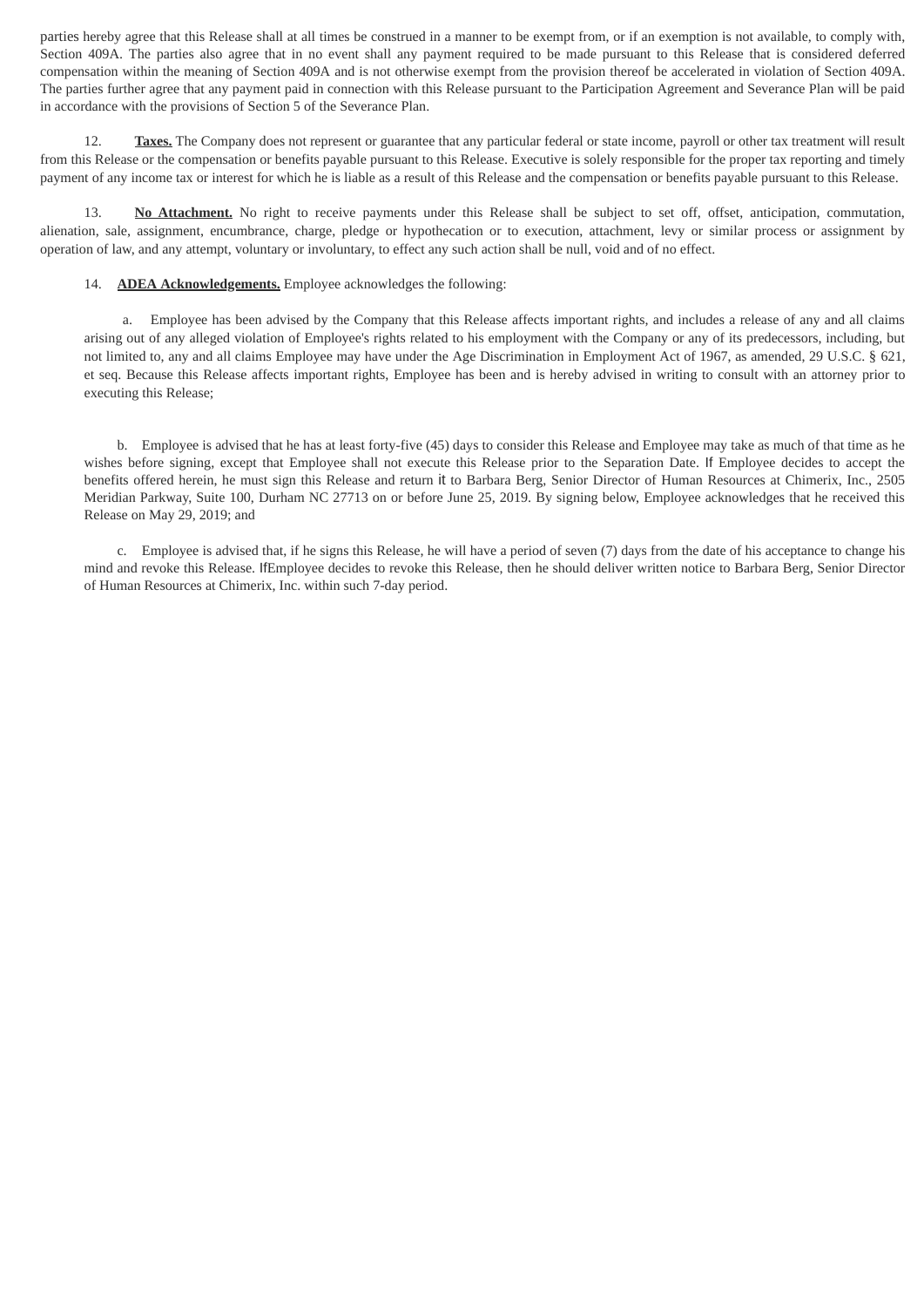None of the terms and conditions contained herein will be enforceable by the parties hereto until the expiration of this 7-day period, and this Release will become effective after such 7-day period has passed without Employee's revocation of it (the "Effective Date").

- d. On the date that Employee received a copy of this Release, Employee also received a description of:
	- 1) The class, unit, or group of individuals whose employment is being terminated as part of the same employment termination program (if any), the eligibility factors for this program, and any time limits applicable to the program; and
	- 2) The job titles and ages of all individuals covered under the termination program and the ages of all individuals in the same job classification or organizational unit who are not covered.

15. **Miscellaneous.** This Release shall be binding upon and inure to the benefit of Employee, his assigns, heirs, executors, administrators, representatives, as well as the predecessors, successors, purchasers and assigns of the Company. Employee may not assign any of his rights or delegate any of his duties under this Release. Except as preempted by federal law, this Release shall be governed by and construed in accordance with the laws of the State of North Carolina, without reference to its conflict of law provision. Any number of counterparts of this Release may be signed and delivered, each of which shall be considered an original and all of which, together, shall constitute one and the same instrument.

16. **Entire Agreement.** This Release, with attachments, the PUA, the Participation Agreement and the Severance Plan comprise the entire agreement and understanding of the parties with respect to the subject matter, specifically including but not limited to any terms and conditions of employment or the termination of employment, and there are no agreements or understandings other than those contained herein. Further, this Release is intended to be a binding contract among the parties hereto and shall not be modified, except by writing signed by both Employee and the Company. The provisions of this Release shall be deemed severable, and the invalidity or unenforceability of any provision (or part thereof) of this Release shall in no way affect the validity or enforceability of any other provisions (or remaining part thereof).

EMPLOYEE ACKNOWLEDGES AND AGREES THAT EMPLOYEE HAS CAREFULLY READ AND FULLY UNDERSTANDS ALL THE PROVISIONS OF THIS RELEASE. EMPLOYEE ACKNOWLEDGES THAT EMPLOYEE HAS NOT RELIED UPON ANY REPRESENTATION OR STATEMENT, WRITTEN OR ORAL, WHICH IS NOT SET FORTH IN THIS DOCUMENT. EMPLOYEE FURTHER ACKNOWLEDGES THAT EMPLOYEE IS ENTERING INTO THIS RELEASE VOLUNTARILY AND OF EMPLOYEE'S OWN FREE WILL, WITHOUT ANY COERCION FROM ANY PERSON, INCLUDING THE COMPANY OR ANY OF ITS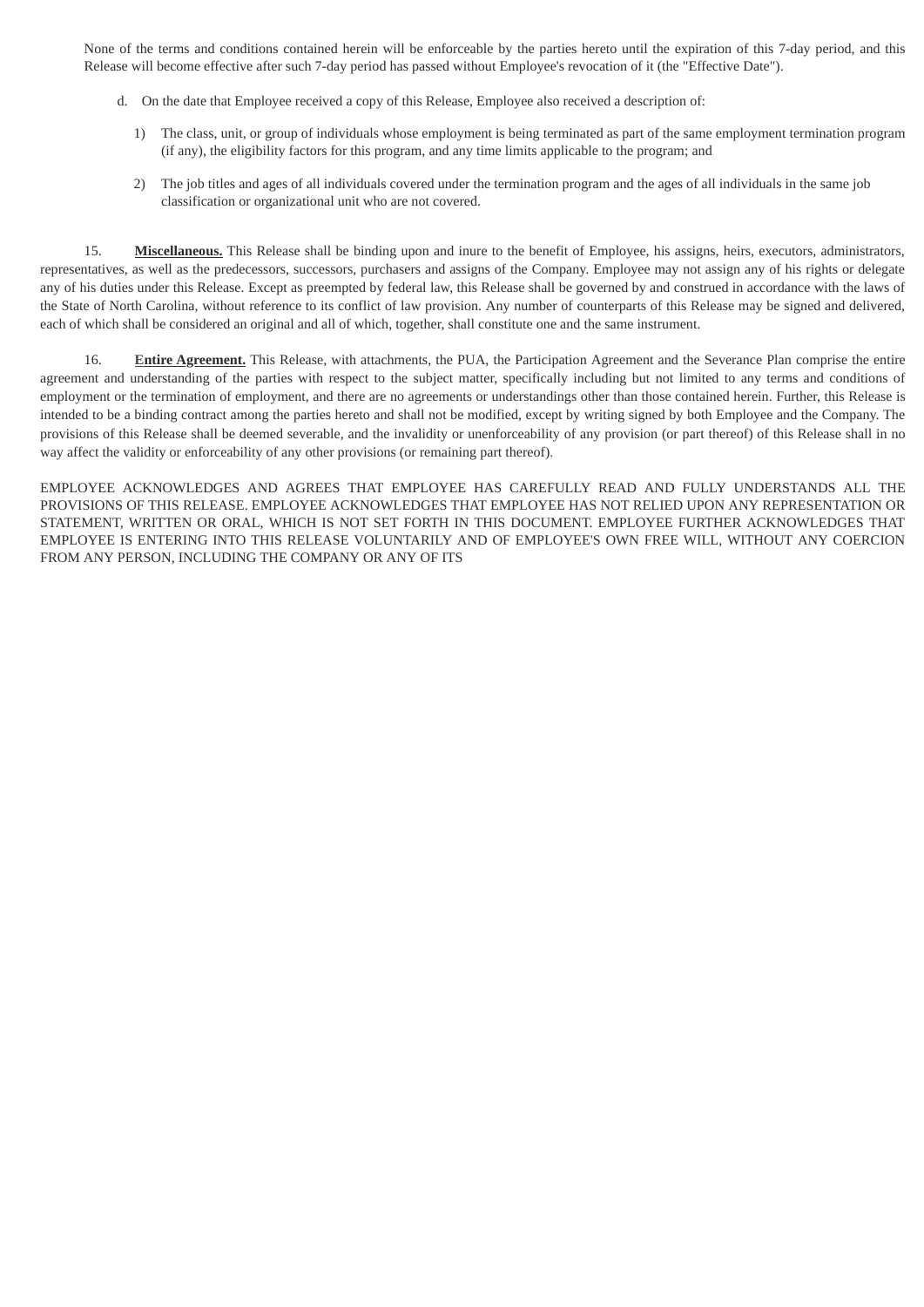REPRESENTATIVES. EMPLOYEE ACKNOWLEDGES THAT EMPLOYEE FULLY AND COMPLETELY UNDERSTANDS THE TERMS AND CONDITIONS OF THIS

EMPLOYEE'S OWN FREE WILL, WITHOUT ANY COERCION FROM ANY PERSON, INCLUDING THE COMPANY OR ANY OF ITS REPRESENTATIVES. EMPLOYEE ACKNOWLEDGES THAT EMPLOYEE FULLY AND COMPLETELY UNDERSTANDS THE TERMS AND CONDITIONS OF THIS RELEASE AND HAS VOLUNTARILY AND KNOWINGLY AGREED TO SUCH TERMS AND CONDITIONS, INCLUDING ALL RELEASES OF CLAIMS EMPLOYEE MAY HAVE AGAINST THE COMPANY OR ANY OF THE RELEASED PARTIES, IN EXCHANGE FOR VALUABLE CONSIDERATION, THAT EMPLOYEE IS NOT OTHERWISE ENTITLED TO RECEIVE.

IN WITNESS WHEREOF, the parties have executed this Release on this  $6<sup>th</sup>$  day of

June, 2019.

**EMPLOYEE:**

/s/ Timothy Trost

Date: 6/5/2019

**CHIMERIX, INC.** By: /s/ Michael Sherman

Name: Michael Sherman

Title: President and Chief Executive Officer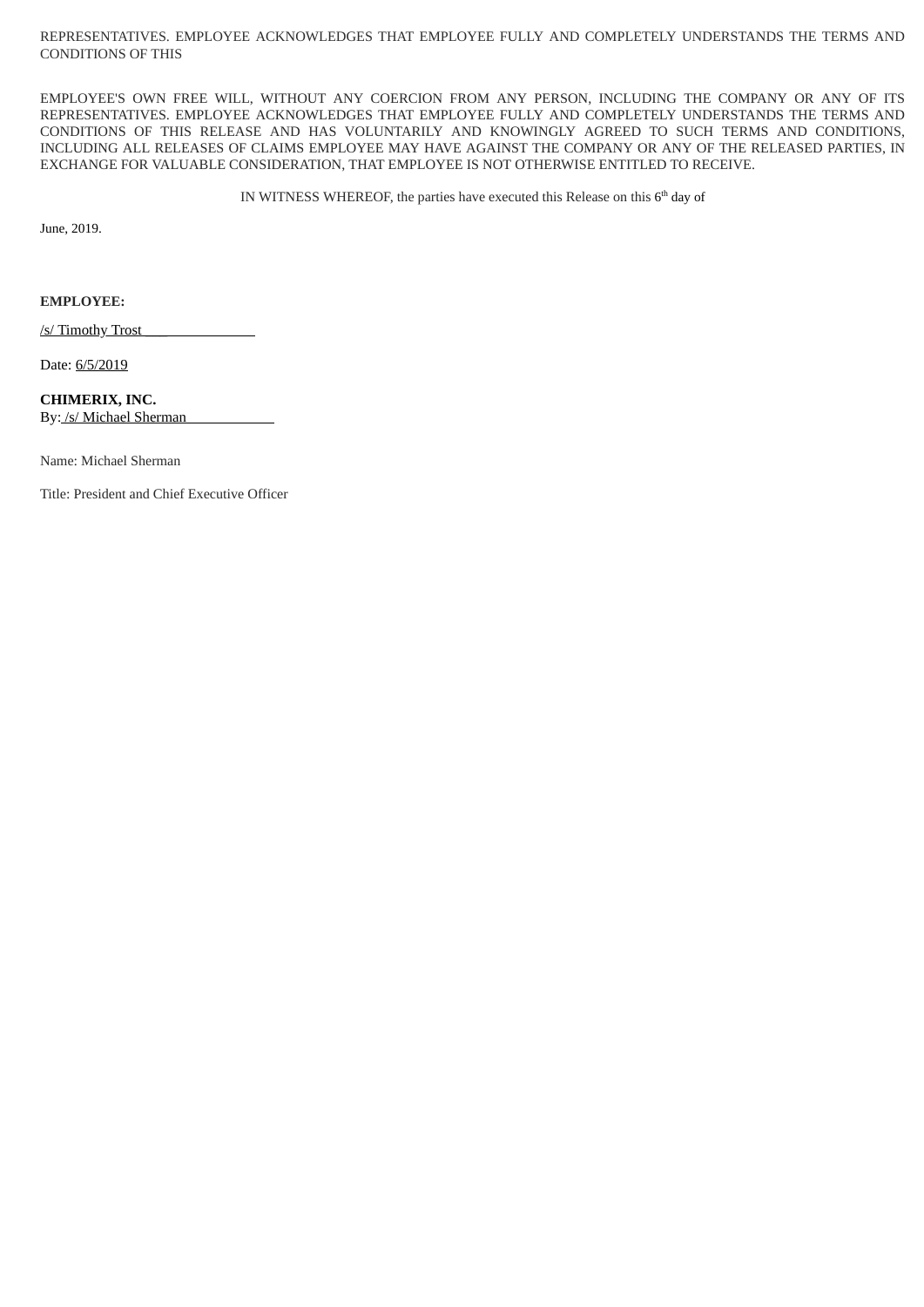## EXHIBIT A

## EMPLOYEE'S OUTSTANDING EQUITY AWARDS

|                   |                   | <b>Total Shares</b><br>Underlying<br><b>Outstanding Awards</b> | Exercise Price per<br>Share | Shares Vested as of<br>Separation Date May 31,<br>2019 | <b>Shares Vested</b><br><b>Accelerated Pursuant</b><br>to Severance Plan | <b>Total Vested Shares as</b><br>of Seperation Date May<br>31,2019 |
|-------------------|-------------------|----------------------------------------------------------------|-----------------------------|--------------------------------------------------------|--------------------------------------------------------------------------|--------------------------------------------------------------------|
| <b>Grant Date</b> | Type of Award     |                                                                |                             |                                                        |                                                                          |                                                                    |
| 07-Apr-2011       | Options (ISO)     | 42,680                                                         | \$2.35                      | 127                                                    | 0                                                                        | 127                                                                |
| 07-Apr-2011       | Options (NO)      | 126,334                                                        | \$2.35                      | 78,334                                                 | 0                                                                        | 78,334                                                             |
| 28-Jan-2014       | Options (ISO)     | 55,400                                                         | \$18.75                     | 44,734                                                 | 0                                                                        | 44,734                                                             |
| 28-Jan-2015       | Options (ISO)     | 3,342                                                          | \$39.41                     | 3,342                                                  | 0                                                                        | 3,342                                                              |
| 28-Jan-2015       | Options {NO)      | 61,658                                                         | \$39.41                     | 61,658                                                 | 0                                                                        | 61,658                                                             |
| 08-Jan-2016       | Options (ISO)     | 9,495                                                          | \$8.06                      | 5,787                                                  | 3,708                                                                    | 9,495                                                              |
| 08-Jan-2016       | Options (NO)      | 168,505                                                        | \$8.06                      | 142,546                                                | 25,959                                                                   | 168,505                                                            |
| 24-Jan-2017       | Options (ISO)     | 13,746                                                         | \$5.14                      |                                                        | 5,287                                                                    | 5,288                                                              |
| 24-Jan-2017       | Options (NO)      | 37,004                                                         | \$5.14                      | 29,603                                                 | 7,401                                                                    | 37,004                                                             |
| 24-Jan-2017       | Share Units (RSU) | 25,375                                                         | \$0.00                      | $\Omega$                                               | 6,343                                                                    | 6,343                                                              |
| 25-Jan-2018       | Options (ISO)     | 24,205                                                         | \$4.68                      | $\Omega$                                               | 1,046                                                                    | 1,046                                                              |
| 25-Jan-2018       | Options (NO)      | 117,545                                                        | \$4.68                      | 47,250                                                 | 34,391                                                                   | 81,641                                                             |
| 23-Jan-2019       | Options (ISO)     | 39,428                                                         | \$2.41                      |                                                        | $\mathbf 0$                                                              |                                                                    |
| 23-Jan-2019       | Options (NQ)      | 136,572                                                        | \$2.41                      | 14,666                                                 | 44,000                                                                   | 58,666                                                             |
| 05-Feb-2019       | Share Units (RSU) | 100,000                                                        | \$0.00                      | 0                                                      | 100,000                                                                  | 100,000                                                            |

*Total* 961,289 428,049 228,135 656,184

For options granted on and after April 7, 2011, Employee has a 12 month post termination exercise period.

TROST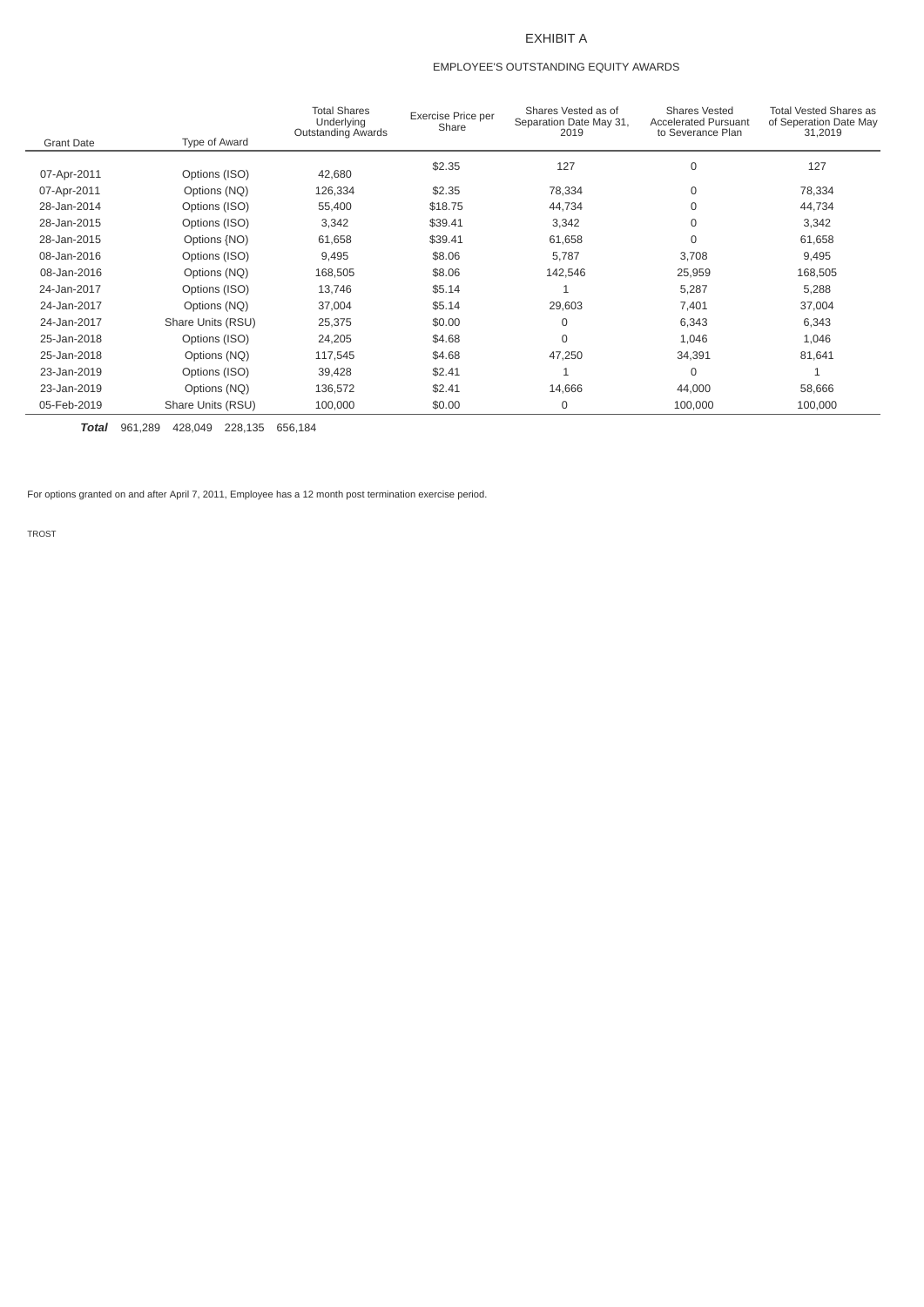<span id="page-68-0"></span>[\*] = Certain confidential information contained in this document, marked by brackets, has been omitted because it is both (i) not material and (ii) would be competitively harmful if publicly disclosed.

| 4. REQUISITION/PURCHASE REO NO<br>$N/A$ .                                                                                                              | 5. PROJECT NO (if applicable)                                                                                                                                                                                                                                                                                                                                                                                                                                                                                         |                                                                                                                                                                                                            |                                                                                                                                                                                                                                                                                                                                                                                                                                                                  |
|--------------------------------------------------------------------------------------------------------------------------------------------------------|-----------------------------------------------------------------------------------------------------------------------------------------------------------------------------------------------------------------------------------------------------------------------------------------------------------------------------------------------------------------------------------------------------------------------------------------------------------------------------------------------------------------------|------------------------------------------------------------------------------------------------------------------------------------------------------------------------------------------------------------|------------------------------------------------------------------------------------------------------------------------------------------------------------------------------------------------------------------------------------------------------------------------------------------------------------------------------------------------------------------------------------------------------------------------------------------------------------------|
|                                                                                                                                                        |                                                                                                                                                                                                                                                                                                                                                                                                                                                                                                                       |                                                                                                                                                                                                            |                                                                                                                                                                                                                                                                                                                                                                                                                                                                  |
|                                                                                                                                                        |                                                                                                                                                                                                                                                                                                                                                                                                                                                                                                                       |                                                                                                                                                                                                            |                                                                                                                                                                                                                                                                                                                                                                                                                                                                  |
|                                                                                                                                                        |                                                                                                                                                                                                                                                                                                                                                                                                                                                                                                                       |                                                                                                                                                                                                            |                                                                                                                                                                                                                                                                                                                                                                                                                                                                  |
|                                                                                                                                                        |                                                                                                                                                                                                                                                                                                                                                                                                                                                                                                                       | ASPR-BARDA02                                                                                                                                                                                               |                                                                                                                                                                                                                                                                                                                                                                                                                                                                  |
| ASPR-BARDA                                                                                                                                             |                                                                                                                                                                                                                                                                                                                                                                                                                                                                                                                       |                                                                                                                                                                                                            |                                                                                                                                                                                                                                                                                                                                                                                                                                                                  |
| (x)                                                                                                                                                    |                                                                                                                                                                                                                                                                                                                                                                                                                                                                                                                       |                                                                                                                                                                                                            |                                                                                                                                                                                                                                                                                                                                                                                                                                                                  |
|                                                                                                                                                        |                                                                                                                                                                                                                                                                                                                                                                                                                                                                                                                       |                                                                                                                                                                                                            |                                                                                                                                                                                                                                                                                                                                                                                                                                                                  |
|                                                                                                                                                        |                                                                                                                                                                                                                                                                                                                                                                                                                                                                                                                       |                                                                                                                                                                                                            |                                                                                                                                                                                                                                                                                                                                                                                                                                                                  |
|                                                                                                                                                        |                                                                                                                                                                                                                                                                                                                                                                                                                                                                                                                       |                                                                                                                                                                                                            |                                                                                                                                                                                                                                                                                                                                                                                                                                                                  |
|                                                                                                                                                        |                                                                                                                                                                                                                                                                                                                                                                                                                                                                                                                       |                                                                                                                                                                                                            |                                                                                                                                                                                                                                                                                                                                                                                                                                                                  |
|                                                                                                                                                        |                                                                                                                                                                                                                                                                                                                                                                                                                                                                                                                       |                                                                                                                                                                                                            |                                                                                                                                                                                                                                                                                                                                                                                                                                                                  |
| provided each telegram or letter makes reference to the solicitation and this amendment, and is received prior to the opening hour and date specified. |                                                                                                                                                                                                                                                                                                                                                                                                                                                                                                                       |                                                                                                                                                                                                            | copies of the amendment; (b) By acknowledging                                                                                                                                                                                                                                                                                                                                                                                                                    |
|                                                                                                                                                        | 7. ADMINISTERED BY (if other than line item 6) CODE<br>330 Independence Ave., SW, Rm G640<br>Washington DC 20201<br>9A AMENDMENT OF SOLICITATION NO.<br>9B DATED (SEE ITEM 11)<br>10A MODIFICATION OF CONTRACT/ORDER NO<br>HHSO100201100013C<br>10B DATED (SEE ITEM 13)<br>02/16/2011<br>11. THIS ITEM ONLY APPLIES TO AMENDMENTS OF SOLICITATIONS<br>The above numbered solicitation is amended as set forth in Item 14. The hour and date specified of receipt of Offers $\Box$ is extended. $\Box$ is not extended | Offers must acknowledge receipt of this amendment prior to the hour end dale specified in the solicitation or as amended, by one or the following methods: (a) By completing Items 8 and 15, and returning | receipt of this amendment on each copy of the offer submitted; or (c) By separate letter or telegram which includes a reference to the solicitation and amendment numbers. FAILURE OF YOUR ACKNOWLEDGEMENT TO BE RECEIVED AT T<br>FOR THE RECEIPT OF OFFERS PRIOR TO THE HOUR AND DATE SPECIFIED MAY RESULT IN REJECTION OF YOUR OFFER. If by virtue of this amendment you desire to change an offer already submitted, such change may be made by telegram or l |

|         | 12. ACCOUNTING AND APPROPRIATION DATA (IF ROUTED) |  |
|---------|---------------------------------------------------|--|
| $N/A$ . |                                                   |  |

#### **13. THIS ITEM ONLY APPLIES TO MODIFICATION OF CONTRACTS/ORDERS. IT MODIFIES THE CONTRACT/ORDER NO. AS DESCRIBED IN ITEM 14.**

| CHECK ONE | A. THIS CHANGE ORDER IS ISSUED PURSUANT TO (Specify authority) THE CHANGES SET FORTH IN ITEM 14 ARE MADE IN THE CONTRACT ORDER NO IN ITEM 10A                                                                            |
|-----------|--------------------------------------------------------------------------------------------------------------------------------------------------------------------------------------------------------------------------|
|           |                                                                                                                                                                                                                          |
|           | B. THE ABOVE NUMBERED CONTRACT/ORDER IS MODIFIED TO REFLECT THE ADMINISTRATIVE CHANGES (such as changes in paying office, appropriation date, etc.) SET FORTH IN ITEM 14, PURSUANT TO THE AUTHORITY OF<br>FAR 43.103(b). |
|           | C. THIS SUPPLEMENTAL AGREEMENT IS ENTERED INTO PURSUANT TO AUTHORITY OF                                                                                                                                                  |
|           | D. OTHER (Specify type of modification and authority)<br>Bilateral: Mutual Agreement of the Parties.                                                                                                                     |
|           |                                                                                                                                                                                                                          |

**E. IMPORTANT:** Contractor □ is not. ⊠ is required to sign this document and return 0 copies to the issuing office.

14. DESCRIPTION OF AMENDMENT/MODIFICATION (*Organized by UCF section headings, including solicitation/contract subject matter where feasible*)

Tax ID Number: 33-0903395

DUNS Number: 121785997

A. The purpose of this no cost bilateral modification is to incorporate the following changes into the contract:

1. The period of performance for Option 2/CLIN 0003 of Contract Number HHSO100201100013C ONLY is hereby changed from 1 September 2014 through 1 August 2019 to 1 September 2014 through 31 May 2020, at no<br>additional cost to

2. The period of performance for CLIN 0004 of Contract Number HHSO100201100013C ONLY is hereby changed from 11 September 2015 through 1 August 2019 to 11 September 2015 through 31 Continued ...

Except as provided herein, all terms and conditions of the document referenced in Item 9A or 10A, as heretofore changed, remains unchanged and in full force and effect.

| 15A. NAME AND TITLE OF SIGNER (Type or print)<br>Michael Alrutz, SVP & General Counsel |                  | 16A. NAME AND TITLE OF CONTRACTING OFFICER (Type or print)<br><b>IETHAN J. MUELLER</b> |                  |  |  |
|----------------------------------------------------------------------------------------|------------------|----------------------------------------------------------------------------------------|------------------|--|--|
| 15B. CONTRACTOR/OFFEROR                                                                | 15C. DATE SIGNED | 16B, UNITED STATES OF AMERICA                                                          | 16C. DATE SIGNED |  |  |
| /s/ Michael Alrutz                                                                     | 7/1/19           | /s/ Ethan J. Mueller                                                                   | 7/12/19          |  |  |
| (Signature of person authorized to sign)                                               |                  | (Signature of person authorized to sign)                                               |                  |  |  |

NSN 7540-152-8070 STANDARD FORM 30 (REV 10-83) Previous edition unusable Prescribed by GSA

FAR (48 CFR) 53.243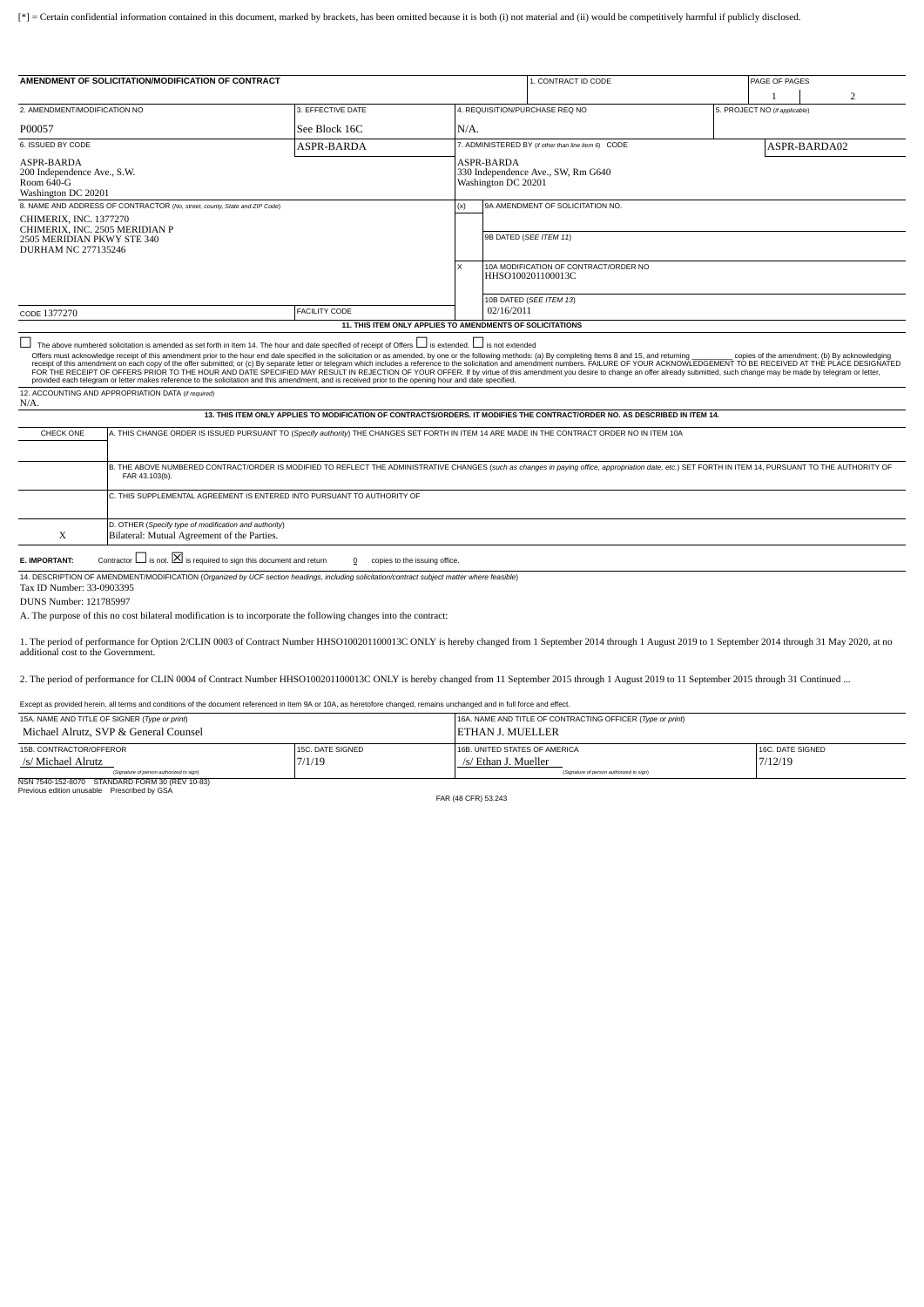[\*] = Certain confidential information contained in this document, marked by brackets, has been omitted because it is both (i) not material and (ii) would be competitively harmful if publicly disclosed.

|                               | REFERENCE NO. OF DOCUMENT BEING CONTINUED   | PAGE OF |  |  |
|-------------------------------|---------------------------------------------|---------|--|--|
|                               | CONTINUATION SHEET HHSO100201100013C/P00057 |         |  |  |
| NAME OF OFFEROR OR CONTRACTOR |                                             |         |  |  |
| CHIMERIX, INC. 1377270        |                                             |         |  |  |

| ITEM NO. | SUPPLIES/SERVICES                                                                                                                                                                                                                                                                                                                                                                                                                                                                                                                                                                                                                                                                                                                                     | QUANTITY | UNIT | <b>UNIT PRICE</b> | <b>AMOUNT</b> |  |  |  |
|----------|-------------------------------------------------------------------------------------------------------------------------------------------------------------------------------------------------------------------------------------------------------------------------------------------------------------------------------------------------------------------------------------------------------------------------------------------------------------------------------------------------------------------------------------------------------------------------------------------------------------------------------------------------------------------------------------------------------------------------------------------------------|----------|------|-------------------|---------------|--|--|--|
| (A)      | (B)                                                                                                                                                                                                                                                                                                                                                                                                                                                                                                                                                                                                                                                                                                                                                   | (C)      | (D)  | (E)               | (F)           |  |  |  |
|          | May 2020, at no additional cost to the Government.                                                                                                                                                                                                                                                                                                                                                                                                                                                                                                                                                                                                                                                                                                    |          |      |                   |               |  |  |  |
|          | 3. The following within scope change is hereby added to CLIN 0004 Only as Paragraph 5.3.3 based on FDA Feedback and is necessary for the full completion of CLIN 4 under the contract.                                                                                                                                                                                                                                                                                                                                                                                                                                                                                                                                                                |          |      |                   |               |  |  |  |
|          | 5.3.3 Conduct $[*]$ Study with a $[*]$ .                                                                                                                                                                                                                                                                                                                                                                                                                                                                                                                                                                                                                                                                                                              |          |      |                   |               |  |  |  |
|          | The above non-clinical efforts cannot be performed until the receipt and approval of all required Protocols by BARDA inclusive of any required approved OLAW Assurances and IIA approvals<br>from OLAW.                                                                                                                                                                                                                                                                                                                                                                                                                                                                                                                                               |          |      |                   |               |  |  |  |
|          | 4. Under G.3 Key Personnel, Dr. Garrett Nichols hereby replaces Dr. Mauricio Vargas-Cortes as Principal Investigator under the contract.                                                                                                                                                                                                                                                                                                                                                                                                                                                                                                                                                                                                              |          |      |                   |               |  |  |  |
|          | 5. The total amount, scope and period of performance of all other CLINs that are currently being performed under the contract remain unchanged. This modification does not exercise any unexercised<br>Option CLINs under the contract and does not authorize any performance of efforts under any unexercised Option CLINs under the contract. In addition, the total amount, scope and period of performance<br>of all unexercised Option CLINs under the contract remain unchanged. This modification also confirms that all activities under the base period of performance CLIN 0001 were completed as of 31 May<br>2013 and confirms that all activities under the Option 1/CLIN 0002 period of performance were completed as of 30 April 2015. |          |      |                   |               |  |  |  |
|          | B. This is a no cost bilateral modification. All other terms and conditions of Contract Number HHSO100201100013C remain unchanged.                                                                                                                                                                                                                                                                                                                                                                                                                                                                                                                                                                                                                    |          |      |                   |               |  |  |  |
|          |                                                                                                                                                                                                                                                                                                                                                                                                                                                                                                                                                                                                                                                                                                                                                       |          |      |                   |               |  |  |  |
|          | Period of Performance: 02/16/2011 to 05/31/2020                                                                                                                                                                                                                                                                                                                                                                                                                                                                                                                                                                                                                                                                                                       |          |      |                   |               |  |  |  |
|          | NSN 7540-152-8067 STANDARD FORM 336 (4-86)<br>Snonsored by GSA                                                                                                                                                                                                                                                                                                                                                                                                                                                                                                                                                                                                                                                                                        |          |      |                   |               |  |  |  |

Sponsored by GSA FAR (48 CFR) 53.110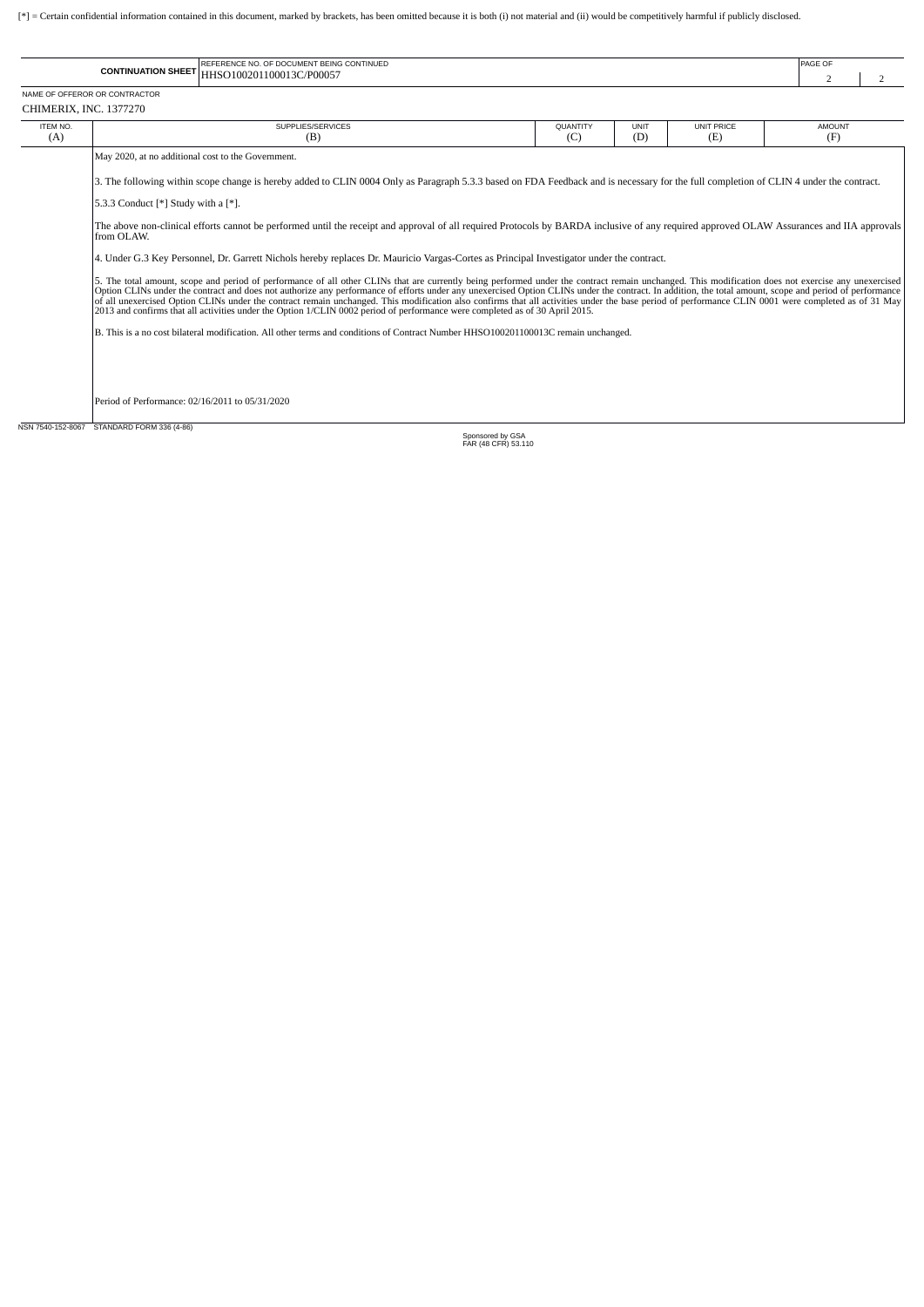## **CHIMERIX, INC. STOCK OPTION GRANT NOTICE**

## **(INDUCEMENT GRANT OUTSIDE OF 2013 EQUITY INCENTIVE PLAN)**

<span id="page-70-0"></span>Chimerix, Inc. (the "*Company*") hereby grants to Optionholder an option to purchase the number of shares of the Company's Common Stock set forth below. This option is granted outside of the Company's 2013 Equity Incentive Plan (the "*Plan*"), and is subject to all of the terms and conditions as set forth in this notice, the Option Agreement, the Notice of Exercise and the Plan (as if it had been granted pursuant to the Plan), all of which are attached hereto and incorporated herein in their entirety. Capitalized terms not explicitly defined herein but defined in the Plan or the Option Agreement will have the same definitions as in the Plan or the Option Agreement. If there is any conflict between the terms in this notice and the Plan, the terms of the Plan will control.

| Optionholder:                       |  |
|-------------------------------------|--|
| Date of Grant:                      |  |
| <b>Vesting Commencement Date:</b>   |  |
| Number of Shares Subject to Option: |  |
| Exercise Price (Per Share):         |  |
| Total Exercise Price:               |  |
| <b>Expiration Date:</b>             |  |
|                                     |  |
|                                     |  |

**Type of Grant:** ☒ Nonstatutory Stock Option

**Exercise Schedule**: ☒ Same as Vesting Schedule

Vesting Schedule: One-fourth  $(1/4<sup>th</sup>)$  of the shares vest one year after the Vesting Commencement Date; the balance of the shares vest in a series of thirty-six (36) successive equal monthly installments measured from the first anniversary of the Vesting Commencement Date, subject to Optionholder's Continuous Service as of each such date and the potential vesting acceleration described in Section 1 of the Option Agreement.

**Payment:** By one or a combination of the following items (described in the Option Agreement):

- $\boxtimes$  By cash, check, bank draft or money order payable to the Company
- $\boxtimes$  Pursuant to a Regulation T Program if the shares are publicly traded
- $\boxtimes$  By delivery of already-owned shares if the shares are publicly traded
- $\boxtimes$  Subject to the Company's consent at the time of exercise, by a "net exercise" arrangement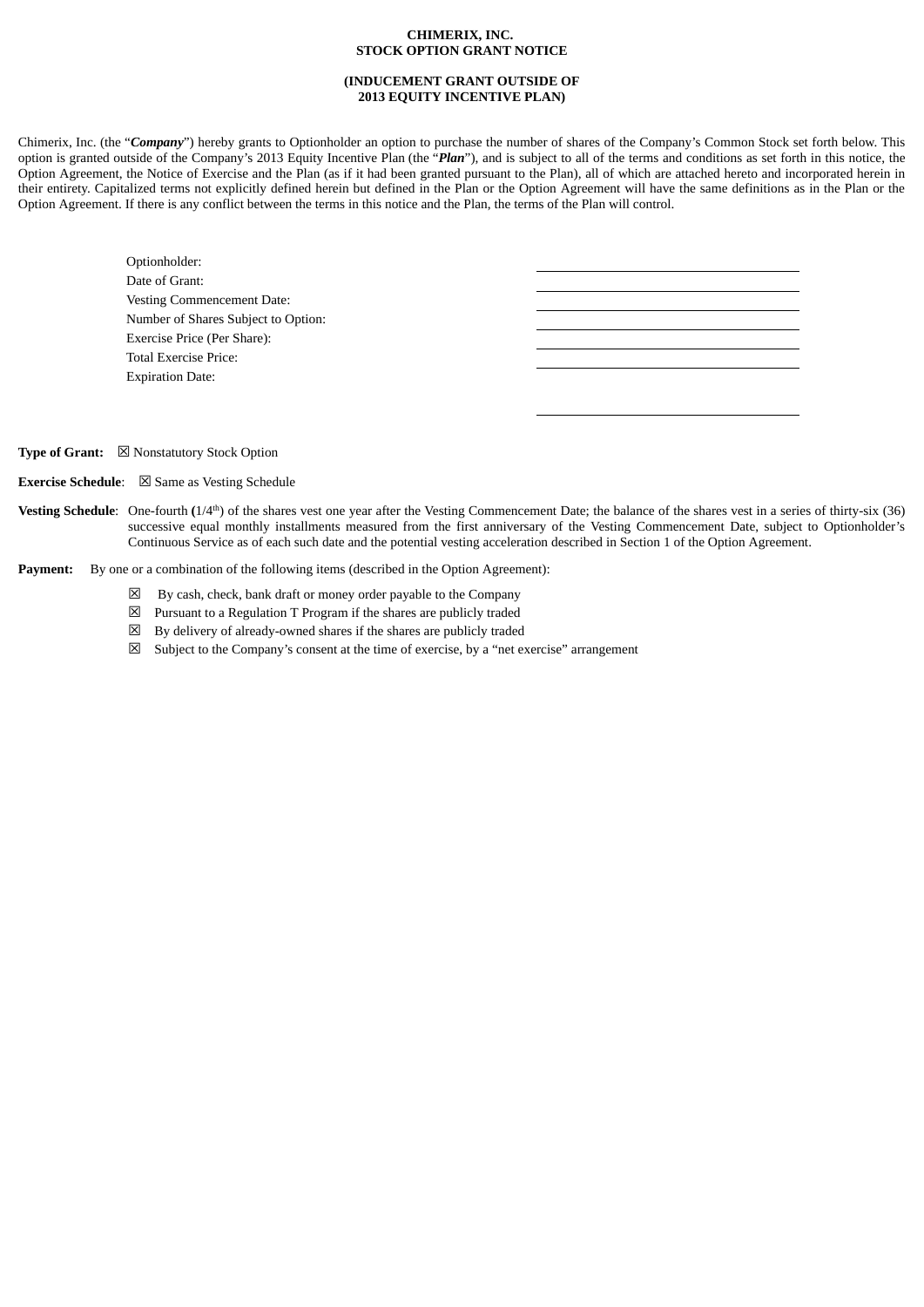**Additional Terms/Acknowledgements:** Optionholder acknowledges receipt of, and understands and agrees to, this Stock Option Grant Notice, the Option Agreement and the Plan. Optionholder acknowledges and agrees that this Stock Option Grant Notice and the Option Agreement may not be modified, amended or revised except as provided in the Plan. Optionholder further acknowledges that as of the Date of Grant, this Stock Option Grant Notice, the Option Agreement, and the Plan set forth the entire understanding between Optionholder and the Company regarding this option award and supersede all prior oral and written agreements, promises and/or representations on that subject with the exception of (i) options previously granted and delivered to Optionholder, (ii) any compensation recovery policy that is adopted by the Company or is otherwise required by applicable law and (iii) any written employment or severance arrangement that would provide for vesting acceleration of this option upon the terms and conditions set forth therein. By accepting this option, Optionholder consents to receive such documents by electronic delivery and to participate in the Company's equity incentive programs through an on-line or electronic system established and maintained by the Company or another third party designated by the Company.

Date:

| <b>CHIMERIX, INC.</b> |  |
|-----------------------|--|
|-----------------------|--|

## **OPTIONHOLDER:**

|    | M. |  |
|----|----|--|
| ۰. | ×  |  |

Title: Date:

Signature

**ATTACHMENTS**: Option Agreement, 2013 Equity Incentive Plan and Notice of Exercise

Signature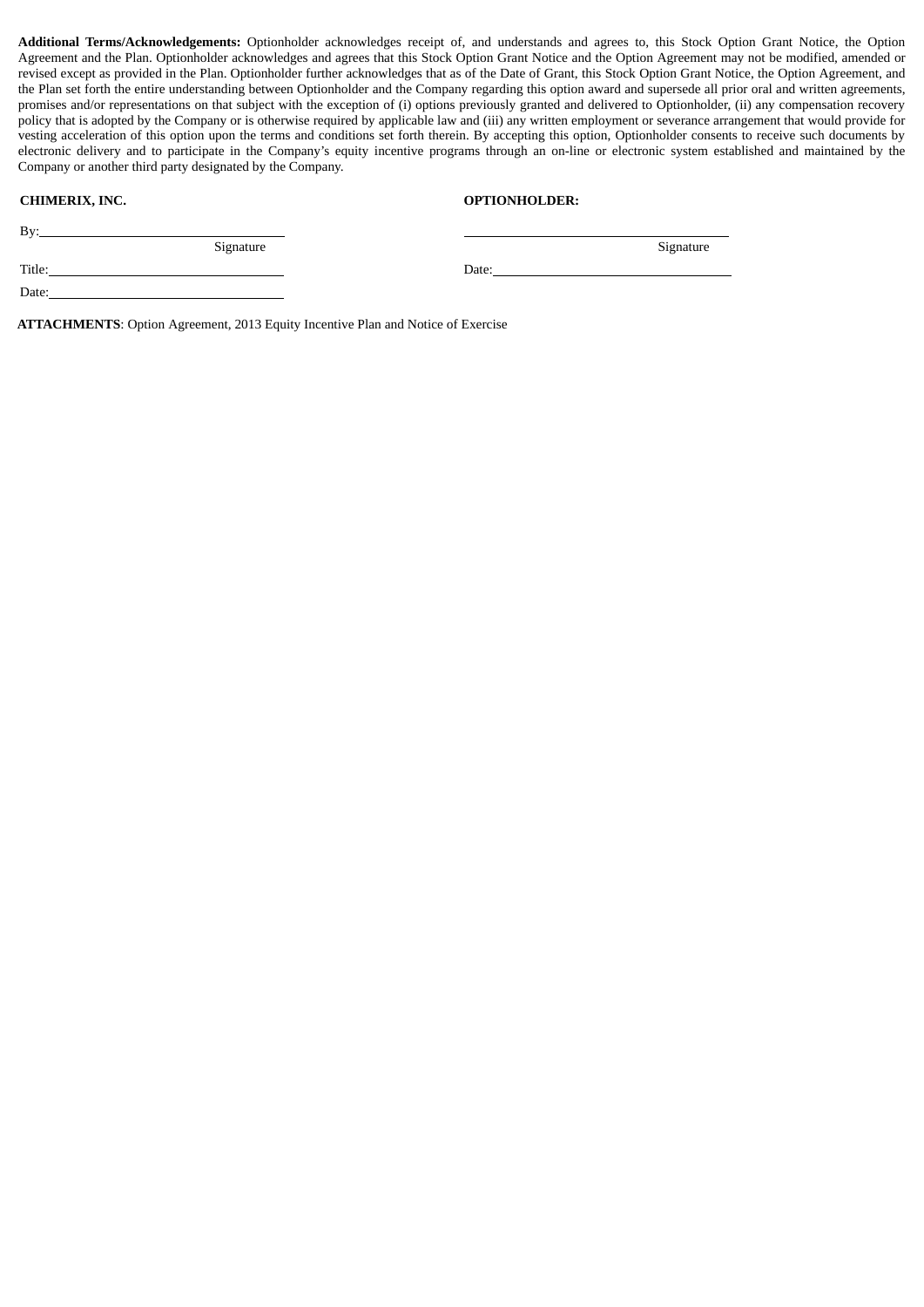#### **ATTACHMENT I**

## **CHIMERIX, INC. OPTION AGREEMENT (NONSTATUTORY STOCK OPTION)**

## **(INDUCEMENT GRANT OUTSIDE OF 2013 EQUITY INCENTIVE PLAN)**

Pursuant to your Stock Option Grant Notice ("*Grant Notice*") and this Option Agreement, Chimerix, Inc. (the "*Company*") has granted you an option to purchase the number of shares of the Company's Common Stock indicated in your Grant Notice at the exercise price indicated in your Grant Notice.

The option is granted to you effective as of the date of grant set forth in the Grant Notice (the "*Date of Grant*"). The option is granted in compliance with NASDAQ Listing Rule 5635(c)(4) as a material inducement to you entering into employment with the Company. This option is a Nonstatutory Stock Option and is granted outside of, but subject to the terms of the Company's 2013 Equity Incentive Plan (the "*Plan*") and other relevant Plan provisions as if it had been granted as a Nonstatutory Stock Option under Section 5 of such Plan.

If there is any conflict between the terms in this Option Agreement and the Plan, the terms of the Plan will control. Capitalized terms not explicitly defined in this Option Agreement or in the Grant Notice but defined in the Plan will have the same definitions as in the Plan.

The details of your option, in addition to those set forth in the Grant Notice and the Plan, are as follows:

**1. VESTING.** Subject to the provisions contained herein, your option will vest as provided in your Grant Notice. Vesting will cease upon the termination of your Continuous Service, *provided that* if your Continuous Service terminates due to your Disability or your death, then, as of the date of termination of Continuous Service, the vesting and exercisability of your option will be accelerated in full.

**2. NUMBER OF SHARES AND EXERCISE PRICE.** The number of shares of Common Stock subject to your option and your exercise price per share in your Grant Notice will be adjusted for Capitalization Adjustments.

**3. METHOD OF PAYMENT.** You must pay the full amount of the exercise price for the shares you wish to exercise. You may pay the exercise price in cash or by check, bank draft or money order payable to the Company or in any other manner *permitted by your Grant Notice,* which may include one or more of the following:

**(a)** Provided that at the time of exercise the Common Stock is publicly traded, pursuant to a program developed under Regulation T as promulgated by the Federal Reserve Board that, prior to the issuance of Common Stock, results in either the receipt of cash (or check) by the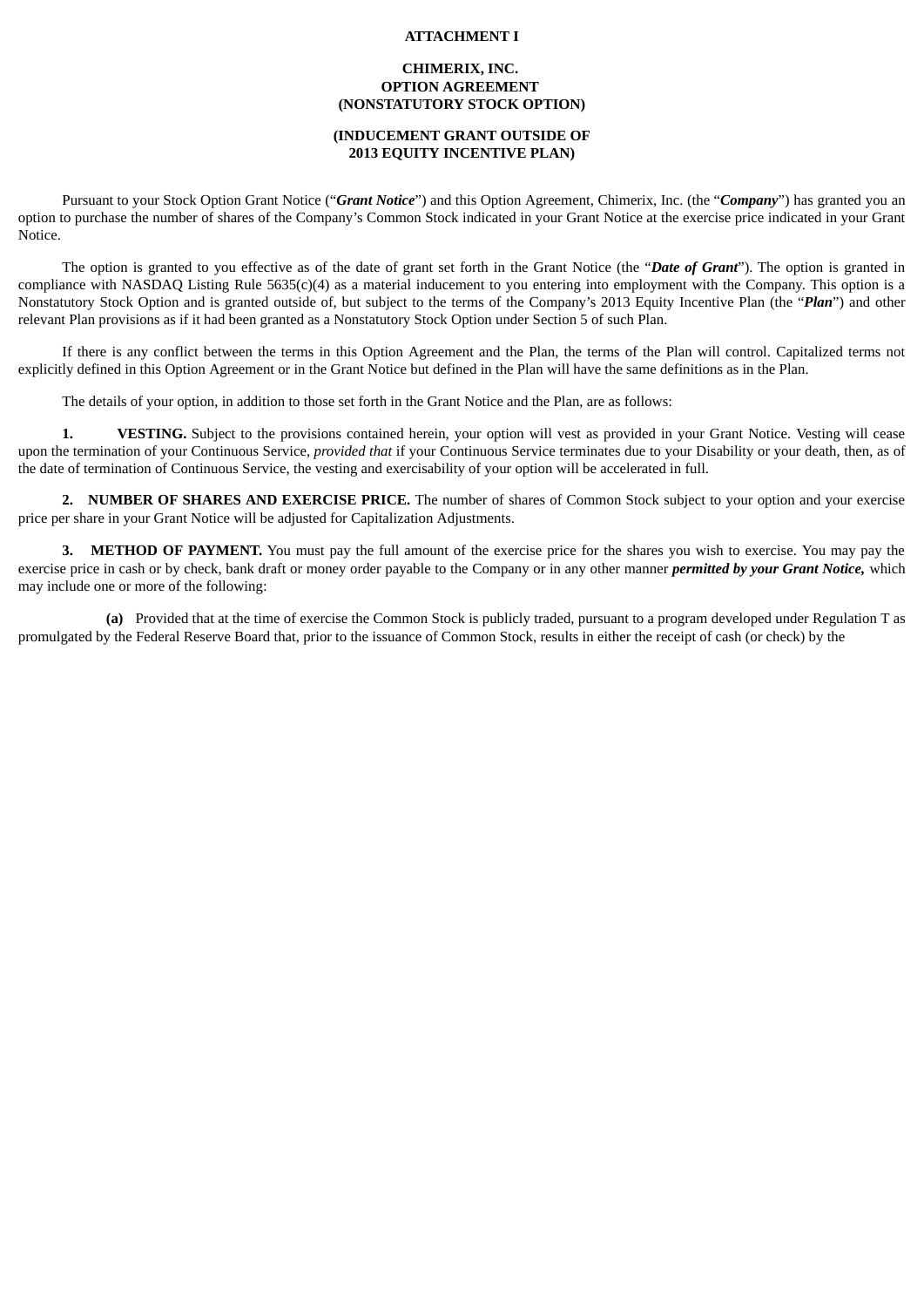Company or the receipt of irrevocable instructions to pay the aggregate exercise price to the Company from the sales proceeds. This manner of payment is also known as a "broker-assisted exercise", "same day sale", or "sell to cover".

**(b)** Provided that at the time of exercise the Common Stock is publicly traded, by delivery to the Company (either by actual delivery or attestation) of already-owned shares of Common Stock that are owned free and clear of any liens, claims, encumbrances or security interests, and that are valued at Fair Market Value on the date of exercise. "Delivery" for these purposes, in the sole discretion of the Company at the time you exercise your option, will include delivery to the Company of your attestation of ownership of such shares of Common Stock in a form approved by the Company. You may not exercise your option by delivery to the Company of Common Stock if doing so would violate the provisions of any law, regulation or agreement restricting the redemption of the Company's stock.

**(c)** Subject to the consent of the Company at the time of exercise, by a "net exercise" arrangement pursuant to which the Company will reduce the number of shares of Common Stock issued upon exercise of your option by the largest whole number of shares with a Fair Market Value that does not exceed the aggregate exercise price. You must pay any remaining balance of the aggregate exercise price not satisfied by the "net exercise" in cash or other permitted form of payment. Shares of Common Stock will no longer be outstanding under your option and will not be exercisable thereafter if those shares (i) are used to pay the exercise price pursuant to the "net exercise," (ii) are delivered to you as a result of such exercise, and (iii) are withheld to satisfy your tax withholding obligations.

**4. WHOLE SHARES.** You may exercise your option only for whole shares of Common Stock.

**5. SECURITIES LAW COMPLIANCE.** In no event may you exercise your option unless the shares of Common Stock issuable upon exercise are then registered under the Securities Act or, if not registered, the Company has determined that your exercise and the issuance of the shares would be exempt from the registration requirements of the Securities Act. The exercise of your option also must comply with all other applicable laws and regulations governing your option, and you may not exercise your option if the Company determines that such exercise would not be in material compliance with such laws and regulations (including any restrictions on exercise required for compliance with Treas. Reg. 1.401(k)-1(d)(3), if applicable).

**6. TERM.** You may not exercise your option before the Date of Grant or after the expiration of the option's term. The term of your option expires, subject to the provisions of Section 5(h) of the Plan, upon the earliest of the following:

**(a)** immediately upon the termination of your Continuous Service for Cause;

**(b)** three (3) months after the termination of your Continuous Service for any reason other than Cause, your Retirement (as defined in Section 6(c) below), your Disability or your death (except as otherwise provided in Section 6(e) below); *provided, however,* that if during any part of such three (3) month period your option is not exercisable solely because of the condition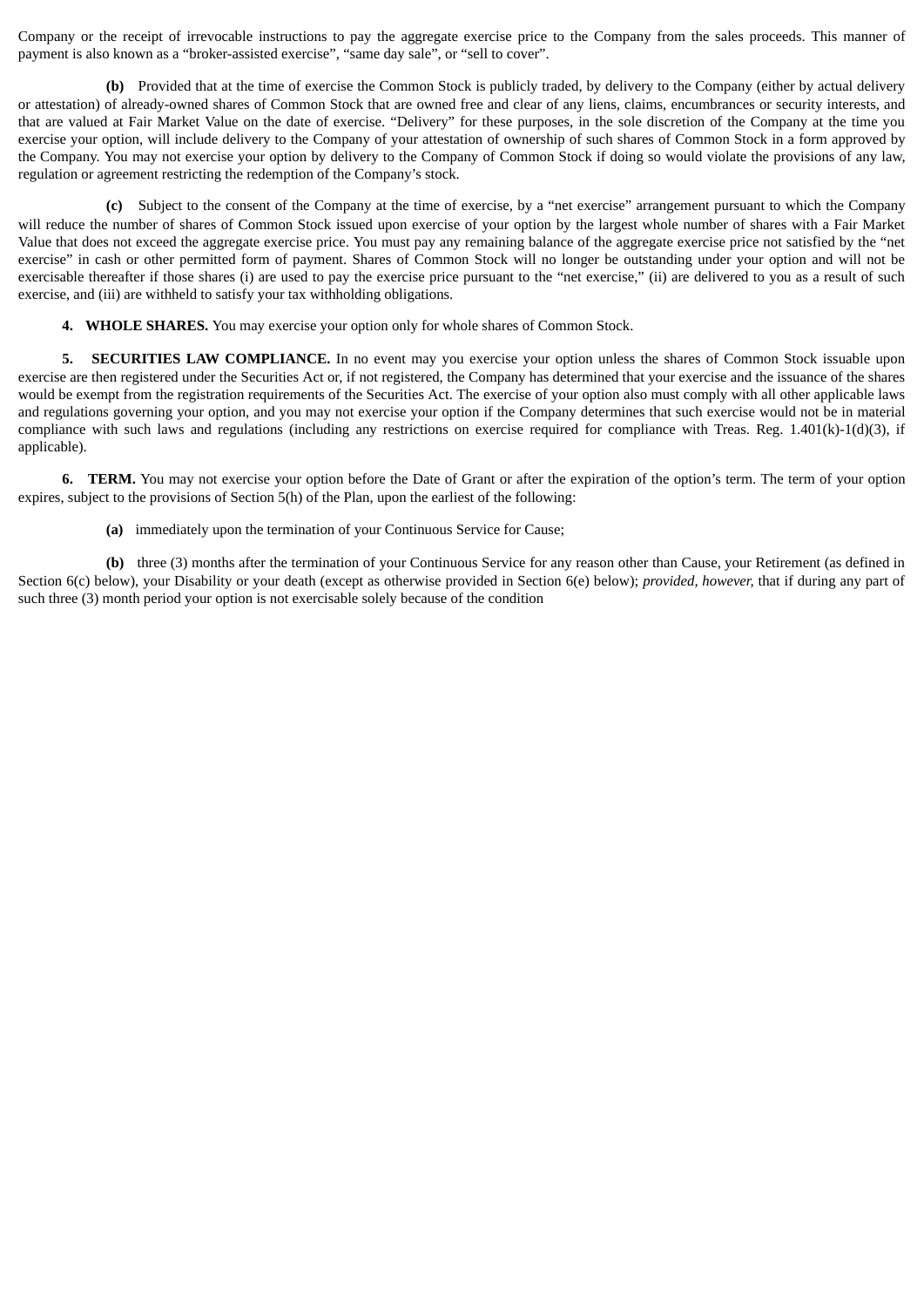set forth in the section above relating to "Securities Law Compliance," your option will not expire until the earlier of the Expiration Date or until it has been exercisable for an aggregate period of three (3) months after the termination of your Continuous Service; *provided further,* if during any part of such three (3) month period, the sale of any Common Stock received upon exercise of your option would violate the Company's insider trading policy, then your option will not expire until the earlier of the Expiration Date or until it has been exercisable for an aggregate period of three (3) months after the termination of your Continuous Service during which the sale of the Common Stock received upon exercise of your option would not be in violation of the Company's insider trading policy;

**(c)** twelve (12) months after the termination of your Continuous Service by reason of either (x) the Company without Cause (and other than as a result of your Disability or death) or (y) your resignation for any reason, and in either case on or after the date you attain the age of 59.5 years (such termination of your service, a "*Retirement*") (except as otherwise provided in Section 6(e) below);

**(d)** twelve (12) months after the termination of your Continuous Service due to your Disability (except as otherwise provided in Section 6(e) below);

**(e)** twelve (12) months after your death if you die either during your Continuous Service or within three (3) months after your Continuous Service terminates for any reason other than Cause;

- **(f)** the Expiration Date indicated in your Grant Notice; or
- **(g)** the day before the tenth (10th) anniversary of the Date of Grant.

## **7. EXERCISE.**

**(a)** You may exercise the vested portion of your option during its term by (i) delivering a Notice of Exercise (in a form designated by the Company) or completing such other documents and/or procedures designated by the Company for exercise and (ii) paying the exercise price and any applicable withholding taxes to the Company's Secretary, stock plan administrator, or such other person as the Company may designate, together with such additional documents as the Company may then require.

**(b)** By exercising your option you agree that, as a condition to any exercise of your option, the Company may require you to enter into an arrangement providing for the payment by you to the Company of any tax withholding obligation of the Company arising by reason of (i) the exercise of your option, (ii) the lapse of any substantial risk of forfeiture to which the shares of Common Stock are subject at the time of exercise, or (iii) the disposition of shares of Common Stock acquired upon such exercise.

**(c)** By exercising your option you agree that you will not sell, dispose of, transfer, make any short sale of, grant any option for the purchase of, or enter into any hedging or similar transaction with the same economic effect as a sale, any shares of Common Stock or other securities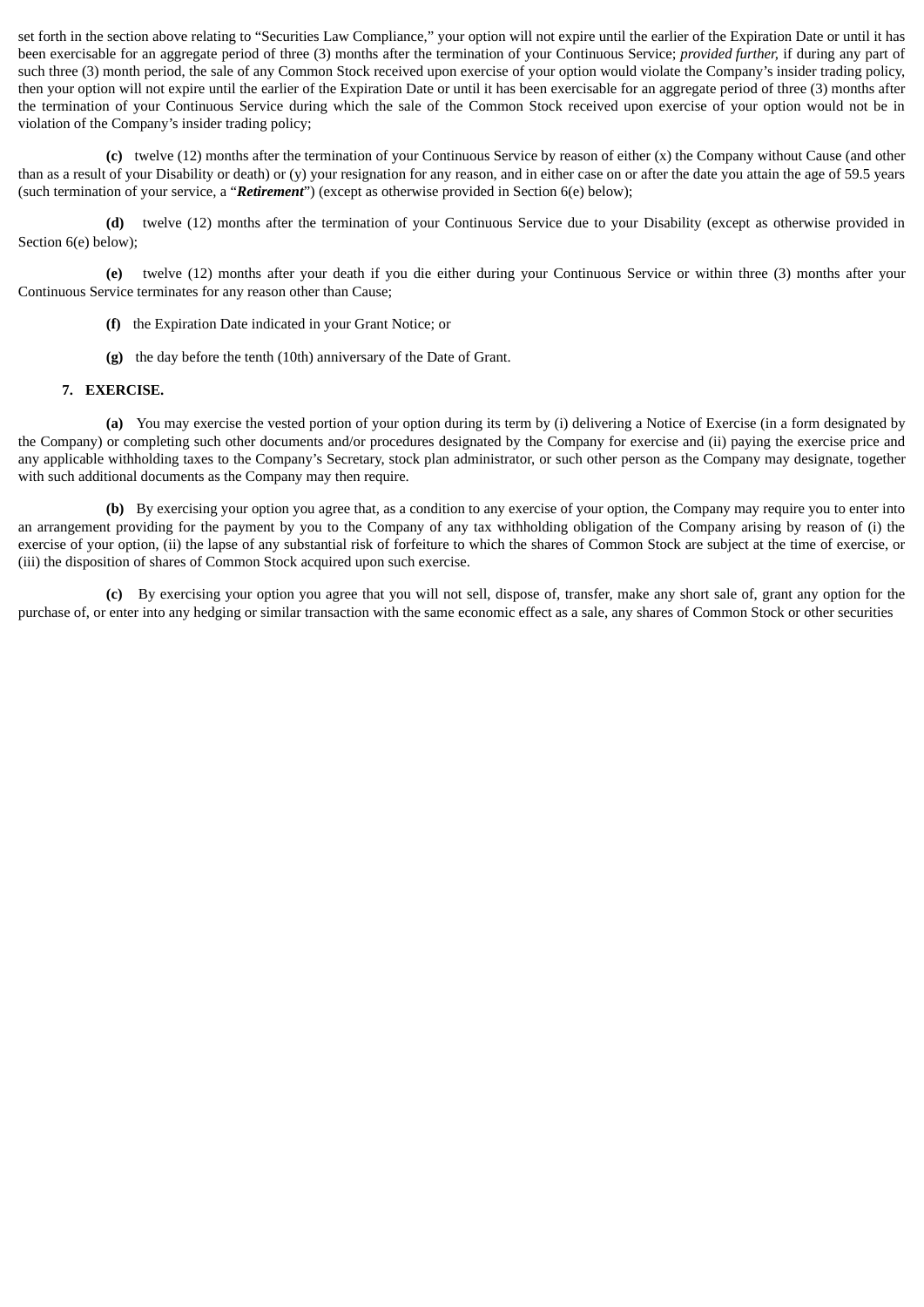of the Company held by you, for a period of one hundred eighty (180) days following the effective date of a registration statement of the Company filed under the Securities Act or such longer period as the underwriters or the Company will request to facilitate compliance with FINRA Rule 2711 or NYSE Member Rule 472 or any successor or similar rules or regulation (the "*Lock-Up Period*"); *provided, however*, that nothing contained in this section will prevent the exercise of a repurchase option, if any, in favor of the Company during the Lock-Up Period. You further agree to execute and deliver such other agreements as may be reasonably requested by the Company or the underwriters that are consistent with the foregoing or that are necessary to give further effect thereto. In order to enforce the foregoing covenant, the Company may impose stop-transfer instructions with respect to your shares of Common Stock until the end of such period. You also agree that any transferee of any shares of Common Stock (or other securities) of the Company held by you will be bound by this Section 7(c). The underwriters of the Company's stock are intended third party beneficiaries of this Section 7(c) and will have the right, power and authority to enforce the provisions hereof as though they were a party hereto.

**8. TRANSFERABILITY.** Except as otherwise provided in this Section 8, your option is not transferable, except by will or by the laws of descent and distribution, and is exercisable during your life only by you.

**(a) Certain Trusts.** Upon receiving written permission from the Board or its duly authorized designee, you may transfer your option to a trust if you are considered to be the sole beneficial owner (determined under Section 671 of the Code and applicable state law) while the option is held in the trust. You and the trustee must enter into transfer and other agreements required by the Company.

**(b) Domestic Relations Orders.** Upon receiving written permission from the Board or its duly authorized designee, and provided that you and the designated transferee enter into transfer and other agreements required by the Company, you may transfer your option pursuant to the terms of a domestic relations order, official marital settlement agreement or other divorce or separation instrument as permitted by Treasury Regulation 1.421-1(b)(2) that contains the information required by the Company to effectuate the transfer. You are encouraged to discuss the proposed terms of any division of this option with the Company prior to finalizing the domestic relations order or marital settlement agreement to help ensure the required information is contained within the domestic relations order or marital settlement agreement.

**(c) Beneficiary Designation.** Upon receiving written permission from the Board or its duly authorized designee, you may, by delivering written notice to the Company, in a form approved by the Company and any broker designated by the Company to handle option exercises, designate a third party who, on your death, will thereafter be entitled to exercise this option and receive the Common Stock or other consideration resulting from such exercise. In the absence of such a designation, your executor or administrator of your estate will be entitled to exercise this option and receive, on behalf of your estate, the Common Stock or other consideration resulting from such exercise.

**9. OPTION NOT A SERVICE CONTRACT.** Your option is not an employment or service contract, and nothing in your option will be deemed to create in any way whatsoever any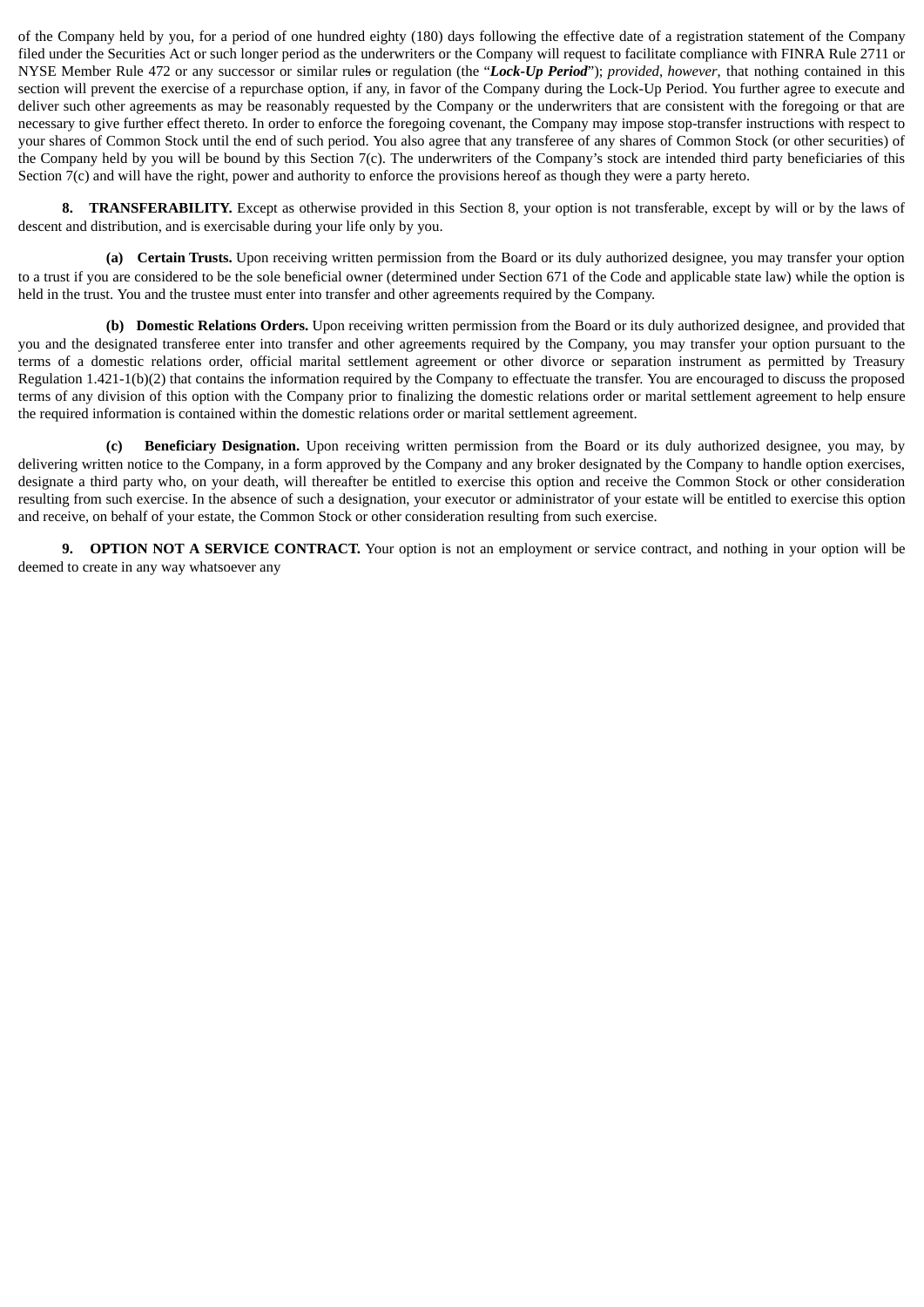obligation on your part to continue in the employ of the Company or an Affiliate, or of the Company or an Affiliate to continue your employment. In addition, nothing in your option will obligate the Company or an Affiliate, their respective stockholders, boards of directors, officers or employees to continue any relationship that you might have as a Director or Consultant for the Company or an Affiliate.

## **10. WITHHOLDING OBLIGATIONS.**

**(a)** At the time you exercise your option, in whole or in part, and at any time thereafter as requested by the Company, you hereby authorize withholding from payroll and any other amounts payable to you, and otherwise agree to make adequate provision for (including by means of a "same day sale" pursuant to a program developed under Regulation T as promulgated by the Federal Reserve Board to the extent permitted by the Company), any sums required to satisfy the federal, state, local and foreign tax withholding obligations of the Company or an Affiliate, if any, which arise in connection with the exercise of your option.

**(b)** Upon your request and subject to approval by the Company, and compliance with any applicable legal conditions or restrictions, the Company may withhold from fully vested shares of Common Stock otherwise issuable to you upon the exercise of your option a number of whole shares of Common Stock having a Fair Market Value, determined by the Company as of the date of exercise, not in excess of the minimum amount of tax required to be withheld by law (or such lower amount as may be necessary to avoid classification of your option as a liability for financial accounting purposes). If the date of determination of any tax withholding obligation is deferred to a date later than the date of exercise of your option, share withholding pursuant to the preceding sentence shall not be permitted unless you make a proper and timely election under Section 83(b) of the Code, covering the aggregate number of shares of Common Stock acquired upon such exercise with respect to which such determination is otherwise deferred, to accelerate the determination of such tax withholding obligation to the date of exercise of your option. Notwithstanding the filing of such election, shares of Common Stock shall be withheld solely from fully vested shares of Common Stock determined as of the date of exercise of your option that are otherwise issuable to you upon such exercise. Any adverse consequences to you arising in connection with such share withholding procedure shall be your sole responsibility.

**(c)** You may not exercise your option unless the tax withholding obligations of the Company and/or any Affiliate are satisfied. Accordingly, you may not be able to exercise your option when desired even though your option is vested, and the Company will have no obligation to issue a certificate for such shares of Common Stock or release such shares of Common Stock from any escrow provided for herein, if applicable, unless such obligations are satisfied.

**11. TAX CONSEQUENCES**. You hereby agree that the Company does not have a duty to design or administer the Plan or its other compensation programs in a manner that minimizes your tax liabilities. You will not make any claim against the Company, or any of its Officers, Directors, Employees or Affiliates related to tax liabilities arising from your option or your other compensation. In particular, you acknowledge that this option is exempt from Section 409A of the Code only if the exercise price per share specified in the Grant Notice is at least equal to the "fair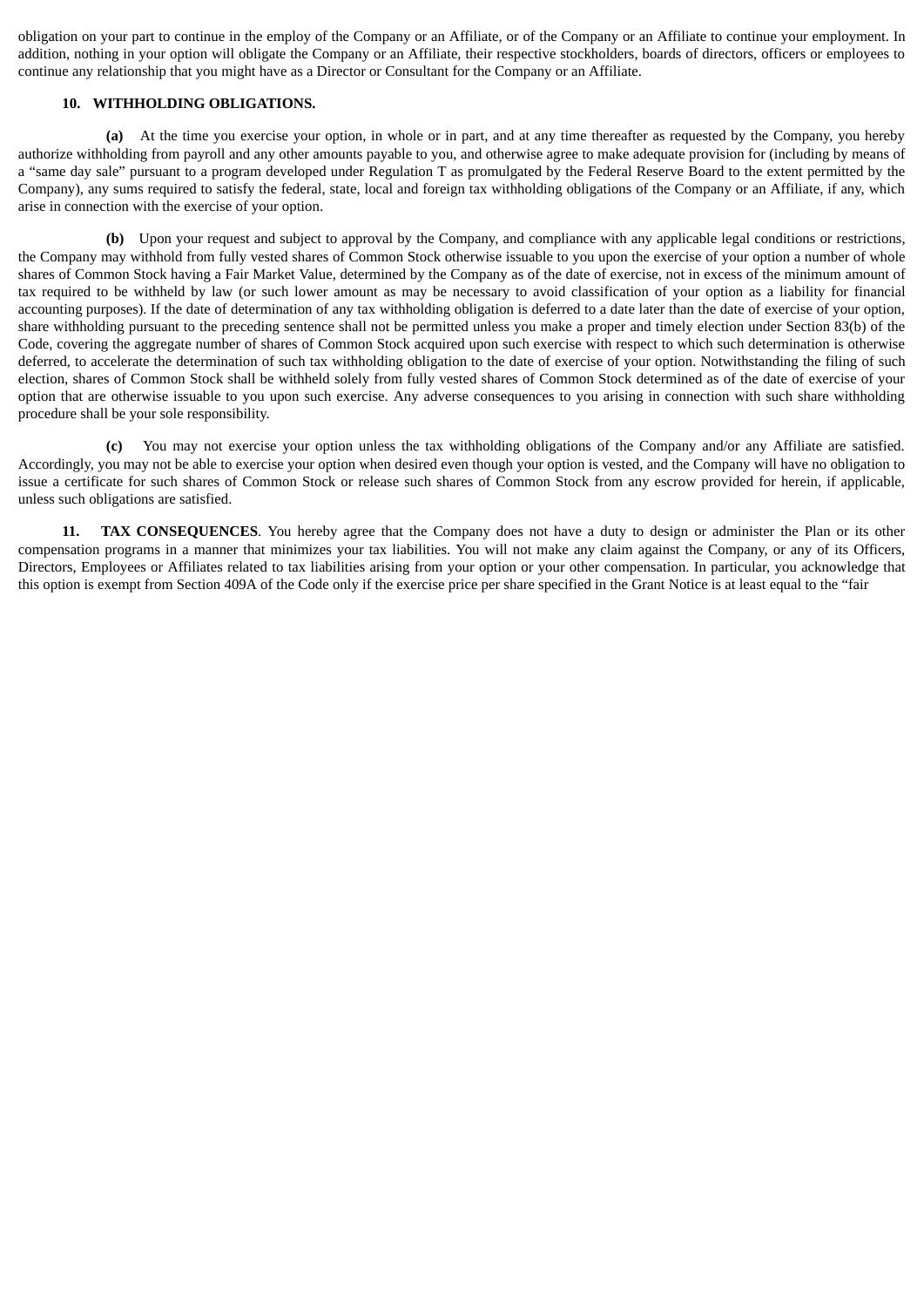market value" per share of the Common Stock on the Date of Grant and there is no other impermissible deferral of compensation associated with the option.

**12. NOTICES.** Any notices provided for in your option or the Plan will be given in writing (including electronically) and will be deemed effectively given upon receipt or, in the case of notices delivered by mail by the Company to you, five (5) days after deposit in the United States mail, postage prepaid, addressed to you at the last address you provided to the Company. The Company may, in its sole discretion, decide to deliver any documents related to participation in the Plan and this option by electronic means or to request your consent to participate in the Plan by electronic means. By accepting this option, you consent to receive such documents by electronic delivery and to participate in the Plan through an on-line or electronic system established and maintained by the Company or another third party designated by the Company.

**13. GOVERNING PLAN DOCUMENT.** Your option is subject to all the provisions of the Plan, the provisions of which are hereby made a part of your option, and is further subject to all interpretations, amendments, rules and regulations, which may from time to time be promulgated and adopted pursuant to the Plan. If there is any conflict between the provisions of your option and those of the Plan, the provisions of the Plan will control. In addition, your option (and any compensation paid or shares issued under your option) is subject to recoupment in accordance with The Dodd–Frank Wall Street Reform and Consumer Protection Act and any implementing regulations thereunder, any clawback policy adopted by the Company and any compensation recovery policy otherwise required by applicable law.

**14. OTHER DOCUMENTS.** You hereby acknowledge receipt of and the right to receive a document providing the information required by Rule 428(b)(1) promulgated under the Securities Act, which includes the Plan prospectus. In addition, you acknowledge receipt of the Company's policy permitting certain individuals to sell shares only during certain "window" periods and the Company's insider trading policy, in effect from time to time.

**15. EFFECT ON OTHER EMPLOYEE BENEFIT PLANS.** The value of this option will not be included as compensation, earnings, salaries, or other similar terms used when calculating your benefits under any employee benefit plan sponsored by the Company or any Affiliate, except as such plan otherwise expressly provides. The Company expressly reserves its rights to amend, modify, or terminate any of the Company's or any Affiliate's employee benefit plans.

**16. VOTING RIGHTS.** You will not have voting or any other rights as a stockholder of the Company with respect to the shares to be issued pursuant to this option until such shares are issued to you. Upon such issuance, you will obtain full voting and other rights as a stockholder of the Company. Nothing contained in this option, and no action taken pursuant to its provisions, will create or be construed to create a trust of any kind or a fiduciary relationship between you and the Company or any other person.

**17. SEVERABILITY.** If all or any part of this Option Agreement or the Plan is declared by any court or governmental authority to be unlawful or invalid, such unlawfulness or invalidity will not invalidate any portion of this Option Agreement or the Plan not declared to be unlawful or invalid. Any Section of this Option Agreement (or part of such a Section) so declared to be unlawful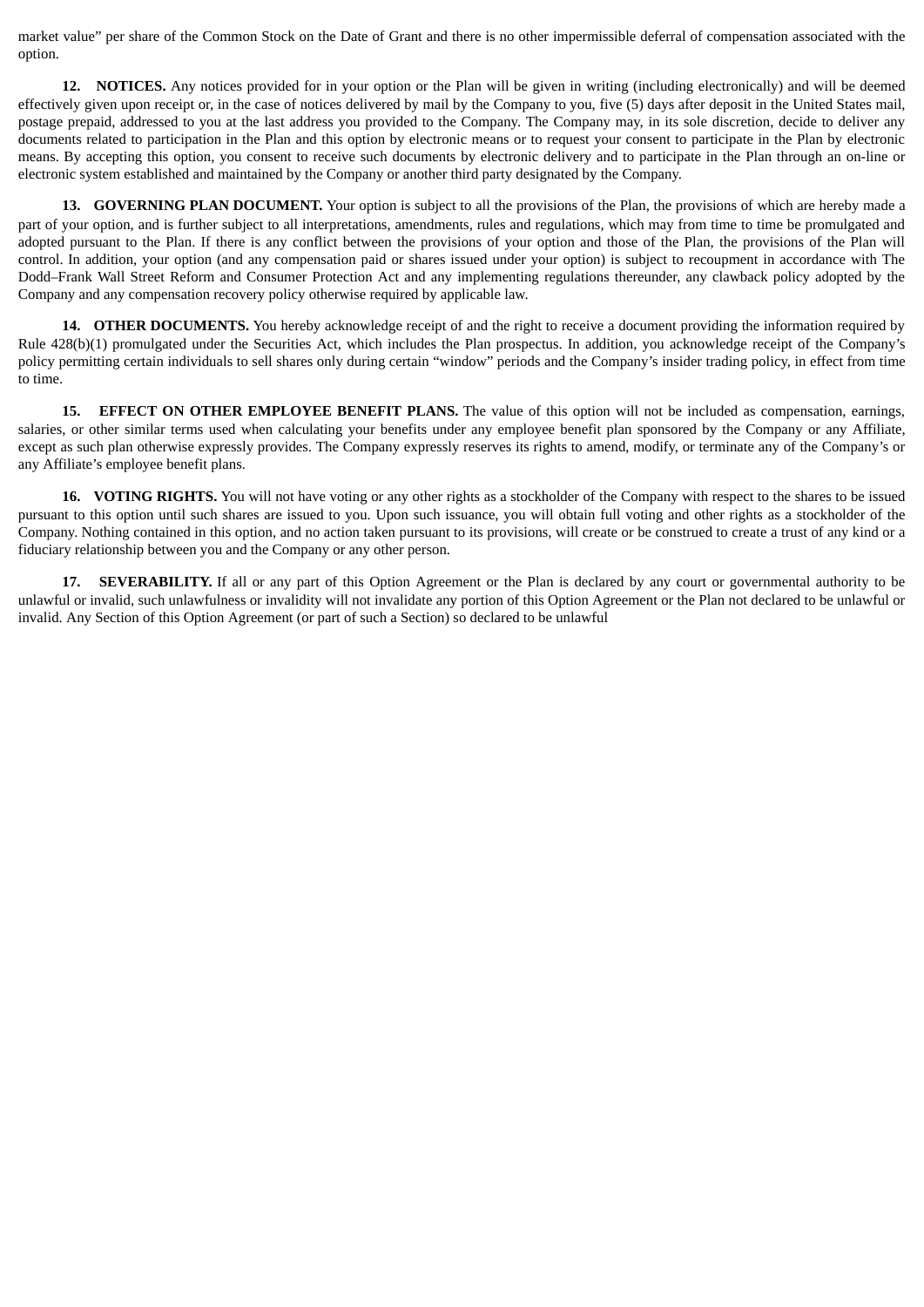or invalid shall, if possible, be construed in a manner which will give effect to the terms of such Section or part of a Section to the fullest extent possible while remaining lawful and valid.

## **18. MISCELLANEOUS**.

**(a)** The rights and obligations of the Company under your option will be transferable to any one or more persons or entities, and all covenants and agreements hereunder will inure to the benefit of, and be enforceable by the Company's successors and assigns.

**(b)** You agree upon request to execute any further documents or instruments necessary or desirable in the sole determination of the Company to carry out the purposes or intent of your option.

**(c)** You acknowledge and agree that you have reviewed your option in its entirety, have had an opportunity to obtain the advice of counsel prior to executing and accepting your option, and fully understand all provisions of your option.

**(d)** This Option Agreement will be subject to all applicable laws, rules, and regulations, and to such approvals by any governmental agencies or national securities exchanges as may be required.

**(e)** All obligations of the Company under the Plan and this Option Agreement will be binding on any successor to the Company, whether the existence of such successor is the result of a direct or indirect purchase, merger, consolidation, or otherwise, of all or substantially all of the business and/or assets of the Company.

\* \* \*

This Option Agreement will be deemed to be signed by you upon the signing by you of the Stock Option Grant Notice to which it is attached.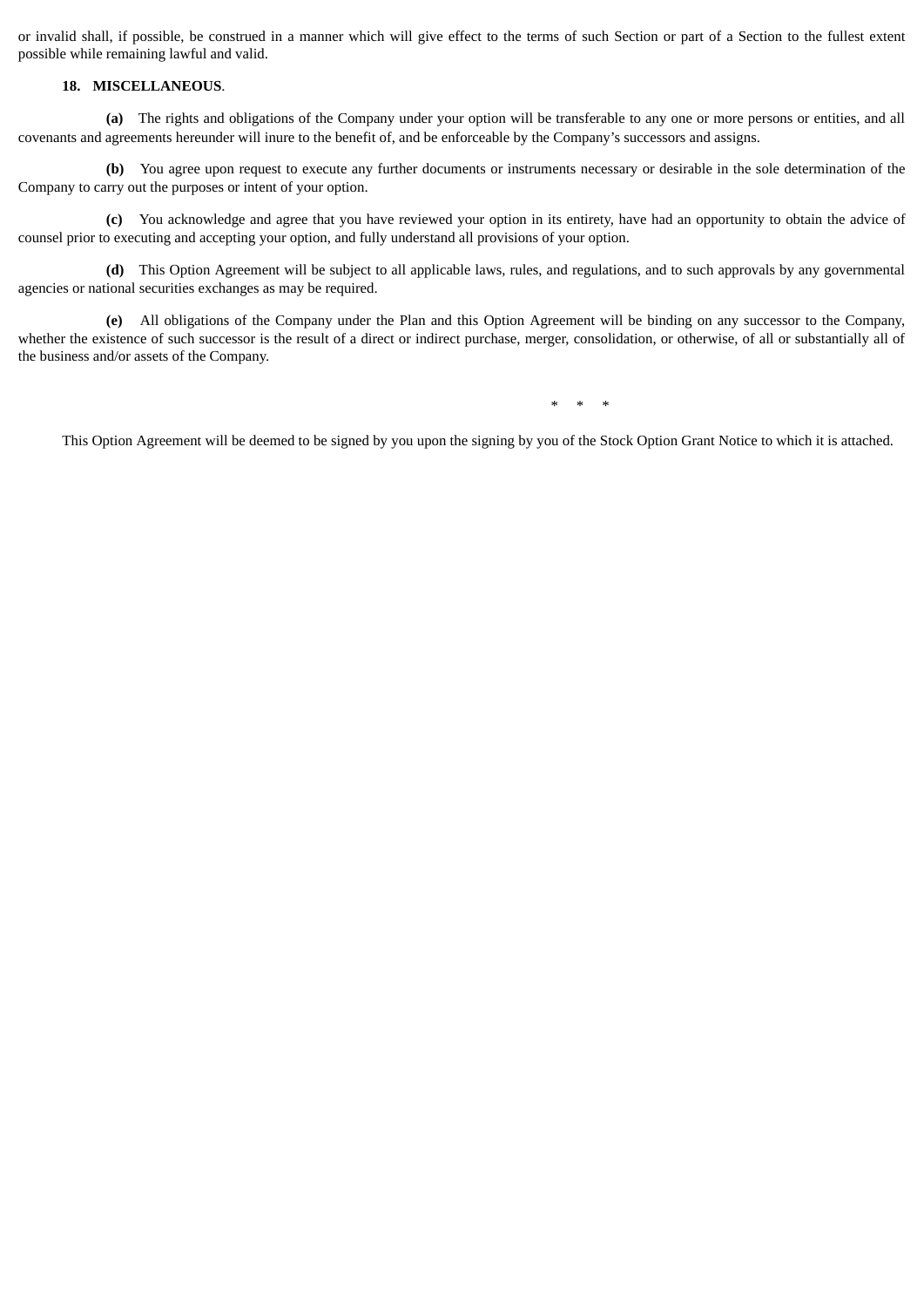# **ATTACHMENT II**

# **2013 EQUITY INCENTIVE PLAN**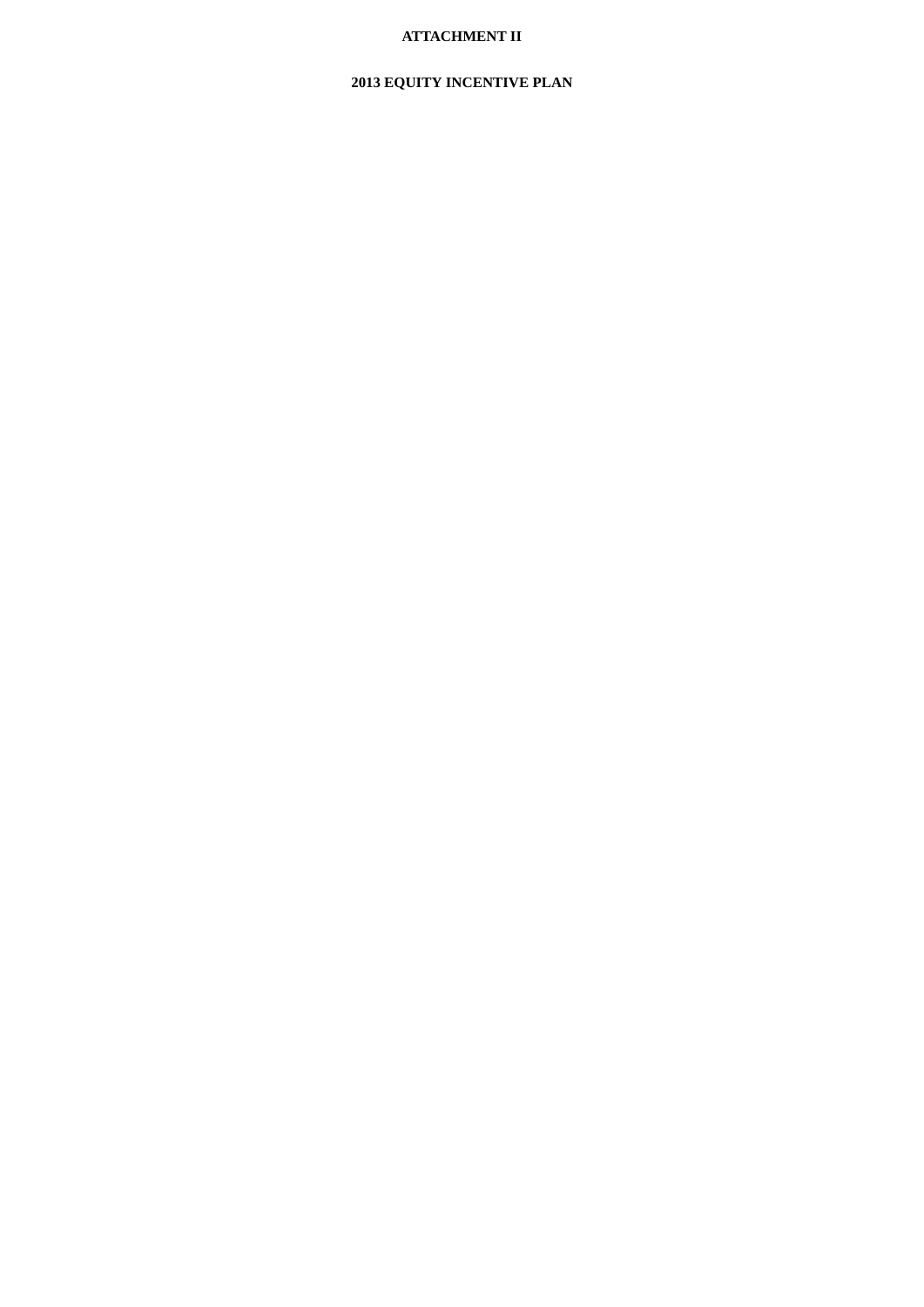## **ATTACHMENT III**

#### **NOTICE OF EXERCISE**

# **CHIMERIX, INC. 2505 MERIDIAN PARKWAY, SUITE 100 DURHAM, NC 27713** Date of Exercise:

This constitutes notice to Chimerix, Inc. (the "*Company*") under my stock option that I elect to purchase the below number of shares of Common Stock of the Company (the "*Shares*") for the price set forth below.

| Type of option (check one):                                         | Nonstatutory |
|---------------------------------------------------------------------|--------------|
| Stock option dated:                                                 |              |
| Number of Shares as<br>to which option is<br>exercised:             |              |
| Certificates to be<br>issued in name of:                            |              |
| Total exercise price:                                               | \$           |
| Cash payment delivered<br>herewith:                                 | \$           |
| Value of ___________ Shares delivered herewith:                     | \$           |
| Value of ___________ Shares pursuant to net exercise <sup>2</sup> : | $\mathbb{S}$ |
| Regulation T Program (cashless exercise <sup>3</sup> ):             | \$           |

<sup>1</sup> Shares must meet the public trading requirements set forth in the option. Shares must be valued in accordance with the terms of the option being exercised, and must be owned free and clear of any liens, claims, encumbrances or security interests. Certificates must be endorsed or accompanied by an executed assignment separate from certificate.

<sup>2</sup> Chimerix, Inc. must have established net exercise procedures at the time of exercise, in order to utilize this payment method.

 $^3$  Shares must meet the public trading requirements set forth in the option.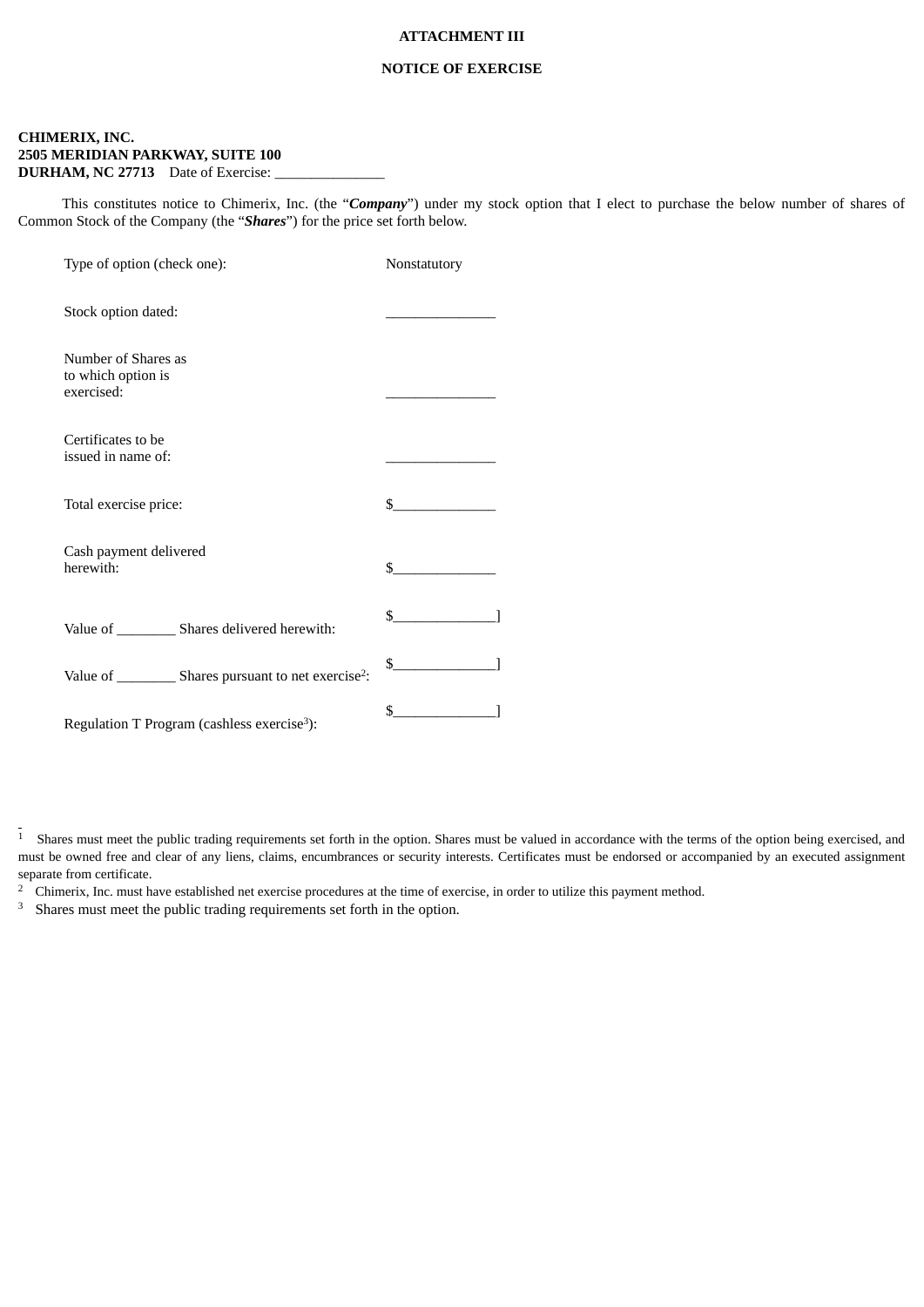By this exercise, I agree (i) to provide such additional documents as you may require pursuant to the terms of the Chimerix, Inc. 2013 Equity Incentive Plan and (ii) to provide for the payment by me to you (in the manner designated by you) of your withholding obligation, if any, relating to the exercise of this option.

 $\overline{\phantom{0}}$ 

Very truly yours,

201716436 v2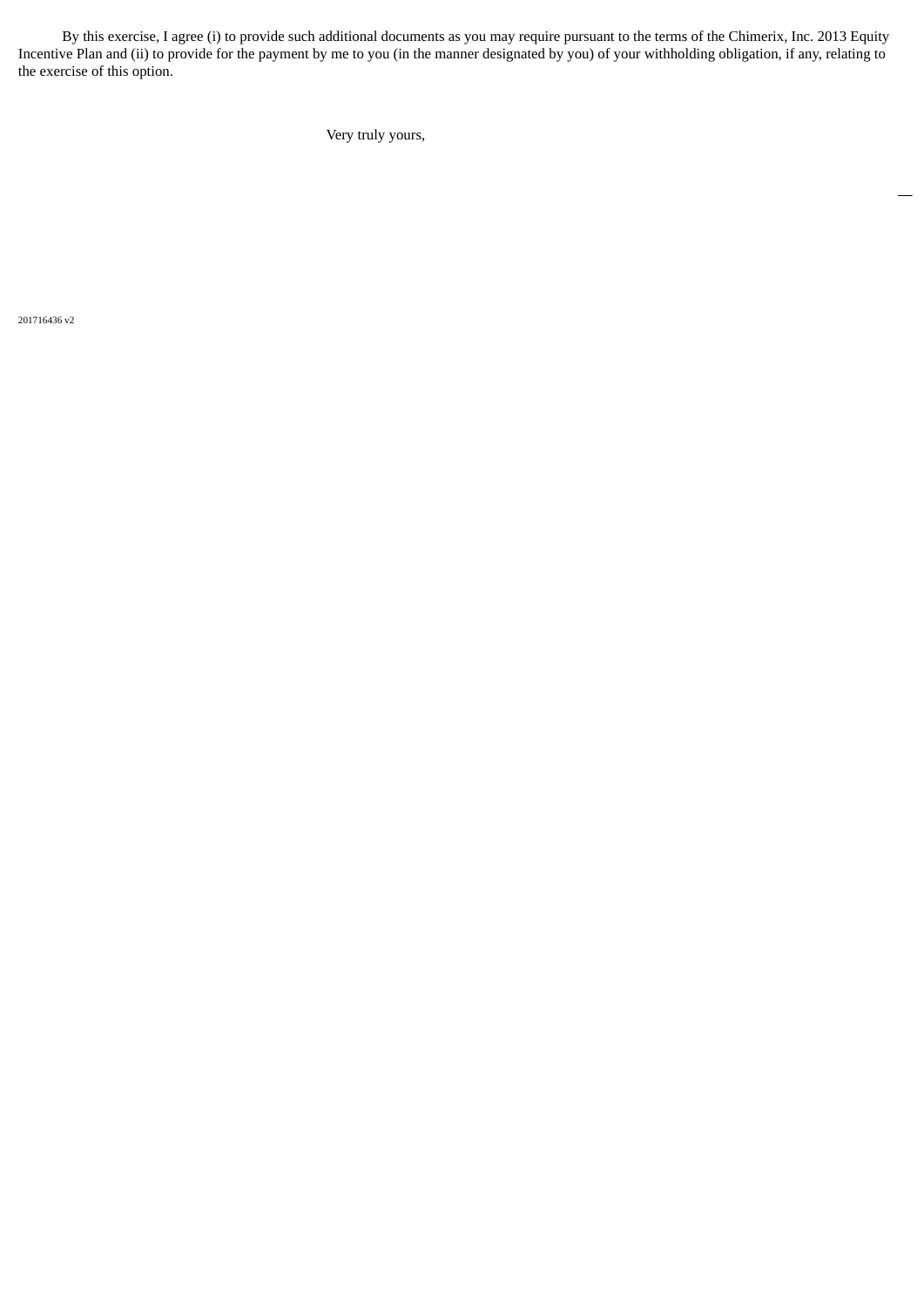#### **CERTIFICATION OF CHIEF EXECUTIVE OFFICER PURSUANT TO SECTION 302 OF THE SARBANES-OXLEY ACT OF 2002**

#### I, Michael A. Sherman, certify that:

1. I have reviewed this Quarterly Report on Form 10-Q for the three months ended June 30, 2019 of Chimerix, Inc.;

2. Based on my knowledge, this report does not contain any untrue statement of a material fact or omit to state a material fact necessary to make the statements made, in light of the circumstances under which such statements were made, not misleading with respect to the period covered by this report;

3. Based on my knowledge, the financial statements, and other financial information included in this report, fairly present in all material respects the financial condition, results of operations and cash flows of the registrant as of, and for, the periods presented in this report;

4. The registrant's other certifying officer and I are responsible for establishing and maintaining disclosure controls and procedures (as defined in Exchange Act Rules 13a-15(e) and 15d-15(e)) and internal control over financial reporting (as defined in Exchange Act Rules 13a-15(f) and 15d-15(f)) for the registrant and have:

a) Designed such disclosure controls and procedures, or caused such disclosure controls and procedures to be designed under our supervision, to ensure that material information relating to the registrant, including its consolidated subsidiaries, is made known to us by others within those entities, particularly during the period in which this report is being prepared;

b) Designed such internal control over financial reporting, or caused such internal control over financial reporting to be designed under our supervision, to provide reasonable assurance regarding the reliability of financial reporting and the preparation of financial statements for external purposes in accordance with generally accepted accounting principles;

c) Evaluated the effectiveness of the registrant's disclosure controls and procedures and presented in this report our conclusions about the effectiveness of the disclosure controls and procedures, as of the end of the period covered by this report based on such evaluation; and

d) Disclosed in this report any change in the registrant's internal control over financial reporting that occurred during the registrant's most recent fiscal quarter (the registrant's fourth fiscal quarter in the case of an annual report) that has materially affected, or is reasonably likely to materially affect, the registrant's internal control over financial reporting; and

5. The registrant's other certifying officer and I have disclosed, based on our most recent evaluation of internal control over financial reporting, to the registrant's auditors and the audit committee of the registrant's board of directors (or persons performing the equivalent functions):

a) All significant deficiencies and material weaknesses in the design or operation of internal control over financial reporting which are reasonably likely to adversely affect the registrant's ability to record, process, summarize and report financial information; and

b) Any fraud, whether or not material, that involves management or other employees who have a significant role in the registrant's internal control over financial reporting.

Date: August 8, 2019 */s/ Michael A. Sherman* 

Michael A. Sherman President & Chief Executive Officer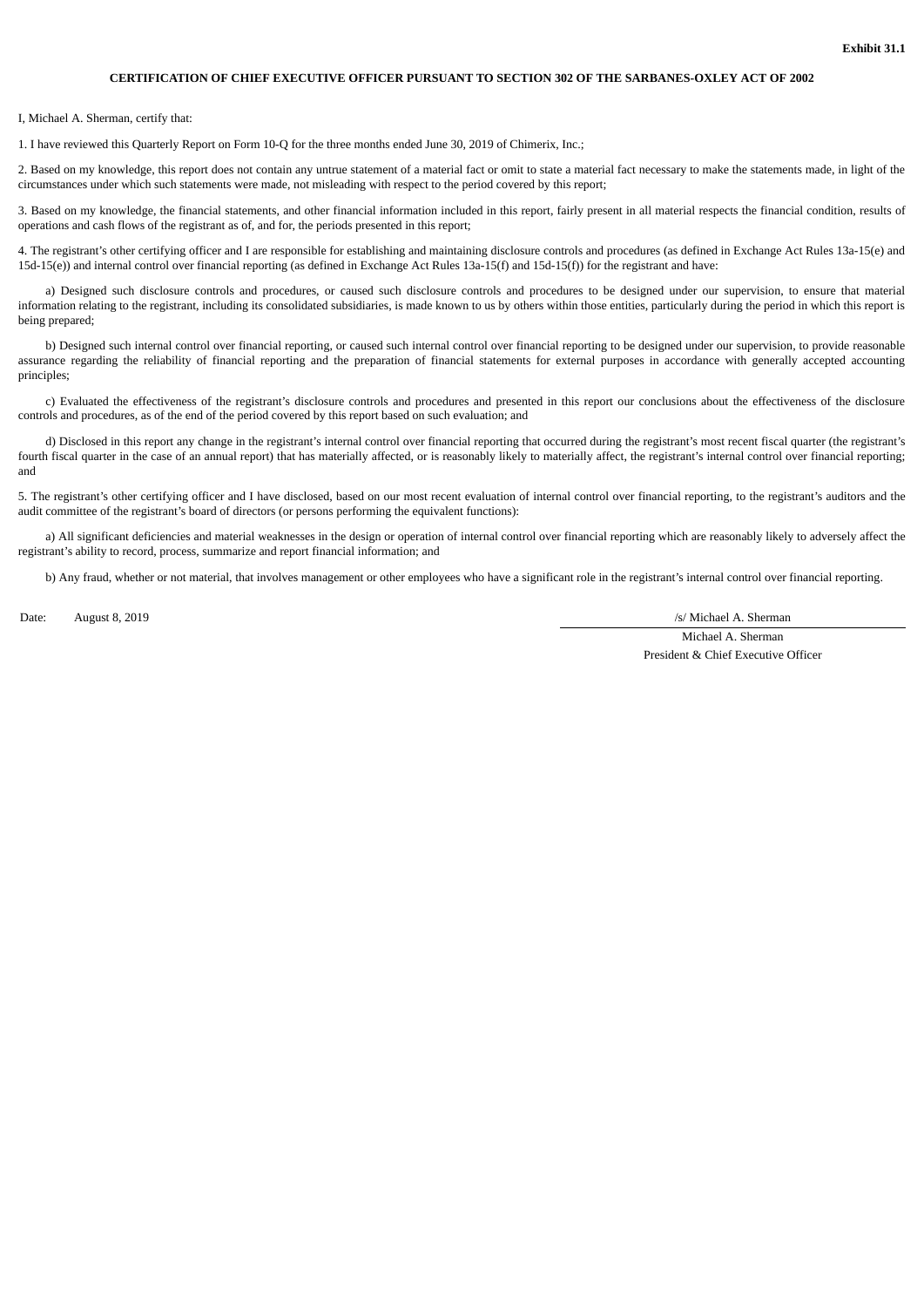#### **CERTIFICATION OF THE CHIEF FINANCIAL OFFICER PURSUANT TO SECTION 302 OF THE SARBANES-OXLEY ACT OF 2002**

#### I, Michael T. Andriole, certify that:

1. I have reviewed this Quarterly Report on Form 10-Q for the three months ended June 30, 2019 of Chimerix, Inc.;

2. Based on my knowledge, this report does not contain any untrue statement of a material fact or omit to state a material fact necessary to make the statements made, in light of the circumstances under which such statements were made, not misleading with respect to the period covered by this report;

3. Based on my knowledge, the financial statements, and other financial information included in this report, fairly present in all material respects the financial condition, results of operations and cash flows of the registrant as of, and for, the periods presented in this report;

4. The registrant's other certifying officer and I are responsible for establishing and maintaining disclosure controls and procedures (as defined in Exchange Act Rules 13a-15(e) and 15d-15(e)) and internal control over financial reporting (as defined in Exchange Act Rules 13a-15(f) and 15d-15(f)) for the registrant and have:

a) Designed such disclosure controls and procedures, or caused such disclosure controls and procedures to be designed under our supervision, to ensure that material information relating to the registrant, including its consolidated subsidiaries, is made known to us by others within those entities, particularly during the period in which this report is being prepared;

b) Designed such internal control over financial reporting, or caused such internal control over financial reporting to be designed under our supervision, to provide reasonable assurance regarding the reliability of financial reporting and the preparation of financial statements for external purposes in accordance with generally accepted accounting principles;

c) Evaluated the effectiveness of the registrant's disclosure controls and procedures and presented in this report our conclusions about the effectiveness of the disclosure controls and procedures, as of the end of the period covered by this report based on such evaluation; and

d) Disclosed in this report any change in the registrant's internal control over financial reporting that occurred during the registrant's most recent fiscal quarter (the registrant's fourth fiscal quarter in the case of an annual report) that has materially affected, or is reasonably likely to materially affect, the registrant's internal control over financial reporting; and

5. The registrant's other certifying officer and I have disclosed, based on our most recent evaluation of internal control over financial reporting, to the registrant's auditors and the audit committee of the registrant's board of directors (or persons performing the equivalent functions):

a) All significant deficiencies and material weaknesses in the design or operation of internal control over financial reporting which are reasonably likely to adversely affect the registrant's ability to record, process, summarize and report financial information; and

b) Any fraud, whether or not material, that involves management or other employees who have a significant role in the registrant's internal control over financial reporting.

Date: August 8, 2019  $\sqrt{S}$  August 8, 2019

Michael T. Andriole Chief Business and Financial Officer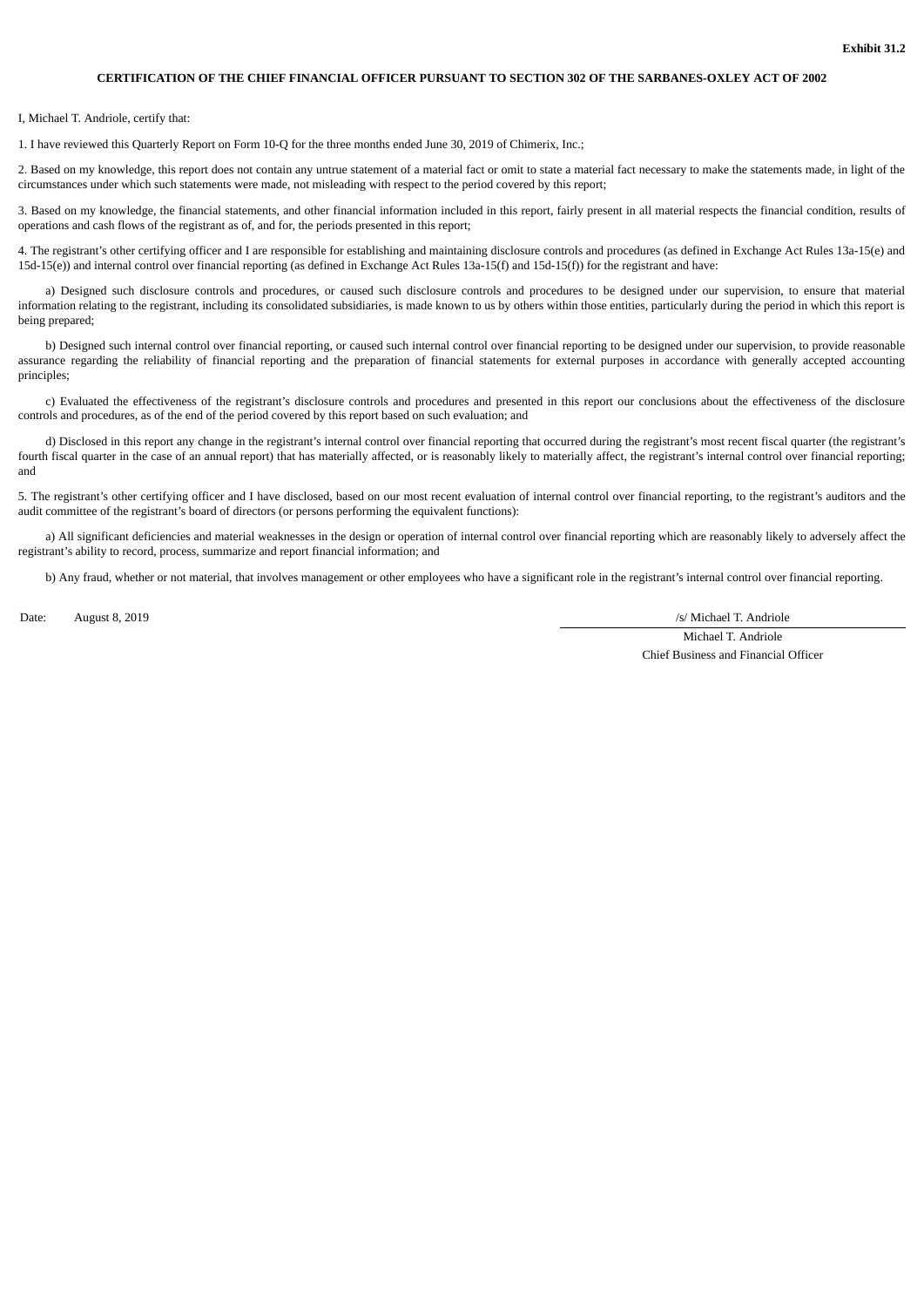#### **CERTIFICATION PURSUANT TO 18 U.S.C. SECTION 1350, AS ADOPTED PURSUANT TO SECTION 906 OF THE SARBANES-OXLEY ACT OF 2002**

In connection with the Quarterly Report on Form 10-Q of Chimerix, Inc. (the "Company") for the period ended June 30, 2019, as filed with the Securities and Exchange Commission on the date hereof (the "Report"), I, Michael A. Sherman, as Principal Executive Officer of the Company, certify, pursuant to 18 U.S.C. Section 1350, as adopted pursuant to Section 906 of the Sarbanes-Oxley Act of 2002, that to my knowledge:

1. the Report fully complies with the requirements of Section 13(a) or 15(d) of the Securities Exchange Act of 1934, as amended; and

2. the information contained in the Report fairly presents, in all material respects, the financial condition and results of operations of the Company.

Date: August 8, 2019 */s/ Michael A. Sherman* 

Michael A. Sherman President & Chief Executive Officer

The foregoing certification is being furnished solely to accompany the Report pursuant to 18 U.S.C. § 1350, and is not being filed for purposes of Section 18 of the Securities Exchange Act of 1934, as amended, and is not to be incorporated by reference into any filing of the Company, whether made before or after the date hereof, regardless of any general incorporation language in such filing. A signed original of this written statement required by Section 906 has been provided to the Company and will be retained by the Company and furnished to the Securities and Exchange Commission or its staff upon request.